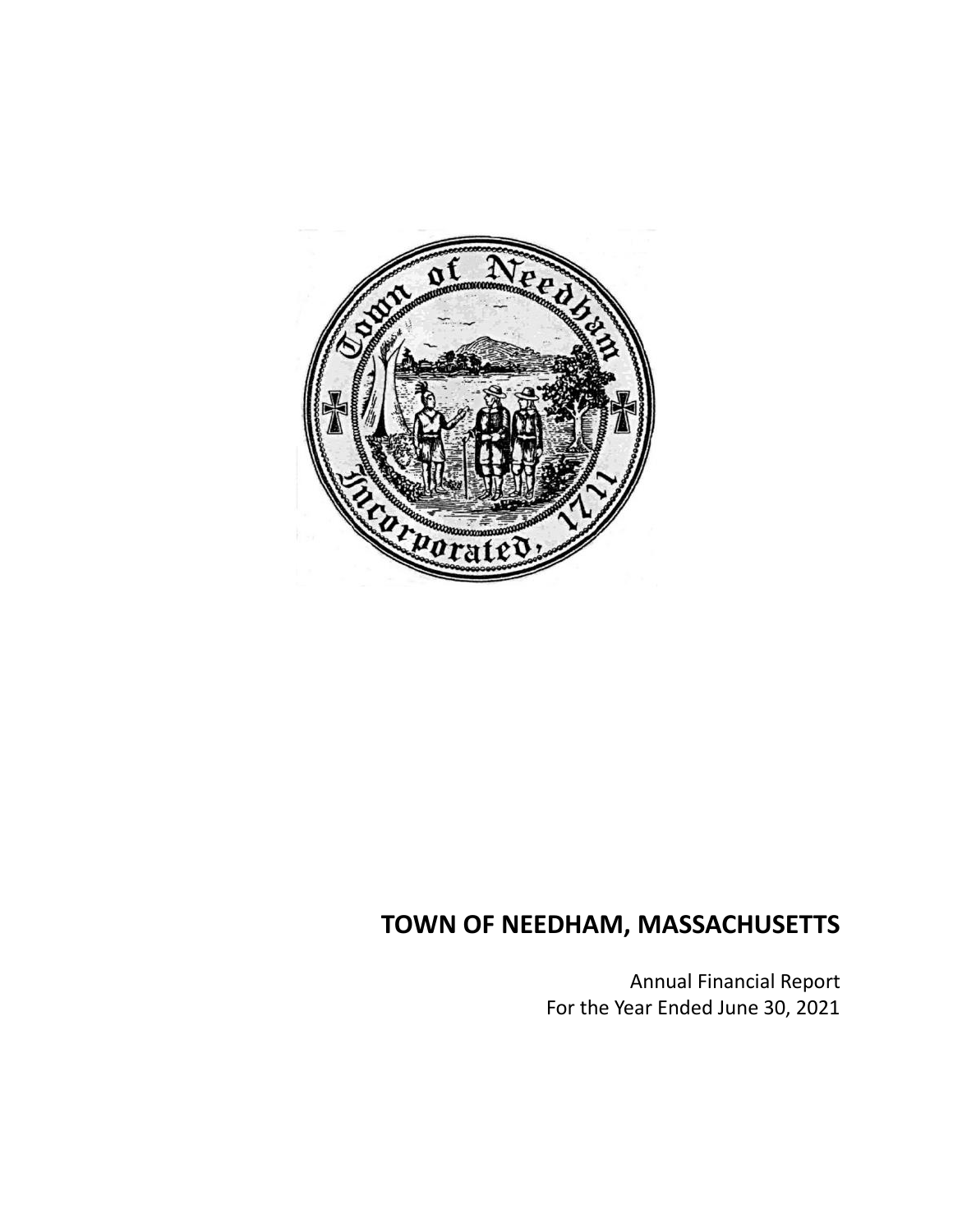# **TABLE OF CONTENTS**

|                                                                                                                                                    | Page |
|----------------------------------------------------------------------------------------------------------------------------------------------------|------|
| <b>INDEPENDENT AUDITORS' REPORT</b>                                                                                                                | 1    |
| <b>MANAGEMENT'S DISCUSSION AND ANALYSIS</b>                                                                                                        | 4    |
| <b>BASIC FINANCIAL STATEMENTS:</b>                                                                                                                 |      |
| <b>Government-Wide Financial Statements:</b>                                                                                                       |      |
| <b>Statement of Net Position</b>                                                                                                                   | 20   |
| <b>Statement of Activities</b>                                                                                                                     | 22   |
| <b>Fund Financial Statements:</b>                                                                                                                  |      |
| <b>Governmental Funds:</b>                                                                                                                         |      |
| <b>Balance Sheet</b>                                                                                                                               | 24   |
| Reconciliation of Total Governmental Fund Balances to<br>Net Position of Governmental Activities in the Statement<br>of Net Position               | 25   |
| Statement of Revenues, Expenditures, and Changes<br>in Fund Balances                                                                               | 26   |
| Reconciliation of the Statement of Revenues, Expenditures,<br>and Changes in Fund Balances of Governmental Funds to<br>the Statement of Activities | 27   |
| <b>Proprietary Funds:</b>                                                                                                                          |      |
| <b>Statement of Net Position</b>                                                                                                                   | 28   |
| Statement of Revenues, Expenses, and Changes in Fund<br><b>Net Position</b>                                                                        | 29   |
| <b>Statement of Cash Flows</b>                                                                                                                     | 30   |
| <b>Fiduciary Funds:</b>                                                                                                                            |      |
| <b>Statement of Fiduciary Net Position</b>                                                                                                         | 31   |
| Statement of Changes in Fiduciary Net Position                                                                                                     | 32   |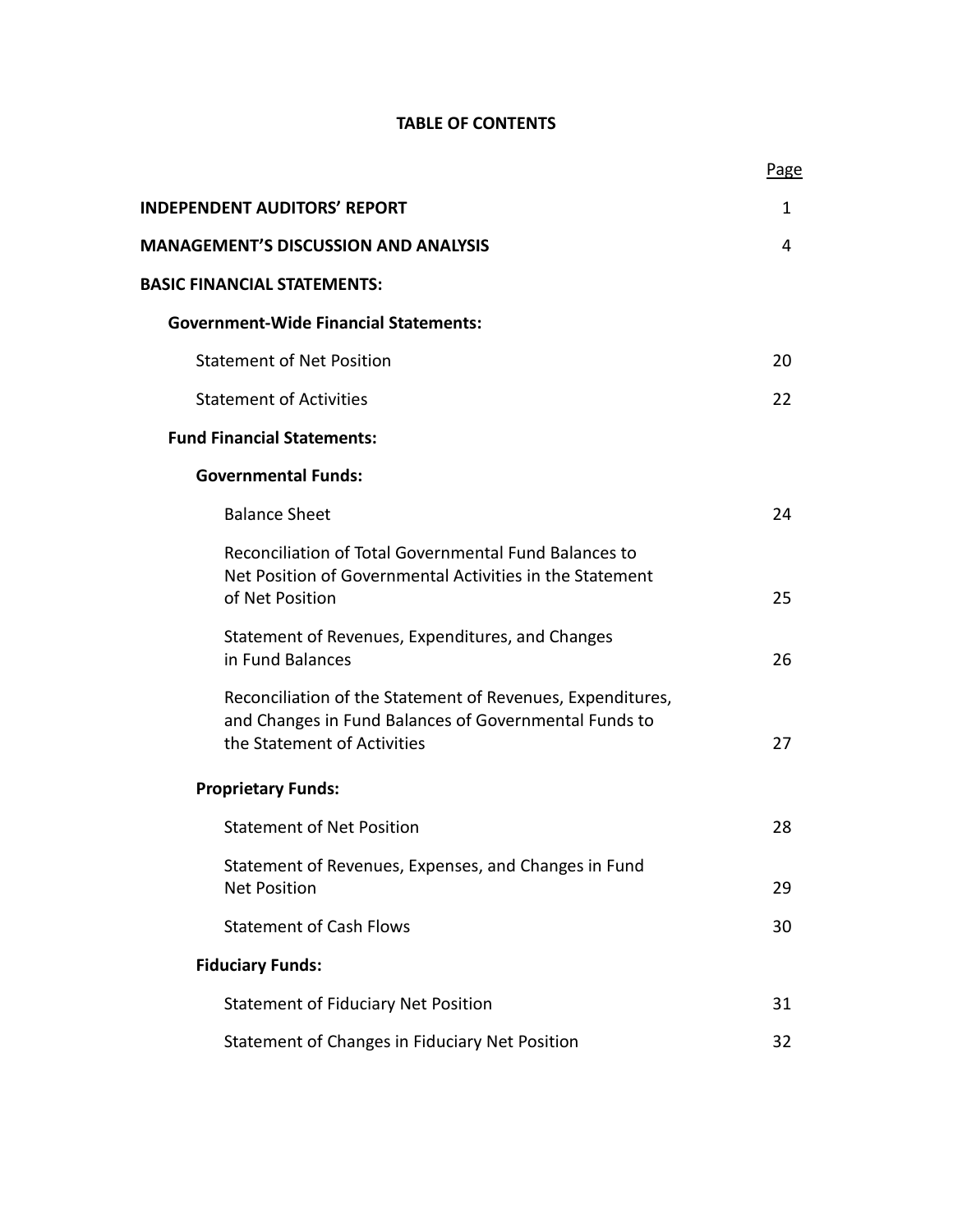|                                                                                                                                  | Page |
|----------------------------------------------------------------------------------------------------------------------------------|------|
| <b>Notes to Financial Statements</b>                                                                                             | 33   |
| <b>REQUIRED SUPPLEMENTARY INFORMATION:</b>                                                                                       |      |
| <b>Budget and Actual:</b>                                                                                                        |      |
| Schedule of Revenues, Expenditures, and Other Financing<br>Sources/Uses - Budget and Actual - General Fund                       | 75   |
| Notes to Required Supplementary Information for General<br><b>Fund Budget</b>                                                    | 76   |
| <b>Pension:</b>                                                                                                                  |      |
| Schedule of Proportionate Share of the Net Pension Liability                                                                     | 77   |
| Schedule of Pension Contributions                                                                                                | 78   |
| OPEB:                                                                                                                            |      |
| Schedule of Changes in the Net OPEB Liability                                                                                    | 79   |
| Schedules of OPEB Contributions and Investment Returns                                                                           | 80   |
| <b>SUPPLEMENTARY INFORMATION:</b>                                                                                                |      |
| Schedule of Revenues and Other Sources, and Expenditures,<br>and Other Uses - Sewer Enterprise Fund Budget vs. Actual Comparison | 81   |
| Schedule of Revenues and Other Sources, and Expenditures<br>and Other Uses - Water Enterprise Fund Budget vs. Actual Comparison  | 82   |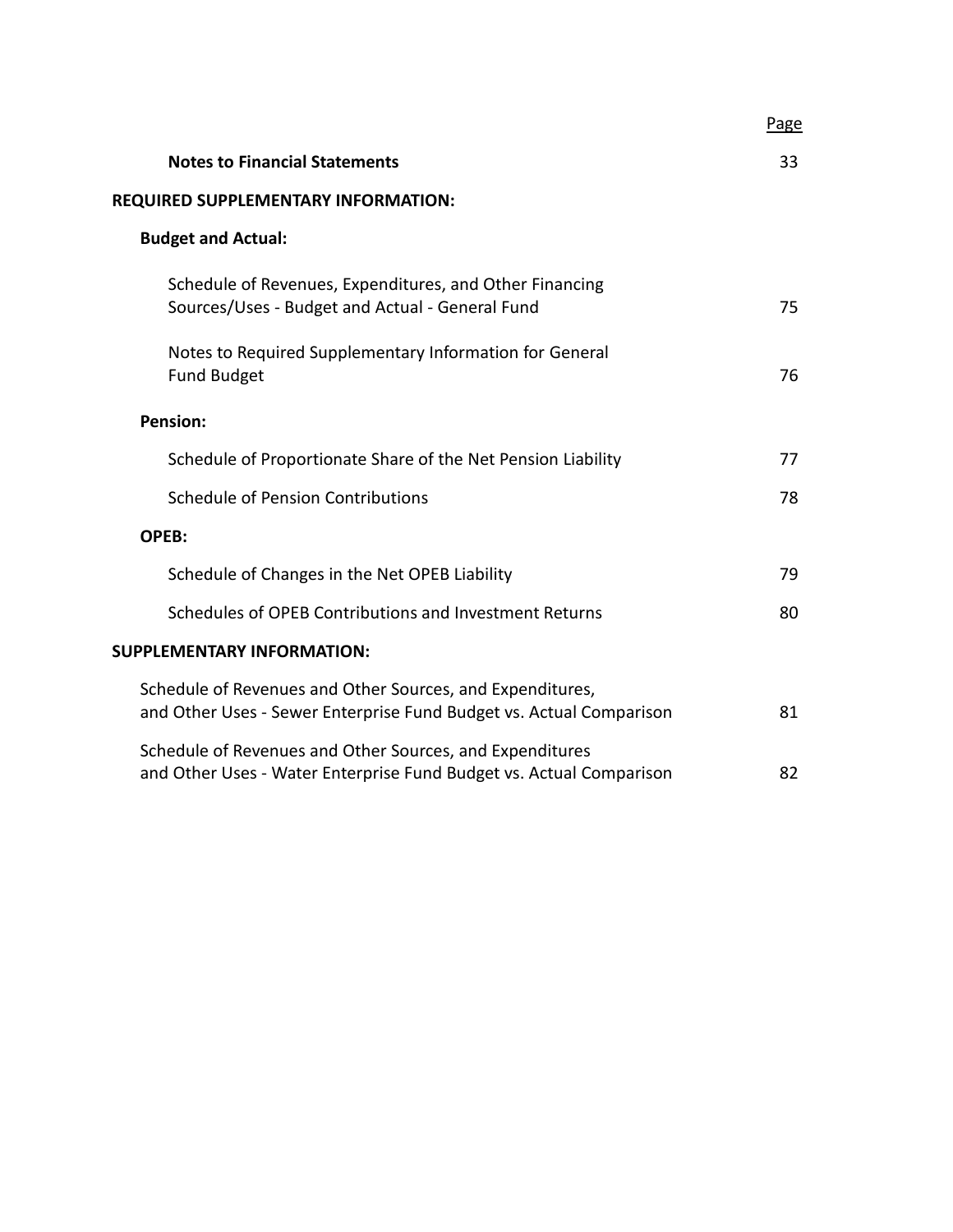

## **INDEPENDENT AUDITORS' REPORT**

To the Select Board Town of Needham, Massachusetts

### **Report on the Financial Statements**

We have audited the accompanying financial statements of the governmental activities, the business-type activities, each major fund, and the aggregate remaining fund information of the Town of Needham, Massachusetts(the Town), as of and for the year ended June 30, 2021, (except for the Needham Contributory Retirement System which is as of and for the year ended December 31, 2020), and the related notes to the financial statements, which collectively comprise the Town's basic financial statements as listed in the Table of Contents.

### *Management's Responsibility for the Financial Statements*

The Town's management is responsible for the preparation and fair presentation of these financial statements in accordance with accounting principles generally accepted in the United States of America; this includes the design, implementation, and maintenance of internal control relevant to the preparation and fair presentation of financial statements that are free from material misstatement, whether due to fraud or error.

### *Auditors' Responsibility*

Our responsibility is to express opinions on these financial statements based on our audit. We conducted our audit in accordance with auditing standards generally accepted in the United States of America and the standards applicable to financial audits contained in *Government Auditing Standards*, issued by the Comptroller General of the United States. Those standards require that we plan and perform the audit to obtain reasonable assurance about whether the financial statements are free from material misstatement.

An audit involves performing procedures to obtain audit evidence about the amounts and disclosures in the financial statements. The procedures selected depend on the auditors' judgment, including the assessment of the risks of material misstatement of the financial statements, whether due to fraud or error. In making those risk assessments, the auditor considers internal control relevant to the entity's preparation and fair presentation of the financial statements in order to design audit procedures that are appropriate in the circumstances, but not for the purpose of expressing an opinion on the effectiveness of the entity's internal control. Accordingly, we express no such opinion. An audit also includes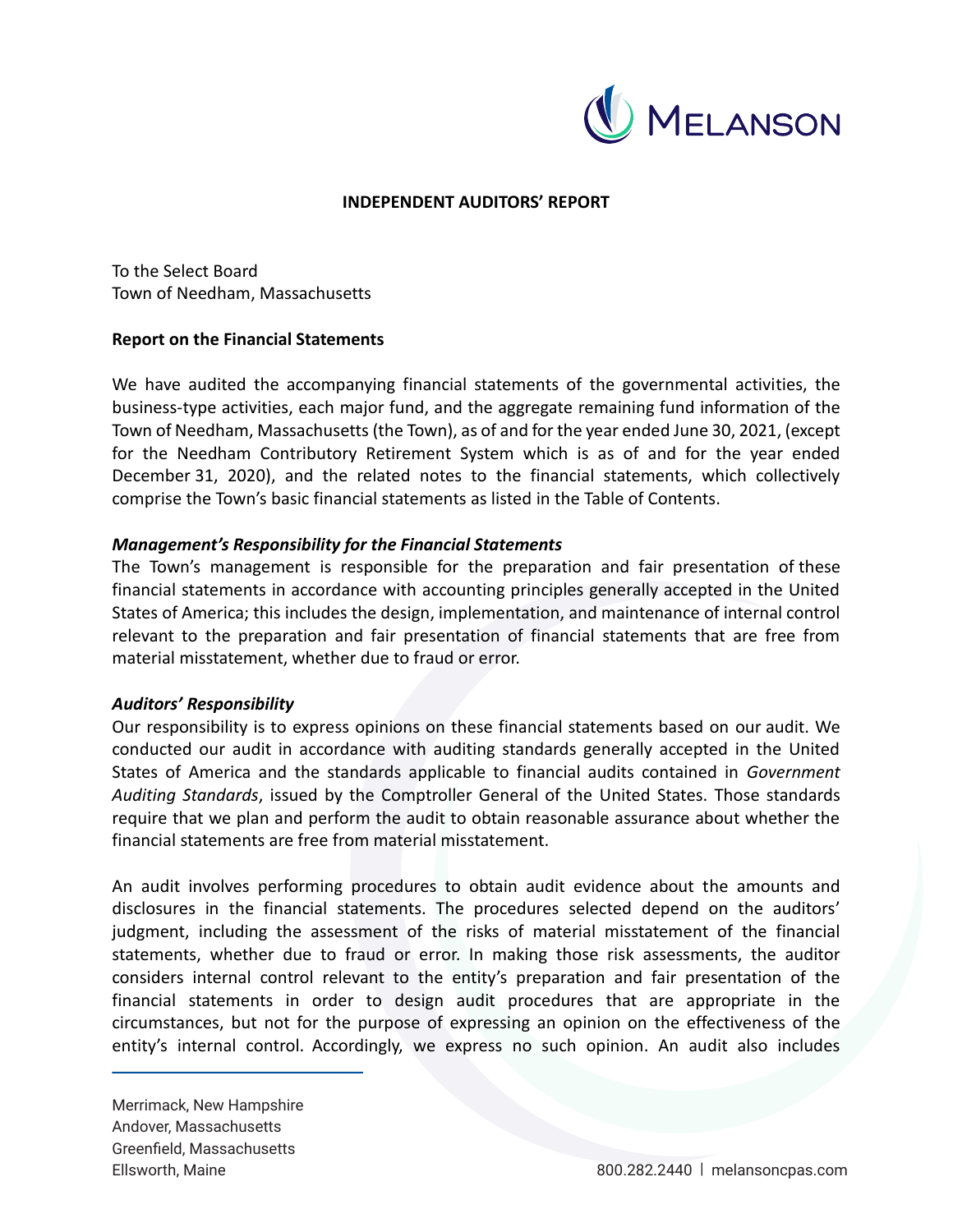

evaluating the appropriateness of accounting policies used and the reasonableness of significant accounting estimates made by management, as well as evaluating the overall presentation of the financial statements.

We believe that the audit evidence we have obtained is sufficient and appropriate to provide a basis for our audit opinions.

## *Opinions*

In our opinion, the financial statements referred to above present fairly, in all material respects, the respective financial position of the governmental activities, the business- type activities, each major fund, and the aggregate remaining fund information of the Town of Needham, Massachusetts, as of June 30, 2021, (except for the Needham Contributory Retirement System which is as of and for the year ended December 31, 2020), and the respective changes in financial position and, where applicable, cash flows thereof for the year then ended in accordance with accounting principles generally accepted in the United States of America.

## *Other Matters*

## *Required Supplementary Information*

Accounting principles generally accepted in the United States of America require that Management's Discussion and Analysis, the Budgetary Comparison for the General Fund on pages [75](#page-77-0) to [76,](#page-78-0) and the pension and OPEB schedules appearing on pages [77](#page-79-0) to [80](#page-82-0) be presented to supplement the basic financial statements. Such information, although not a part of the basic financial statements, is required by the Governmental Accounting Standards Board, who considers it to be an essential part of financial reporting for placing the basic financial statements in an appropriate operational, economic, or historical context. We have applied certain limited procedures to the required supplementary information in accordance with auditing standards generally accepted in the United States of America, which consisted of inquiries of management about the methods of preparing the information and comparing the information for consistency with management's responses to our inquiries, the basic financial statements, and other knowledge we obtained during our audit of the basic financial statements. We do not express an opinion or provide any assurance on the information because the limited procedures do not provide us with evidence sufficient to express an opinion or provide any assurance.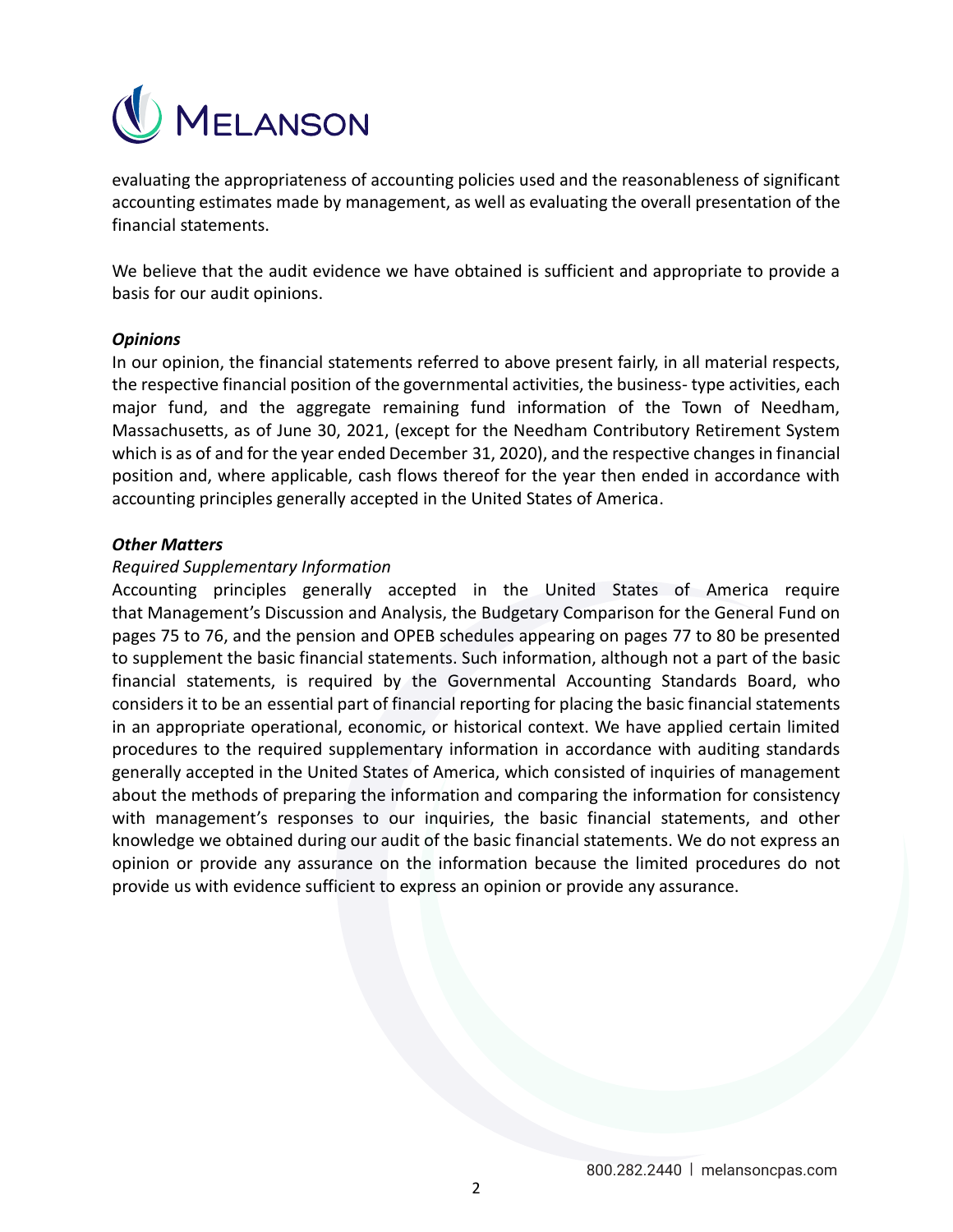

## *Other Information*

Our audit was conducted for the purpose of forming opinions on the financial statements that collectively comprise the Town's basic financial statements. The budget and actual comparisons for Sewer and Water funds appearing on pages [81](#page-83-0) through [82](#page-84-0) are presented for purposes of additional analysis and are not a required part of the basic financial statements. Such information has not been subjected to the auditing procedures applied in the audit of the financial statements and, accordingly, we do not express an opinion or provide any assurance on it.

## **Other Reporting Required by** *Government Auditing Standards*

In accordance with *Government Auditing Standards*, we have also issued our report dated March 17, 2022 on our consideration of the Town's internal control over financial reporting and on our tests of its compliance with certain provisions of laws, regulations, contracts, and grant agreements and other matters. The purpose of that report is solely to describe the scope of our testing of internal control over financial reporting and compliance and the results of that testing, and not to provide an opinion on the effectiveness of the Town's internal control over financial reporting or on compliance. That report is an integral part of an audit performed in accordance with *Government Auditing Standards* in considering the Town's internal control over financial reporting and compliance.

Melanoon

Merrimack, New Hampshire March 17, 2022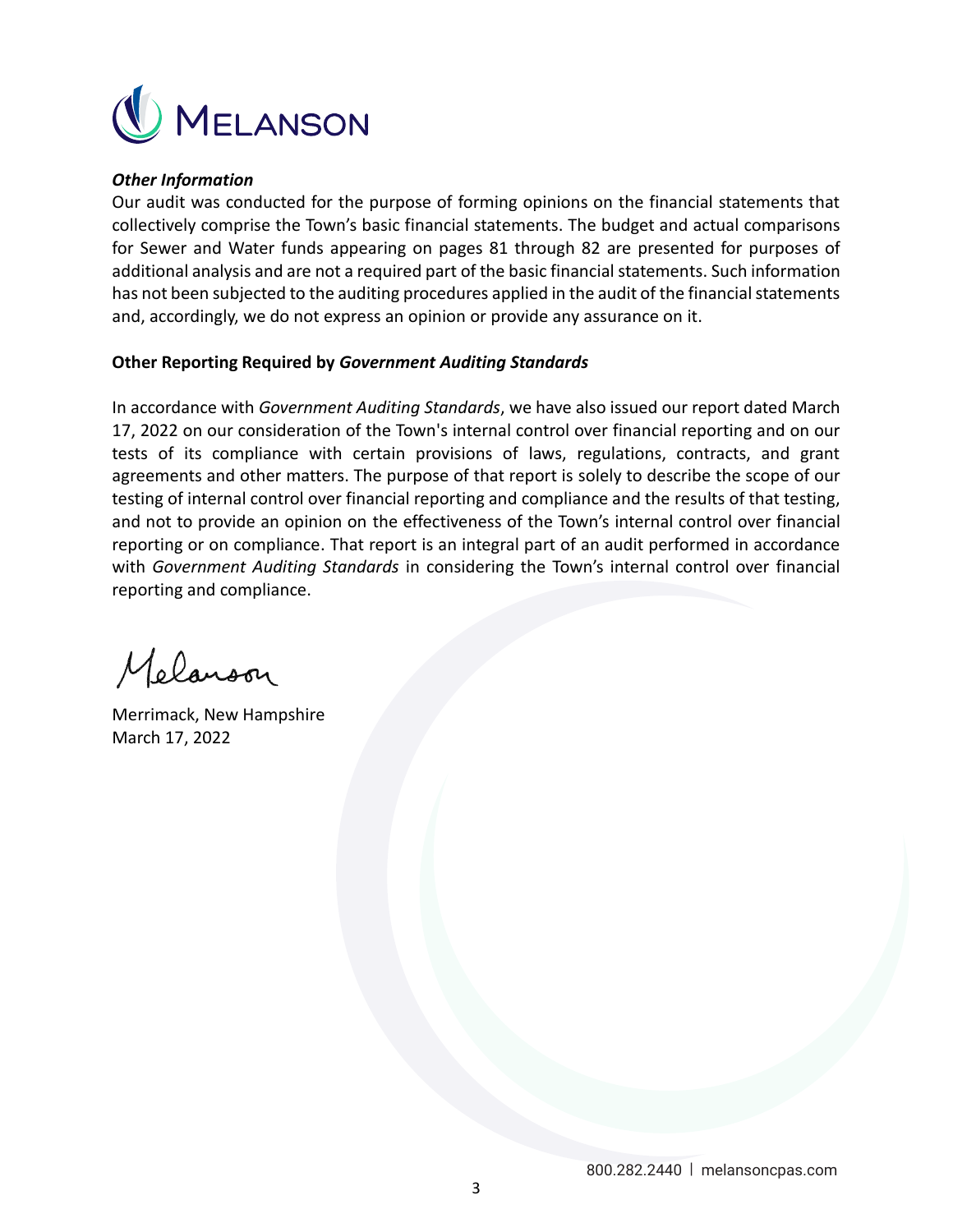# **MANAGEMENT'S DISCUSSION AND ANALYSIS**

<span id="page-6-0"></span>As management of Town of Needham (the Town), we offer readers this narrative overview and analysis of the financial activities of the Town of Needham for the fiscal year ended June 30, 2021.

### **Overview of the Financial Statements**

This discussion and analysis is intended to serve as an introduction to the basic financial statements. The basic financial statements comprise three components: (1) government-wide financial statements, (2) fund financial statements, and (3) notes to financial statements. This report also contains required supplementary information and other supplementary information in addition to the basic financial statements themselves.

## *Government-Wide Financial Statements*

The government-wide financial statements are designed to provide readers with a broad overview of our finances in a manner similar to a private-sector business.

The Statement of Net Position presents information on all assets, liabilities, and deferred outflows/inflows of resources with the difference reported as net position. Over time, increases or decreases in net position may serve as a useful indicator of whether the financial position is improving or deteriorating.

The Statement of Activities presents information showing how the government's net position changed during the most recent fiscal year. All changes in net position are reported as soon as the underlying event giving rise to the change occurs, regardless of the timing of related cash flows. Thus, revenues and expenses are reported in this statement for some items that will only result in cash flows in future fiscal periods (e.g., uncollected taxes and earned but unused vacation leave).

Both of the government-wide financial statements distinguish functions that are principally supported by taxes and intergovernmental revenues (governmental activities) from other functions that are intended to recover all or a significant portion of their costs through user fees and charges (business-type activities). The governmental activities include general government, public safety, education, public works, building design and construction, health and human services, and culture and recreation. The business-type activities include sewer and water activities.

# *Fund Financial Statements*

A fund is a grouping of related accounts that is used to maintain control over resources that have been segregated for specific activities or objectives. Fund accounting is used to ensure and demonstrate compliance with finance-related legal requirements. All of the funds can be divided into three categories: governmental funds, proprietary funds and fiduciary funds.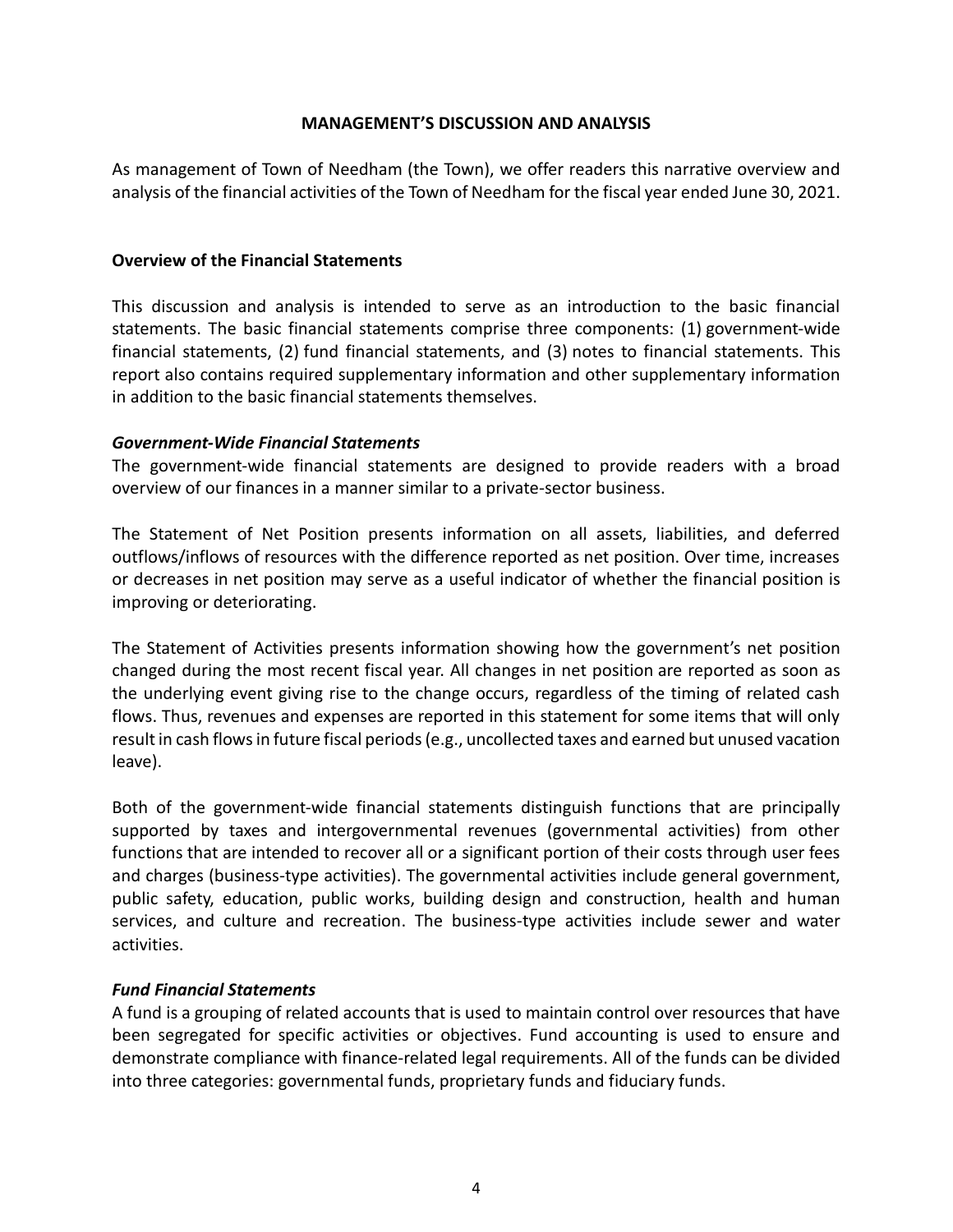### *Governmental Funds*

Governmental funds are used to account for essentially the same functions reported as governmental activities in the government-wide financial statements. However, unlike the government-wide financial statements, governmental fund financial statements focus on nearterm inflows and outflows of spendable resources, as well as on balances of spendable resources available at the end of the fiscal year. Such information may be useful in evaluating a government's near-term financing requirements.

Because the focus of governmental funds is narrower than that of the government-wide financial statements, it is useful to compare the information presented for governmental funds with similar information presented for governmental activities in the government-wide financial statements. By doing so, readers may better understand the long-term impact of the government's near-term financing decisions. Both the governmental fund balance sheet and the governmental fund statement of revenues, expenditures and changes in fund balances provide a reconciliation to facilitate this comparison between governmental funds and governmental activities.

# *Proprietary Funds*

Proprietary fund reporting focuses on the determination of operating income, changes in net position (or cost recovery), financial position, and cash flows. The proprietary fund category includes enterprise and internal service funds.

Enterprise funds are used to report activity for which a fee is charged to external users, and must be used when one of the following criteria are met: (1) activity is financed with debt that is secured solely by a pledge of the net revenues from fees and charges, (2) laws or regulations require the activity's costs of providing services be recovered with fees and charges, and (3) the pricing policies of the activity establish fees and charges designed to recover its costs, including capital costs such as depreciation or debt service. The primary focus on these criteria is on fees charged to external users. Enterprise funds are used to report the same functions presented as business-type activities in the government-wide financial statements, only in more detail. Specifically, enterprise funds are used to account for sewer and water operations.

Internal service funds are an accounting device used to accumulate and allocate costs internally among various functions. Specifically, internal service funds are used to account for self-insured workers compensation programs and property and casualty insurance. Because these services predominantly benefit governmental rather than business-type functions, they have been included within governmental activities in the government-wide financial statements.

# *Fiduciary Funds*

Fiduciary funds are used to account for resources held for the benefit of parties outside the government. Fiduciary funds are not reflected in the government-wide financial statements because the resources of those funds are not available to support the Town's own programs. The accounting used for fiduciary funds is much like that used for proprietary funds. A complete copy of the Needham Contributory Retirement System financial statements can be obtained from the Retirement Board at Town Hall, 1471 Highland Avenue, Needham, Massachusetts 02492.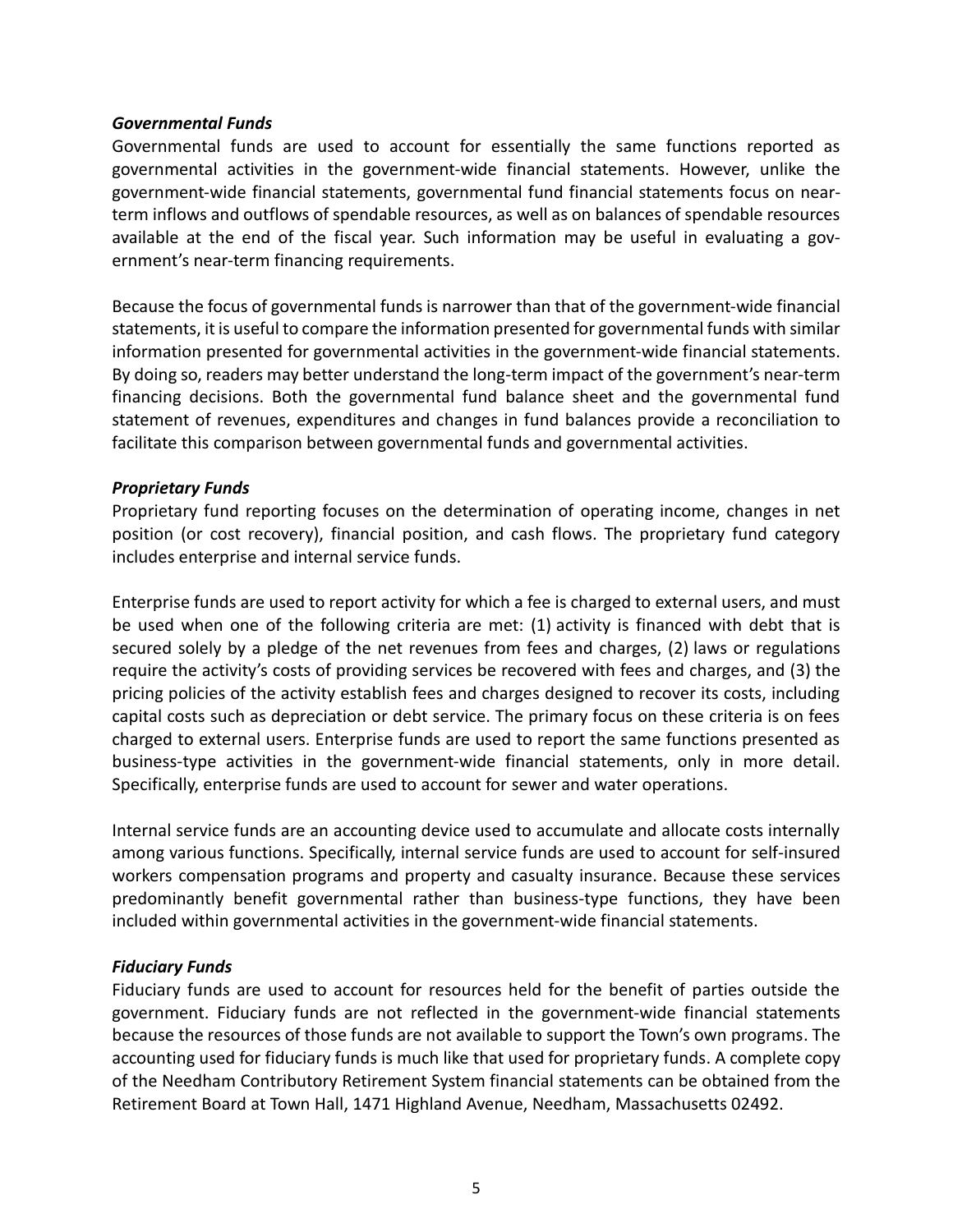### *Notes to Financial Statements*

The notes provide additional information that is essential to a full understanding of the data provided in the government-wide and fund financial statements.

# *Required Supplementary Information*

In addition to the basic financial statements and accompanying notes, this report also presents certain required supplementary information which is required to be disclosed by accounting principles generally accepted in the United States of America.

## **Financial Highlights**

- As of the close of the current fiscal year, net position in governmental activities was \$176,707,185, a change of \$4,063,891, and net position in business-type activities was \$62,620,216, a change of \$3,048,969.
- As of the close of the current fiscal year, governmental funds reported combined ending fund balances of \$82,294,948, a change of \$9,976,344 in comparison to the prior year.
- At the end of the current fiscal year, unassigned fund balance for the general fund was \$28,063,054 a change of \$(768,712) in comparison to the prior year.

### **Government-Wide Financial Analysis**

The following is a summary of condensed government-wide financial data for the current and prior fiscal years.

| <b>Net Position Summary (000s)</b>     |                               |                    |           |    |                  |        |    |                       |           |  |
|----------------------------------------|-------------------------------|--------------------|-----------|----|------------------|--------|----|-----------------------|-----------|--|
|                                        | Governmental<br>Business-Type |                    |           |    |                  |        |    |                       |           |  |
|                                        |                               | Activities         |           |    | Activities       |        |    | Total                 |           |  |
|                                        |                               | 2021               | 2020      |    | 2021             | 2020   |    | 2021                  | 2020      |  |
| Assets:                                |                               |                    |           |    |                  |        |    |                       |           |  |
| Current and other assets               | Ś.                            | 107.304 \$         | 95,740    | Ś. | $18,355$ \$      | 16,075 | S. | $125,659$ \$          | 111,815   |  |
| Capital assets                         |                               | 375,554            | 364,119   |    | 57,853           | 59,238 |    | 433,407               | 423,357   |  |
| Total assets                           |                               | 482,858            | 459,859   |    | 76,208           | 75,313 |    | 559,066               | 535,172   |  |
| Deferred outflows of resources         |                               | 31,621             | 46,026    |    | 764              | 1,283  |    | 32,385                | 47,309    |  |
| Total assets and deferred outflows of  |                               |                    |           |    |                  |        |    |                       |           |  |
| resources                              | Ś                             | 514,479 \$ 505,885 |           |    | \$76,972\$70,596 |        |    | $$591,451$ $$582,481$ |           |  |
| Liabilities:                           |                               |                    |           |    |                  |        |    |                       |           |  |
| Long-term liabilities                  | Ś                             | 287,512 \$         | 291,874   | S  | $13,237$ \$      | 15,904 | S. | 300,749 \$            | 307,778   |  |
| Notes payable                          |                               |                    | 1,200     |    |                  |        |    |                       | 1,200     |  |
| Other liabilities                      |                               | 19,849             | 16,793    |    | 395              | 454    |    | 20,244                | 17,247    |  |
| <b>Total liabilities</b>               |                               | 307,361            | 309,867   |    | 13,632           | 16,358 |    | 320,993               | 326,225   |  |
| Deferred inflows of resources          |                               | 30,411             | 17,716    |    | 720              | 549    |    | 31,131                | 18,265    |  |
| Net position:                          |                               |                    |           |    |                  |        |    |                       |           |  |
| Net investment in capital assets       |                               | 238,173            | 230,614   |    | 48,527           | 48,642 |    | 286,700               | 279,256   |  |
| Restricted                             |                               | 19,568             | 16,889    |    |                  |        |    | 19,568                | 16,889    |  |
| Unrestricted                           |                               | (81,034)           | (69, 201) |    | 14,093           | 11,047 |    | (66, 941)             | (58, 154) |  |
| Total net position                     |                               | 176,707            | 178,302   |    | 62,620           | 59,689 |    | 239,327               | 237,991   |  |
| Total liabilities, deferred inflows of |                               |                    |           |    |                  |        |    |                       |           |  |
| resources, and net position            | Ś                             | 514,479 \$         | 505,885   | \$ | 76,972 \$        | 76,596 | \$ | $591,451$ \$          | 582,481   |  |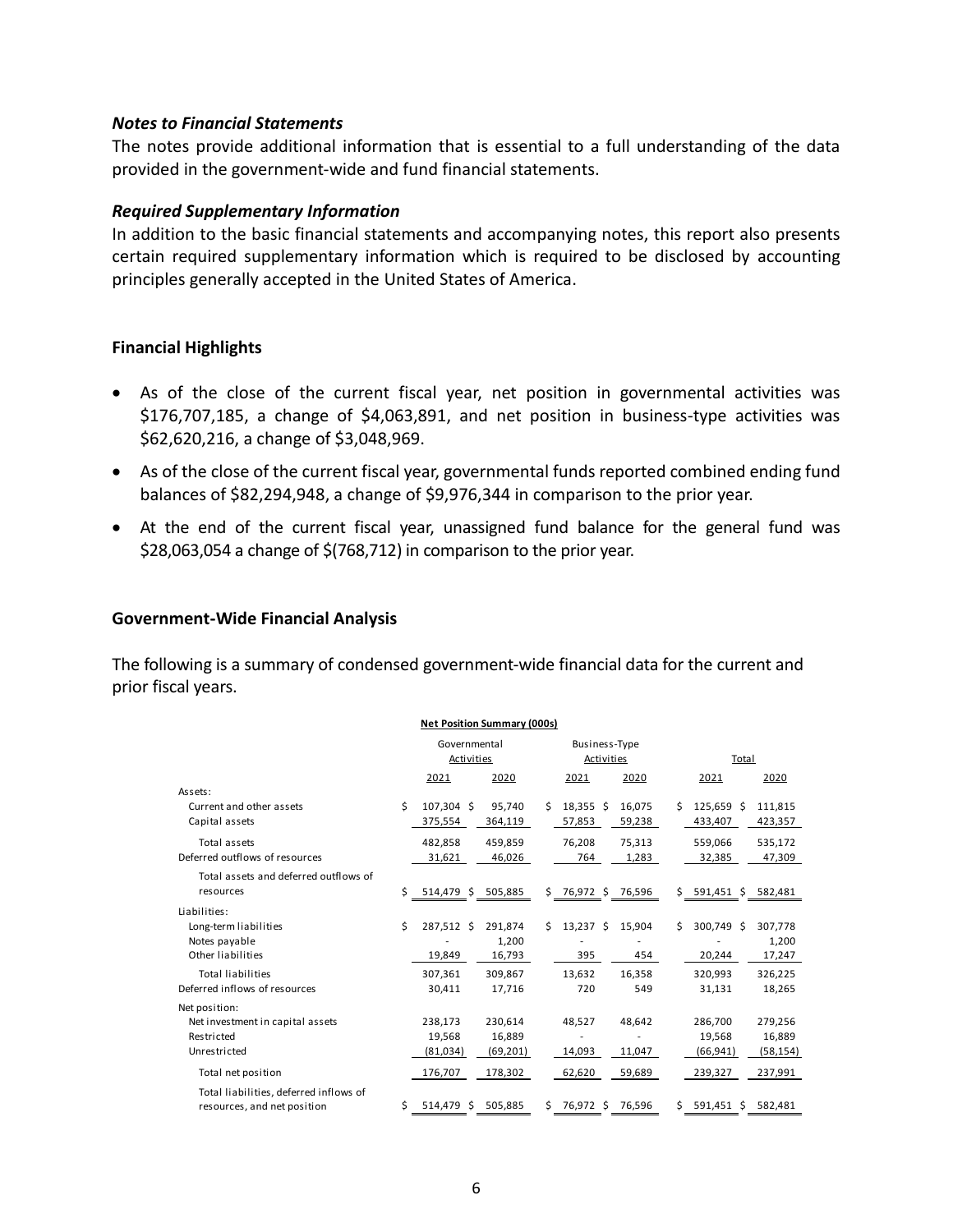| Governmental<br>Business-Type<br><b>Activities</b><br><b>Activities</b><br>Total<br>2021<br>2021<br>2020<br>2021<br>2020<br>2020<br>Revenues:<br>Program revenues:<br>$\boldsymbol{\mathsf{S}}$<br>\$<br>$11,725$ \$<br>12,912<br>\$<br>16,899 \$<br>15,773<br>28,624 \$<br>28,685<br>Charges for services<br>Operating grants and<br>47,325<br>39,417<br>47,325<br>39,417<br>contributions<br>Capital grants and |
|-------------------------------------------------------------------------------------------------------------------------------------------------------------------------------------------------------------------------------------------------------------------------------------------------------------------------------------------------------------------------------------------------------------------|
|                                                                                                                                                                                                                                                                                                                                                                                                                   |
|                                                                                                                                                                                                                                                                                                                                                                                                                   |
|                                                                                                                                                                                                                                                                                                                                                                                                                   |
|                                                                                                                                                                                                                                                                                                                                                                                                                   |
|                                                                                                                                                                                                                                                                                                                                                                                                                   |
|                                                                                                                                                                                                                                                                                                                                                                                                                   |
|                                                                                                                                                                                                                                                                                                                                                                                                                   |
|                                                                                                                                                                                                                                                                                                                                                                                                                   |
|                                                                                                                                                                                                                                                                                                                                                                                                                   |
| contributions<br>913<br>1,936<br>360<br>913<br>2,296                                                                                                                                                                                                                                                                                                                                                              |
| General revenues:                                                                                                                                                                                                                                                                                                                                                                                                 |
| 164,611<br>164,611<br>153,740<br>153,740<br>Property taxes                                                                                                                                                                                                                                                                                                                                                        |
| 4,925<br>5,842<br>Excises<br>4,925<br>5,842                                                                                                                                                                                                                                                                                                                                                                       |
| Penalties, interest and other                                                                                                                                                                                                                                                                                                                                                                                     |
| 1,278<br>2,115<br>1,278<br>2,115<br>taxes                                                                                                                                                                                                                                                                                                                                                                         |
| Grants and contributions                                                                                                                                                                                                                                                                                                                                                                                          |
| not restricted to specific                                                                                                                                                                                                                                                                                                                                                                                        |
| 2,610<br>2,451<br>2,610<br>2,451<br>programs                                                                                                                                                                                                                                                                                                                                                                      |
| 57<br>Investment income<br>1,161<br>1,329<br>23<br>1,184<br>1,386                                                                                                                                                                                                                                                                                                                                                 |
| 372<br>Other<br>671<br>$\overline{a}$<br>671<br>372                                                                                                                                                                                                                                                                                                                                                               |
| 235,219<br>16,922<br>16,190<br>Total revenues<br>220,114<br>252,141<br>236,304                                                                                                                                                                                                                                                                                                                                    |
| Expenses:                                                                                                                                                                                                                                                                                                                                                                                                         |
| 11,978<br>General government<br>10,793<br>11,978<br>10,793                                                                                                                                                                                                                                                                                                                                                        |
| Public safety<br>26,327<br>23,776<br>26,327<br>23,776                                                                                                                                                                                                                                                                                                                                                             |
| 148,580<br>Education<br>148,580<br>134,011<br>134,011                                                                                                                                                                                                                                                                                                                                                             |
| Public works<br>26,059<br>30,335<br>26,059<br>30,335                                                                                                                                                                                                                                                                                                                                                              |
| 533<br>Building design and construction<br>659<br>659<br>533<br>$\overline{a}$                                                                                                                                                                                                                                                                                                                                    |
| Health and human services<br>3,703<br>3,719<br>3,703<br>3,719                                                                                                                                                                                                                                                                                                                                                     |
| Culture and recreation<br>4,339<br>4,359<br>4,339<br>4,359                                                                                                                                                                                                                                                                                                                                                        |
| Interest on long-term debt<br>3,574<br>3,496<br>3,574<br>3,496                                                                                                                                                                                                                                                                                                                                                    |
| Intergovernmental<br>1,522<br>1,522<br>1,445<br>1,445                                                                                                                                                                                                                                                                                                                                                             |
| Other unallocated costs<br>1,122<br>1,122<br>1,152<br>1,152                                                                                                                                                                                                                                                                                                                                                       |
| 8,519<br>Sewer operations<br>÷.<br>L.<br>8,883<br>8,519<br>8,883                                                                                                                                                                                                                                                                                                                                                  |
| Water operations<br>4,370<br>5,092<br>4,370<br>5,092<br>$\qquad \qquad \blacksquare$                                                                                                                                                                                                                                                                                                                              |
| 232,139<br>209,343<br>12,889<br>13,975<br>245,028<br>223,318<br>Total expenses                                                                                                                                                                                                                                                                                                                                    |
| Change in net position                                                                                                                                                                                                                                                                                                                                                                                            |
| before transfers<br>3,080<br>10,771<br>4,033<br>2,215<br>7,113<br>12,986                                                                                                                                                                                                                                                                                                                                          |
| Transfers<br>984<br>795<br>(984)<br>(795)                                                                                                                                                                                                                                                                                                                                                                         |
| 4,064<br>3,049<br>1,420<br>Change in net position<br>11,566<br>7,113<br>12,986                                                                                                                                                                                                                                                                                                                                    |
| Net position - beginning of year, as restated<br>172,643<br>166,736<br>59,571<br>58,269<br>232,214<br>225,005                                                                                                                                                                                                                                                                                                     |
| \$<br>176,707 \$<br>178,302<br>\$<br>62,620 \$<br>59,689<br>\$<br>239,327 \$<br>237,991<br>Net position - end of year                                                                                                                                                                                                                                                                                             |

As noted earlier, net position may serve over time as a useful indicator of a government's financial position.

The largest portion of net position \$286,699,841 reflects our investment in capital assets (e.g., land, buildings and improvements, machinery, equipment and furnishings, infrastructure, works of art, and construction in progress); less any related debt used to acquire those assets that is still outstanding. These capital assets are used to provide services to citizens; consequently, these assets are not available for future spending. Although the investment in capital assets is reported net of related debt, it should be noted that the resources needed to repay this debt must be provided from other sources, since the capital assets themselves cannot be used to liquidate these liabilities.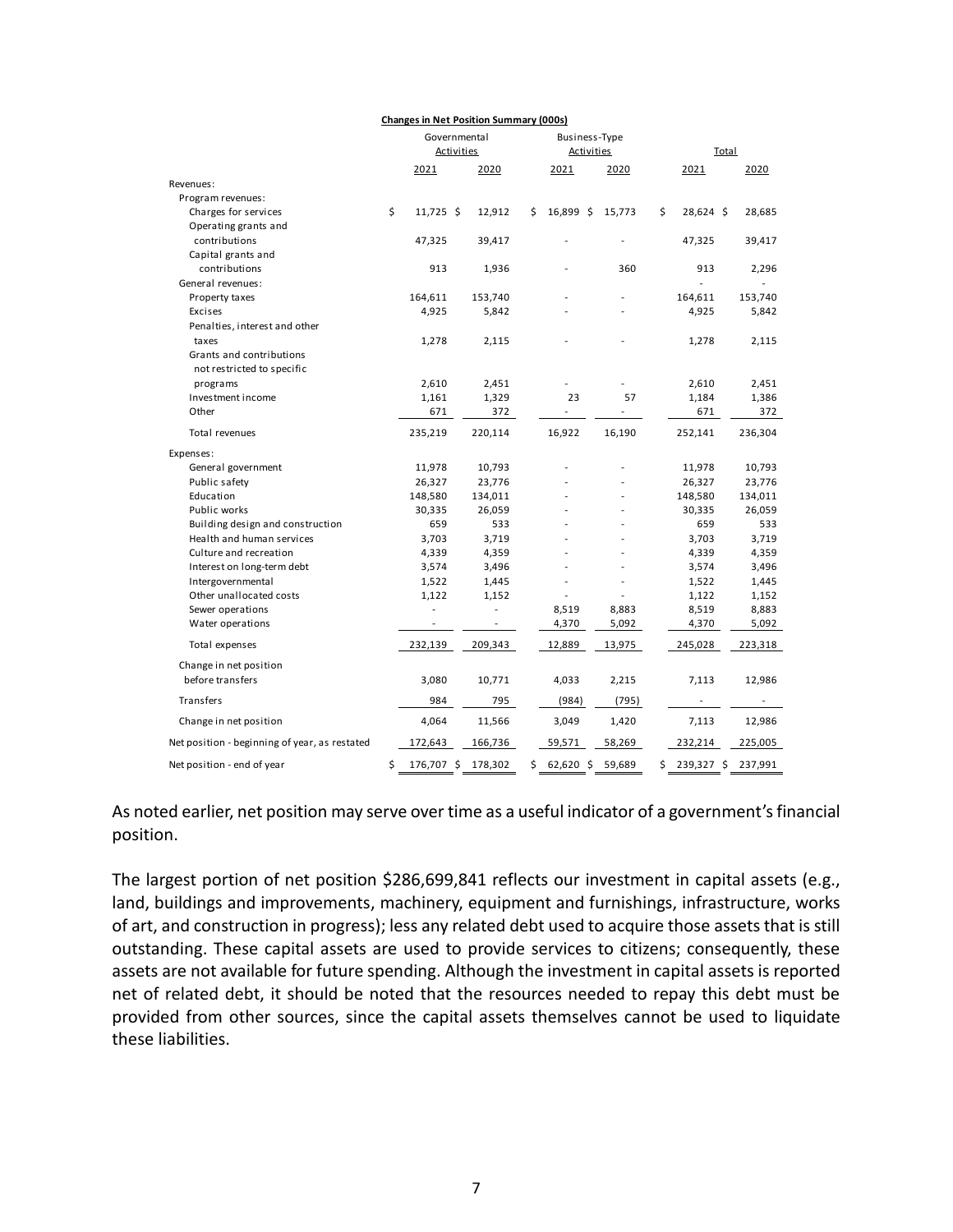An additional portion of net position \$19,568,168 represents resources that are subject to external restrictions on how they may be used. The remaining balance is a deficit of \$(66,940,608) as a result of our net pension and net OPEB liabilities.

# *Governmental Activities*

The overall net position of governmental activities increased by \$4,063,891, primarily from the Town's practice of funding capital acquisitions with current year raised revenues. The most notable event that limited this increase resulted from GASB 75. While the adoption of the Gretzen model for projecting healthcare costs had a positive effect on OPEB expense, the following assumption changes contributed to the significant increase of the OPEB expense:

- Decrease in the discount rate from 7.0% to 6.5%
- Implementation of ASOP 6 revising the methodology of calculating expected claims

The following graph presents the users of resources of the governmental activities. The total cost of all governmental programs and services increased by \$22.8 million over the previous year or by 10.9%.

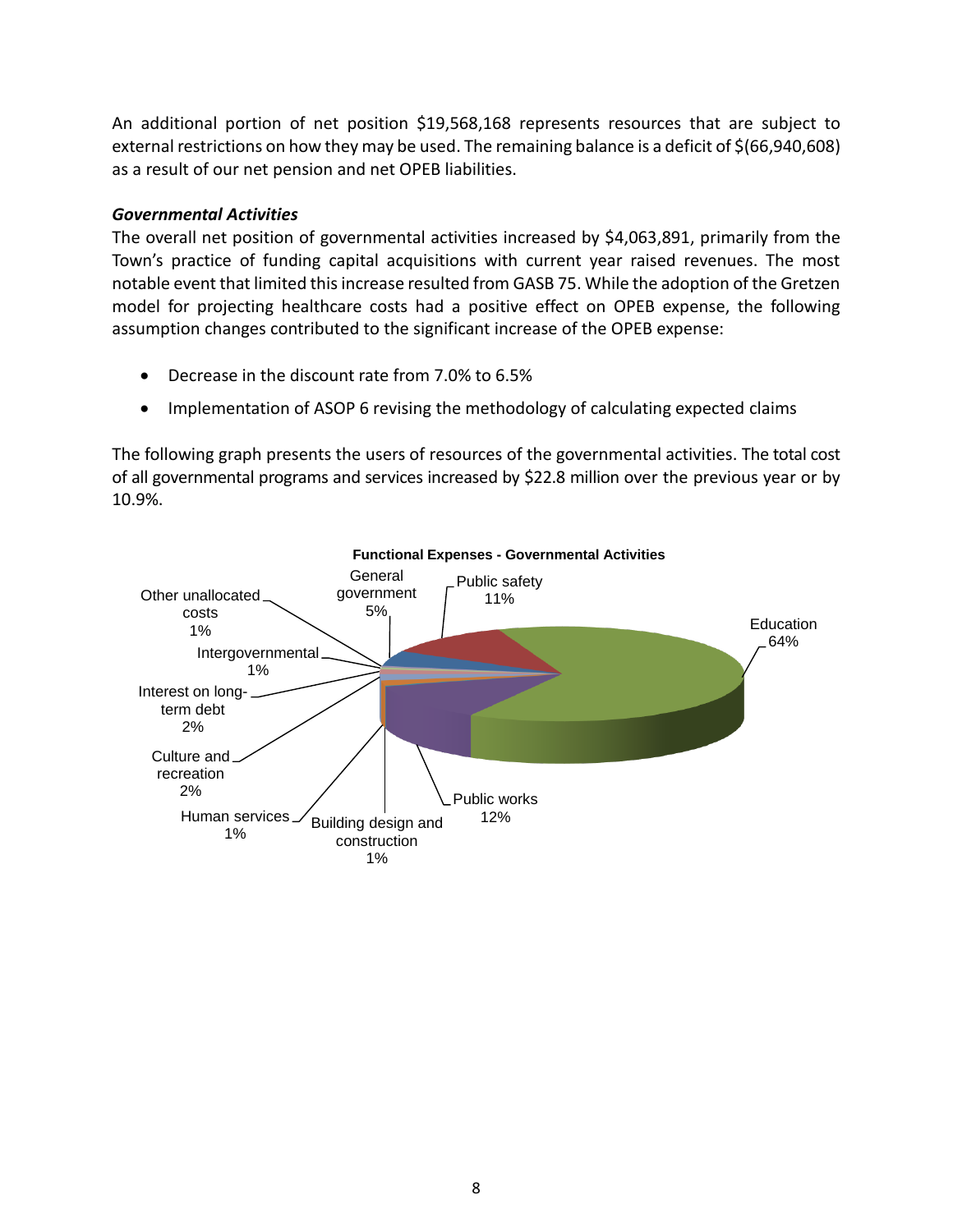As presented in the following graph, most of the Town's revenue comes from property taxes. Total revenues (excluding transfers) increased by \$15.1 million over the prior year or 6.9%.



### **Sources of Revenue - Governmental Activities**

# *Business-Type Activities*

Business-type activities for the year resulted in a change in net position of \$3,048,969. The increase in net position is a result of strong budgetary performance in business-type activities and the Town's continued practice of financing some capital improvements with revenues.

# **Financial Analysis of Funds**

As noted earlier, fund accounting is used to ensure and demonstrate compliance with financerelated legal requirements.

### *Governmental Funds*

The focus of governmental funds is to provide information on near-term inflows, outflows and balances of spendable resources. Such information is useful in assessing financing requirements. In particular, unassigned fund balance may serve as a useful measure of a government's net resources available for spending at the end of the fiscal year.

As of the end of the current fiscal year, governmental funds reported combined ending fund balances of \$82,294,948 a change of \$9,976,344 in comparison to the prior year. Key elements of this change include favorable results in the general fund, raising of the CPA fund revenues to be spent in future years, and the timing of issuance of long-term debt to finance multi-year projects.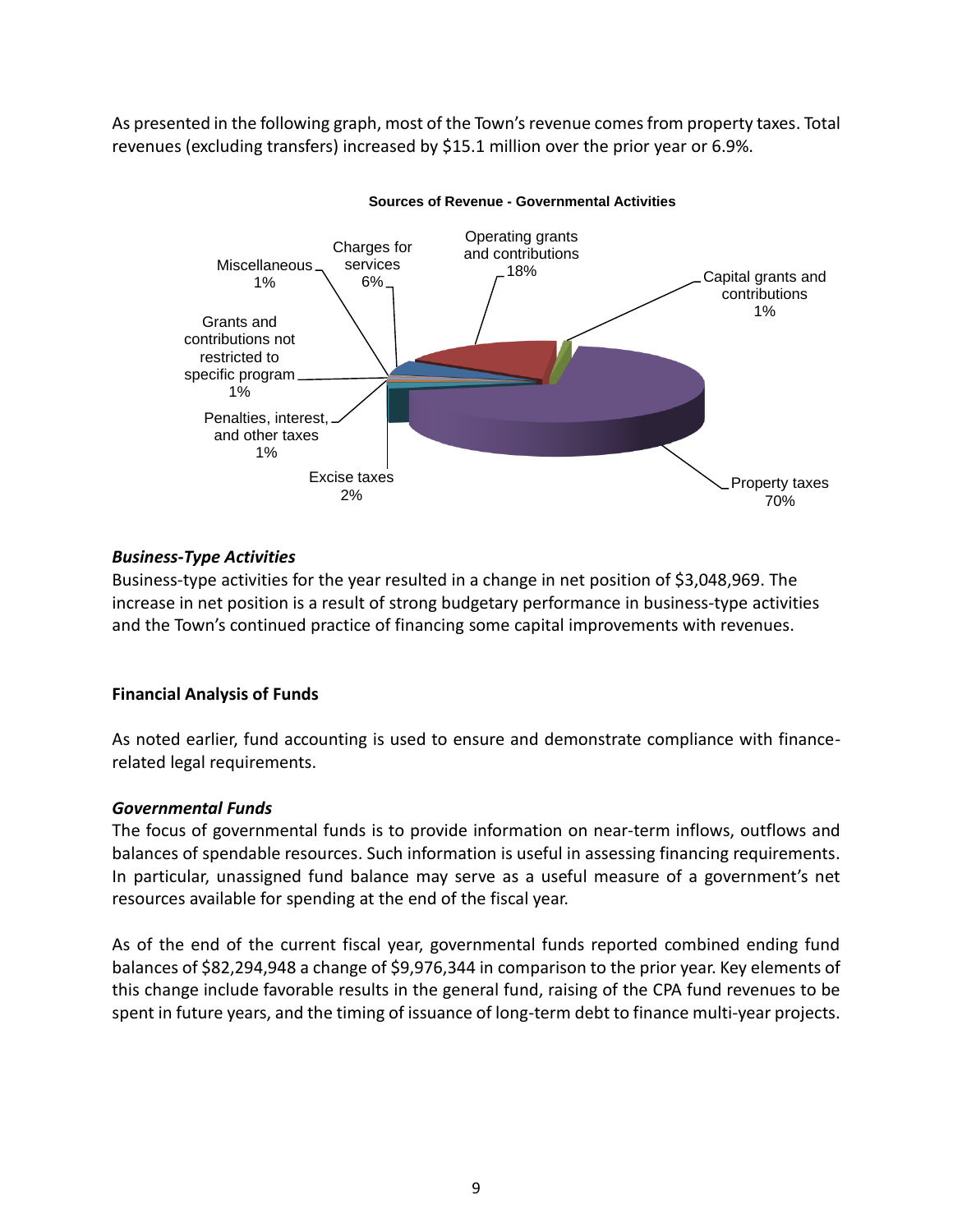## *General Fund*

The general fund is the chief operating fund. The unassigned fund balance at June 30, 2021 was \$28,063,054 (which includes our general stabilization fund of \$4,492,393) decreased by \$(768,712). The decrease primarily results from favorable budgetary results of \$10,038,837 from revenues and transfers in excess of budget and unspent appropriations (page [75\)](#page-77-0), less the use of free cash for fiscal year 2022 of \$10,688,723 (page [57\)](#page-59-0). As a measure of the general fund's liquidity, it may be useful to compare both unassigned fund balance and total fund balance to total general fund expenditures. Refer to the table below.

| 6/30/21    |    | 6/30/20    | 6/30/19    |
|------------|----|------------|------------|
| 28,063,054 | -S | 28,831,766 | 24,011,463 |
| 23,570,661 |    | 24,466,756 | 19.823.947 |
| 4.492.393  |    | 4,365,010  | 4,187,516  |
| 52,376,805 |    | 48,669,479 | 47,715,208 |
|            |    |            |            |

\*General fund balances for 6/30/19 are restated to include the Solid Waste Fund.

\*\*General stabilization fund balance was reclassified to unassigned from committed for 6/30/19.

|                            | 6/30/21 | 6/30/20 | 6/30/19 |
|----------------------------|---------|---------|---------|
| Unassigned fund balance as |         |         |         |
| of % of total general      |         |         |         |
| fund expenditures          | 15.4%   | 17.4%   | 15.5%   |
| Total fund balance as of % |         |         |         |
| total general fund         |         |         |         |
| expenditures               | 28.8%   | 29.3%   | 30.8%   |
|                            |         |         |         |

Expenditure amounts used to calculate the above percentages have been adjusted to exclude the on-behalf payment from the Commonwealth to the Massachusetts Teachers Retirement System.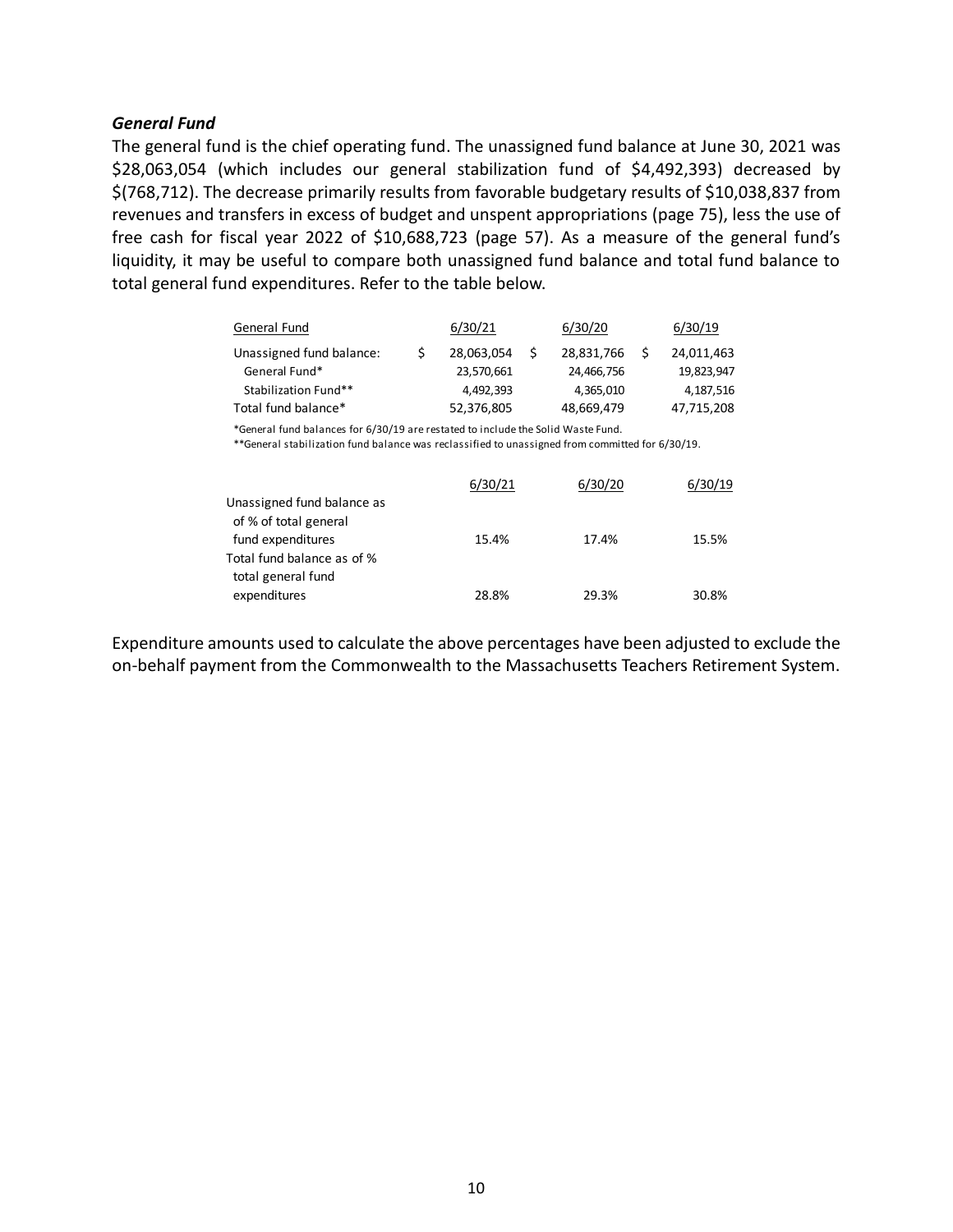The total fund balance of the general fund changed by \$3,726,605 during the current fiscal year. Key factors in this change are as follows:

| Use of free cash, overlay surplus and bond premium used for |    |                |
|-------------------------------------------------------------|----|----------------|
| FY2021 appropriations                                       | S. | (10, 302, 650) |
| Revenues and transfers in excess of budget                  |    | 4,261,216      |
| Expenditures less than budget                               |    | 6,176,021      |
| Encumbrances and articles carried into fiscal year 2022     |    | 3,628,612      |
| Other                                                       |    | (36,594)       |
| Total                                                       |    | 3,726,605      |

Included in the total general fund balance are the Town's committed accounts with the following balances:

|                                   | 6/30/21         |    | 6/30/20   |    | Change    |
|-----------------------------------|-----------------|----|-----------|----|-----------|
| Compensated absences              | \$<br>337,791   | \$ | 336,952   | \$ | 839       |
| Continuing appropriations         | 3,483,861       |    | 1,601,174 |    | 1,882,687 |
| Capital improvement stabilization | 1,097,070       |    | 1,095,016 |    | 2,054     |
| Capital facility stabilization    | 1,921,686       |    | 1,918,088 |    | 3,598     |
| Athletic facility stabilization   | 270,204         |    | 269,698   |    | 506       |
| Debt service stabilization        | 2,154,083       |    | 2,150,051 |    | 4,032     |
| Total                             | \$<br>9,264,695 | Ś  | 7,370,979 | ς  | 1,893,716 |

### *Other Major Funds*

Community Preservation Fund – State legislation allows property taxes and state matching funds to finance projects such as preservation of historical buildings. No significant expenditures occurred in fiscal year 2021.

Public Safety Building – At the October 2018 Special Town Meeting, Article 10 was passed appropriating funds for the renovations of the Public Safety Building and Fire Station #2. In fiscal year 2021, \$20,577,691 was expended for renovation costs.

Nonmajor Governmental Funds - The nonmajor governmental fund balances changed by \$2,702,697, primarily from timing differences between capital costs and funding sources.

### *Proprietary Funds*

Proprietary funds provide the same type of information found in the business-type activities reported in the government-wide financial statements, but in more detail. The Town maintains major funds for sewer and water enterprise fund operations.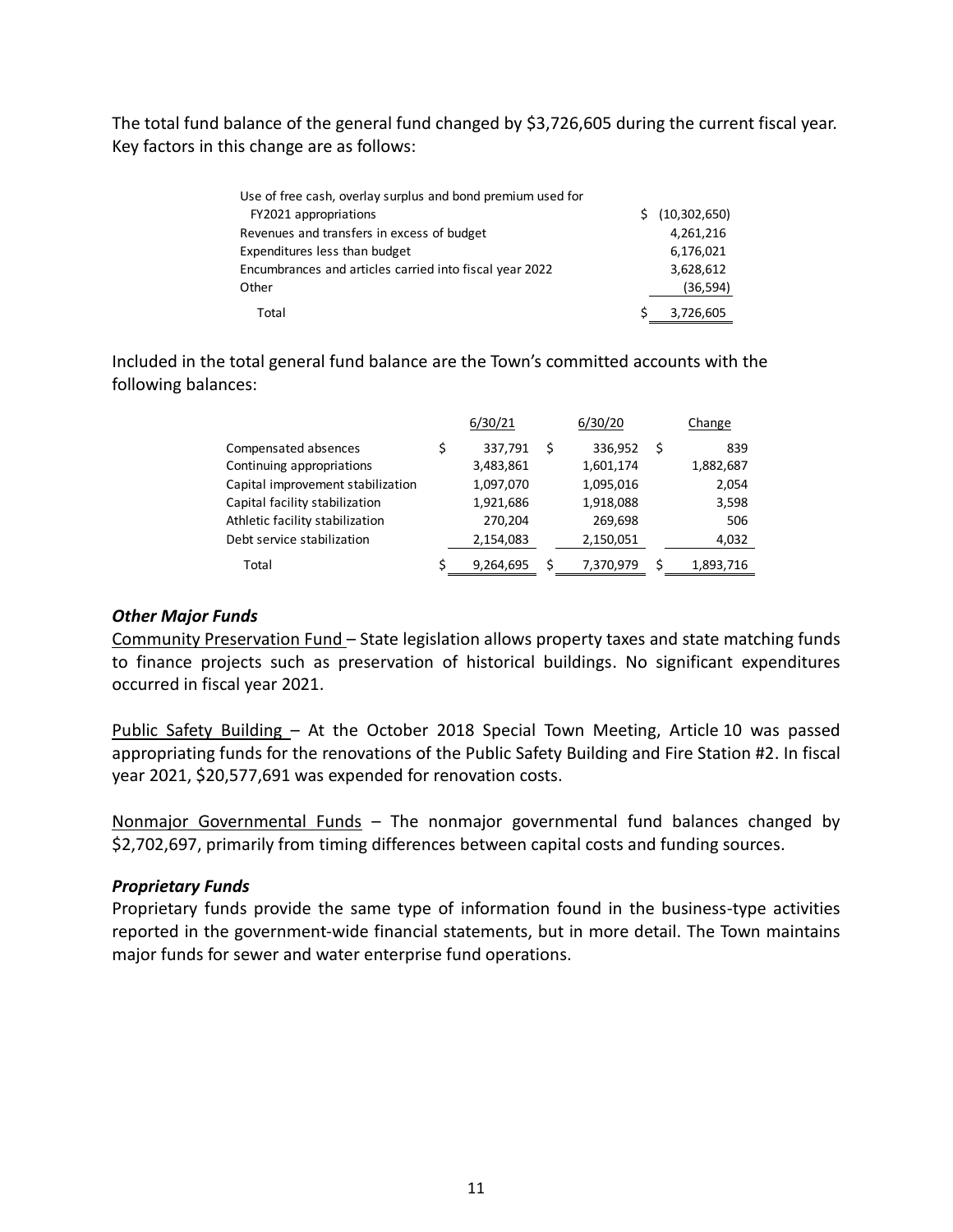Unrestricted net position by enterprise fund at the end of the year in comparison to the prior year is shown below:

|       | 6/30/21    | 6/30/20    | Change    |
|-------|------------|------------|-----------|
| Sewer | 5,777,174  | 5,251,659  | 525,515   |
| Water | 8,316,387  | 5,795,177  | 2,521,210 |
| Total | 14,093,561 | 11,046,836 | 3,046,725 |

Unrestricted net position of each fund increased from positive budgetary results.

Other factors concerning the finances of proprietary funds have already been addressed in the entity-wide discussion of business-type activities.

# **General Fund Budgetary Highlights**

Most all budgeted appropriations occur at the Annual Town Meeting which is held prior to the start of a fiscal year. Subsequent appropriations and line-item amendments are made at a special town meeting usually held in the fall. Often the subsequent actions are known or expected at the time of the Annual Town Meeting but are not presented or acted upon at that time because additional information or other requisite action is needed. Usually in May, prior to the June 30 fiscal year end, Town Meeting acts on other requests for budget line transfers and reallocation of operating resources to capital, other financial warrant articles, and formal reserves. The operating budget was approved at \$190,247,810 and inclusive of non-appropriated items, state and county charges, and other amounts to be provided totaled \$191,745,733. There were no overall appropriation amendments to the operating budget for the year.

| <b>General Fund</b>                         |             |                             |
|---------------------------------------------|-------------|-----------------------------|
|                                             | Original    | Final                       |
| Town Meeting Operating Budget Appropriation |             | \$190,247,810 \$190,247,810 |
| <b>State and County Assessments</b>         | \$1,485,423 | \$1,485,423                 |
| Other Amounts to be Provided                | \$12,500    | \$12,500                    |
| Total                                       |             | \$191,745,733 \$191,745,733 |

During fiscal year 2021, the Town realized revenue in excess of budget of \$3.9 million and realized budget returns of \$6.2 million. General fund revenue in excess of budget was comparable to the fiscal year 2020 results. The \$6.2 million budget return was lower than the fiscal year 2020 return of approximately \$7.6 million. The revenue surplus was attributable to adjustments made to the revenue estimates in recognition that COVID-19 restrictions and business closures would likely result in lower receipts in several key categories. Many local receipt categories for the year were lower than the prior year. The budget returns, although less than the prior year, were higher than some prior years because some larger than usual budget return was reflective of the steps the Town took to reduce spending in anticipation of declining revenue because of COVID-19. The Town suspended or deferred some contracted work, implemented restrictions on personnel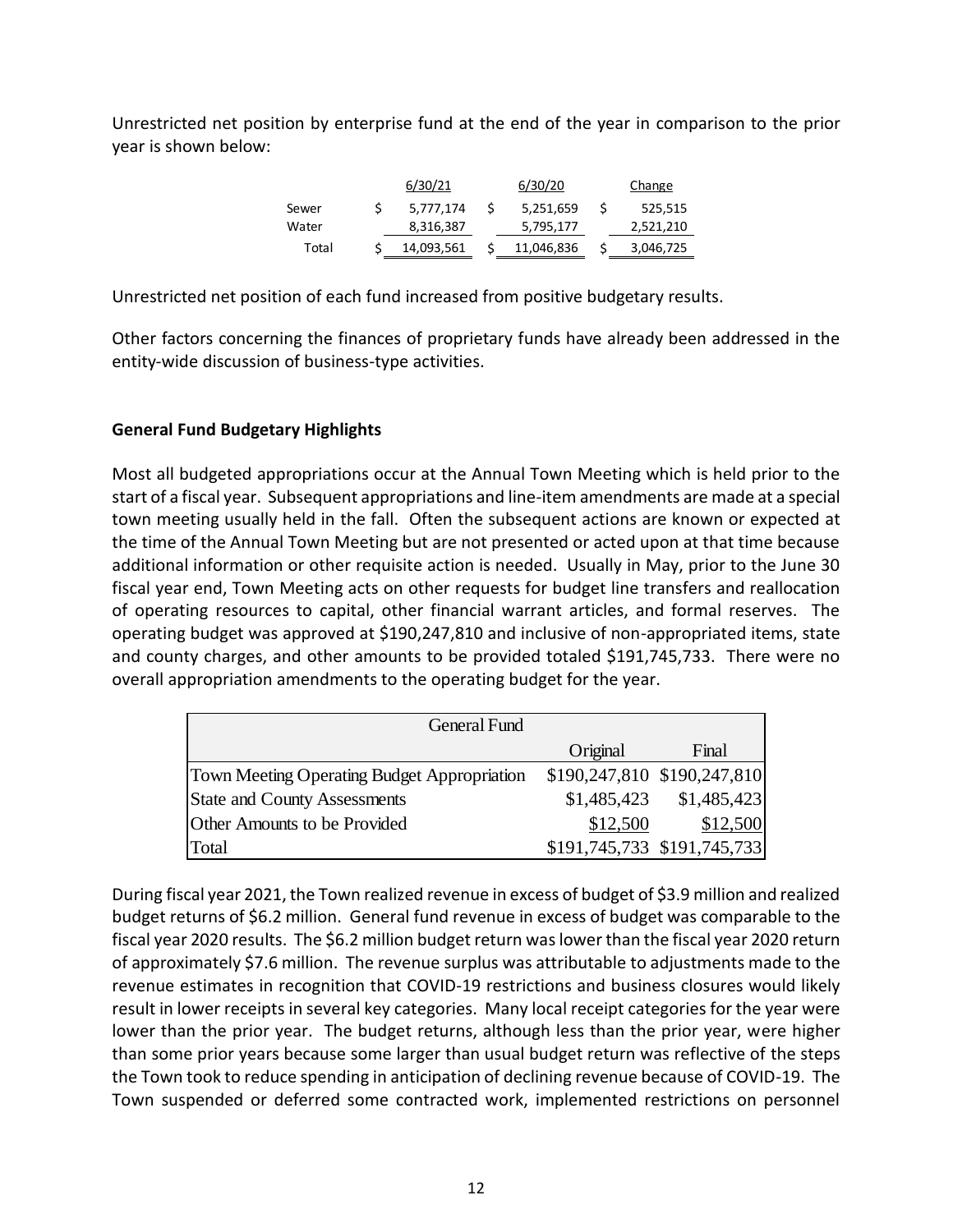utilization, and a slow down on hiring for vacant positions all contributed to the higher turnback. The turn back for fiscal year 2020 was 4.3% of budget which compares to a return of 3.0% for fiscal year 2019.

|                                  | Actual      | Actual        | Change        | Actual       |
|----------------------------------|-------------|---------------|---------------|--------------|
|                                  | FY2021      | <b>FY2020</b> | S             | FY2019       |
| Motor Vehicle Excise             | \$5,129,306 | \$5,679,213   | $(\$549,907)$ | \$6,138,951  |
| Other Taxes and PILOT            | \$782,685   | \$1,777,874   | $(\$995,189)$ | \$2,011,190  |
| Penalties and Interest           | \$499,343   | \$272,719     | \$226,624     | \$397,594    |
| Licenses & Permits Income Actual | \$2,068,299 | \$2,381,660   | $(\$313,361)$ | \$2,590,858  |
| Total                            | \$8,479,632 | \$10,111,466  | (\$1,631,834) | \$11,138,593 |

Motor vehicle excise tax revenue was down 9.7% from prior year's actual receipts (\$5,129,306 for FY2021 vs \$5,679,213 for FY2020) and was lower than the actual receipts for FY2019 (\$6,138,951) and for FY2018 (\$5,910,555). The margin between budgeted and actual revenue was at the lowest spread in many years. The actual receipts for FY2021 were \$0.13 million over budget, which compares to \$0.48 million for FY2020. The FY2019 spread was \$1.24 million and \$1.16 million for FY2018.

Revenue generated from other taxes, penalties, and payments in lieu of tax (PILOT) was approximately \$0.54 million over the budget for fiscal year 2021 which compares to \$0.34 million over the budget for fiscal year 2020. The revenue amount that came in above budget for fiscal year 2019 was \$0.77 million. The higher surplus over budget for FY2021 was not due to more income, but rather a much lower target as local receipt estimates were adjusted downward because of the retraction in the economy because of COVID-19. Comparing the actual revenue from those sources for fiscal year 2021 to fiscal year 2020 shows an overall decline in receipts of \$768,565 (\$1,282,028 for FY2021 compared to \$2,050,593 for FY2020). The total was less than FY2019 as well with total receipts of \$2,408,784.

Revenue from licenses and permits declined approximately 13.2%. The total permit income for fiscal year 2020 was \$2,068,299 compared to \$2,381,660 for fiscal year 2020 and \$2,590,858 for fiscal year 2019.

Overall total actual general fund revenue for fiscal year 2021 (\$189,851,379) was \$10,395,622 more than the total for fiscal year 2020 (\$179,455,757). The increase was due to the growth in property taxes with \$11.31 million more in fiscal year 2021. The increase resulted from the high New Growth tax revenue, and a higher amount of excluded debt which was added to the tax levy, for projects previously approved by the voters of Needham. The total general fund revenue surplus for fiscal year 2021 was \$3,862,816 which was slightly less (\$30,089) than the \$3,892,905 surplus for fiscal year 2020. The combination of motor vehicle excise revenue permit and license revenue, and other local tax receipts contributed approximately 24.3% of the total General Fund surplus for fiscal year 2021, down from the 32.6% that these sources comprised in fiscal year 2020, and the 39.2% in fiscal year 2019.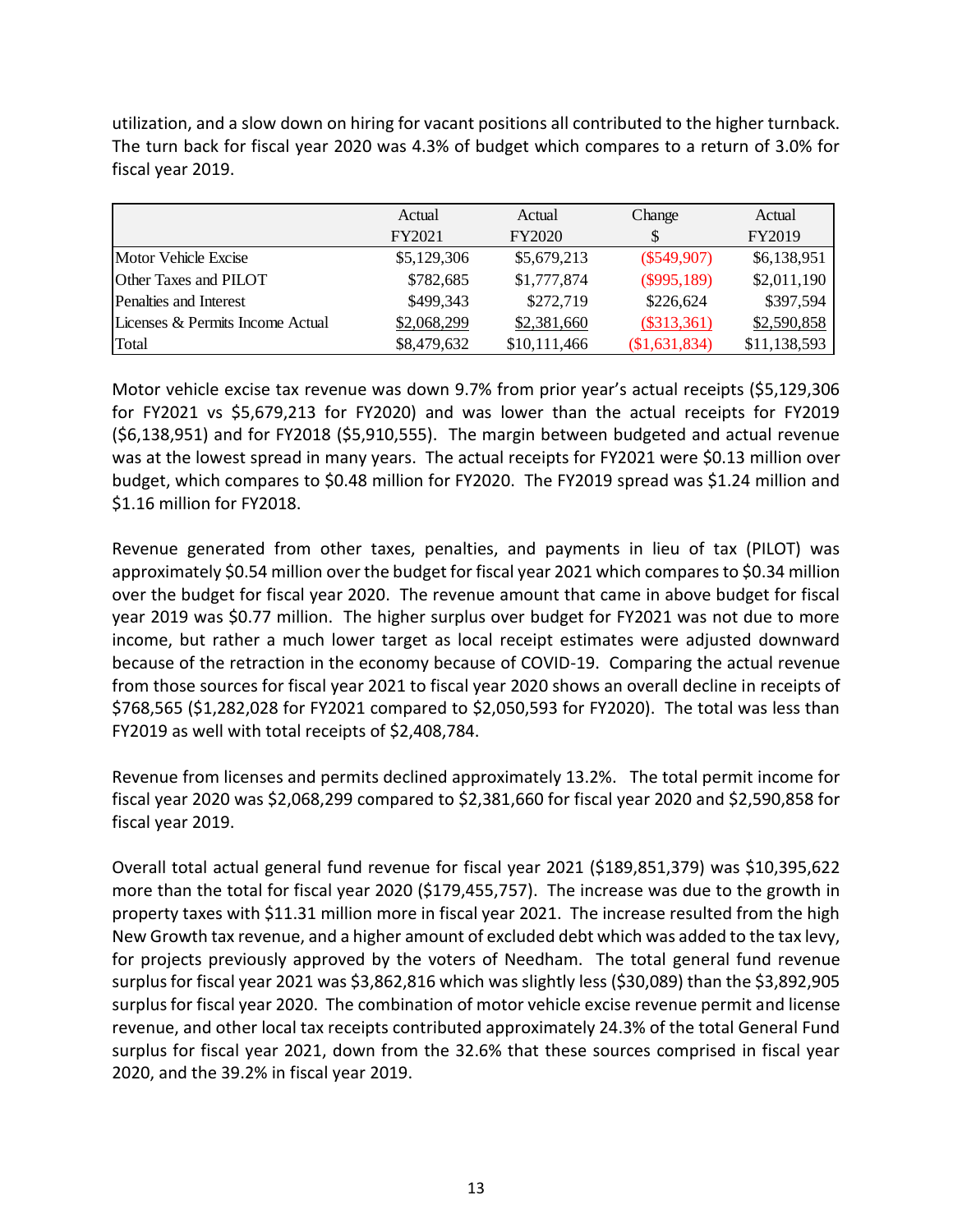|                                   | Actual        | <b>Budget</b> | Variance    | Percentage |
|-----------------------------------|---------------|---------------|-------------|------------|
|                                   | FY2021        | FY2021        | FY2021      | of Total   |
| Motor Vehicle Excise              | \$5,129,306   | \$5,000,000   | \$129,306   | 3.35%      |
| Other Taxes, Penalties, and PILOT | \$1,282,028   | \$740,000     | \$542,028   | 14.03%     |
| Licenses & Permits                | \$2,068,299   | \$1,800,000   | \$268,299   | 6.95%      |
| All Other Revenues                | \$181,371,747 | \$178,448,563 | \$2,923,184 | 75.67%     |
| Total                             | \$189,851,379 | \$185,988,563 | \$3,862,816 | 100.00%    |

The general fund appropriated operating budget, excluding county and state assessments and other amounts to be provided, accounting for most of the expenditures, returned \$6,199,880 or approximately 3.3% of the operating budget appropriation; the return for fiscal year 2020 was \$7,634,782 or approximately 4.3% of the appropriation for that year. The budgetary reserve fund (reserve fund) returned \$1,685,981 which represents 27.2% of the total general fund operating budget return for the fiscal year 2021 and was the highest dollar amount returned. The reserve fund budget amount returned was less than fiscal year 2020 reserve fund budget return (\$1,851,500), which was 24.3% of the total return in that year. The \$1,685,981 return of the reserve fund budget represents approximately 81% of the original voted reserve fund budget of \$2,077,091. There were three draws on the reserve fund during fiscal year 2021. The first was \$12,614 to contribute to the COVID-19 expenses that the Minutemen Regional School incurred. The second transfer request that was approved was \$2,389 for property and casualty insurance expenses that came in over budget for the fiscal year. The third was the transfer to cover snow and ice removal expenses above the base budget. The base budget for snow and ice removal was \$424,604 which required a \$376,107 transfer from the budgetary reserve fund to cover the total expense of \$800,711. The Town usually incurs expenses for snow and ice removal that exceed the annual budgeted amount, and the overage is covered by a transfer from the reserve fund. The snow and ice removal expense for fiscal year 2020 was \$405,172, and the expense for fiscal year 2019 was \$724,024. It was a mild winter season during FY2020 and was the first year since fiscal year 2012 that the total expense was less than budgeted and did not require a reserve fund transfer, hence why the FY2020 budget return was greater than the FY2021 budget return amount.

The second highest dollar turnback was from the Needham Public Schools in the amount of \$1,084,860, which compares to the \$455,091 return for fiscal year 2020. The appropriated school budget for fiscal year 2021 was \$80,735,089. The budget return represents just 1.3% of the budget, but accounts for 17.5% of the total general fund budget return. The School Department received several grants from the State to alleviate COVID-19 related expenses being incurred by the district as it had to conduct remote learning for many of the students during the entire school year. Those funds, in addition to some lower operating expenses because school transportation and school food services were not utilized as much because many students stayed at home, and hence did not need those services.

The Police Department had the third highest budget turnback returning \$790,732 or 10.2% of its budget which compares to \$471,630 or 6.6% of its fiscal year 2020 budget. Approximately 88% of the turn back (\$699,514) was from salary and wages. The department has been experiencing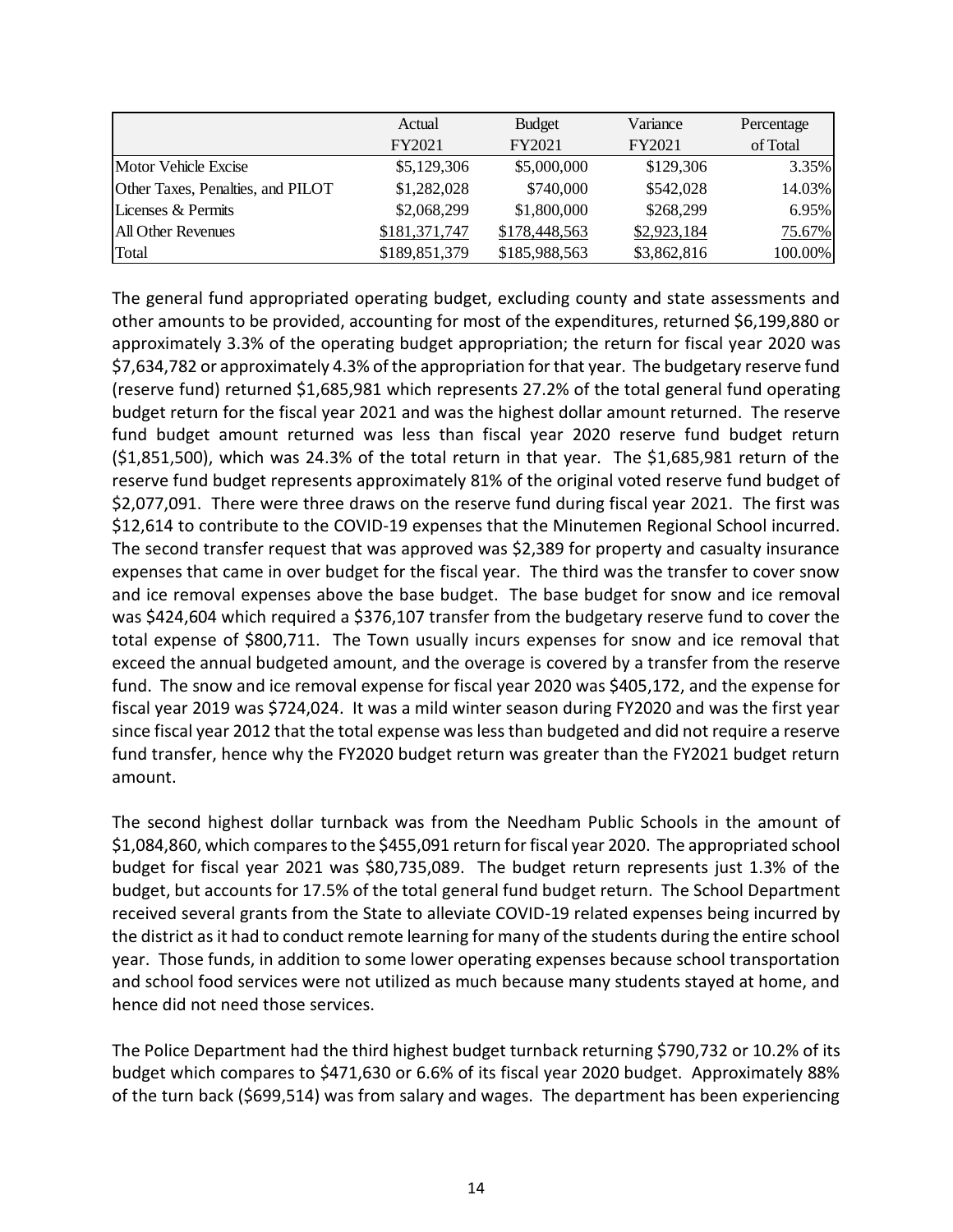an ongoing higher vacancy rate as positions have been turning over more often during the last few years, and a backlog in the hiring process, which was only more difficult to navigate with COVID-19 restrictions, has made it difficult to keep all the positions filled for the entire year. The operating expense line returned \$70,091 of which most was attributed to lower fuel expenses during the fiscal year as energy prices, especially gasoline, were much lower due to the slowdown in the economy and less travel in general by the public which lowered the demand for fuel. The balance (\$21,127) was from capital line. The cost for replacement vehicles was less than the estimates provided a year earlier. The department budget turnback represented approximately 12.8% of the total General Fund budget return.

The Needham Electric, Light & Gas Program expense line turnback was \$391,816 or 10% of the fiscal year 2021 budget. This compares to the \$659,653 (17.6%) turnback from the fiscal year 2020 budget. Energy use in the public buildings was higher, which was in part due to measures taken by the Building Maintenance division to increase the flow of air through the buildings, especially the school buildings, to reduce the presence of the COVID-19 virus. However, the Town realized significant energy use reduction with the streetlights because of the changeover to LED lighting the Town had initiated. This resulted in electric cost savings which represents approximately 25% of the total return. Overall, the \$391,816 budget return represents 6.3% of the total general fund budget return and was the fourth highest dollar return.

The fifth highest budget dollar return came from the library, with a return of \$214,143 or 10.6% of the fiscal year 2021 budget. The salary and wage expense line returned \$208,934 or approximately 98% of the total return. The high return was due to restrictions on use of the library that were in place for the fiscal year. Patrons were able to reserve and pickup books and materials from the library at the curb but could not enter the facility. The hours of operations were also reduced for the year. Consequently, the need for part-time and temporary employees was less so the wage expense was lower for the year.

The other 17 departmental budgets returned in total \$1,107,277 or 2.9% of their combined amended budgets for the year. The Town-wide expense budgets (excluding the budgetary reserve fund and electric, light & gas program) returned a combined \$925,072 or approximately 1.7% of their related total amended budgets, which compares to the same budgets last year returning \$1,697,307 or approximately 3.3% of their related total amended budgets.

# **Capital Asset and Debt Administration**

# *Capital Assets*

Total capital assets for governmental and business-type activities at year-end amounted to \$433,407,115 (net of accumulated depreciation), a change of \$10,049,487 from the prior year. This investment in capital assets includes land, buildings and improvements, machinery, equipment and furnishings, vehicles, infrastructure, works of art and construction in progress.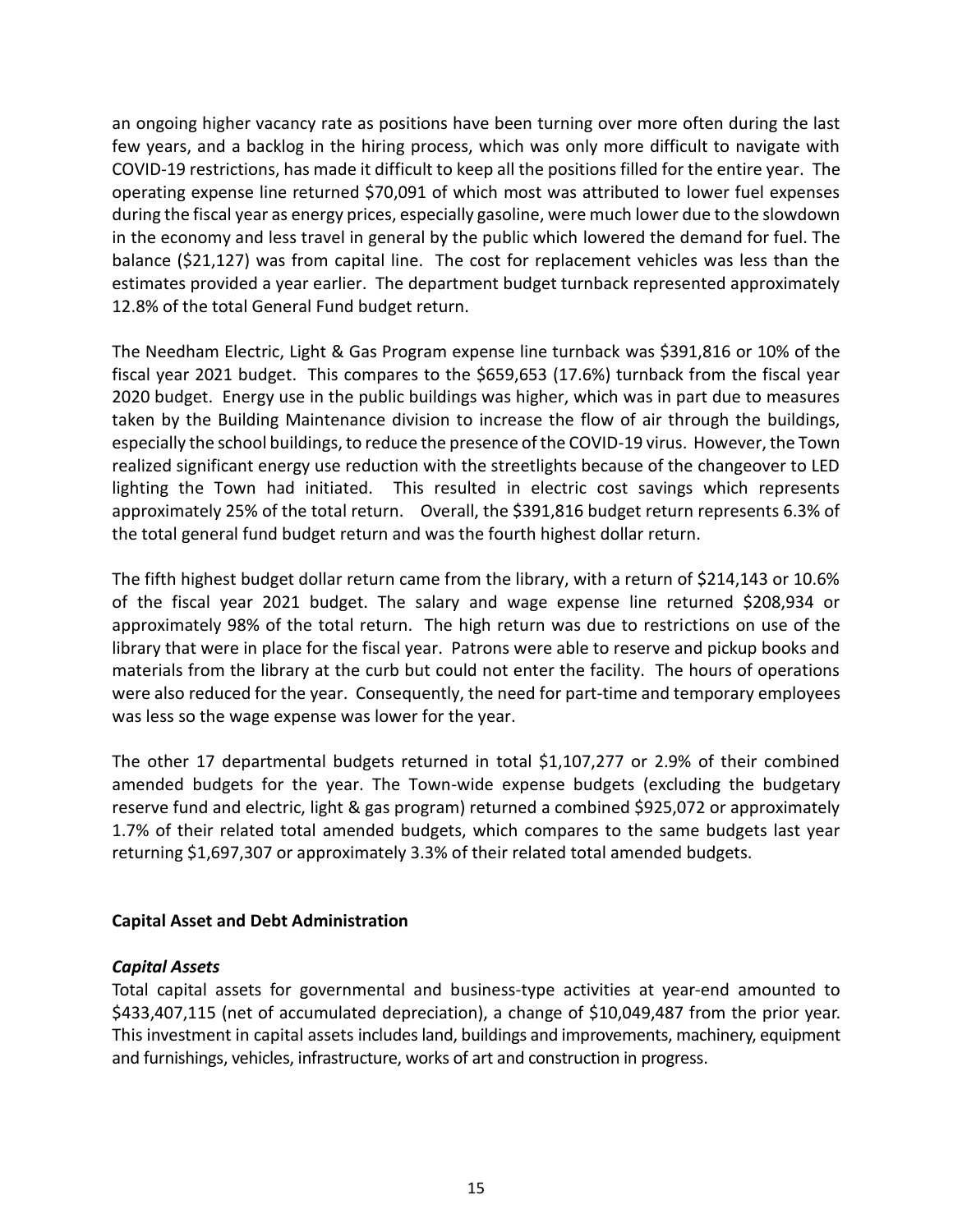# Major capital asset events during the current fiscal year included the following:

| Governmental Activities:               |               |
|----------------------------------------|---------------|
| Public safety building                 | \$20,201,461  |
| Sunita L. Williams elementary school   | \$<br>394,501 |
| Ambulance                              | \$<br>335,545 |
| Pollard school gym updates             | \$<br>252,152 |
| Street sweeper                         | \$<br>247,295 |
| RTS improvements                       | \$<br>221,985 |
|                                        |               |
| <b>Business-Type Activities:</b>       |               |
| Sewer vehicles                         | \$<br>428,199 |
| Water distribution system improvements | \$<br>186,267 |
|                                        |               |

## *Debt*

At the end of the current fiscal year, total long-term bonds and loans outstanding, including unamortized bond premium, were \$150,310,592. The bonds are backed by the full faith and credit of the government. The Town's general obligation bond rating continues to carry the highest rating possible, AAA, a rating that has been assigned by Standards & Poor's to the Town debt since 2000.

Additional information on capital assets and debt can be found in the Notes to Financial Statements.

# **Economic Factors and Next Year's Budgets And Rates**

COVID-19 negatively impacted fiscal year 2021 revenues, but the combination of proactive steps taken by the Town to reduce expenses, lowering local receipt estimates, and securing Federal and State funds to help defray many of the costs incurred due to the COVID-19 response and for the temporary changes in the method of delivering certain services resulted in a better financial picture than would have otherwise been possible. We do anticipate lingering economic effects from the COVID-19 restrictions that may still be in place through fiscal year 2022. We anticipate that the local economy will improve, as people return to work, businesses operating full-time, and students back in school, be that in person, remote or a combination thereof, and folks seemingly more comfortable being in public and in crowds, a degree of normalcy has returned. Hospitality related revenues will grow. The next few fiscal years will be influenced as COVID-19 transitions from a pandemic to an endemic. However, the cost of providing basic services will increase, as difficulties with the supply chains continue, pressures on wages grow, fear of higher inflation take hold, and turnover in staff in all sectors mount, resulting in new challenges for the foreseeable future.

The total General Fund balance for fiscal year 2021 was higher than fiscal year 2020. Fund balance was \$52.4 million for fiscal year 2021 compared to \$48.7 million for fiscal year 2020,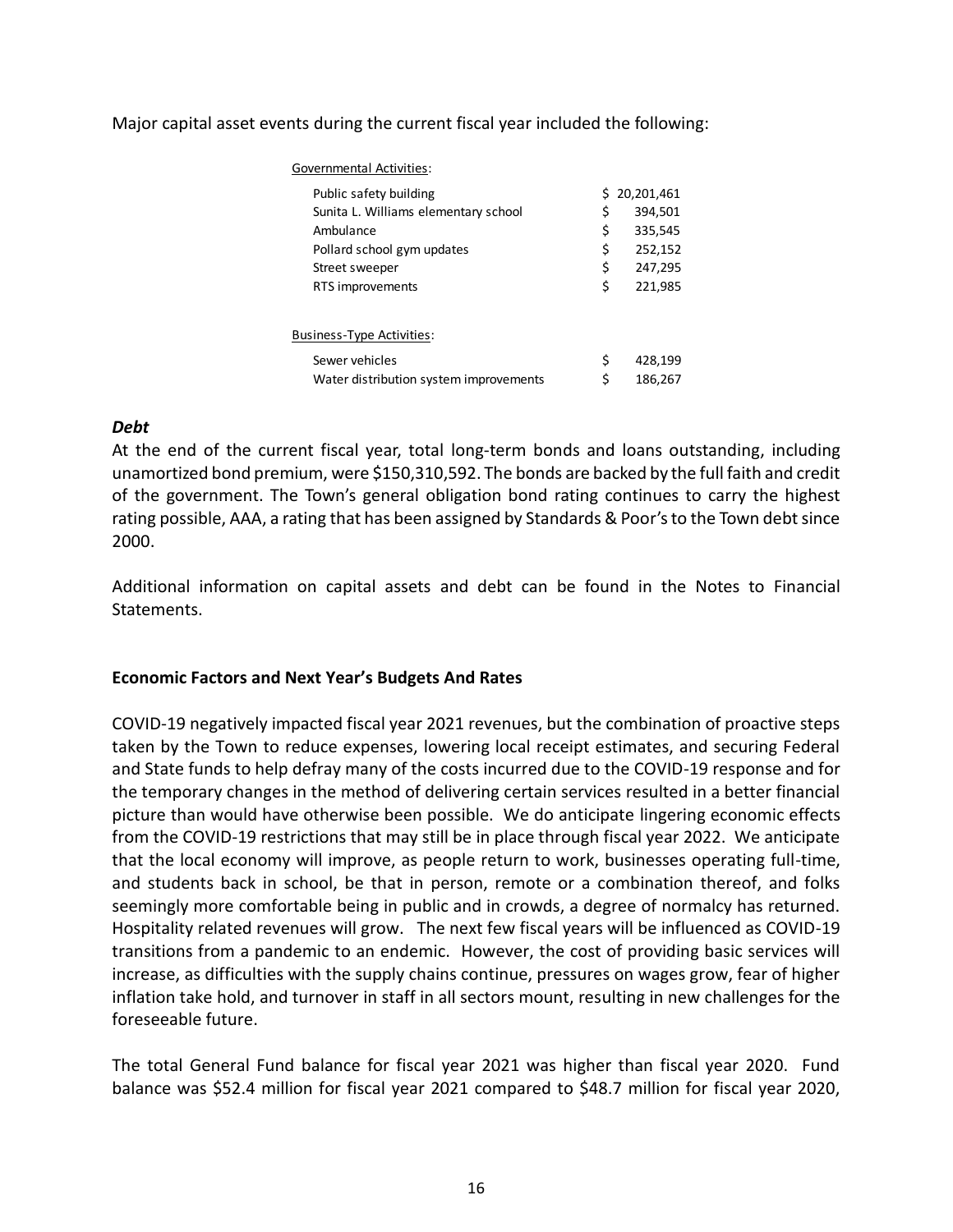approximately a 7.6% change. The unassigned portion of the General Fund decreased from the prior fiscal year with a balance of \$28.1 million for fiscal year 2021 compared to \$28.8 million for fiscal year 2020. As noted previously, the unassigned portion is now inclusive of the general stabilization fund (\$4,492,393). The State certified \$16,665,406 available as Free Cash for fiscal year 2021 of which the Town appropriated \$11,526,630 of that amount. Free Cash is essentially the portion of the unassigned General Fund balance that the Massachusetts Department of Revenue will allow the Town to appropriate. The Free Cash certified for prior year was \$12,369,898.

The Town allocated \$6,246,653 of the Free Cash for capital equipment and projects for fiscal year 2022. The Free Cash appropriated for capital included \$2,639,000 for public roads and related infrastructure improvements, \$480,000 for the site improvements at the Town's Recycling and Transfer Station property, \$213,100 for improvements to the Broadmeadow School technology room, \$125,000 for preliminary work to improve the water quality at Walker Pond, and \$16,000 to fund designs to improve the heating system at the former Hillside School building. A total of \$454,000 of Free Cash was appropriated to fund a portion of three projects that were primarily funded by CPA funds, redesign of the Town Common, designs for the renovation of McCloud Field, and sediment removal from the abandoned Town reservoir water body. Free Cash was also used to fund capital equipment which included \$1,135,084 in core fleet and special equipment, \$565,914 in cash capital equipment, furnishings and technology for the Needham Public Schools, \$316,055 for fire personnel self-contained breathing apparatus and personal protective wear gear, police mobile devices, and the purchase of monitor/defibrillators. \$60,000 was appropriated for an assessment of the auditorium theatrical sound & lighting systems at some of the school buildings. \$56,000 will be used for the purchase and installation of an electronic permanent message board, and \$86,500 was directed to other general fund cash capital investments in equipment and technology for Town departments. The balance of the Free Cash for capital of \$100,000 was appropriated for energy efficiency upgrades and improvements in the various municipal and school buildings.

The Town also allocated \$3,527,570 of Free Cash to the fiscal year 2022 operating budget. The Town's use of Free Cash for funding the subsequent fiscal year operating budget (FY2022) was in line with management's guidance of not more than two percent of the previous year's (FY2020) final budget (excluding the budgetary reserve fund) or the actual turn back, whichever is less. Two percent of the fiscal year 2020 operating budget excluding the budgetary reserve fund was 3,527,570; the related budgetary return was \$5,783,282. The amount of Free Cash appropriated for budget purposes was \$3,527,570.

The Town appropriated \$1,000,000 of Free Cash for its ongoing public facilities maintenance program and \$150,000 for Fleet refurbishment so that the Town can extend the life of vehicles and specialty equipment that otherwise would need to be replaced. The Town appropriated Free Cash to fund various studies and outside consultants which includes \$75,000 for services for the Town's network & internet control systems, \$60,000 for the Planning and Community Development Department, \$50,000 for professional consulting services for the Town's Public Health department for health-related studies, and \$30,000 to cover the technical and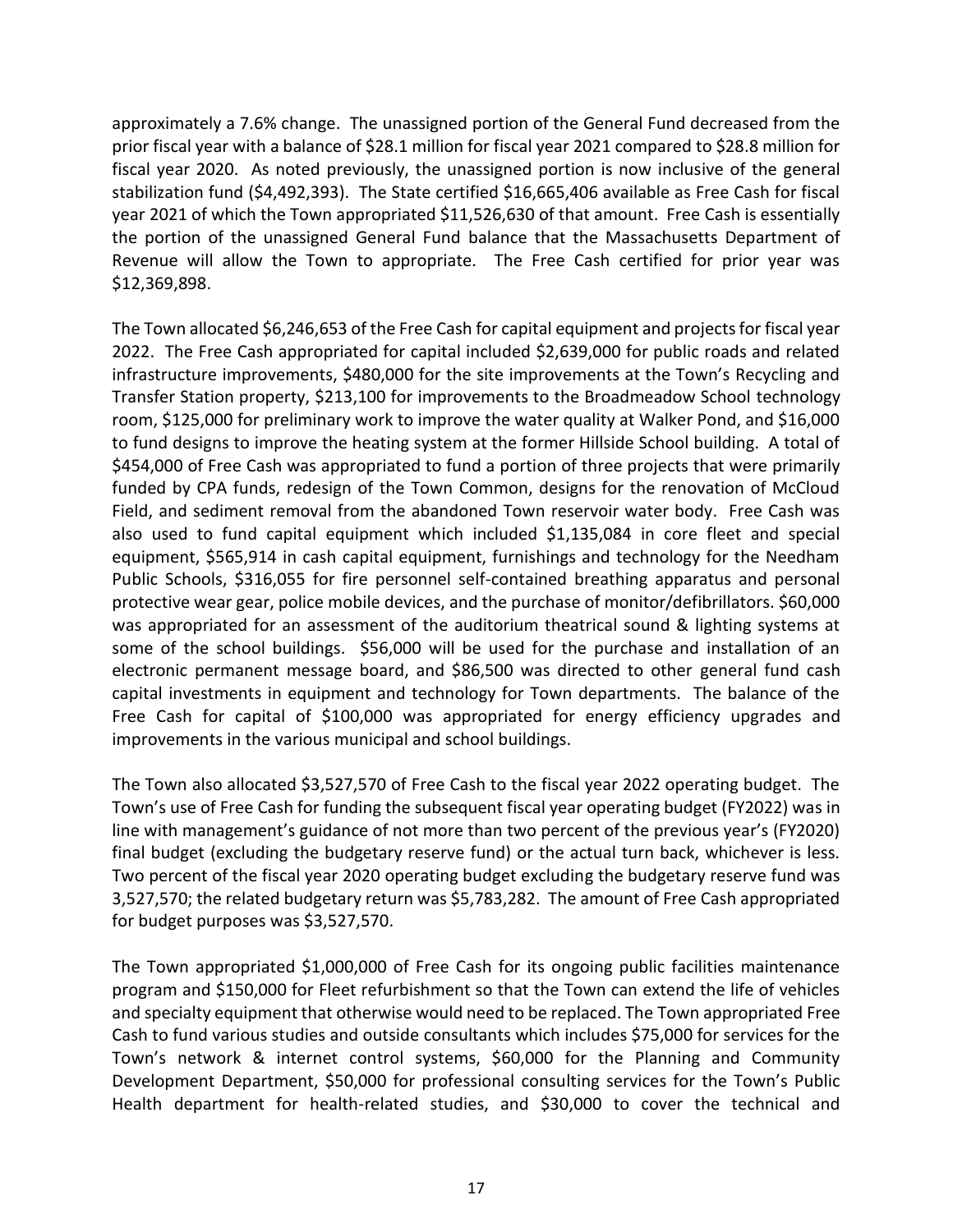professional services costs to decommission the Rosemary Dam. The Town also appropriated \$50,000 to fund a grant program for low-cost repair projects that would allow citizens to continue living in their homes. Town Meeting also approved payment of an unpaid bill from a prior fiscal year which \$407 of Free Cash was used.

Free Cash was also used to fund the Town's workers' compensation reserve pool in the amount of \$337,000. The \$5,138,775 balance in Free Cash was closed out at year end to fund balance. Management continues to recommend that the Free Cash certified be directed to cash capital investment, formal reserves, and other non-recurring expenses and that a limited amount be used for ongoing operating budget expenses. The Select Board endorsed this best practice.

The Town has approved funding for the construction of a new Fire Station #2, a new central Fire Station, and a new Police station. The estimated cost of the public safety projects was \$70 million. However, unexpected soil contamination was found at the Station #2 location, and challenges to continue construction of the facilities resulted from COVID-19. The Town appropriated an additional \$1.4 million debt authorization to complete the three projects. Although the initial appropriation was exempted from the limits imposed under Proposition 2- 1/2 by a vote of the citizens at the November 2018 State election, the additional appropriation is funded within the levy limit. The central Fire Station opened in November 2020, and Station #2 and Police Station will open in 2022. The Town will be issuing two more bond issues related to the projects, as well as several Notes. Notes will likely be paid off at maturity and not rolled into a bond issue. The total project is expected to be closed and final financing settled in fiscal year 2023.

The Town approved a borrowing authorization of \$1,475,000 to fund designs for the renovation and upgrade of the historic Emery Grover Building which house the Needham Public School administrative offices. The total project cost is estimated at approximately \$20 million, and the construction phase funding is planned to be presented at the 2022 Annual Town Meeting. Funding for the project is anticipated to a combination of cash and debt financing repaid by the General Fund within the tax levy and Community Preservation Act funds.

The Town is in the early stages of weighing options on how and when to address its middle school space needs and the replacement of the Mitchell Elementary School – the last of the existing elementary schools to be replaced or substantially overhauled.

The Town's water and sewer operations remained solid and the identified capital infrastructure improvements over the next several years are fundable within the current annual revenue stream and financing plan, which includes the use of ARPA funds. Commercial use of water and sewer remains low compared to five years ago, and the residential use that increased during COVID-19 as more people were working from home and staying local, has not yet abated. The Town had planned a multi-year phase in of rate changes to mitigate the revenue loss from the closure of the Coca Cola bottling production in Needham, and did make minor changes for FY2020, but chose not to change the rates for fiscal year 2021 due to COVID-19 and will not change the rates for fiscal year 2022. There will be a need to update the user rates before the end of fiscal year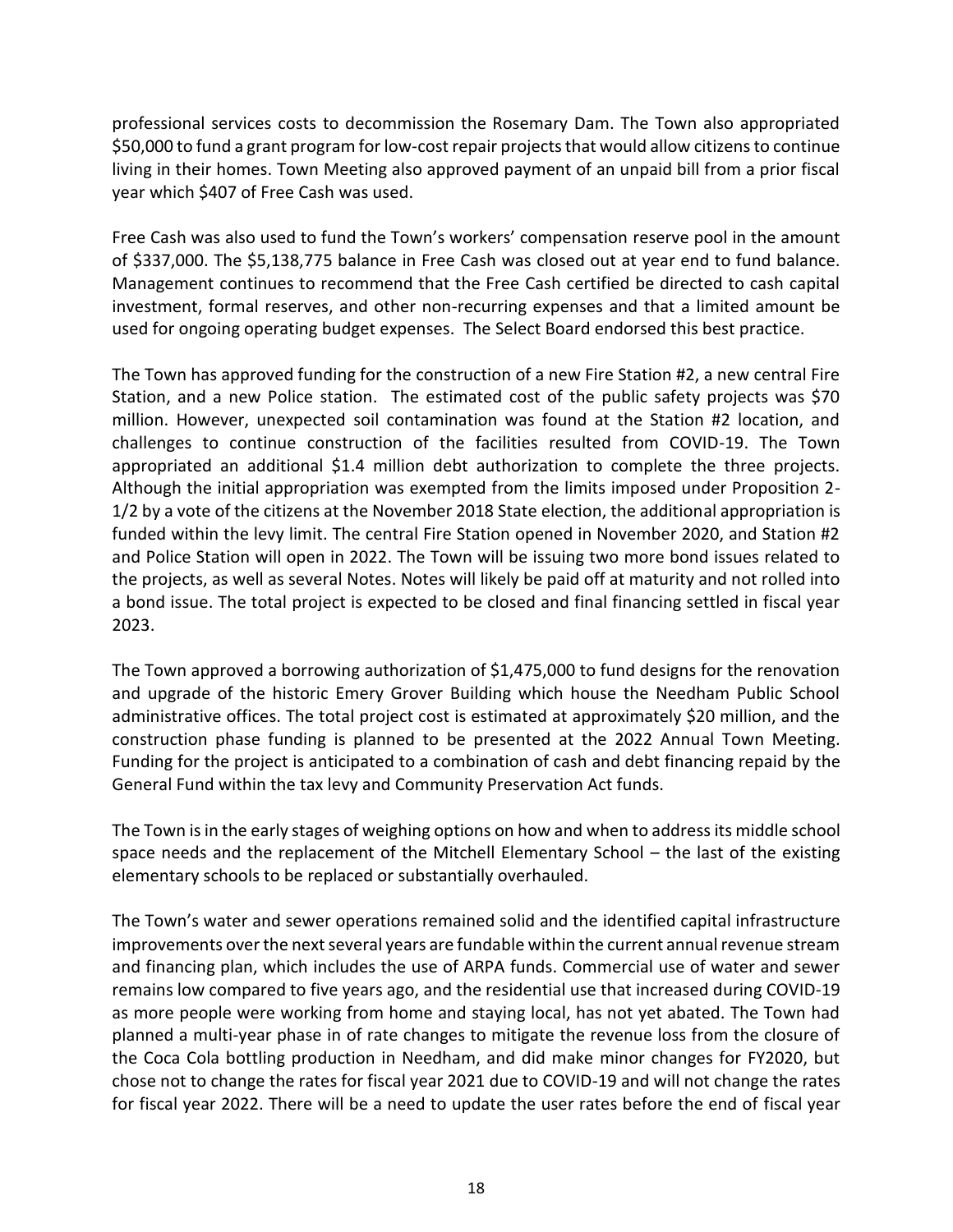2023. The Town was looking whether to establish a stormwater fee to raise funds to pay some of the known stormwater infrastructure improvements that are forthcoming. There was a public hearing scheduled for March 2020, but COVID-19 delayed the hearing. The Town will likely take up the issue again for fiscal 2023.

The outlook for the fiscal year 2022 year-end results is positive, and with the additional funds being made available by the federal government to lessen the impact that COVID-19 had on the nation's economy, fiscal year 2023 revenue will be higher than the last couple of years. We anticipate the local building construction activity will remain strong and in high demand for the next 12 to 24 months based on permitted projects. As mentioned earlier there has been upward cost pressure on personnel and contracted services because of the competitive and changing labor market, and new inflationary concerns. The Town maintains an adequate reserve for property tax abatements and exemptions for the fiscal year as well as for uncollected taxes from prior fiscal year years. However, management will continue its prudent approach with its budget estimates to help buffer a decline in the major local revenue sources should the COVID-19 recovery become stalled.

# **Requests for Information**

This financial report is designed to provide a general overview of the Town of Needham's finances for all those with an interest in the government's finances. Questions concerning any of the information provided in this report or requests for additional financial information should be addressed to:

> Assistant Town Manager/ Director of Finance Town of Needham, Massachusetts Town Hall 1471 Highland Avenue Needham, Massachusetts 02492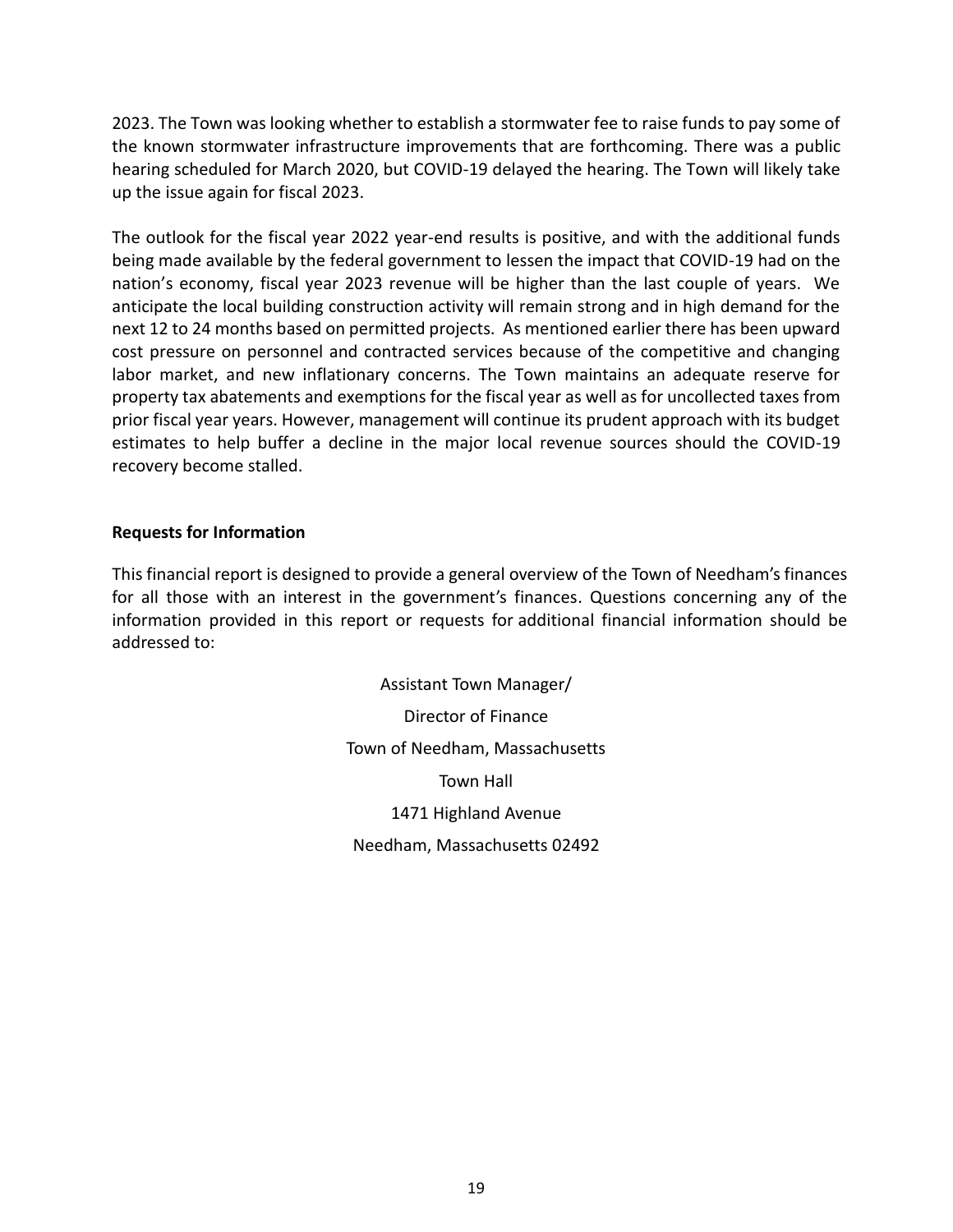### STATEMENT OF NET POSITION

#### JUNE 30, 2021

|                                                     |    | Governmental<br>Activities |    | Business-Type<br><b>Activities</b> |    | Total         |
|-----------------------------------------------------|----|----------------------------|----|------------------------------------|----|---------------|
| ASSETS AND DEFERRED OUTFLOWS OF RESOURCES           |    |                            |    |                                    |    |               |
| Assets:                                             |    |                            |    |                                    |    |               |
| Current:                                            |    |                            |    |                                    |    |               |
| Cash and short-term investments                     | \$ | 81,723,668                 | Ś. | 13,469,067                         | Ś. | 95,192,735    |
| Investments                                         |    | 18,466,414                 |    |                                    |    | 18,466,414    |
| Receivables, net:                                   |    |                            |    |                                    |    |               |
| Property taxes                                      |    | 1,989,837                  |    |                                    |    | 1,989,837     |
| Excises                                             |    | 338,661                    |    |                                    |    | 338,661       |
| Utilities                                           |    |                            |    | 4,886,011                          |    | 4,886,011     |
| Departmental                                        |    | 1,493,351                  |    |                                    |    | 1,493,351     |
| Intergovernmental                                   |    | 1,000,535                  |    |                                    |    | 1,000,535     |
| Other                                               |    | 74,898                     |    |                                    |    | 74,898        |
| Total current assets                                |    | 105,087,364                |    | 18,355,078                         |    | 123,442,442   |
| Noncurrent:                                         |    |                            |    |                                    |    |               |
| Receivables, net:                                   |    |                            |    |                                    |    |               |
| Property taxes                                      |    | 1,521,676                  |    |                                    |    | 1,521,676     |
| Intergovernmental                                   |    | 695,148                    |    |                                    |    | 695,148       |
| Capital assets:                                     |    |                            |    |                                    |    |               |
| Non-depreciable capital assets                      |    | 104,590,989                |    | 4,120,766                          |    | 108,711,755   |
| Depreciable assets, net of accumulated depreciation |    | 270,962,737                |    | 53,732,623                         |    | 324,695,360   |
| Total noncurrent assets                             |    | 377,770,550                |    | 57,853,389                         |    | 435,623,939   |
| <b>TOTAL ASSETS</b>                                 |    | 482,857,914                |    | 76,208,467                         |    | 559,066,381   |
| Deferred Outflows of Resources                      |    |                            |    |                                    |    |               |
| Related to pensions                                 |    | 14,023,195                 |    | 542,334                            |    | 14,565,529    |
| Related to OPEB                                     |    | 17,598,414                 |    | 222,006                            |    | 17,820,420    |
| TOTAL DEFERRED OUTFLOWS OF RESOURCES                |    | 31,621,609                 |    | 764,340                            |    | 32,385,949    |
| TOTAL ASSETS AND DEFERRED OUTFLOWS OF RESOURCES     | Ś  | 514,479,523                | Ś. | 76,972,807                         |    | \$591,452,330 |
|                                                     |    |                            |    |                                    |    |               |

(continued)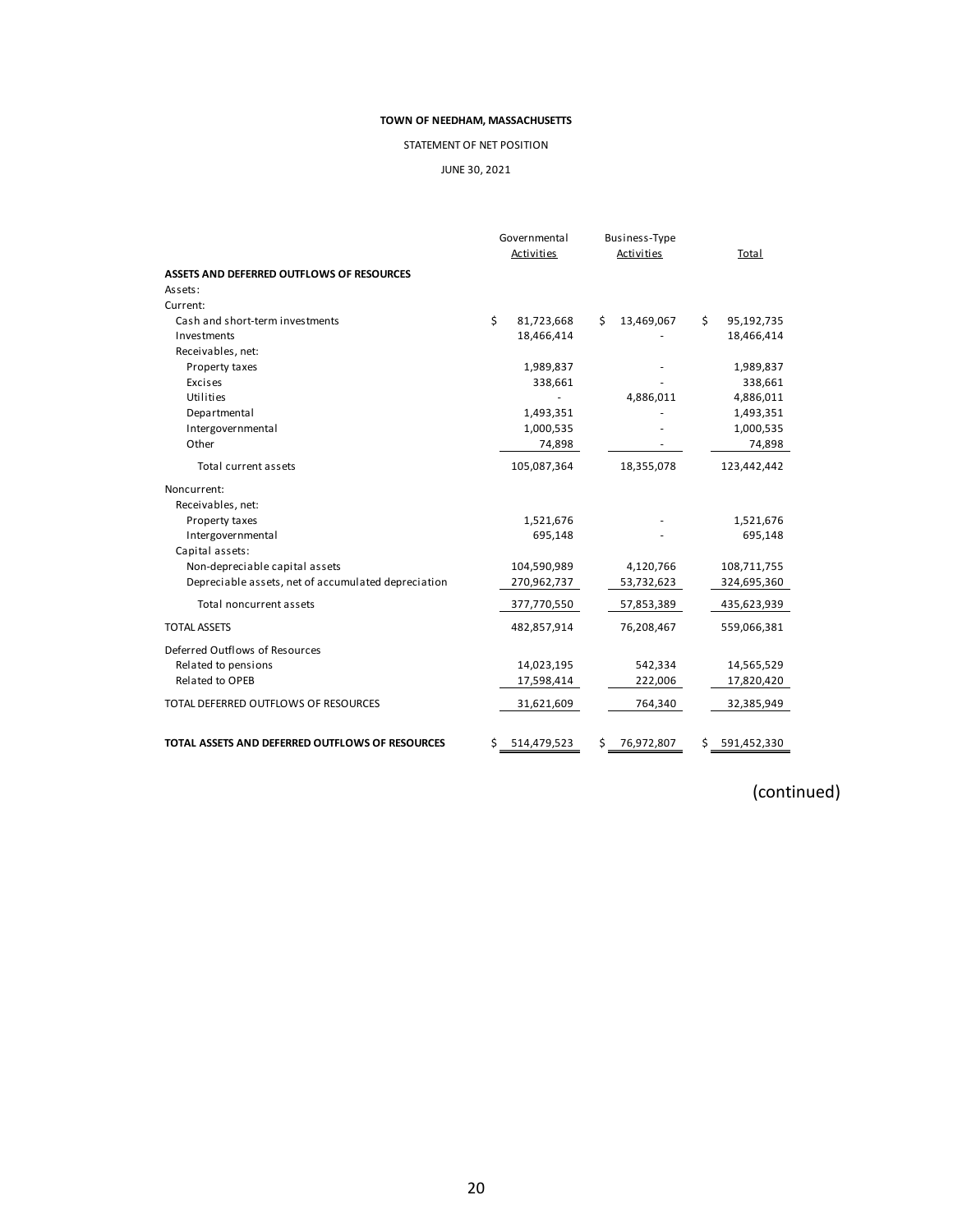# (continued)

#### **TOWN OF NEEDHAM, MASSACHUSETTS**

#### STATEMENT OF NET POSITION

#### JUNE 30, 2021

|                                                          | Governmental<br>Activities | <b>Business-Type</b><br>Activities |     | Total          |
|----------------------------------------------------------|----------------------------|------------------------------------|-----|----------------|
| LIABILITIES, DEFERRED INFLOWS OF RESOURCES AND NET       |                            |                                    |     |                |
| <b>POSITION</b>                                          |                            |                                    |     |                |
| Liabilities:                                             |                            |                                    |     |                |
| Current:                                                 |                            |                                    |     |                |
| Warrants and accounts payable                            | \$<br>6,810,729            | \$<br>163,415                      | \$  | 6,974,144      |
| Accrued liabilities                                      | 7,961,768                  | 74,511                             |     | 8,036,279      |
| Unearned revenue                                         | 3,013,306                  |                                    |     | 3,013,306      |
| Refunds payable                                          | 553,199                    | 156,867                            |     | 710,066        |
| Other liabilities                                        | 1,510,452                  |                                    |     | 1,510,452      |
| Current portion of long-term liabilities:                |                            |                                    |     |                |
| Bonds payable                                            | 14,558,606                 | 1,112,985                          |     | 15,671,591     |
| Compensated absences                                     | 1,741,621                  | 307,239                            |     | 2,048,860      |
| Landfill liability                                       | 56,415                     |                                    |     | 56,415         |
| Total current liabilities                                | 36,206,096                 | 1,815,017                          |     | 38,021,113     |
| Noncurrent:                                              |                            |                                    |     |                |
| Bonds payable, net of current portion                    | 126,425,252                | 8,213,749                          |     | 134,639,001    |
| Net pension liability                                    | 70,950,538                 | 2,743,944                          |     | 73,694,482     |
| Net OPEB liability                                       | 68,160,178                 | 859,847                            |     | 69,020,025     |
| Compensated absences, net of current portion             | 5,224,864                  |                                    |     | 5,224,864      |
| Landfill liability, net of current portion               | 394,908                    |                                    |     | 394,908        |
| Total non-current liabilities                            | 271,155,740                | 11,817,540                         |     | 282,973,280    |
| <b>TOTAL LIABILITIES</b>                                 | 307,361,836                | 13,632,557                         |     | 320,994,393    |
| Deferred Inflows of Resources                            |                            |                                    |     |                |
| Related to pensions                                      | 13,040,164                 | 504,316                            |     | 13,544,480     |
| Related to OPEB                                          | 17,099,866                 | 215,718                            |     | 17,315,584     |
| Taxes paid in advance                                    | 270,472                    | $\blacksquare$                     |     | 270,472        |
|                                                          |                            |                                    |     |                |
| TOTAL DEFERRED INFLOWS OF RESOURCES                      | 30,410,502                 | 720,034                            |     | 31,130,536     |
| Net Position:                                            |                            |                                    |     |                |
| Net investment in capital assets                         | 238,173,186                | 48,526,655                         |     | 286,699,841    |
| Restricted for:                                          |                            |                                    |     |                |
| Permanent funds:                                         |                            |                                    |     |                |
| Nonexpendable                                            | 188,478                    |                                    |     | 188,478        |
| Expendable                                               | 3,244,678                  |                                    |     | 3,244,678      |
| Grants and by enabling legislation                       | 16,135,012                 |                                    |     | 16,135,012     |
| Unrestricted                                             | (81,034,169)               | 14,093,561                         |     | (66, 940, 608) |
| <b>TOTAL NET POSITION</b>                                | 176,707,185                | 62,620,216                         |     | 239,327,401    |
| TOTAL LIABILITIES, DEFERRED INFLOWS OF RESOURCES AND NET |                            |                                    |     |                |
| <b>POSITION</b>                                          | \$<br>514,479,523          | \$<br>76,972,807                   | \$. | 591,452,330    |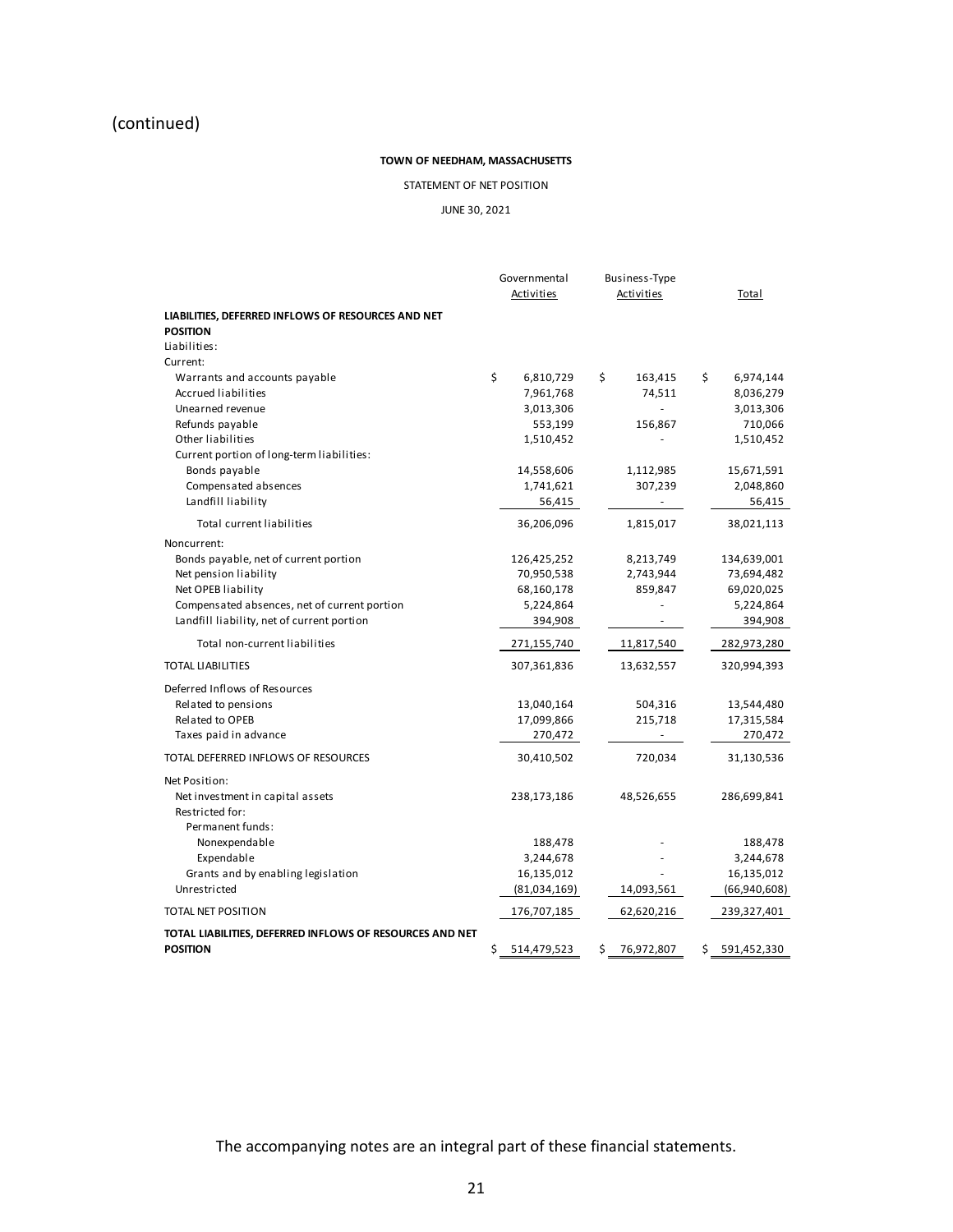STATEMENT OF ACTIVITIES

FOR THE YEAR ENDED JUNE 30, 2021

|                                      | Program Revenues |                 |    |             |               |            |    |               |    |                 |
|--------------------------------------|------------------|-----------------|----|-------------|---------------|------------|----|---------------|----|-----------------|
|                                      |                  |                 |    |             |               | Operating  |    | Capital       |    |                 |
|                                      |                  |                 |    | Charges for |               | Grants and |    | Grants and    |    | Net (Expenses)  |
|                                      |                  | <b>Expenses</b> |    | Services    | Contributions |            |    | Contributions |    | Revenues        |
| <b>Governmental Activities:</b>      |                  |                 |    |             |               |            |    |               |    |                 |
| General government                   | Ś.               | 11,978,037      | \$ | 741,761     | Ś.            | 1,469,767  | \$ |               | Ś. | (9,766,509)     |
| Public safety                        |                  | 26,327,302      |    | 4,870,288   |               | 908,940    |    |               |    | (20, 548, 074)  |
| Education                            |                  | 148,580,068     |    | 2,278,547   |               | 44,506,433 |    | 731,439       |    | (101, 063, 649) |
| Public works                         |                  | 30,334,530      |    | 3,223,430   |               |            |    | 181,092       |    | (26,930,008)    |
| Building design and construction     |                  | 658,607         |    | 1,087       |               |            |    |               |    | (657, 520)      |
| Health and human services            |                  | 3,703,344       |    | 130,233     |               | 303,017    |    |               |    | (3,270,094)     |
| Culture and recreation               |                  | 4,338,489       |    | 479,821     |               | 136,669    |    |               |    | (3,721,999)     |
| Interest on debt service             |                  | 3,574,341       |    |             |               |            |    |               |    | (3,574,341)     |
| Intergovernmental                    |                  | 1,521,825       |    |             |               |            |    |               |    | (1,521,825)     |
| Other unallocated costs              |                  | 1,121,924       |    |             |               |            |    |               |    | (1, 121, 924)   |
| <b>Total Governmental Activities</b> |                  | 232,138,467     |    | 11,725,167  |               | 47,324,826 |    | 912,531       |    | (172, 175, 943) |
| <b>Business-Type Activities:</b>     |                  |                 |    |             |               |            |    |               |    |                 |
| Sewer services                       |                  | 8,519,301       |    | 9,398,107   |               | 496        |    |               |    | 879,302         |
| Water services                       |                  | 4,370,159       |    | 7,500,774   |               |            |    |               |    | 3,130,615       |
| Total Business-Type Activities       |                  | 12,889,460      |    | 16,898,881  |               | 496        |    |               |    | 4,009,917       |
| Total                                | Ś                | 245,027,927     |    | 28,624,048  | Ś.            | 47,325,322 |    | 912,531       |    | (168, 166, 026) |

# (continued)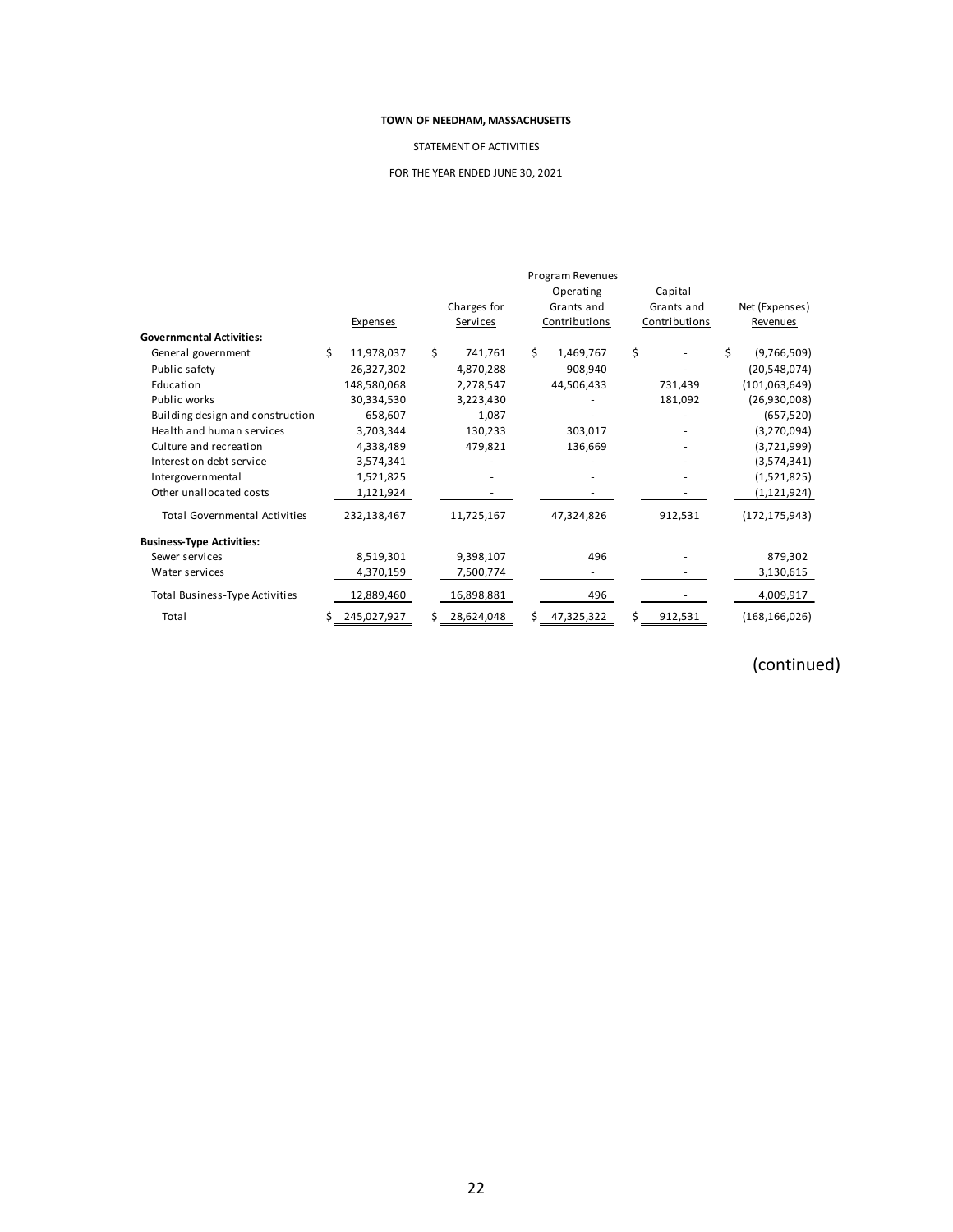# (continued)

#### **TOWN OF NEEDHAM, MASSACHUSETTS**

STATEMENT OF ACTIVITIES

#### FOR THE YEAR ENDED JUNE 30, 2021

| Change in Net Position:<br>Net (Expenses) revenue from previous page | Governmental<br><b>Activities</b><br>(172, 175, 943) | Business-<br>Type<br><b>Activities</b><br>4,009,917 | Total<br>(168, 166, 026) |
|----------------------------------------------------------------------|------------------------------------------------------|-----------------------------------------------------|--------------------------|
| <b>General Revenues and Transfers:</b>                               |                                                      |                                                     |                          |
| Property taxes                                                       | 164,611,360                                          |                                                     | 164,611,360              |
| Excise taxes                                                         | 4,924,631                                            |                                                     | 4,924,631                |
| Penalties, interest, and other taxes                                 | 1,278,100                                            |                                                     | 1,278,100                |
| Grants and contributions not restricted                              |                                                      |                                                     |                          |
| to specific programs                                                 | 2,610,062                                            |                                                     | 2,610,062                |
| Investment income                                                    | 1,160,702                                            | 22,634                                              | 1,183,336                |
| Miscellaneous                                                        | 671,397                                              |                                                     | 671,397                  |
| Total general revenues                                               | 175,256,252                                          | 22,634                                              | 175,278,886              |
| Excess before transfers                                              | 3,080,309                                            | 4,032,551                                           | 7,112,860                |
| Transfers, net                                                       | 983,582                                              | (983, 582)                                          |                          |
| Change in Net Position                                               | 4,063,891                                            | 3,048,969                                           | 7,112,860                |
| <b>Net Position:</b>                                                 |                                                      |                                                     |                          |
| Beginning of year, as restated                                       | 172,643,294                                          | 59,571,247                                          | 232,214,541              |
| End of year                                                          | 176,707,185<br>ς                                     | Ś.<br>62,620,216                                    | 239,327,401              |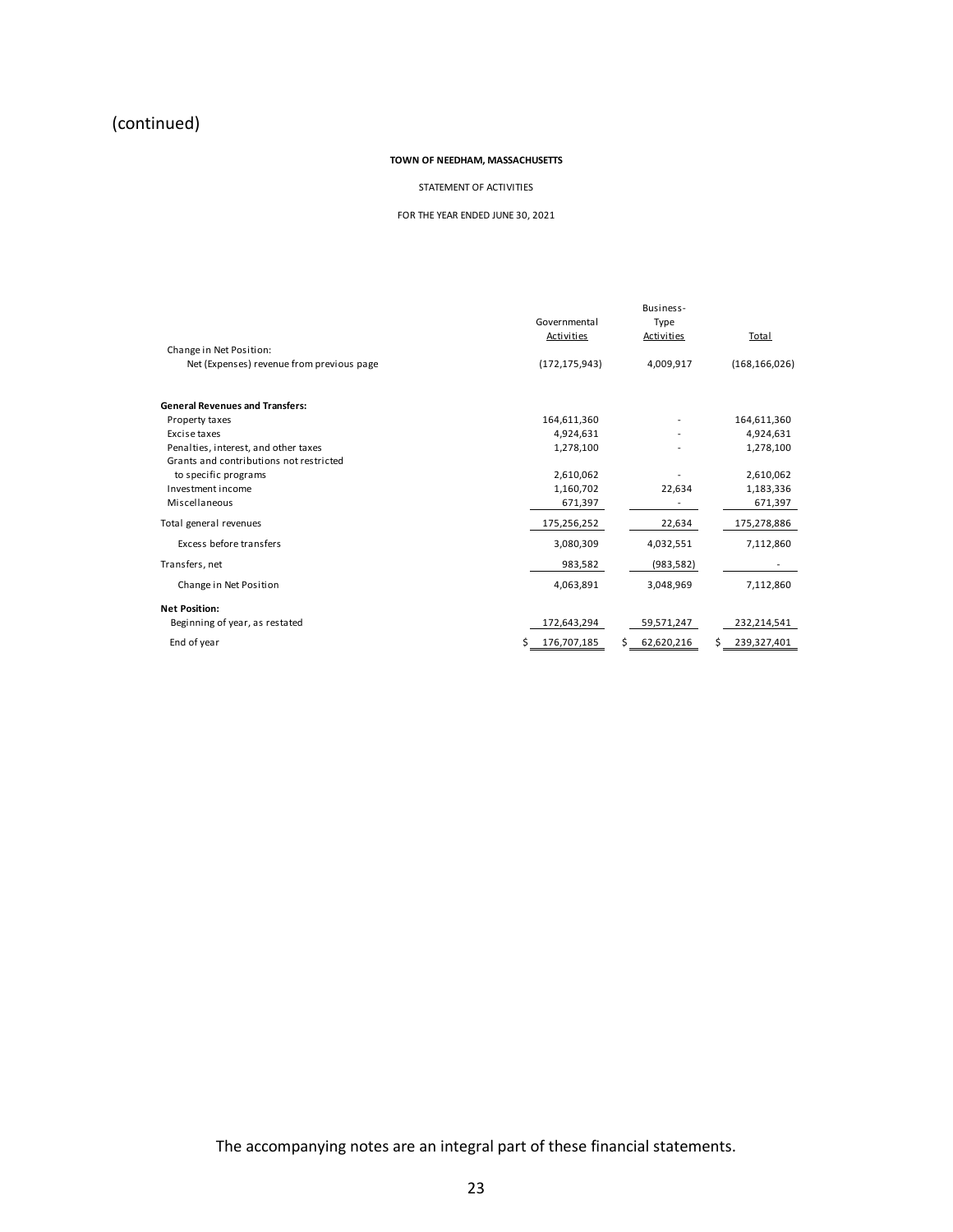#### GOVERNMENTAL FUNDS

#### BALANCE SHEET

JUNE 30, 2021

| <b>ASSETS</b>                                                                          | General          | Community<br>Preservation | Public<br>Safety<br>Building | Nonmajor<br>Governmental | Total<br>Governmental |
|----------------------------------------------------------------------------------------|------------------|---------------------------|------------------------------|--------------------------|-----------------------|
| Cash and short-term investments                                                        | 53,791,959<br>\$ | Ś.<br>744,695             | 7,272,793<br>Ś.              | 18,401,729<br>Ś          | \$<br>80,211,176      |
| Investments                                                                            | 6,901,850        | 8,455,354                 |                              | 3,109,211                | 18,466,415            |
| Receivables:                                                                           |                  |                           |                              |                          |                       |
| Property taxes                                                                         | 4,264,234        | 19,279                    |                              |                          | 4,283,513             |
| Excises                                                                                | 605,661          |                           |                              |                          | 605,661               |
| Departmental                                                                           | 1,275,414        |                           |                              | 372,937                  | 1,648,351             |
| Intergovernmental                                                                      | 1,390,296        |                           |                              | 305,387                  | 1,695,683             |
| Other                                                                                  | 74,899           |                           |                              | $\overline{\phantom{a}}$ | 74,899                |
| <b>TOTAL ASSETS</b>                                                                    | \$<br>68,304,313 | \$9,219,328               | \$<br>7,272,793              | \$<br>22,189,264         | \$106,985,698         |
| LIABILITIES, DEFERRED INFLOWS OF<br><b>RESOURCES AND FUND BALANCES</b><br>Liabilities: |                  |                           |                              |                          |                       |
| Warrants and accounts payable                                                          | \$<br>1,911,699  | \$<br>8,349               | 3,778,054<br>Ŝ.              | \$<br>1,112,625          | \$<br>6,810,727       |
| Unearned revenue                                                                       |                  |                           |                              | 3,013,307                | 3,013,307             |
| <b>Accrued liabilities</b>                                                             | 4,927,660        | 77                        |                              | 142,079                  | 5,069,816             |
| Refunds payable                                                                        | 543,666          |                           |                              |                          | 543,666               |
| Other liabilities                                                                      | 1,170,159        |                           |                              | 349,826                  | 1,519,985             |
| <b>TOTAL LIABILITIES</b>                                                               | 8,553,184        | 8,426                     | 3,778,054                    | 4,617,837                | 16,957,501            |
| Deferred Inflows of Resources:                                                         |                  |                           |                              |                          |                       |
| Unavailable revenues                                                                   | 7,103,852        | 19,279                    |                              | 339,646                  | 7,462,777             |
| Taxes paid in advance                                                                  | 270,472          |                           |                              |                          | 270,472               |
| <b>TOTAL DEFERRED INFLOWS</b><br>OF RESOURCES                                          | 7,374,324        | 19,279                    |                              | 339,646                  | 7,733,249             |
| Fund Balances:<br>Nonspendable                                                         |                  |                           |                              | 188,478                  | 188,478               |
| Restricted                                                                             | 733,044          | 9,191,623                 | 3,494,739                    | 10,003,111               | 23,422,517            |
| Committed                                                                              | 9,264,695        |                           |                              | 7,947,152                | 17,211,847            |
| Assigned                                                                               | 14,316,012       |                           |                              |                          | 14,316,012            |
| Unassigned                                                                             | 28,063,054       |                           |                              | (906, 960)               | 27,156,094            |
| TOTAL FUND BALANCES                                                                    | 52,376,805       | 9,191,623                 | 3,494,739                    | 17,231,781               | 82,294,948            |
| TOTAL LIABILITIES, DEFERRED INFLOWS OF<br><b>RESOURCES AND FUND BALANCES</b>           | \$<br>68,304,313 | \$.<br>9,219,328          | \$<br>7,272,793              | \$<br>22,189,264         | \$106,985,698         |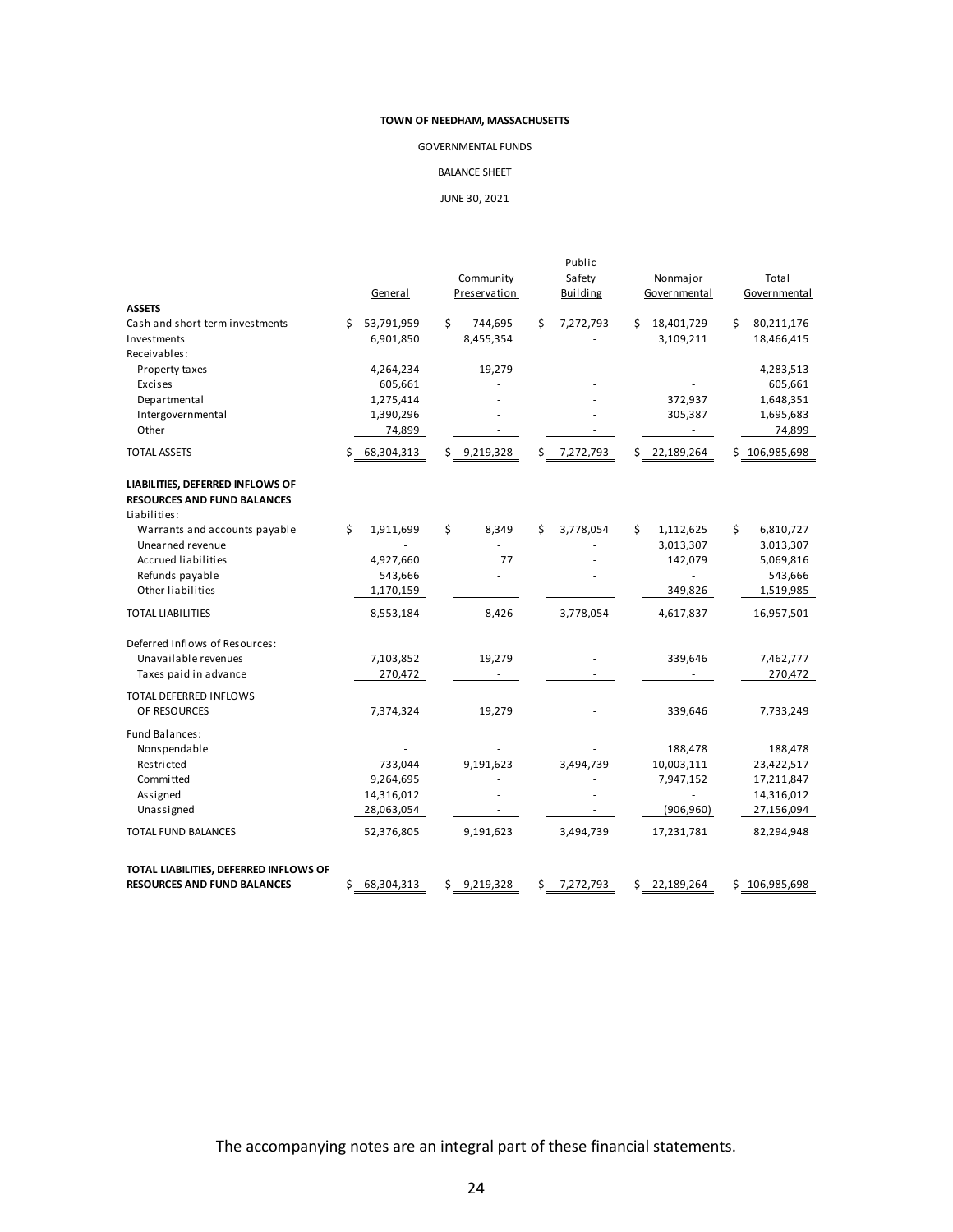## RECONCILIATION OF TOTAL GOVERNMENTAL FUND BALANCES TO NET POSITION OF GOVERNMENTAL ACTIVITIES IN THE STATEMENT OF NET POSITION

### JUNE 30, 2021

| <b>Total governmental fund balances</b>                                                                                                                                                                                                                                      | \$<br>82,294,948  |
|------------------------------------------------------------------------------------------------------------------------------------------------------------------------------------------------------------------------------------------------------------------------------|-------------------|
| Capital assets used in governmental activities are not financial<br>resources and, therefore, are not reported in the funds.                                                                                                                                                 | 375,553,726       |
| Revenues are reported on the accrual basis of accounting and are<br>not deferred until collection.                                                                                                                                                                           | 6,268,777         |
| Internal service funds are used by management to account for<br>workers' compensation and property and casualty self-insurance.<br>The assets and liabilities of the internal service funds are included<br>in the governmental activities in the Statement of Net Position. | 580,042           |
| In the Statement of Activities, interest is accrued on outstanding<br>long-term debt, whereas in governmental funds interest is not<br>reported until due.                                                                                                                   | (1,959,505)       |
| Long-term liabilities, net of related deferred outflows and inflows<br>of resources, are not due and payable in the current period and,<br>therefore, are not reported in the governmental funds.                                                                            |                   |
| Net pension liability, net of related deferred outflows and inflows                                                                                                                                                                                                          | (70, 950, 538)    |
| Pension related deferred outflows of resources                                                                                                                                                                                                                               | 14,023,195        |
| Pension related deferred inflows of resources                                                                                                                                                                                                                                | (13,040,164)      |
| Net OPEB liability                                                                                                                                                                                                                                                           | (68, 160, 178)    |
| OPEB related deferred outflows of resources                                                                                                                                                                                                                                  | 17,598,414        |
| OPEB related deferred inflows of resources                                                                                                                                                                                                                                   | (17,099,866)      |
| Bonds and loans payable, net unamortized premiums                                                                                                                                                                                                                            | (140, 983, 858)   |
| Compensated absences payable                                                                                                                                                                                                                                                 | (6,966,485)       |
| Estimated liability for landfill postclosure care costs                                                                                                                                                                                                                      | (451, 323)        |
| Net position of governmental activities                                                                                                                                                                                                                                      | \$<br>176,707,185 |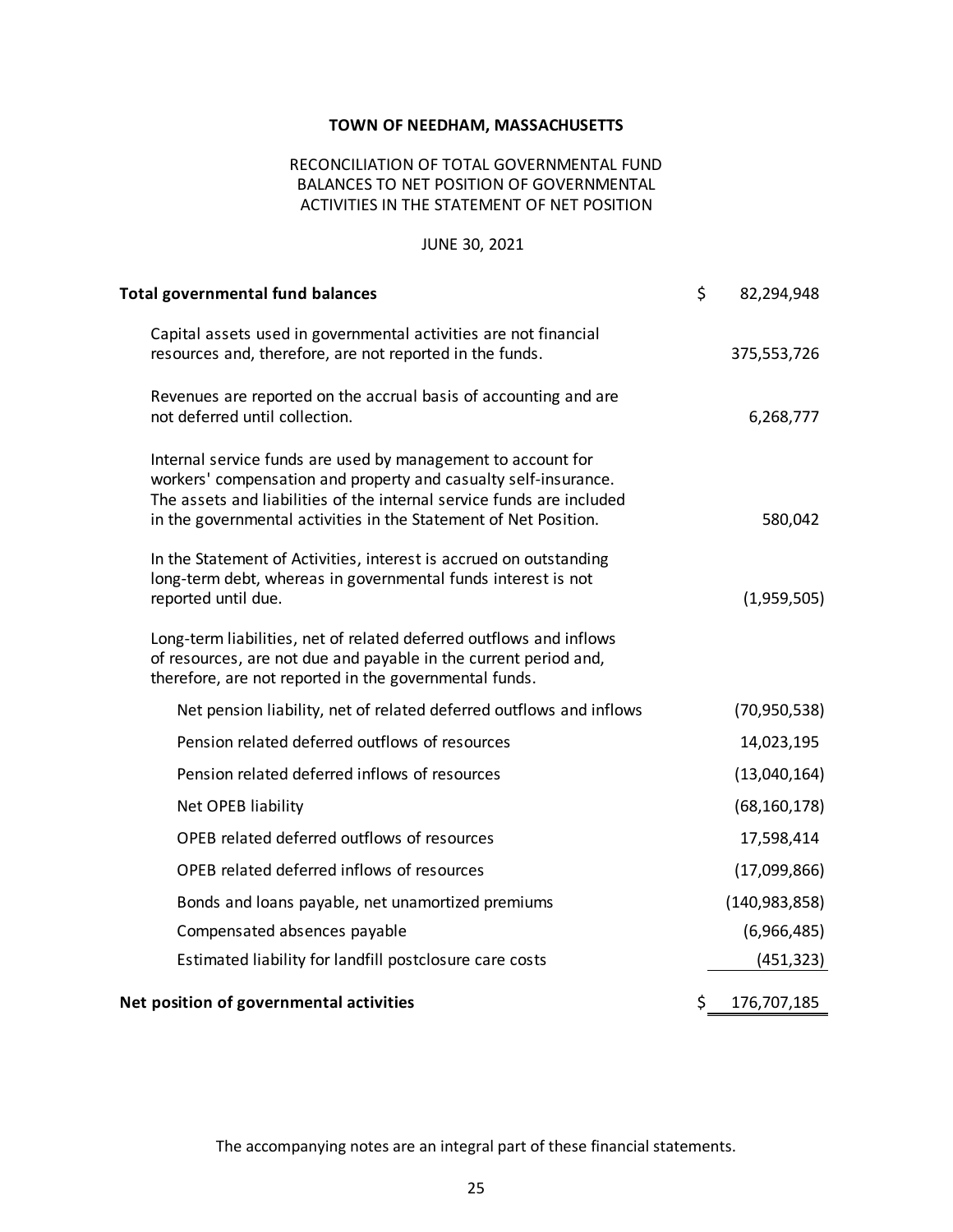### GOVERNMENTAL FUNDS

#### STATEMENT OF REVENUES, EXPENDITURES AND CHANGES IN FUND BALANCES

#### FOR THE YEAR ENDED JUNE 30, 2021

|                                                         |                   |                 | Public                    |                          |    |               |
|---------------------------------------------------------|-------------------|-----------------|---------------------------|--------------------------|----|---------------|
|                                                         | General           | Community       | Safety<br><b>Building</b> | Nonmajor<br>Governmental |    | Total         |
| <b>Revenues:</b>                                        |                   | Preservation    |                           |                          |    | Governmental  |
| Property taxes                                          | \$<br>161,661,687 | \$<br>2,827,425 | \$                        | \$                       | Ś  | 164,489,112   |
| Excise taxes                                            | 5,129,306         |                 |                           |                          |    | 5,129,306     |
| Penalties, interest, and other taxes                    | 1,282,028         | 6,203           |                           |                          |    | 1,288,231     |
| Charges for services                                    | 4,080,388         |                 |                           | 4,227,594                |    | 8,307,982     |
| Departmental                                            | 1,141,220         |                 |                           |                          |    | 1,141,220     |
| Licenses and permits                                    | 2,068,299         |                 |                           |                          |    | 2,068,299     |
| Intergovernmental                                       | 24,623,021        | 754,080         |                           | 11,461,566               |    | 36,838,667    |
| Investment income                                       | 366,542           | 111,711         |                           | 682,449                  |    | 1,160,702     |
| Fines and forfeitures                                   | 60,974            |                 |                           |                          |    | 60,974        |
| Contributions                                           |                   | L.              |                           | 794,229                  |    | 794,229       |
| Other                                                   | 596,281           |                 | $\overline{\phantom{a}}$  | 44,321                   |    | 640,602       |
| <b>Total Revenues</b>                                   | 201,009,746       | 3,699,419       |                           | 17,210,159               |    | 221,919,324   |
|                                                         |                   |                 |                           |                          |    |               |
| <b>Expenditures:</b>                                    |                   |                 |                           |                          |    |               |
| Current:                                                |                   |                 |                           |                          |    |               |
| General government                                      | 7,716,310         | 395,952         |                           | 1,615,881                |    | 9,728,143     |
| Public safety                                           | 21,652,212        |                 |                           | 2,447,010                |    | 24,099,222    |
| Education                                               | 110,087,932       |                 |                           | 10,196,625               |    | 120,284,557   |
| Public works                                            | 25,345,822        |                 |                           | 62,409                   |    | 25,408,231    |
| Building design and construction                        | 576,958           |                 |                           |                          |    | 576,958       |
| Health and human services                               | 2,919,012         |                 |                           | 291,031                  |    | 3,210,043     |
| Culture and recreation                                  | 3,198,287         | 3,000           |                           | 470,730                  |    | 3,672,017     |
| Employee benefits                                       | 1,062,733         |                 |                           | $\overline{a}$           |    | 1,062,733     |
| Other                                                   | 667,584           |                 |                           |                          |    | 667,584       |
| Capital outlay                                          |                   |                 | 20,577,691                | 5,117,998                |    | 25,695,689    |
| Debt service:                                           |                   |                 |                           |                          |    |               |
| Principal                                               | 13,374,000        |                 |                           |                          |    | 13,374,000    |
| Interest and fiscal charges                             | 4,625,560         |                 |                           |                          |    | 4,625,560     |
| Intergovernmental                                       | 1,521,825         |                 |                           |                          |    | 1,521,825     |
| <b>Total Expenditures</b>                               | 192,748,235       | 398,952         | 20,577,691                | 20,201,684               |    | 233,926,562   |
| Excess (deficiency) of revenues                         |                   |                 |                           |                          |    |               |
| over expenditures                                       | 8,261,511         | 3,300,467       | (20,577,691)              | (2,991,525)              |    | (12,007,238)  |
| <b>Other Financing Sources (Uses):</b>                  |                   |                 |                           |                          |    |               |
| <b>Issuance of bonds</b>                                |                   |                 | 19,160,000                | 247,000                  |    | 19,407,000    |
| Issuance of refunding bonds                             |                   |                 |                           | 4,668,000                |    | 4,668,000     |
| Premium on bonds                                        |                   |                 | 1,583,000                 | 10,000                   |    | 1,593,000     |
| Premium on refunding bonds                              |                   |                 |                           | 687,000                  |    | 687,000       |
| Deposit to refunding escrow                             |                   |                 |                           | (5,355,000)              |    | (5,355,000)   |
| Transfers in                                            | 3,074,432         |                 | 1,600,000                 | 5,464,633                |    | 10,139,065    |
| Transfers out                                           | (7,609,338)       | (1,518,734)     |                           | (27, 411)                |    | (9, 155, 483) |
| Total Other Financing Sources (Uses)                    | (4,534,906)       | (1,518,734)     | 22,343,000                | 5,694,222                |    | 21,983,582    |
| Net change in fund balances                             | 3,726,605         | 1,781,733       | 1,765,309                 | 2,702,697                |    | 9,976,344     |
| Fund Balances, at beginning of year, as<br>reclassified | 48,650,200        | 7,409,890       | 1,729,430                 | 14,529,084               |    | 72,318,604    |
|                                                         |                   |                 |                           |                          |    |               |
| Fund Balances, at end of year                           | \$<br>52,376,805  | \$<br>9,191,623 | \$<br>3,494,739           | \$<br>17,231,781         | \$ | 82,294,948    |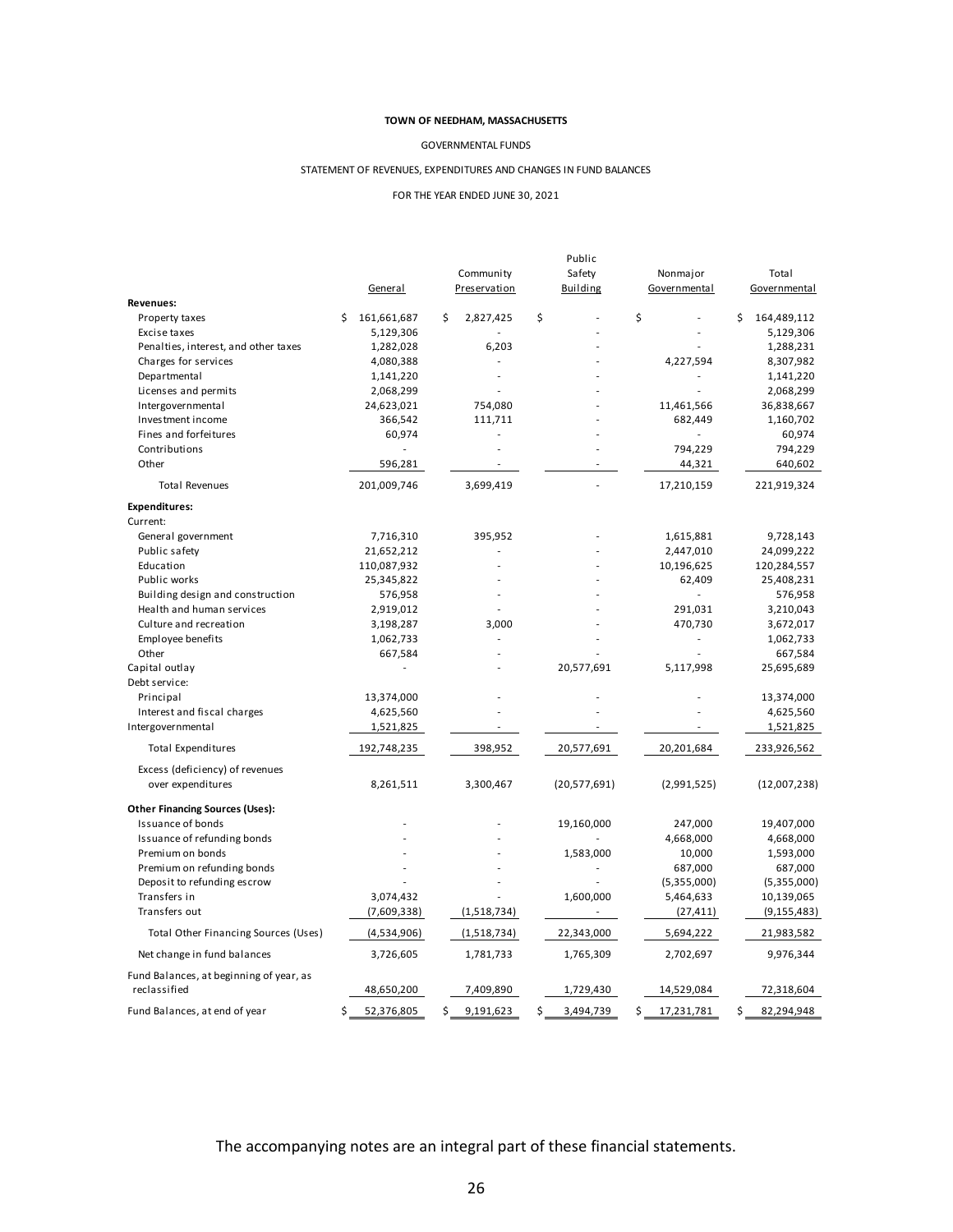### RECONCILIATION OF THE STATEMENT OF REVENUES, EXPENDITURES, AND CHANGES IN FUND BALANCES OF GOVERNMENTAL FUNDS TO THE STATEMENT OF ACTIVITIES

#### FOR THE YEAR ENDED JUNE 30, 2021

| Net Changes in Fund Balances - Total Governmental Funds                                                                                                                                                                                                                                                                                                                                                                                                                                | \$<br>9,976,344 |
|----------------------------------------------------------------------------------------------------------------------------------------------------------------------------------------------------------------------------------------------------------------------------------------------------------------------------------------------------------------------------------------------------------------------------------------------------------------------------------------|-----------------|
| Governmental funds report capital outlays as expenditures. However,<br>in the Statement of Activities the cost of those assets is allocated<br>over their estimated useful lives and reported as depreciation expense:                                                                                                                                                                                                                                                                 |                 |
| Capital outlay purchases, net of loss on disposal                                                                                                                                                                                                                                                                                                                                                                                                                                      | 25,017,143      |
| Depreciation                                                                                                                                                                                                                                                                                                                                                                                                                                                                           | (13, 582, 384)  |
| Revenues in the Statement of Activities that do not provide current<br>financial resources are fully deferred in the Statement of Revenues,<br>Expenditures and Changes in Fund Balances. Therefore, the<br>recognition of revenue for various types of accounts receivable<br>(real estate and personal property, motor vehicle excise, etc.) differ<br>between the two statements. This amount represents the net change<br>in deferred revenue and allowance for doubtful accounts. | (692, 728)      |
| The issuance of long-term debt provides current financial resources<br>to governmental funds, while the repayment of the principal of<br>long-term debt consumes the financial resources of governmental<br>funds. Neither transaction, however, has any affect on the changes in<br>net position:                                                                                                                                                                                     |                 |
| Bond premium                                                                                                                                                                                                                                                                                                                                                                                                                                                                           | (2,280,000)     |
| Bond premium amortization                                                                                                                                                                                                                                                                                                                                                                                                                                                              | 790,606         |
| Issuance of debt                                                                                                                                                                                                                                                                                                                                                                                                                                                                       | (19,407,000)    |
| Refunded debt                                                                                                                                                                                                                                                                                                                                                                                                                                                                          | (4,668,000)     |
| Deposit to refunding escrow                                                                                                                                                                                                                                                                                                                                                                                                                                                            | 5,355,000       |
| Repayments of debt                                                                                                                                                                                                                                                                                                                                                                                                                                                                     | 13,374,000      |
| In the Statement of Activities, interest is accrued on outstanding<br>long-term debt, whereas in governmental funds interest is not<br>reported until due.                                                                                                                                                                                                                                                                                                                             | 260,614         |
| Some expenses reported in the Statement of Activities do not<br>require the use of current financial resources and therefore, are<br>not reported as expenditures in the governmental funds.                                                                                                                                                                                                                                                                                           |                 |
| Change in net pension liability and related deferred outflows and inflows of resources                                                                                                                                                                                                                                                                                                                                                                                                 | (1,799,947)     |
| Change in net OPEB liability and related deferred outflows and inflows of resources                                                                                                                                                                                                                                                                                                                                                                                                    | (8,629,862)     |
| Change in compensated absences                                                                                                                                                                                                                                                                                                                                                                                                                                                         | (314, 702)      |
| Change in landfill liability                                                                                                                                                                                                                                                                                                                                                                                                                                                           | 56,415          |
| Internal service funds are used by management to account for self-<br>insurance activities. The net activity of internal service funds is                                                                                                                                                                                                                                                                                                                                              |                 |
| reported with Governmental Activities.                                                                                                                                                                                                                                                                                                                                                                                                                                                 | 608,392         |
| <b>CHANGE IN NET POSITION OF GOVERNMENTAL ACTIVITIES</b>                                                                                                                                                                                                                                                                                                                                                                                                                               | \$<br>4,063,891 |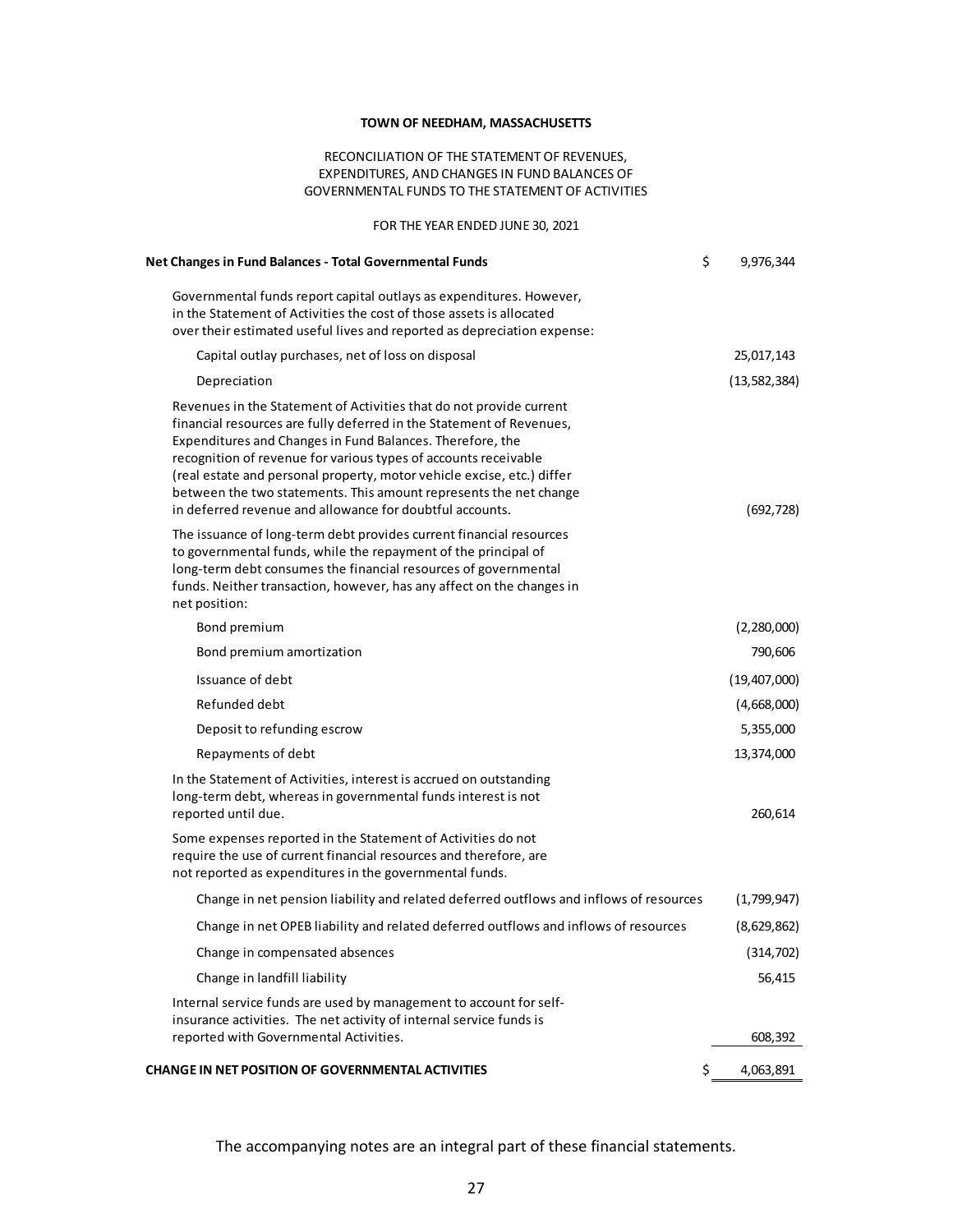#### PROPRIETARY FUNDS

#### STATEMENT OF NET POSITION

#### JUNE 30, 2021

|                                                                                             |    |                         | Business-Type Activities |                          |     | Governmental |
|---------------------------------------------------------------------------------------------|----|-------------------------|--------------------------|--------------------------|-----|--------------|
|                                                                                             |    |                         | Enterprise Funds         |                          |     | Activities   |
|                                                                                             |    |                         |                          |                          |     | Internal     |
|                                                                                             |    | Sewer                   | Water                    |                          |     | Service      |
|                                                                                             |    | <b>Fund</b>             | <b>Fund</b>              | <b>Total</b>             |     | <u>Funds</u> |
| ASSETS AND DEFERRED OUTFLOWS OF<br><b>RESOURCES</b>                                         |    |                         |                          |                          |     |              |
| Assets:                                                                                     |    |                         |                          |                          |     |              |
| Current:                                                                                    |    |                         |                          |                          |     |              |
| Cash and short-term investments                                                             | Ś. | 5,124,668               | \$<br>8,344,399          | \$<br>13,469,067         | Ś   | 1,512,491    |
| User fees receivable                                                                        |    | 2,742,302               | 2,143,709                | 4,886,011                |     |              |
| Total current assets                                                                        |    | 7,866,970               | 10,488,108               | 18,355,078               |     | 1,512,491    |
| Noncurrent:                                                                                 |    |                         |                          |                          |     |              |
| Land and construction in progress                                                           |    | 2,569,426               | 1,551,340                | 4,120,766                |     |              |
| Other capital assets, net of<br>accumulated depreciation                                    |    | 22,963,734              | 30,768,889               | 53,732,623               |     |              |
| Total noncurrent assets                                                                     |    | 25,533,160              | 32,320,229               | 57,853,389               |     |              |
| <b>TOTAL ASSETS</b>                                                                         |    | 33,400,130              | 42,808,337               | 76,208,467               |     | 1,512,491    |
| Deferred Outflows of Resources:                                                             |    |                         |                          |                          |     |              |
| Related to pensions                                                                         |    | 213,060                 | 329,274                  | 542,334                  |     |              |
| Related to OPEB                                                                             |    | 160,920                 | 61,086                   | 222,006                  |     |              |
|                                                                                             |    |                         |                          |                          |     |              |
| TOTAL DEFERRED OUTFLOWS OF RESOURCES                                                        |    | 373,980                 | 390,360                  | 764,340                  |     |              |
| TOTAL ASSETS AND DEFERRED OUTFLOWS OF                                                       |    |                         |                          |                          |     |              |
| <b>RESOURCES</b>                                                                            | Ş  | 33,774,110              | 43,198,697               | \$<br>76,972,807         | \$  | 1,512,491    |
| LIABILITIES, DEFERRED INFLOWS OF RESOURCES<br>AND, NET POSITION<br>Liabilities:<br>Current: |    |                         |                          |                          |     |              |
| Accounts payable                                                                            | \$ | 79,045                  | \$<br>84,370             | \$<br>163,415            | \$  |              |
| Accrued liabilities                                                                         |    | 32,056                  | 42,455                   | 74,511                   |     | 932,449      |
| Refunds payable<br>Compensated absences                                                     |    | 135,095<br>161,863      | 21,772<br>145,376        | 156,867<br>307,239       |     |              |
| Current portion of long-term liabilities:                                                   |    |                         |                          |                          |     |              |
| Bonds payable                                                                               |    | 509,816                 | 603,169                  | 1,112,985                |     |              |
| Total current liabilities                                                                   |    | 917,875                 | 897,142                  | 1,815,017                |     | 932,449      |
| Noncurrent:                                                                                 |    |                         |                          |                          |     |              |
| Bonds payable, net of current portion                                                       |    | 4,036,372               | 4,177,377                | 8,213,749                |     |              |
| Net pension liability                                                                       |    | 1,077,978               | 1,665,966                | 2,743,944                |     |              |
| Net OPEB liability                                                                          |    | 623,254                 | 236,593                  | 859,847                  |     | ٠            |
| Total noncurrent liabilities                                                                |    | 5,737,604               | 6,079,936                | 11,817,540               |     |              |
| <b>TOTAL LIABILITIES</b>                                                                    |    | 6,655,479               | 6,977,078                | 13,632,557               |     | 932,449      |
| Deferred Inflows of Resources:                                                              |    |                         |                          |                          |     |              |
| Related to pensions                                                                         |    | 198,124                 | 306,192                  | 504,316                  |     |              |
| Related to OPEB                                                                             |    | 156,361                 | 59,357                   | 215,718                  |     |              |
| TOTAL DEFERRED INFLOWS OF RESOURCES                                                         |    | 354,485                 | 365,549                  | 720,034                  |     |              |
|                                                                                             |    |                         |                          |                          |     |              |
| Net Position:<br>Net investment in capital assets                                           |    |                         | 27,539,683               |                          |     |              |
| Unrestricted                                                                                |    | 20,986,972<br>5,777,174 | 8,316,387                | 48,526,655<br>14,093,561 |     | 580,042      |
| TOTAL NET POSITION                                                                          |    | 26,764,146              | 35,856,070               | 62,620,216               |     | 580,042      |
|                                                                                             |    |                         |                          |                          |     |              |
| TOTAL LIABILITIES, DEFERRED INFLOW OF<br>RESOURCES AND NET POSITION                         |    | \$33,774,110            | \$<br>43,198,697         | \$<br>76,972,807         | \$. | 1,512,491    |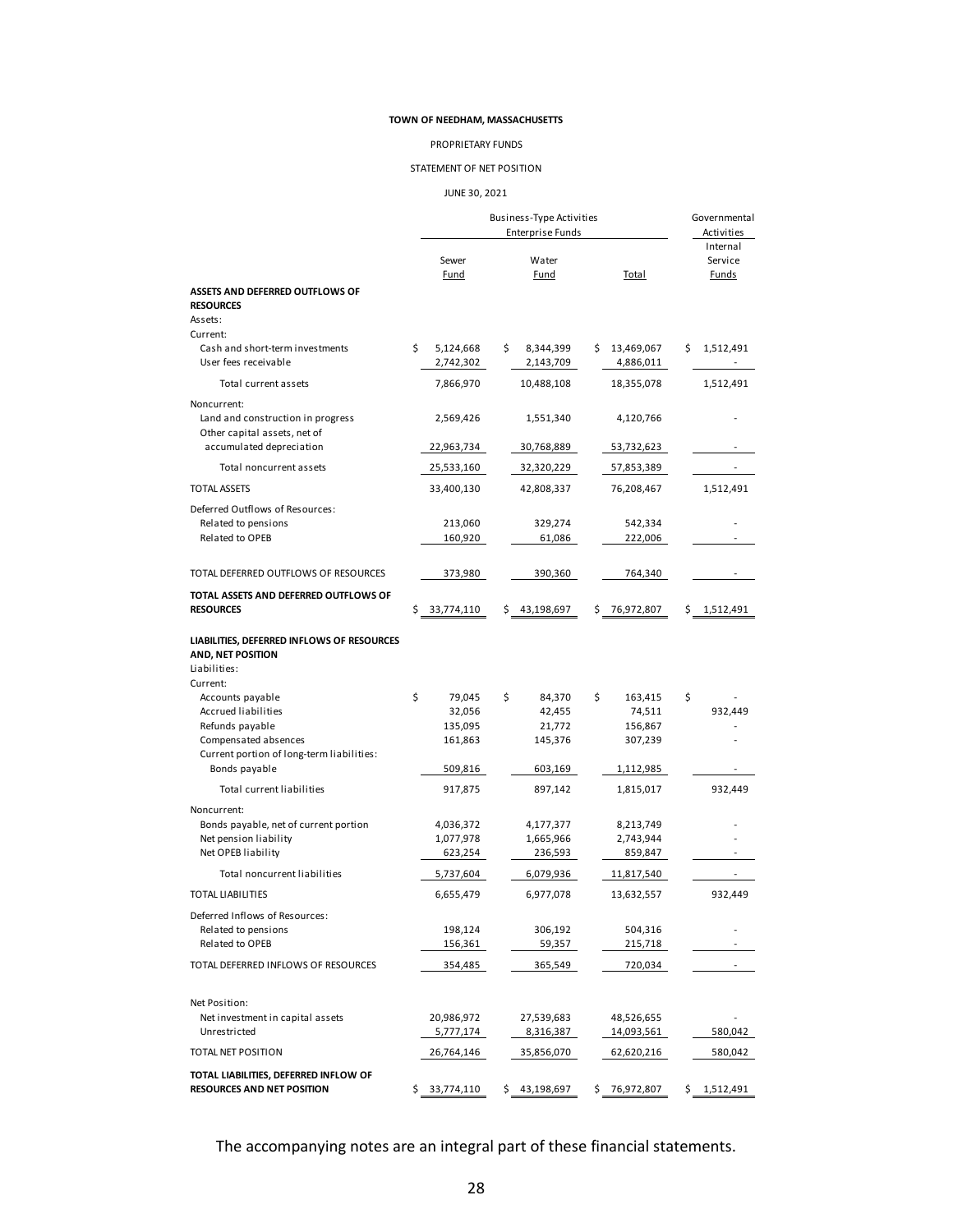#### PROPRIETARY FUNDS

### STATEMENT OF REVENUES, EXPENSES AND CHANGES IN FUND NET POSITION

### FOR THE YEAR ENDED JUNE 30, 2021

|                                                |                 | Business-Type Activities |   |              | Governmental  |
|------------------------------------------------|-----------------|--------------------------|---|--------------|---------------|
|                                                |                 | <b>Enterprise Funds</b>  |   |              | Activities    |
|                                                |                 |                          |   |              | Internal      |
|                                                | Sewer           | Water                    |   |              | Service       |
|                                                | Fund            | Fund                     |   | <b>Total</b> | <b>Funds</b>  |
| <b>Operating Revenues:</b>                     |                 |                          |   |              |               |
| Charges for services                           | \$<br>9,398,107 | \$<br>7,499,669          | Ś | 16,897,776   | \$            |
| Other                                          |                 | 1,105                    |   | 1,105        | 634,277       |
| <b>Total Operating Revenues</b>                | 9,398,107       | 7,500,774                |   | 16,898,881   | 634,277       |
| <b>Operating Expenses:</b>                     |                 |                          |   |              |               |
| Personnel services                             | 655,530         | 606,987                  |   | 1,262,517    | 25,885        |
| Non-personnel services                         | 377,335         | 1,120,274                |   | 1,497,609    |               |
| Depreciation                                   | 992,362         | 1,407,286                |   | 2,399,648    |               |
| Intergovernmental assessments                  | 6,399,895       | 1,122,902                |   | 7,522,797    |               |
| <b>Total Operating Expenses</b>                | 8,425,122       | 4,257,449                |   | 12,682,571   | 25,885        |
| Operating Income                               | 972,985         | 3,243,325                |   | 4,216,310    | 608,392       |
| <b>Nonoperating Revenues (Expenses):</b>       |                 |                          |   |              |               |
| Intergovernmental revenue                      | 496             |                          |   | 496          |               |
| Investment income                              | 7,289           | 15,345                   |   | 22,634       |               |
| Interest expense                               | (94, 179)       | (112, 710)               |   | (206, 889)   |               |
| Total Nonoperating Revenues (Expenses), Net    | (86, 394)       | (97, 365)                |   | (183, 759)   |               |
| Income Before Contributions and Transfers      | 886,591         | 3,145,960                |   | 4,032,551    | 608,392       |
| Transfers in                                   | 544,698         |                          |   | 544,698      |               |
| Transfers out                                  | (465, 865)      | (1,062,415)              |   | (1,528,280)  |               |
| Change in Net Position                         | 965,424         | 2,083,545                |   | 3,048,969    | 608,392       |
| Net Position at Beginning of Year, as restated | 25,798,722      | 33,772,525               |   | 59,571,247   | (28, 350)     |
| Net Position at End of Year                    | 26,764,146      | \$<br>35,856,070         | Ś | 62,620,216   | \$<br>580,042 |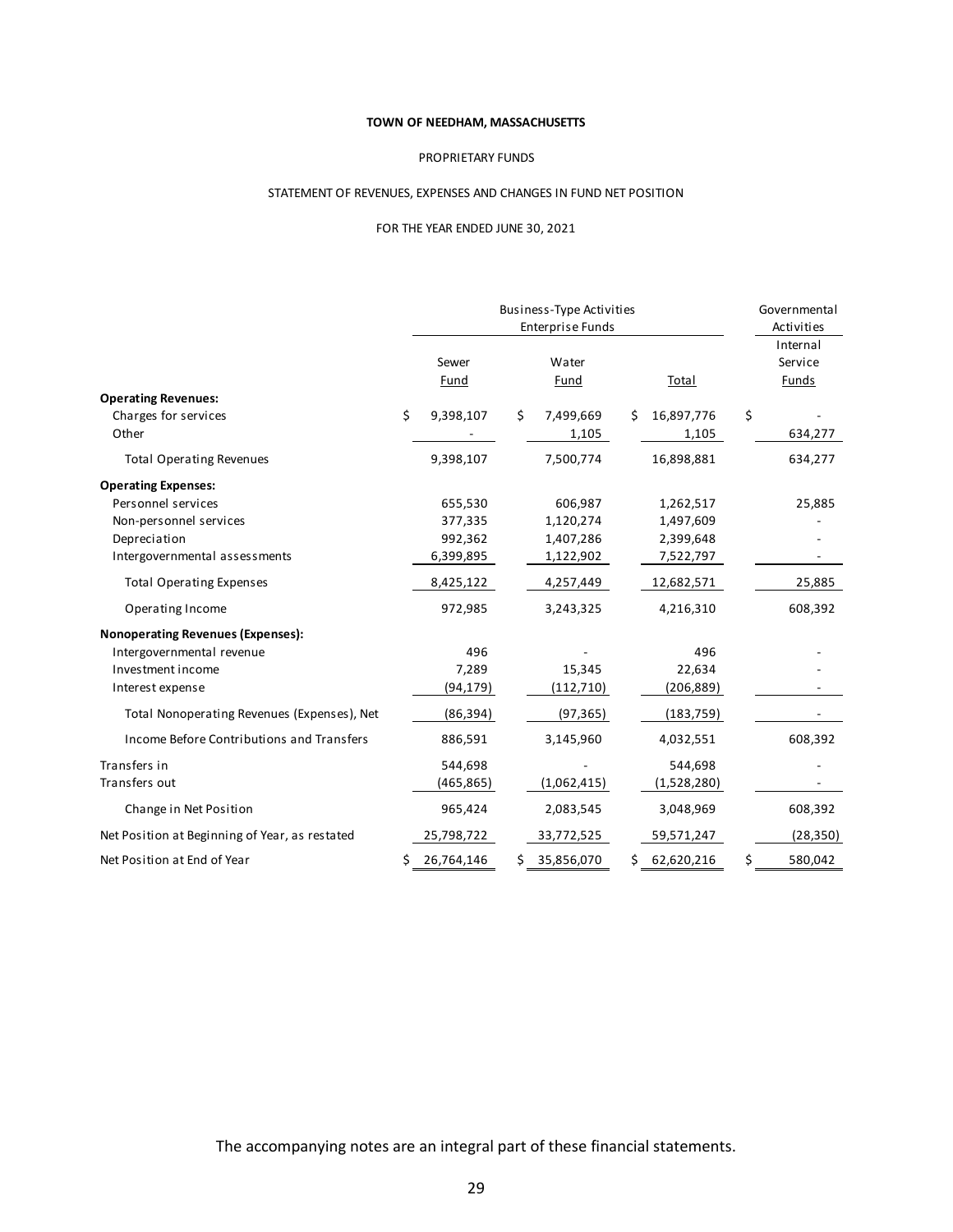### PROPRIETARY FUNDS

#### STATEMENT OF CASH FLOWS

### FOR THE YEAR ENDED JUNE 30, 2021

|                                                                                   |    |                      | Business-Type Activities | Governmental<br>Activities |    |              |                                    |
|-----------------------------------------------------------------------------------|----|----------------------|--------------------------|----------------------------|----|--------------|------------------------------------|
|                                                                                   |    | Sewer<br><b>Fund</b> |                          | Water<br><b>Fund</b>       |    | <b>Total</b> | Internal<br>Service<br><b>Fund</b> |
| <b>Cash Flows From Operating Activities:</b><br>Receipts from customers and users | \$ | 9,489,360            | s                        | 7,434,207                  | \$ | 16,923,567   | \$                                 |
| Employer contributions<br>Payments of utility assessments                         |    | (6,399,895)          |                          | (1, 122, 902)              |    | (7,522,797)  | 634,277                            |
| Payments to vendors and contractors                                               |    | (320, 713)           |                          | (1,233,946)                |    | (1,554,659)  |                                    |
| Payments of employee salaries, benefits, and related expenses                     |    | (886, 911)           |                          | (1, 170, 852)              |    | (2,057,763)  | (313, 349)                         |
| Net Cash Provided By (Used For) Operating Activities                              |    | 1,881,841            |                          | 3,906,507                  |    | 5,788,348    | 320,928                            |
| <b>Cash Flows From Noncapital Financing Activities:</b>                           |    |                      |                          |                            |    |              |                                    |
| Operating grants received                                                         |    | 496                  |                          |                            |    | 496          |                                    |
| Transfers from other funds                                                        |    | 544,698              |                          |                            |    | 544,698      |                                    |
| Transfers to other funds                                                          |    | (465,865)            |                          | (1,062,415)                |    | (1,528,280)  |                                    |
| Net Cash Provided by (Used For) Noncapital Financing Activities                   |    | 79,329               |                          | (1,062,415)                |    | (983,086)    |                                    |
| <b>Cash Flows From Capital and Related Financing Activities:</b>                  |    |                      |                          |                            |    |              |                                    |
| Acquisition and construction of capital assets                                    |    | (828, 276)           |                          | (186, 101)                 |    | (1,014,377)  |                                    |
| Principal payments on bonds and loans                                             |    | (543, 648)           |                          | (732, 380)                 |    | (1,276,028)  |                                    |
| Interest expense                                                                  |    | (94, 178)            |                          | (112, 710)                 |    | (206, 888)   |                                    |
| Net Cash (Used For) Capital and Related Financing Activities                      |    | (1,466,102)          |                          | (1,031,191)                |    | (2,497,293)  |                                    |
| <b>Cash Flows From Investing Activities:</b>                                      |    |                      |                          |                            |    |              |                                    |
| Investment income                                                                 |    | 7,289                |                          | 15,345                     |    | 22,634       |                                    |
| Net Cash Provided By Investing Activities                                         |    | 7,289                |                          | 15,345                     |    | 22,634       |                                    |
| Net Change in Cash and Short-Term Investments                                     |    | 502,357              |                          | 1,828,246                  |    | 2,330,603    | 320,928                            |
| Cash and Short-Term Investments, Beginning of Year                                |    | 4,622,311            |                          | 6,516,153                  |    | 11,138,464   | 1,191,563                          |
| Cash and Short-Term Investments, End of Year                                      | Ś  | 5,124,668            | \$                       | 8,344,399                  | \$ | 13,469,067   | \$<br>1,512,491                    |
| Reconciliation of Operating Income (Loss) to Net Cash                             |    |                      |                          |                            |    |              |                                    |
| Provided by (Used For) Operating Activities:                                      |    |                      |                          |                            |    |              |                                    |
| Operating income (loss)                                                           | \$ | 972,985              | \$                       | 3,243,325                  | \$ | 4,216,310    | \$<br>608,392                      |
| Adjustments to reconcile operating income to net                                  |    |                      |                          |                            |    |              |                                    |
| cash provided by operating activities:                                            |    |                      |                          |                            |    |              |                                    |
| Depreciation                                                                      |    | 992,362              |                          | 1,407,286                  |    | 2,399,648    |                                    |
| Changes in assets, liabilities, and deferred outflows/inflows:<br>User fees       |    |                      |                          |                            |    | 50,284       |                                    |
| Deferred outflows - related to pensions                                           |    | 115,942<br>127,052   |                          | (65, 658)<br>284,359       |    | 411,411      |                                    |
| Deferred outflows - related to OPEB                                               |    | 53,476               |                          | 53,476                     |    | 106,952      |                                    |
| Accounts payable                                                                  |    | 56,623               |                          | (113, 671)                 |    | (57,048)     |                                    |
| Accrued liabilities                                                               |    | 6,546                |                          | 16,415                     |    | 22,961       | (287, 464)                         |
| Refunds payable                                                                   |    | (24, 690)            |                          | (910)                      |    | (25,600)     |                                    |
| Compensated absences                                                              |    | (33, 434)            |                          | (6,655)                    |    | (40,089)     |                                    |
| Net pension liability                                                             |    | (245, 962)           |                          | (380, 123)                 |    | (626,085)    |                                    |
| Net OPEB liability                                                                |    | (251, 611)           |                          | (590,008)                  |    | (841, 619)   |                                    |
| Deferred inflows - related to pensions                                            |    | 67,772               |                          | 13,891                     |    | 81,663       |                                    |
| Deferred inflows - related to OPEB                                                |    | 44,780               |                          | 44,780                     |    | 89,560       |                                    |
| Net Cash Provided By (Used For) Operating Activities                              | \$ | 1,881,841            | \$                       | 3,906,507                  | \$ | 5,788,348    | \$<br>320,928                      |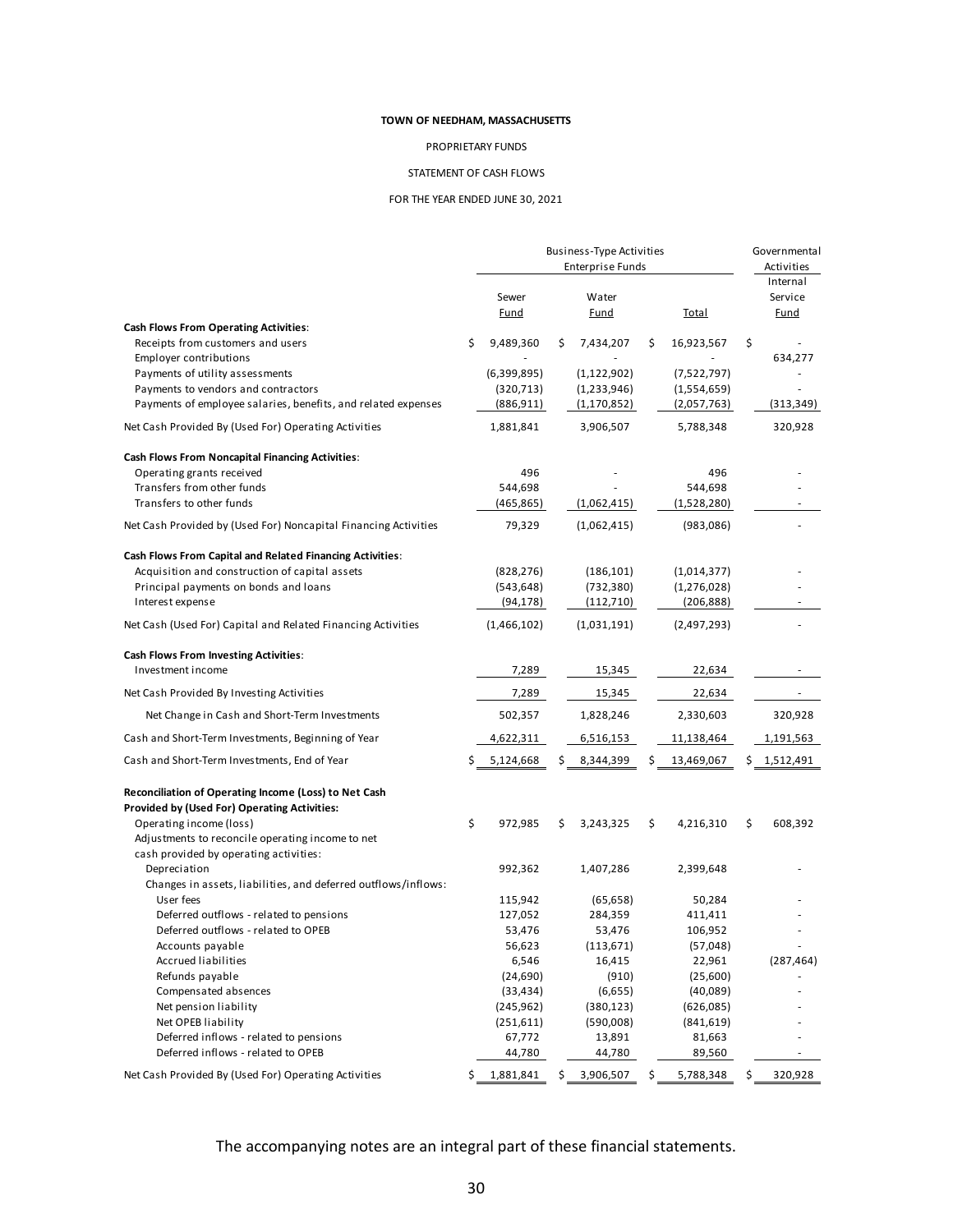### FIDUCIARY FUNDS

### STATEMENT OF FIDUCIARY NET POSITION

### JUNE 30, 2021

|                                                  | Pension<br><b>Trust Fund</b><br>(As of |                    |    | Other Post-       |                    |           |               |
|--------------------------------------------------|----------------------------------------|--------------------|----|-------------------|--------------------|-----------|---------------|
|                                                  |                                        |                    |    | Employment        |                    | Private   |               |
|                                                  |                                        |                    |    | Benefit           |                    | Purpose   | Custodial     |
|                                                  |                                        | December 31, 2020) |    | <b>Trust Fund</b> | <b>Trust Funds</b> |           | Funds         |
| <b>ASSETS</b>                                    |                                        |                    |    |                   |                    |           |               |
| Cash and short-term investments                  | \$                                     | 2,080,090          | \$ | 262,002           | \$                 |           | \$<br>448,979 |
| Investments:                                     |                                        |                    |    |                   |                    |           |               |
| PRIT - external investment pool                  |                                        | 201,497,803        |    |                   |                    |           |               |
| SRBT - external investment pool                  |                                        |                    |    | 59,914,476        |                    |           |               |
| Other                                            |                                        |                    |    |                   |                    | 6,627,866 |               |
| <b>TOTAL ASSETS</b>                              | Ś                                      | 203,577,893        | \$ | 60,176,478        | Ŝ.                 | 6,627,866 | \$<br>448,979 |
|                                                  |                                        |                    |    |                   |                    |           |               |
| <b>LIABILITIES AND NET POSITION</b>              |                                        |                    |    |                   |                    |           |               |
| Liabilities:                                     |                                        |                    |    |                   |                    |           |               |
| Accounts payable                                 | \$                                     | 272,853            | \$ |                   | \$                 | 16,500    | \$<br>37,421  |
| <b>Accrued liabilities</b>                       |                                        |                    |    |                   |                    |           | 1,243         |
| <b>TOTAL LIABILITIES</b>                         |                                        | 272,853            |    |                   |                    | 16,500    | 38,664        |
| Net Position:                                    |                                        |                    |    |                   |                    |           |               |
| Total net position restricted for pension, other |                                        |                    |    |                   |                    |           |               |
| post employment benefits, and other purposes     |                                        | 203,305,040        |    | 60,176,478        |                    | 6,611,366 | 410,315       |
| <b>TOTAL LIABILITIES AND NET POSITION</b>        | S.                                     | 203,577,893        | \$ | 60,176,478        | Ś.                 | 6,627,866 | \$<br>448,979 |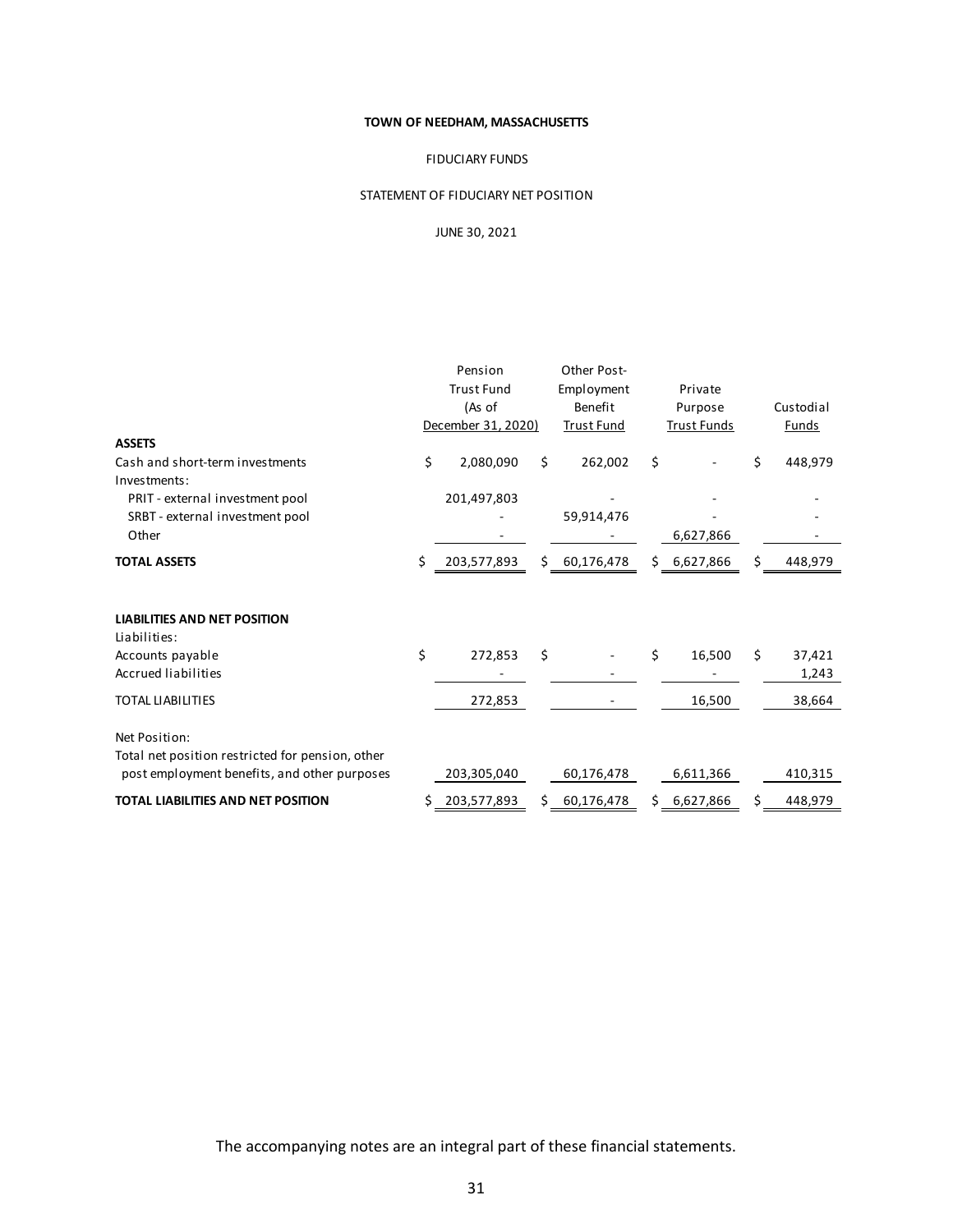### FIDUCIARY FUNDS

### STATEMENT OF CHANGES IN FIDUCIARY NET POSITION

### FOR THE YEAR ENDED JUNE 30, 2021

|                                                          | Pension<br><b>Trust Fund</b><br>(For the Year Ended<br>December 31, 2020) |             |    | Other Post-<br>Employment<br><b>Benefit</b><br><b>Trust Fund</b> | Private<br>Purpose<br><b>Trust Funds</b> |   | Custodial<br>Funds       |
|----------------------------------------------------------|---------------------------------------------------------------------------|-------------|----|------------------------------------------------------------------|------------------------------------------|---|--------------------------|
| <b>Additions:</b>                                        |                                                                           |             |    |                                                                  |                                          |   |                          |
| Contributions:                                           |                                                                           |             |    |                                                                  |                                          |   |                          |
| Employers                                                | \$                                                                        | 9,513,643   | \$ | 8,650,376                                                        | \$                                       | Ś |                          |
| Plan members                                             |                                                                           | 4,679,878   |    |                                                                  |                                          |   |                          |
| Other                                                    |                                                                           | 344,313     |    |                                                                  | 45,566                                   |   | 591,948                  |
| <b>Total contributions</b>                               |                                                                           | 14,537,834  |    | 8,650,376                                                        | 45,566                                   |   | 591,948                  |
| Investment income:                                       |                                                                           |             |    |                                                                  |                                          |   |                          |
| Earnings and change in fair value of investments         |                                                                           | 22,651,460  |    | 13,820,192                                                       | 1,248,135                                |   | 199                      |
| Less: management fees                                    |                                                                           | (878, 832)  |    |                                                                  |                                          |   | $\overline{\phantom{a}}$ |
| Net investment income                                    |                                                                           | 21,772,628  |    | 13,820,192                                                       | 1,248,135                                |   | 199                      |
| <b>Total additions</b>                                   |                                                                           | 36,310,462  |    | 22,470,568                                                       | 1,293,701                                |   | 592,147                  |
| <b>Deductions:</b>                                       |                                                                           |             |    |                                                                  |                                          |   |                          |
| Benefit payments to plan members and beneficiaries       |                                                                           | 14,517,225  |    | 5,034,735                                                        |                                          |   |                          |
| Refunds to plan members                                  |                                                                           | 378,534     |    |                                                                  |                                          |   |                          |
| Administrative expenses                                  |                                                                           | 322,127     |    |                                                                  |                                          |   |                          |
| Other                                                    |                                                                           |             |    |                                                                  | 122,330                                  |   | 557,587                  |
| <b>Total deductions</b>                                  |                                                                           | 15,217,886  |    | 5,034,735                                                        | 122,330                                  |   | 557,587                  |
| Net increase                                             |                                                                           | 21,092,576  |    | 17,435,833                                                       | 1,171,371                                |   | 34,560                   |
| Net position restricted for pensions and other purposes: |                                                                           |             |    |                                                                  |                                          |   |                          |
| Beginning of year                                        |                                                                           | 182,212,464 |    | 42,740,645                                                       | 5,439,995                                |   | 375,755                  |
| End of year                                              | \$                                                                        | 203,305,040 | \$ | 60,176,478                                                       | \$<br>6,611,366                          | Ś | 410,315                  |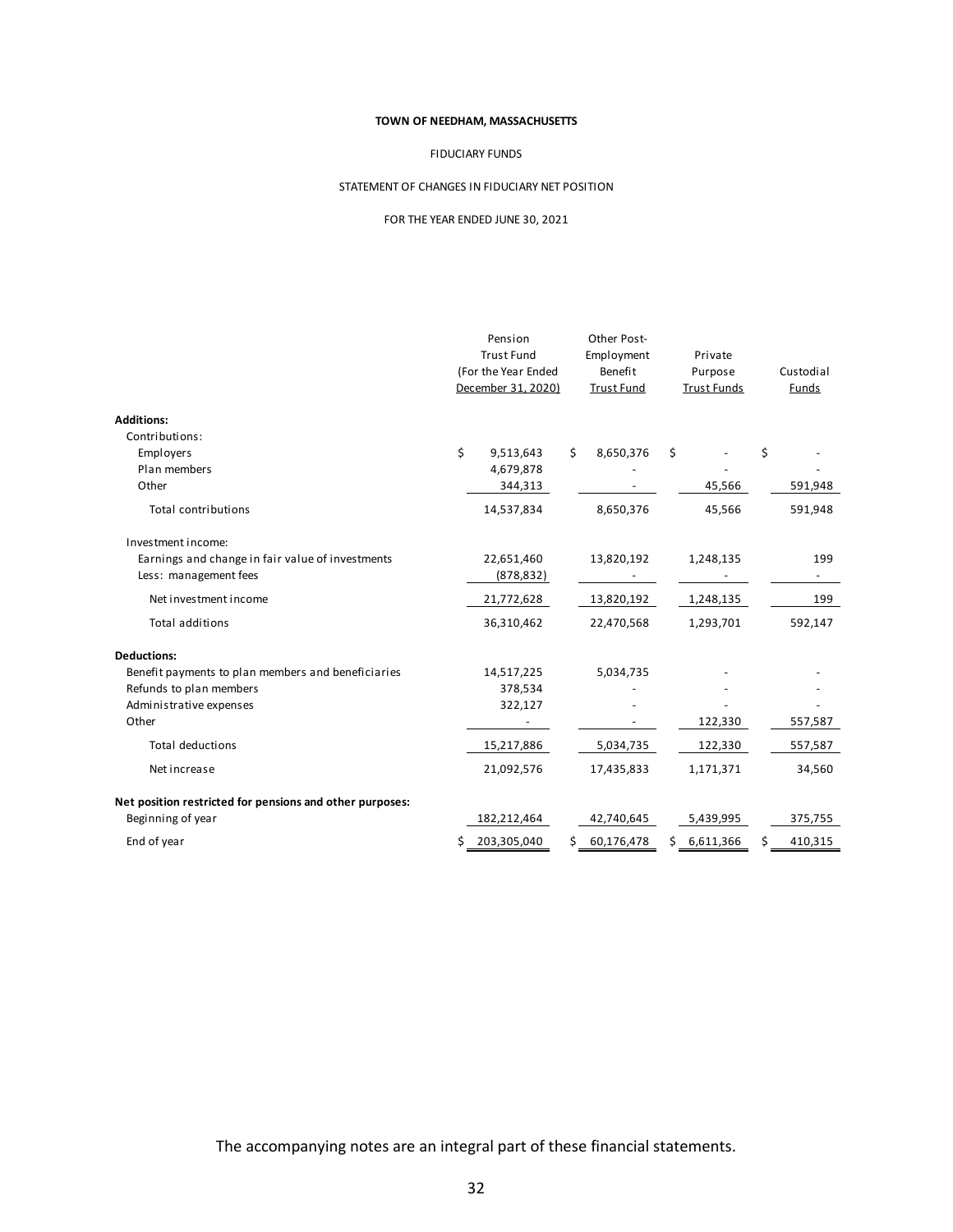Notes to Financial Statements

## **1. Summary of Significant Accounting Policies**

The accounting policies of the Town of Needham (the Town) conform to generally accepted accounting principles (GAAP) as applicable to governmental units. The following is a summary of the more significant policies:

# *Reporting Entity*

The Town is a municipal corporation governed by an elected Select Board. As required by generally accepted accounting principles, these financial statements present the Town and applicable component units for which the Town is considered to be financially accountable.

Component unit fiduciary in nature: The Needham Contributory Retirement System (the System) which was established to provide retirement benefits primarily to employees and their beneficiaries. The System is presented using the accrual basis of accounting and is reported as a pension trust fund in the fiduciary fund financial statements. Additional financial information of the System and complete financial statements can be obtained by contacting the System located at Town of Needham, Massachusetts, Town Hall, Needham, Massachusetts 02492.

# *Government-Wide and Fund Financial Statements*

# *Government-Wide Financial Statements*

The government-wide financial statements (i.e., the Statement of Net Position and the Statement of Activities) report information on all of the nonfiduciary activities of the primary government. For the most part, the effect of interfund activity has been removed from these statements. *Governmental activities*, which normally are supported by taxes and intergovernmental revenues, are reported separately from *business-type activities*, which rely to a significant extent on fees and charges for support. Likewise, the primary government is reported separately from certain legally separate component units for which the primary government is financially accountable.

The Statement of Activities demonstrates the degree to which the direct expenses of a given function or segment are offset by program revenues. *Direct expenses* are those that are clearly identifiable with a specific function or segment. Program revenues include (1) charges to customers or applicants who purchase, use, or directly benefit from goods, services, or privileges provided by a given function or segment and (2) grants and contributions that are restricted to meeting the operational or capital requirements of a particular function or segment. Taxes and other items not properly included among program revenues are reported instead as *general revenues*.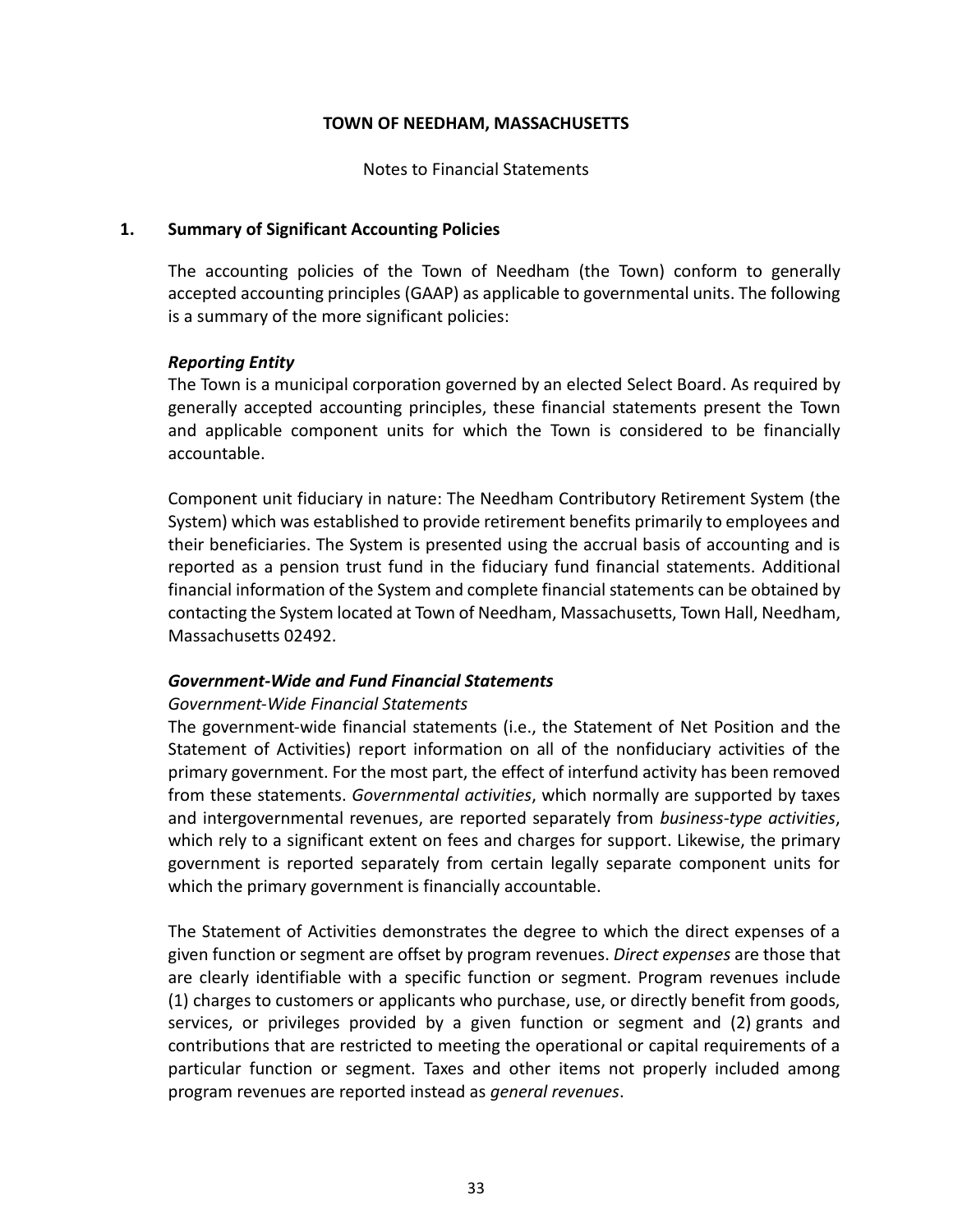### *Fund Financial Statements*

Separate financial statements are provided for governmental funds, proprietary funds and fiduciary funds, even though the latter are excluded from the government-wide financial statements. Major individual governmental funds and major individual enterprise funds are reported as separate columns in the fund financial statements.

## *Measurement Focus, Basis of Accounting, and Financial Statement Presentation Government-Wide Financial Statements*

The government-wide financial statements are reported using the *economic resources measurement focus* and the *accrual basis of accounting*, as are the proprietary fund and fiduciary fund financial statements. Revenues are recorded when earned and expenses are recorded when a liability is incurred, regardless of the timing of related cash flows. Property taxes are recognized as revenues in the year for which they are levied. Grants and similar items are recognized as revenue as soon as all eligibility requirements imposed by the provider have been met. As a general rule, the effect of interfund activity has been eliminated from the government-wide financial statements.

Amounts reported as *program revenues*include (1) charges to customers or applicants for goods, services, or privileges provided, (2) operating grants and contributions, and (3) capital grants and contributions, including special assessments. Internally dedicated resources are reported as *general revenues* rather than as program revenues. Likewise, general revenues include all taxes and excises.

#### *Fund Financial Statements*

Governmental fund financial statements are reported using the *current financial resources measurement focus* and the *modified accrual basis of accounting*. Revenues are recognized as soon as they are both measurable and available. Revenues are considered to be available when they are collectible within the current period or soon enough thereafter to pay liabilities of the current period. For this purpose, the Town considers property tax revenues to be available if they are collected within 60 days of the end of the current fiscal period. All other revenue items are considered to be measurable and available only when cash is received by the government. Expenditures generally are recorded when a liability is incurred, as under accrual accounting. However, certain expenditures such as debt service, claims and judgments, compensated absences, OPEB, and pension are recorded only when payment is due.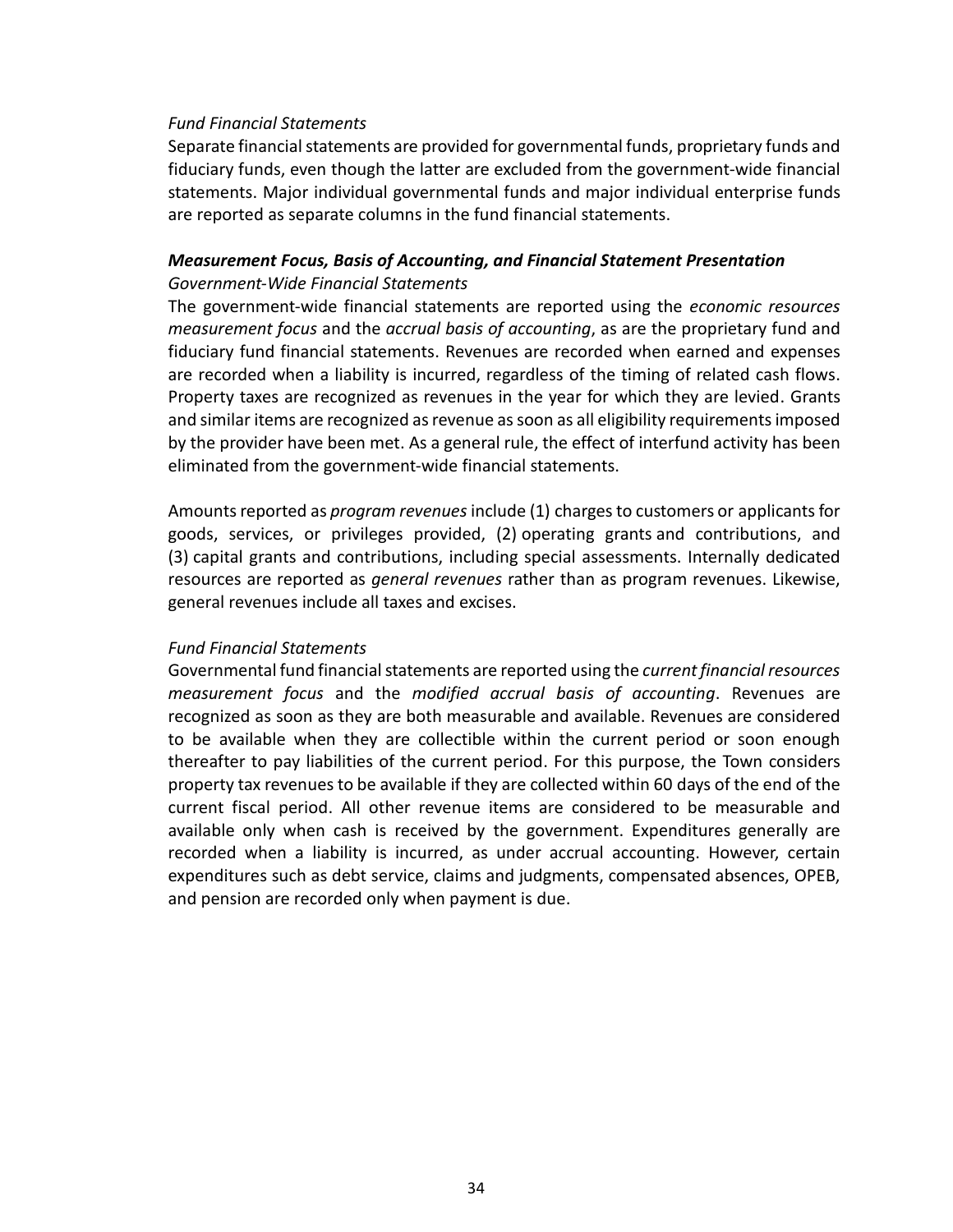The Town reports the following major governmental funds:

- The *General Fund* is the government's primary operating fund. It accounts for all financial resources of the general government, except those required to be accounted for in another fund.
- The *Community Preservation Fund* was adopted on November 2, 2004 by a state-wide act enabling legislation to allow Cities and Towns to choose to create a new funding source that can be used to address three core community concerns:
	- Acquisition and preservation of open space
	- Creation and support of affordable housing
	- Acquisition and preservation of historic buildings and landscapes
- The *Public Safety Building Fund* was created in accordance with Article 10 of the October 2018 Annual Town Meeting for the construction and reconstruction of the public safety building and Fire Station #2. Expenditures in the current year result mainly from the architectural and engineering costs as well as general construction costs.

The proprietary fund financial statements are reported using the *economic resources measurement* focus and the *accrual basis of accounting.* Under this method, revenues are recognized when earned and expenses are recorded when liabilities are incurred.

Proprietary funds distinguish operating revenues and expenses from nonoperating items. Operating revenues and expenses generally result from providing services and producing and delivering goods in connection with a proprietary fund's principal ongoing operations. The principal operating revenues of the enterprise fund are charges to customers for sales and services. Operating expenses for enterprise funds include the cost of sales and services, administrative expenses and depreciation on capital assets. All revenues and expenses not meeting this definition are reported as nonoperating revenues and expenses.

The Town reports the following major proprietary funds:

- The *Sewer Fund* is used to report the Town's sewer enterprise fund operations.
- The *Water Fund* is used to report the Town's water enterprise fund operations.

The self-insured employee workers compensation and property and casualty insurance is reported as an *Internal Service Fund* in the accompanying financial statements.

The fiduciary fund financial statements are reported using the *economic resources measurement focus* and the *accrual basis of accounting.* Under this method, revenues are recognized when earned and expenses are recorded when liabilities are incurred.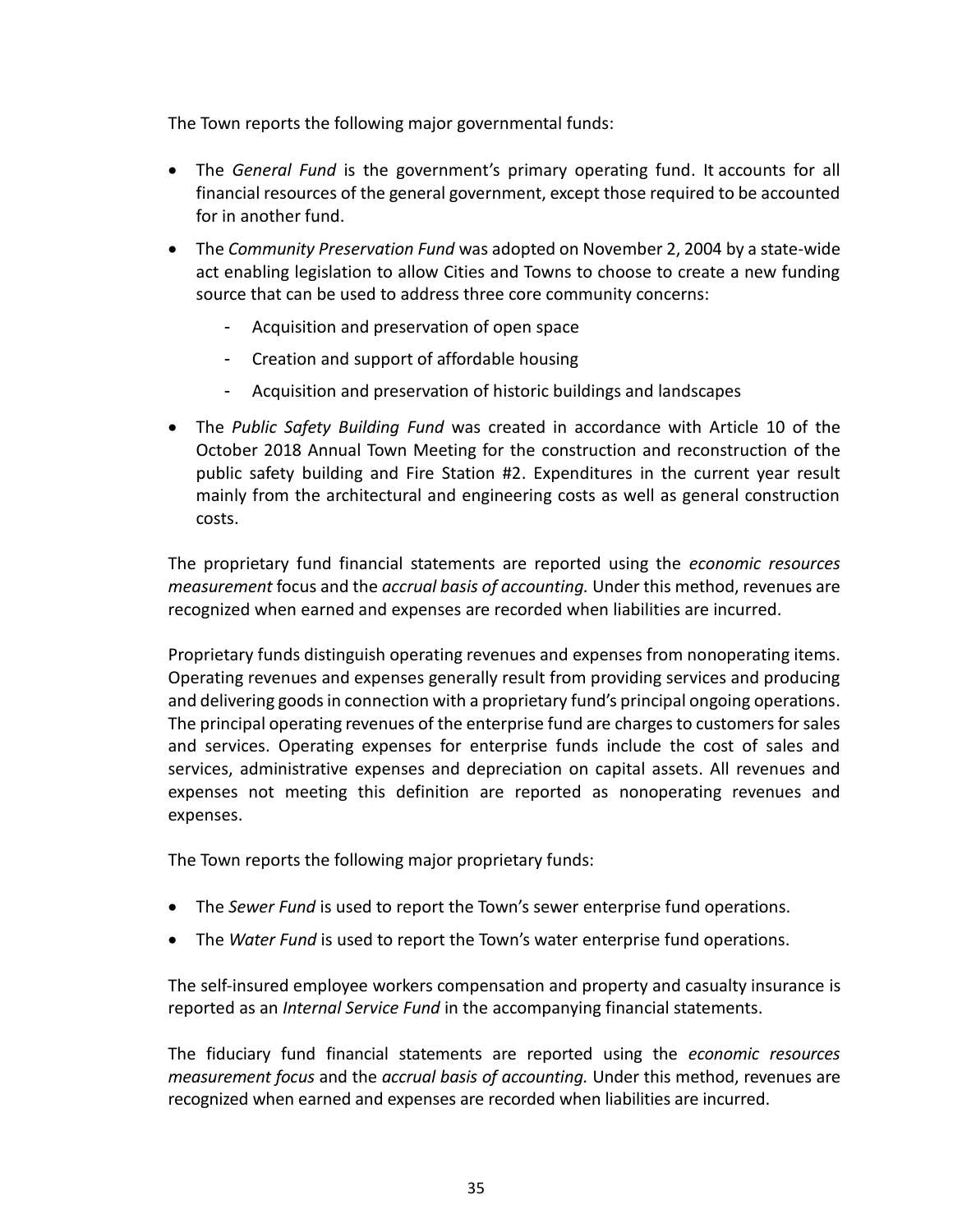The Town reports the following fiduciary funds:

- The *Pension Trust Fund* accounts for the activities of the Needham Retirement System (NRS), which accumulates resources for pension benefit payments to qualified employees.
- The *Other Post-Employment Benefits Trust Fund* is used to accumulate resources for health and life insurance benefits for retired employees.
- The *Private-Purpose Trust Fund* is used to account for trust arrangements, other than those properly reported in the pension trust fund or permanent funds, under which principal and investment income exclusively benefit individuals, private organizations, or other governments.
- The *Custodial Funds* account for fiduciary assets held by the Town in a custodial capacity as an agent on behalf of others and are not required to be reported elsewhere on the financial statements. Custodial funds include Student Activity Funds.

## *Deposits and Investments*

A cash and investment pool is maintained that is available for use by all funds, except those required to be segregated by law. Each fund's portion of this pool is reflected on the combined financial statements under the caption "cash and short-term investments." The interest earnings attributable to each fund type are included under investment income.

For purpose of the statement of cash flows, the proprietary funds consider investments with original maturities of three months or less to be cash equivalents.

The Town's short-term investments also include their share of the Massachusetts Municipal Depository Trust (MMDT) cash portfolio, an external investment pool overseen by the Treasurer of the Commonwealth of Massachusetts. The fund is not Securities and Exchange Commission (SEC) registered. In accordance with GASB Statement No. 79, *Certain External Investment Pools and Pool Participants*, MMDT's portfolio securities are valued at amortized cost.

Investments are presented at fair value based on quotations from national securities exchanges, except for investments in state pools that are required to be presented using net asset value (NAV). Investments measured at NAV are not subject to the fair value level classification.

The Town conforms to the municipal finance laws of the Commonwealth of Massachusetts including Massachusetts General Laws chapter 44, Sections 54 and 55, with respect to investments of trust funds and public funds on deposit, limitations, and investments.

Investments in the Needham Retirement System are held in the Pension Reserve Investment Trust Fund (PRIT). Investments in the OPEB Trust Fund are held in the Massachusetts State Retiree Benefits Trust Fund (SBRT). Both are maintained by the Massachusetts Pension Reserves Investment Management Board (PRIM).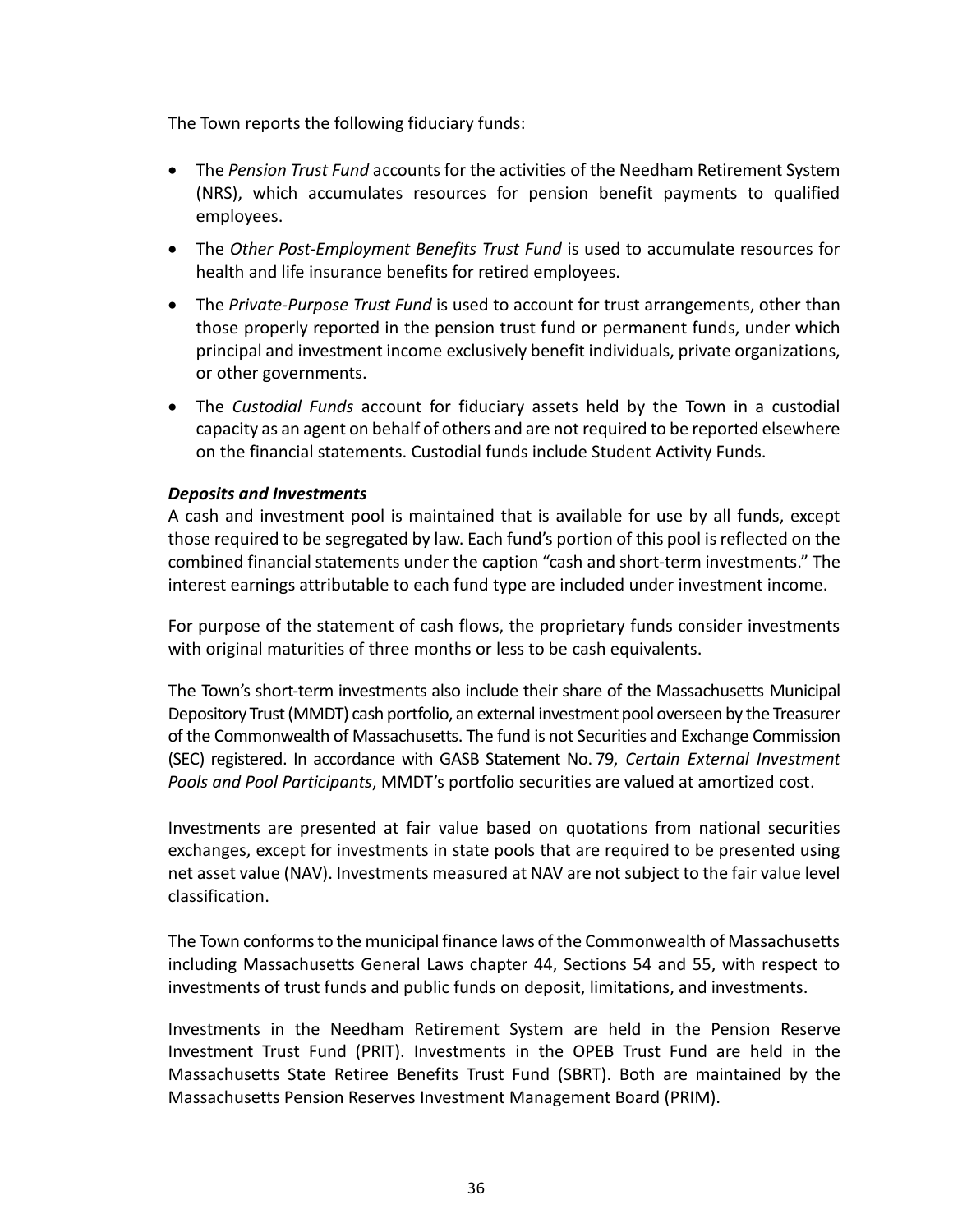### *Property Tax Limitations*

Legislation known as "Proposition 2½" limits the amount of revenue that can be derived from property taxes. The prior fiscal year's tax levy limit is used as a base and cannot increase by more than 2.5 percent (excluding new growth), unless an override or debt exemption is voted. The actual fiscal year 2021 tax levy reflected an excess capacity of \$1,757,767.

### *Capital Assets*

Capital assets, which include property, plant, equipment, and infrastructure assets are reported in the applicable governmental or business-type activities columns in the government-wide financial statements. Capital assets are defined by the Town as assets with an estimated useful life in excess of five years. The Town has a capitalization policy with the following established thresholds for capitalization:

| Assets                          |    | Threshold |
|---------------------------------|----|-----------|
| Land improvements               | Ś  | 5,000     |
| <b>Buildings and facilities</b> |    | \$50,000  |
| <b>Building improvements</b>    |    | \$25,000  |
| Furniture, fixtures, machinery, |    |           |
| and equipment                   | Ś  | 5,000     |
| Vehicles                        | \$ | 5,000     |
| Road work                       |    | \$75,000  |
| Water and sewer systems         |    | 75,000    |

Such assets are recorded at historical cost or estimated historical cost if purchased or constructed. Donated capital assets are recorded at acquisition value.

The costs of normal maintenance and repairs that do not add to the value of the asset or materially extend assets lives are not capitalized.

Major outlays for capital assets and improvements are capitalized as projects are constructed. Interest incurred during the construction phase of capital assets of businesstype activities is included as part of the capitalized value of the assets constructed.

Capital assets are depreciated using the straight-line method over the following estimated useful lives:

| Assets                                | Years     |
|---------------------------------------|-----------|
| Buildings and improvements            | $40 - 50$ |
| Machinery, equipment, and furnishings | $5 - 10$  |
| Vehicles                              | 5         |
| Infrastructure                        | $20 - 40$ |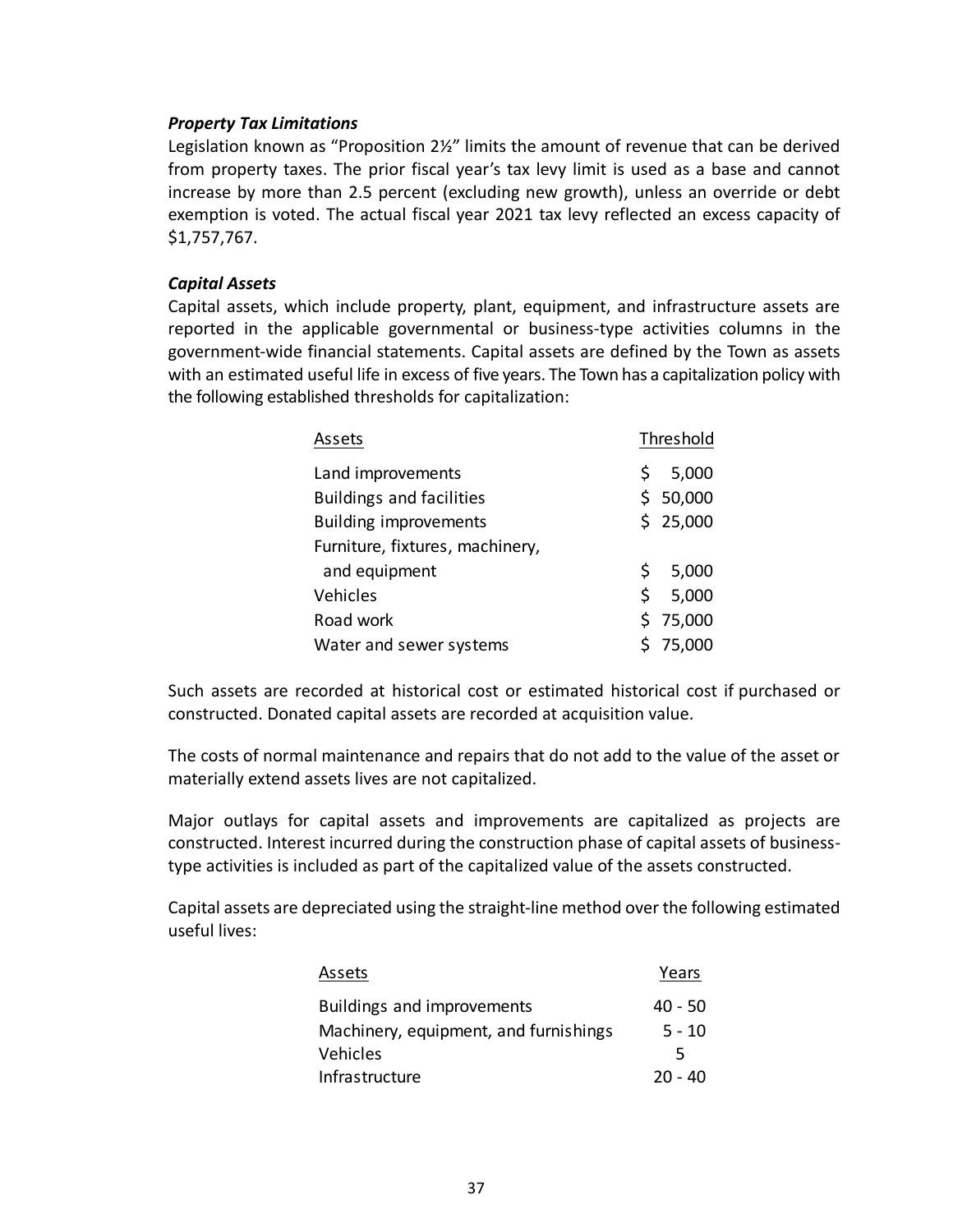#### *Compensated Absences*

Based on provisions contained in the Town's personnel policy or collective bargaining agreement, employees are eligible to accumulate earned but unused vacation and sick leave benefits. Vacation time accrues either annually or monthly based on years of service and is considered vested at the time it is earned. Employees are limited in their ability to carry unused vacation leave from one year to the next. Personal leave is not cumulative and is not carried forward to the next year. Sick leave is accrued either monthly or annually and accumulates without limit. Some employees whose employment terminates by retirement, disability, or death are entitled to payment upon termination at their current rate of pay for twenty-five percent of accrued sick leave. Some employees are subject to a 960-hour cap for the purposes of sick leave buy-back, and some employees are ineligible to participate in the program.

All vested personal and vacation pay is accrued when incurred in the government-wide financial statements. Twenty-five percent of vested sick leave is accrued when incurred in the government-wide financial statements, based on an estimate number of employees expected to retire. A liability for these amounts is reported in governmental funds only if the employee has met the requirements to be eligible for buy-back of sick leave upon a qualifying event.

#### *Long-Term Obligations*

In the government-wide financial statements, and proprietary fund types in the fund financial statements, long-term debt, and other long-term obligations are reported as liabilities in the applicable governmental activities, business-type activities, or proprietary fund type Statement of Net Position.

#### *Fund Equity*

Fund equity at the governmental fund financial reporting level is classified as "fund balance". Fund equity for all other reporting is classified as "net position".

#### *Fund Balance*

Generally, fund balance represents the difference between the current assets/deferred outflows and current liabilities/deferred inflows. The Town reserves those portions of fund balance that are legally segregated for a specific future use or which do not represent available, spendable resources and therefore, are not available for appropriation or expenditure. Unassigned fund balance indicates that portion of fund balance that is available for appropriation in future periods.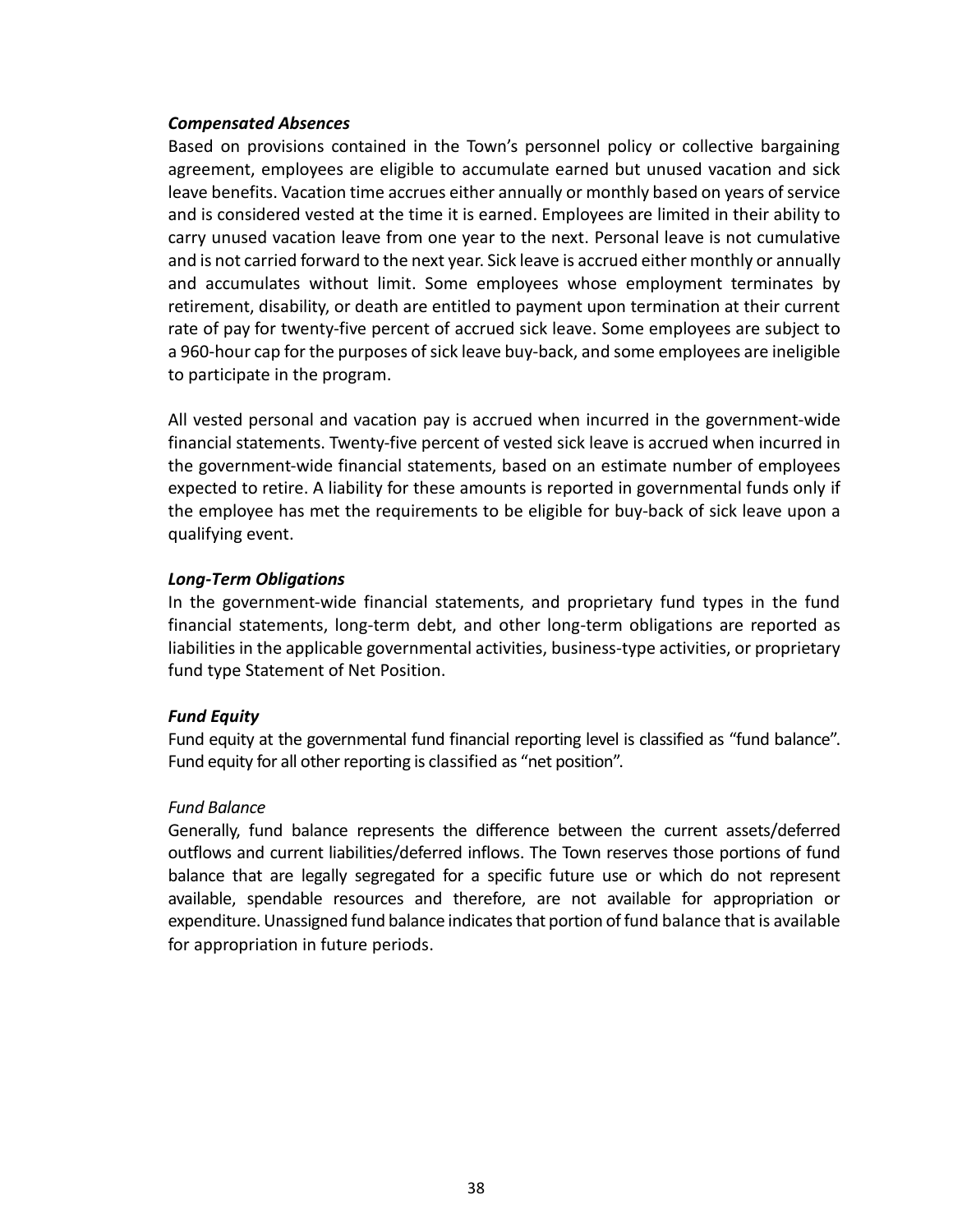The Town's fund balance classification policies and procedures are as follows:

- 1) Nonspendable funds are either unspendable in the current form or can never be spent (i.e., perpetual care).
- 2) Restricted funds are used solely for the purpose in which the fund was established. In the case of special revenue funds, these funds are created by statute or otherwise have external constraints on how the funds can be expended.
- 3) Committed funds are reported and expended as a result of motions passed by the highest decision-making authority in the Town (i.e., the Town Meeting).
- 4) Assigned funds are used for specific purposes as established by management. These funds, which include encumbrances, have been assigned for specific goods and services ordered but not yet paid for. This account also includes fund balance (free cash) voted to be used in the subsequent fiscal year.
- 5) Unassigned funds represent the residual classification for the general fund and include all amounts not contained in other classifications. Unassigned amounts are available for any purpose. Temporary fund balance deficits are reported as negative amounts in the unassigned classification in other governmental funds. Positive unassigned amounts are reported only in the general fund.

When an expenditure is incurred that would qualify for payment from multiple fund balance types, the Town uses the following order to liquidate liabilities: restricted, committed, assigned and unassigned.

## *Net Position*

Net position represents the difference between assets/deferred outflows and liabilities/ deferred inflows. Net investment in capital assets, consists of capital assets, net of accumulated depreciation, reduced by the outstanding balances of any borrowing used for the acquisition, construction or improvement of those assets. Net position is reported as restricted when there are limitations imposed on use either through enabling legislation adopted by the Town or through external restrictions imposed by creditors, grantors, or laws or regulations of other governments. The remaining net position is reported as unrestricted.

## *Use of Estimates*

The preparation of basic financial statements in conformity with generally accepted accounting principles requires management to make estimates and assumptions that affect the reported amounts of assets and liabilities and disclosures for contingent assets and liabilities at the date of the basic financial statements, and the reported amounts of the revenues and expenditures/expenses during the fiscal year. Actual results could vary from estimates that were used.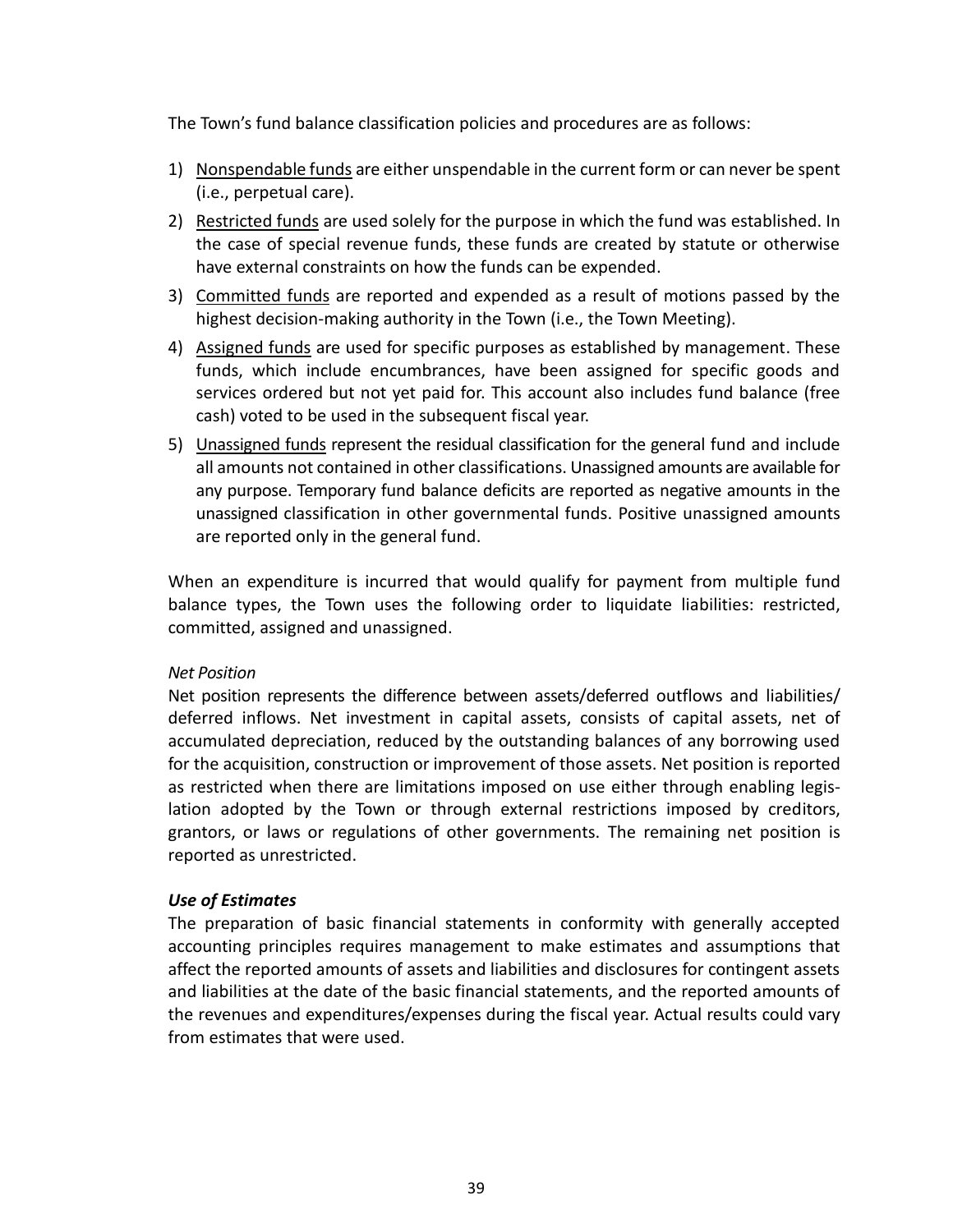## **2. Stewardship, Compliance, and Accountability**

#### *Budgetary Information*

At the annual town meeting, the Finance Committee presents an operating budget for the proposed expenditures of the fiscal year commencing the following July 1. The budget, as enacted by town meeting, establishes the legal level of control and specifies that certain appropriations are to be funded by particular revenues. The original budget is amended during the fiscal year at special town meetings as required by changing conditions. In cases of extraordinary or unforeseen expenses, the Finance Committee is empowered to transfer funds from the Reserve Fund (a contingency appropriation) to a departmental appropriation. "Extraordinary" includes expenses which are not in the usual line, or are great or exceptional. "Unforeseen" includes expenses which are not foreseen as of the time of the annual meeting when appropriations are voted.

Departments are limited to the line items as voted. Certain items may exceed the line item budget as approved if it is for an emergency and for the safety of the general public. These items are limited by the Massachusetts General Laws and must be raised in the next year's tax rate.

Formal budgetary integration is employed as a management control device during the year for the General Fund and Proprietary Funds. Effective budgetary control is achieved for all other funds through provisions of Massachusetts General Laws.

At year-end, appropriation balances lapse, except for certain unexpended capital items and encumbrances, which will be honored during the subsequent year.

## *Deficit Fund Equity*

The Town reflects several special revenue and capital project fund deficits, primarily caused by grant expenses occurring in advance of grant reimbursements and the use of bond anticipation notes to finance construction activities or in anticipation of future use of bond anticipation notes or issuance of long-term debt authorized at Town Meetings.

The deficits in these funds will be eliminated through future intergovernmental revenues, transfers from other funds and issuance of long-term debt.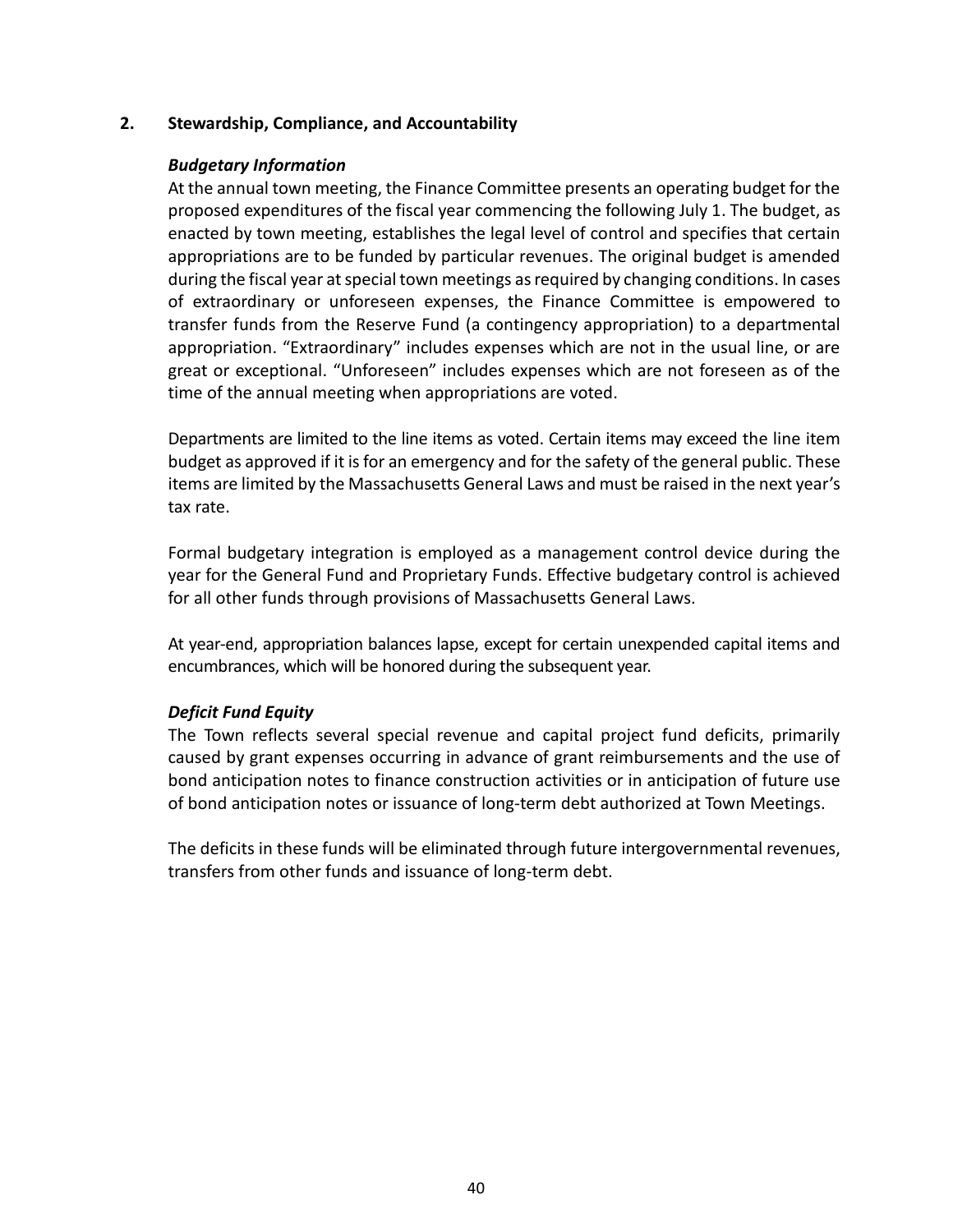The following funds had deficits as of June 30, 2021:

| Nonmajor Governmental Funds:         |   |         |
|--------------------------------------|---|---------|
| Special Revenue Funds:               |   |         |
| Police and fire details              | S | 491,904 |
| Capital Project Funds                |   |         |
| RTS property repairs                 |   | 285,374 |
| Downtown Phase 2 Great Plain         |   | 65,390  |
| <b>Other Deficit Funds</b>           |   | 64,292  |
| Subtotal Nonmajor Governmental Funds |   | 906,960 |
| Total                                |   | 906,960 |

#### **3. Cash and Short-Term Investments**

#### *Custodial Credit Risk* **–** *Deposits*

Custodial credit risk is the risk that in the event of a bank failure, the Town's deposits may not be returned. Massachusetts General Laws (MGL) Chapter 44, Section 55, limits deposits "in a bank or trust company or banking company to an amount not exceeding sixty percent of the capital and surplus of such bank or trust company or banking company, unless satisfactory security is given to it by such bank or trust company or banking company for such excess." The Town's custodial credit risk policy allows unlimited amounts to be deposited in certificates of deposits with a maximum maturity as set by Massachusetts General Laws (MGL) and full collateralization through a third-party agreement. The policy also allows unlimited deposits in Massachusetts State pooled fund and limits the remaining unsecured deposits to 5% of any institution's assets and no more than 25% of the Town's assets. The Town's policy was designed to limit exposure to only those institutions with a proven financial strength, capital adequacy of the firm, and overall affirmative reputation in the municipal industry. Further, all securities not held directly by the Town will be held in the Town's name and the tax identification number by a third-party custodian approved by the Treasurer and evidenced by safekeeping receipts showing individual CUSIP numbers for each security. The NRS does not have a deposit policy for custodial credit risk.

As of June 30, 2021, the Town (including OPEB fund) had the following cash and short term investments:

| Insured by FDIC or DIF           | Š. | 27,225,436 |
|----------------------------------|----|------------|
| Collateralized                   |    | 27,967,007 |
| Held in state pool (MMDT), not   |    |            |
| subject to disclosure            |    | 31,720,902 |
| Exposed to custodial credit risk |    | 10,003,581 |
| Total                            |    | 96,916,926 |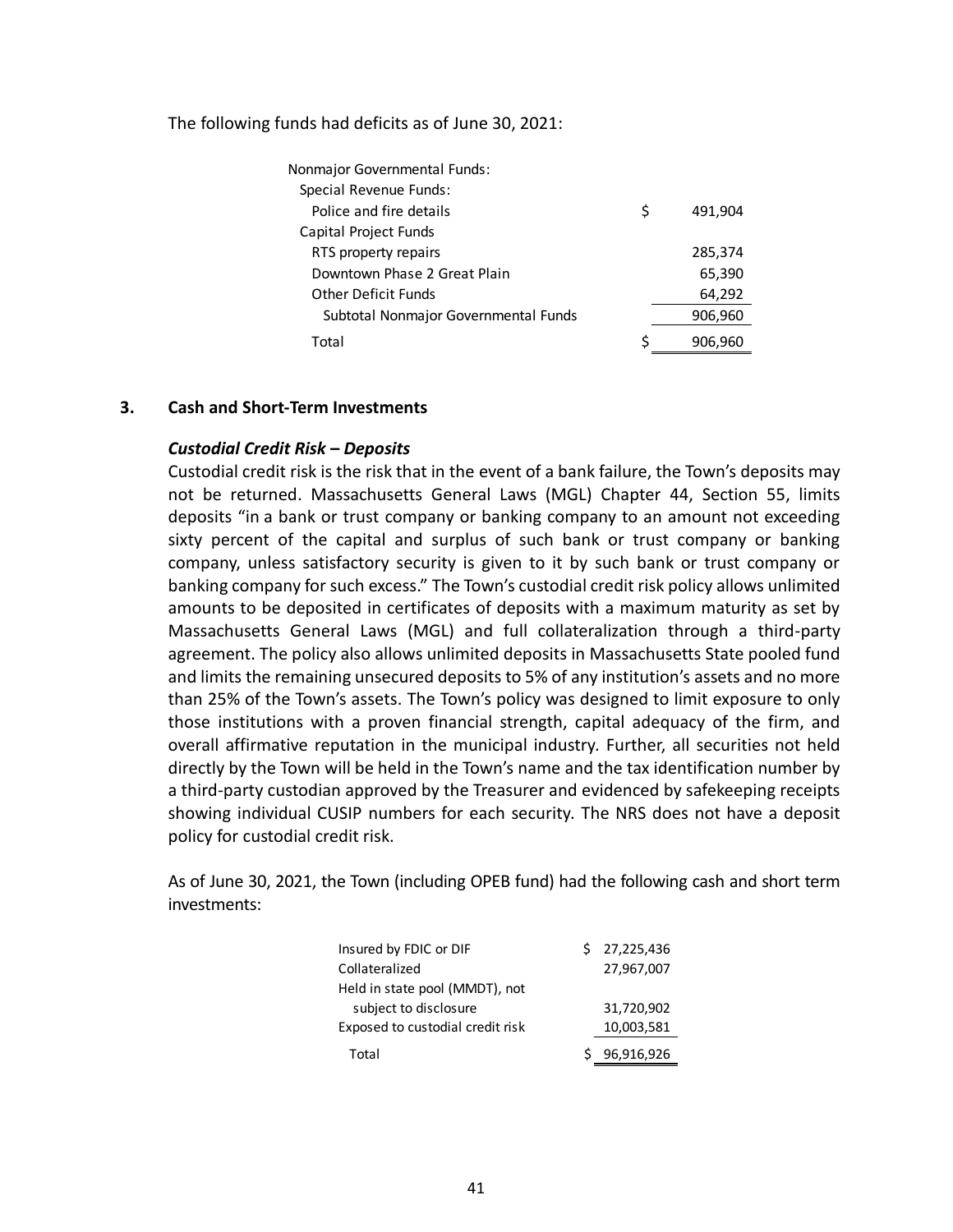As of December 31, 2020, the NRS bank balance of \$1,797,659 represented deposits of \$250,000 insured by FDIC, \$1,061,586 collateralized by the Federal Home Loan Bank of Pittsburgh, and \$486,073 invested in Pension Reserves Investment Trust (PRIT). PRIT Cash Fund III is measured at amortized cost which approximates fair value and maintains a stable net position value of \$1.00 per unit (NAV) with daily redemption frequency. Amounts invested in the state pools are not subject to custodial credit risk disclosure.

### **4. Investments**

### *Town*

The following is a summary of the Town's investments as of June 30, 2021:

| <b>Investment Type</b>     |    | Amount     |
|----------------------------|----|------------|
| U.S. Treasury and agencies | \$ | 3,574,137  |
| Corporate bonds            |    | 7,224,817  |
| Fixed income mutual funds  |    | 2,347,946  |
| Corporate equities         |    | 8,712,094  |
| Equity mutual funds        |    | 326,660    |
| Certificates of deposits   |    | 2,908,626  |
| <b>Total investments</b>   | S  | 25,094,280 |

## *Credit Risk*

Generally, credit risk is the risk that an issuer of an investment will not fulfill its obligation to the holder of the investment. For short-term investments that were purchased using surplus revenues, MGL, Chapter 44, Section 55, limits investments to the top rating issued by at least one nationally recognized statistical rating organization (NRSROs).

Presented below is the actual rating as of year-end for debt related investments of the Town:

|                           |               | Ratings as of Year End |                          |                          |                          |           |  |  |  |  |
|---------------------------|---------------|------------------------|--------------------------|--------------------------|--------------------------|-----------|--|--|--|--|
| Investment Type           | Amount        | <b>AAA</b>             | AA + - AA-               | A+ - A-                  | BBB+                     | Unrated   |  |  |  |  |
| Federal agencies          | 3,574,137 \$  | 3,309,612 \$           | 264.525 \$               | $\sim$ $-$               | <b>Contract Contract</b> |           |  |  |  |  |
| Corporate bonds           | 7,224,817     | -                      | 875,615                  | 2.956.194                | 3,393,008                |           |  |  |  |  |
| Fixed income mutual funds | 2,347,946     | 619,394                | $\overline{\phantom{0}}$ | $\overline{\phantom{0}}$ |                          | 1,728,552 |  |  |  |  |
| Total                     | 13.146.900 \$ | 3,929,006<br>S.        | 1.140.140 \$             | 2.956.194 S              | 3,393,008 \$             | 1,728,552 |  |  |  |  |

# *Custodial Credit Risk*

The custodial credit risk for investments is the risk that, in the event of the failure of the counterparty (e.g., broker-dealer) to a transaction, the Town will not be able to recover the value of its investment or collateral securities that are in the possession of another party. The Town's custodial credit risk policy allows unlimited investments in U.S. agency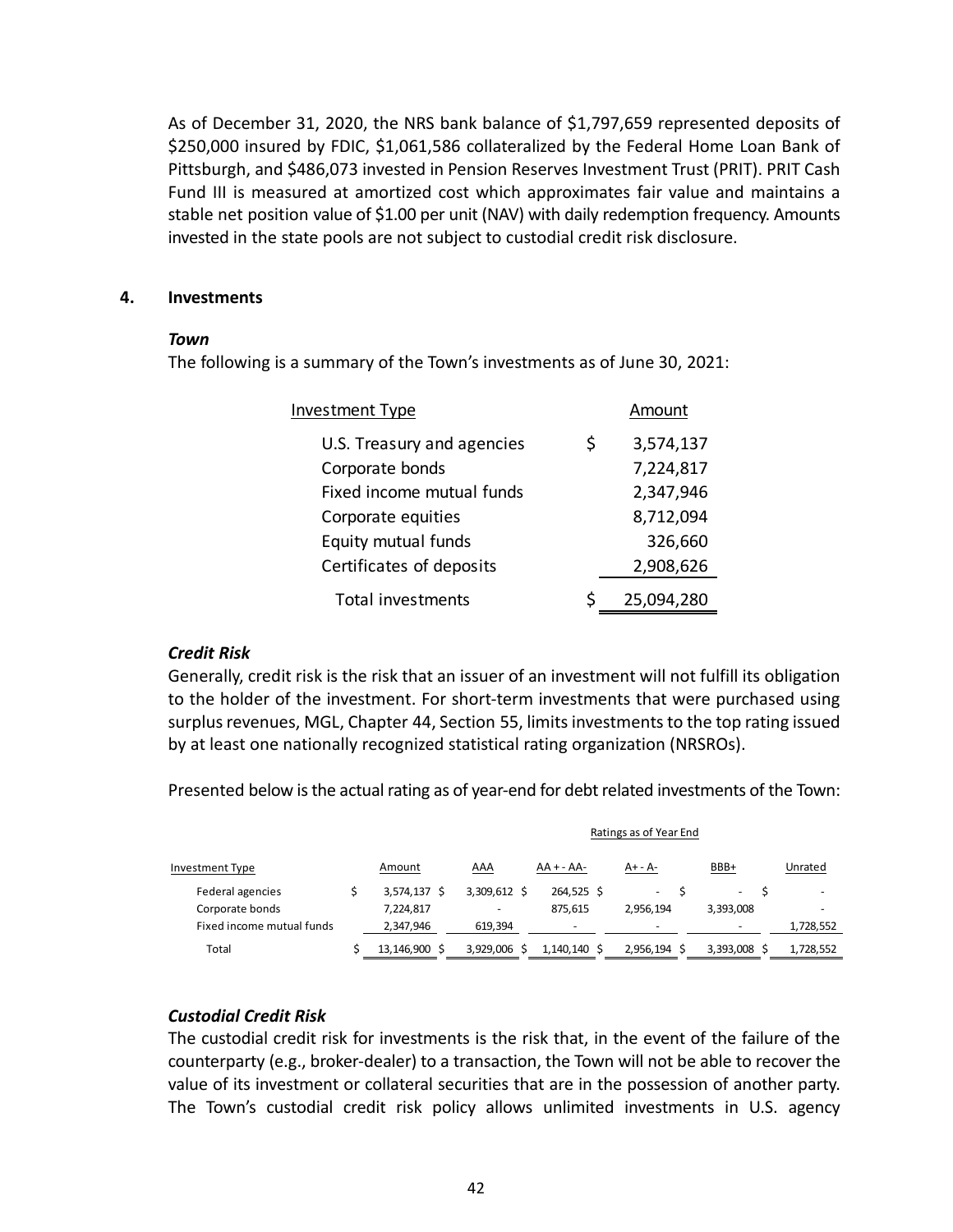obligations, certificates of deposits secured through a third party, and other investments allowable by MGL. Investments are held in the Town's name.

## *Concentration of Credit Risk*

The Town manages concentration of credit risk by diversifying the investment portfolio so that the impact of potential losses from any type of security or issuer will be minimized. With the exception U.S. Treasury obligations or investments fully collateralized by U.S. agencies, and the state pool (MMDT), no more than 10% of the Town's investments shall be invested in a single financial institution.

The Town does not have an investment in one issuer greater than 5% of total investments.

### *Interest Rate Risk*

Interest rate risk is the risk that changes in market interest rates will adversely affect the fair value of an investment. Generally, the longer the maturity of an investment, the greater the sensitivity of its fair value to changes in market interest rates. Per Massachusetts general law, investments of operating cash or bond paydown amounts should be placed in investments with a one year or less maturity date or in shares issued by money market funds registered with the Securities and Exchange Commission. The Town addresses interest rate risk by managing duration.

Information about the sensitivity of the fair values of the Town's investments to market interest rate fluctuations is as follows:

|                              |   |            | Effective  |
|------------------------------|---|------------|------------|
|                              |   | Fair       | Duration   |
| Investment Type              |   | Value      | (in years) |
| Debt related:                |   |            |            |
| U.S. Treasury and agencies   | Ś | 3,574,137  | 3.32       |
| Corporate bonds              |   | 7,224,817  | 3.20       |
| Fixed income mutual funds    |   | 2,347,946  | 5.08       |
| <b>Total debt securities</b> |   | 13,146,900 |            |

#### *Foreign Currency Risk*

Foreign currency risk is the risk that changes in foreign exchange rates will adversely affect the fair value of an investment. The Town will not invest in any investment exposed to foreign currency risk.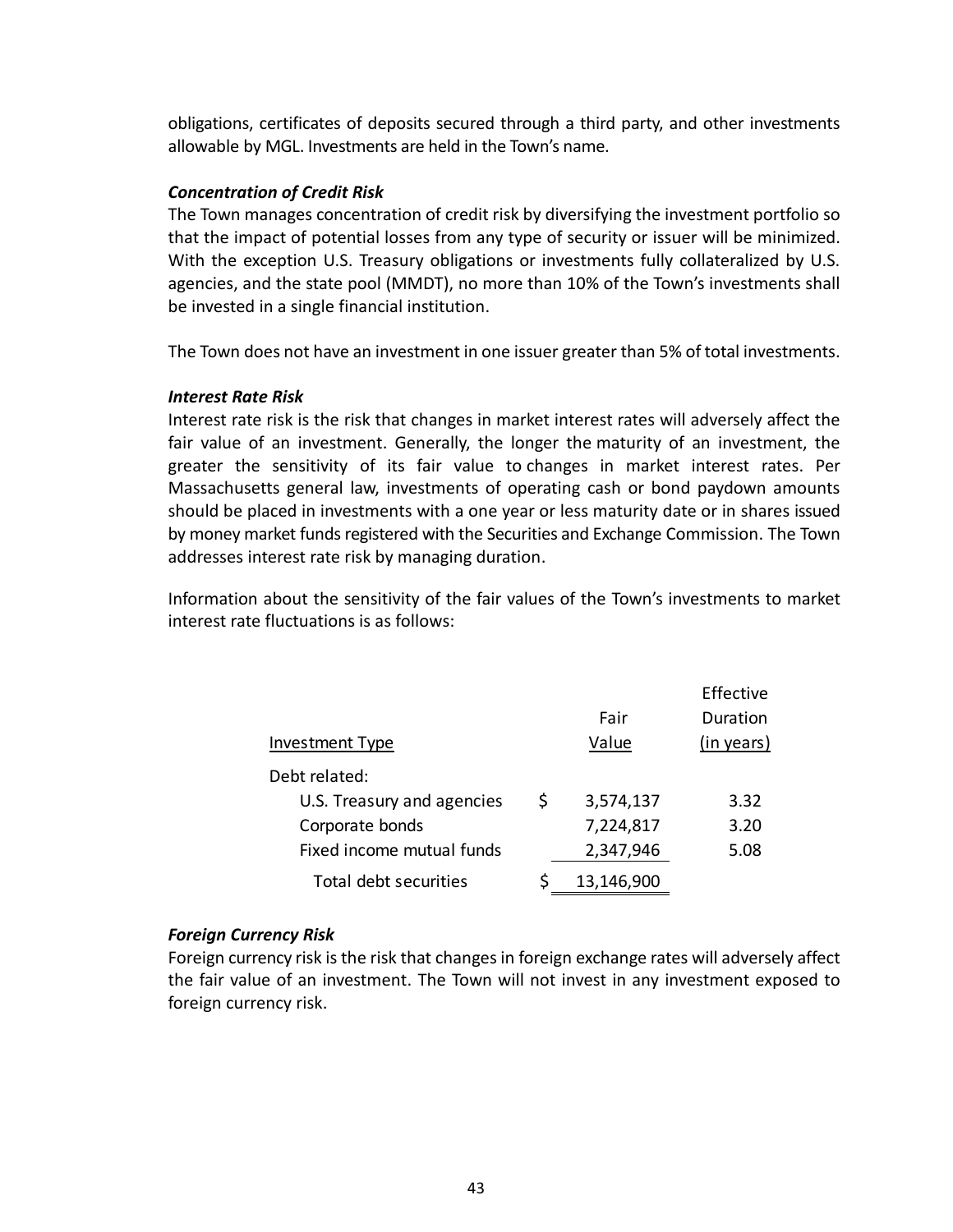### *Fair Value*

The Town categorizes its fair value measurements within the fair value hierarchy established by Governmental Accounting Standards Board Statement No. 72*, Fair Value Measurement and Application* (GASB 72). The hierarchy is based on the valuation inputs used to measure the fair value of the asset and give the highest priority to unadjusted quoted prices in active markets for identical assets or liabilities (level 1 measurements) and the lowest priority to unobservable inputs (level 3 measurements).

Level 1 - Unadjusted quoted prices for identical instruments in active markets.

Level 2 – Quoted prices for similar instruments in active markets; quoted prices for identical or similar instruments in markets that are not active; and model-derived valuations in which all significant inputs are observable.

Level 3 – Valuations derived from valuation techniques in which significant inputs are unobservable.

Investments that are measured at fair value using net asset value per share (or its equivalent) as a practical expedient are not classified in the fair value hierarchy.

In instances where inputs used to measure fair value fall into different levels in the fair value hierarchy, fair value measurements in their entirety are categorized based on the lowest level input that is significant to the valuation. The Town's and OPEB Plan's assessment of the significance of particular inputs to these fair value measurements requires judgment and considers factors specific to each asset or liability.

Equity securities classified in Level 1 are valued using prices quoted in active markets for those securities.

Debt securities classified in Level 2 are valued using either a bid evaluation or a matrix pricing technique. Bid evaluations may include market quotations, yields, maturities, call features, and ratings. Matrix pricing is used to value securities based on the securities relationship to benchmark quote prices. Level 2 debt securities have non-proprietary information that was readily available to market participants, from multiple independent sources, which are known to be actively involved in the market.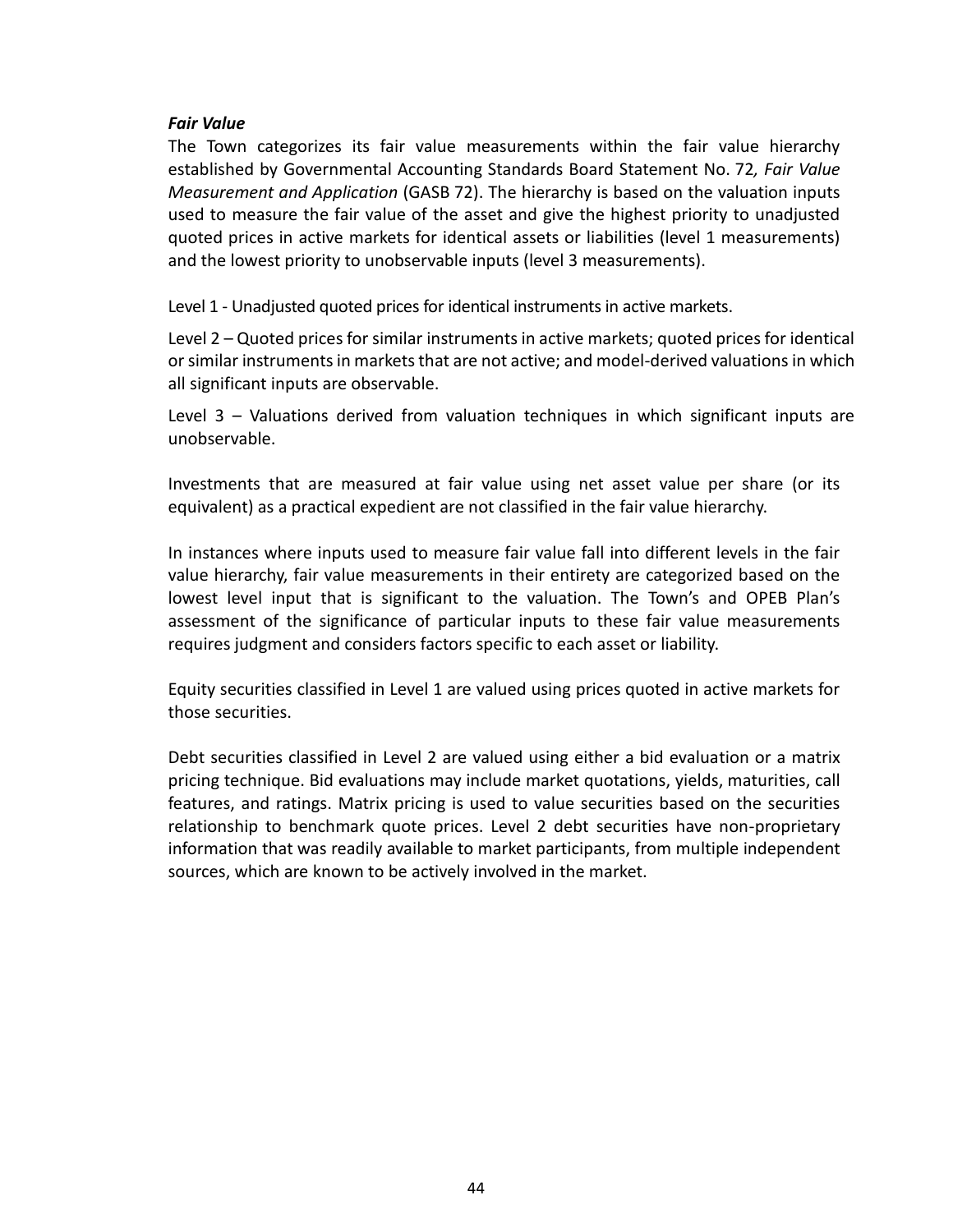The Town has the following fair value measurements as of June 30, 2021:

|                                  |                  | Fair Value Measurements Using: |                                                                            |    |                                                  |    |                                                    |  |
|----------------------------------|------------------|--------------------------------|----------------------------------------------------------------------------|----|--------------------------------------------------|----|----------------------------------------------------|--|
| Description                      |                  |                                | Quoted prices<br>in active<br>markets for<br>identical assets<br>(Level 1) |    | Significant<br>observable<br>inputs<br>(Level 2) |    | Significant<br>unobservable<br>inputs<br>(Level 3) |  |
| Investments by fair value level: |                  |                                |                                                                            |    |                                                  |    |                                                    |  |
| Debt securities:                 |                  |                                |                                                                            |    |                                                  |    |                                                    |  |
| U.S Treasury and agencies        | \$<br>3,574,137  | Ŝ.                             | 3,574,137                                                                  | \$ |                                                  | \$ |                                                    |  |
| Corporate bonds                  | 7,224,817        |                                |                                                                            |    | 7,224,817                                        |    |                                                    |  |
| Fixed income mutual funds        | 2,347,946        |                                |                                                                            |    | 2,347,946                                        |    |                                                    |  |
| Equity securities:               |                  |                                |                                                                            |    |                                                  |    |                                                    |  |
| Corporate equities               | 8,712,094        |                                | 8,712,094                                                                  |    |                                                  |    |                                                    |  |
| Equity mutual funds              | 326,660          |                                | 326,660                                                                    |    |                                                  |    |                                                    |  |
| Total                            | \$<br>22,185,654 |                                | 12,612,891                                                                 | S  | 9,572,763                                        | \$ |                                                    |  |

## *OPEB Plan*

## *Credit Risk*

At June 30, 2021, the OPEB Plan maintained its investments in the Massachusetts Benefits State Retiree Trust Fund (SRBT) with a fair value of \$59,914,475, the same as the value of the pool share. The SRBT fund is an external investment pool that is not registered with the Securities Exchange Commission. This investment type is not rated. SBRT was created under Massachusetts General Laws (MGL), Chapter 32A, Section 24.

## *Custodial Credit Risk*

OPEB Plan's investments were held in the SBRT, which is a pooled investment fund not subject to custodial credit risk disclosure.

## *Concentration of Credit Risk*

MGL limits the amount that may be invested in any one issuer or security type, with the exception of the PRIT fund. All of the OPEB Plan's investments were held in the SBRT, invested by the PRIT fund.

## *Fair Value*

Investments held in the SBRT are valued at net asset value (NAV). There were no unfunded commitments. The redemption frequency is monthly with a 30-day redemption notice period.

## *Retirement System*

## *Credit Risk*

Massachusetts General Laws (MGL), Chapter 32, Section 23, limits the investment of System funds, to the extent not required for current disbursements, in the PRIT Fund or in securities, other than mortgages or collateral loans, which are legal for the investment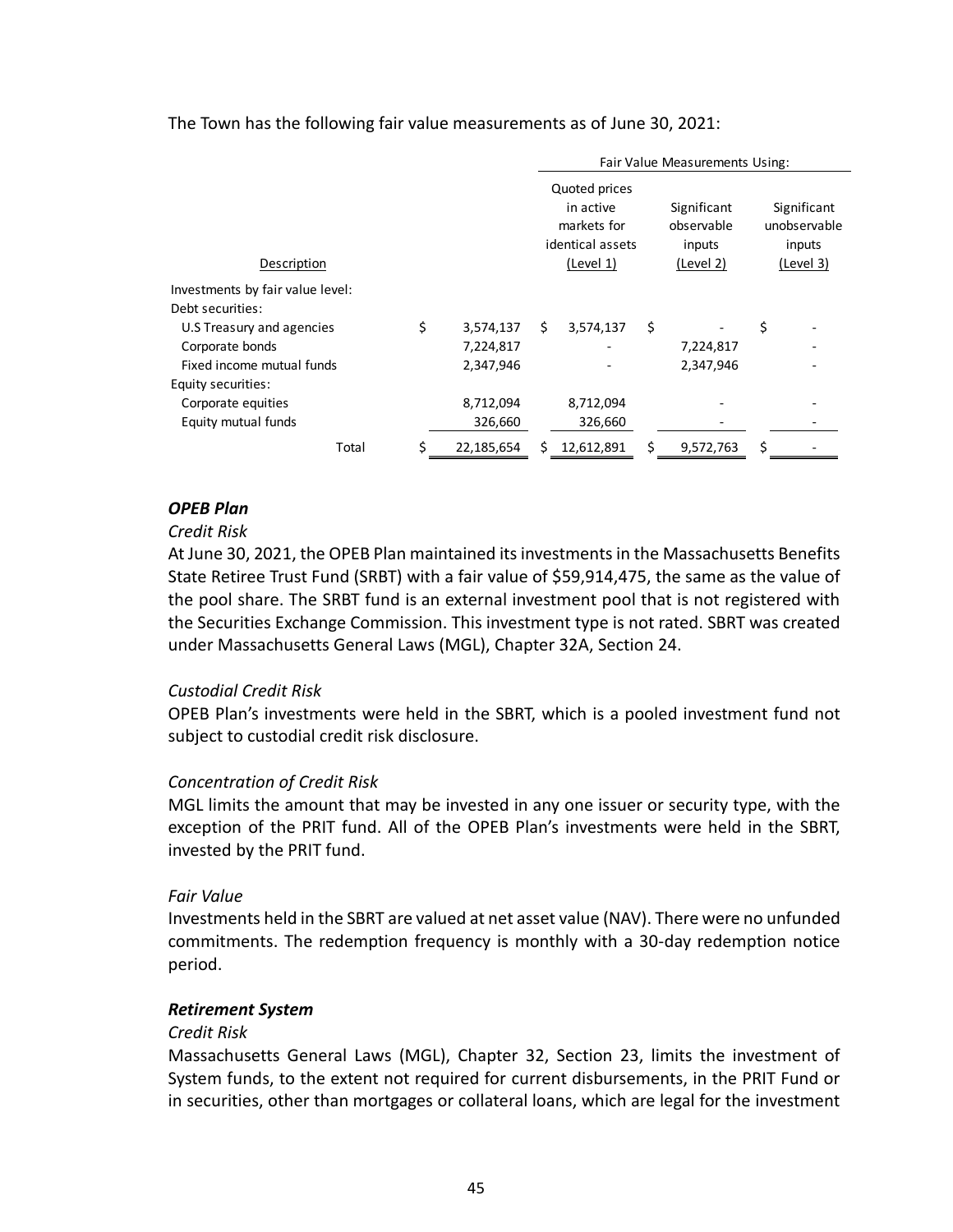of funds in savings banks under the laws of the Commonwealth, provided that no more than the established percentage of assets, is invested in any one security.

At December 31, 2020, the System maintained its investments in PRIT with a fair value of \$201,497,803, the same as the value of the pool share. PRIT is an external investment pool that is not registered with the Securities Exchange Commission. This investment type is not rated. PRIT issues separately available financial statements with a year end of June 30. PRIT was created under MGL, Chapter 32, Section 22, in December 1983. PRIT is operated under contract with a private investment advisor, approved by the Pension Reserves Investment Management Board (PRIM). PRIM chooses an investment advisor by requesting proposals from advisors and reviewing such proposals based on criteria adopted under MGL, Chapter 30B.

### *Custodial Credit Risk*

As of December 31, 2020, the System's investments of \$201,497,803 were held in the State investment pool (PRIT) and are not subject to custodial credit risk disclosure.

### *Concentration of Credit Risk*

Massachusetts General Laws Chapter 32, Section 23 limits the amount the System may invest in any one issuer or security type, with the exception of the PRIT fund. NRS invests in the PRIT fund.

#### *Fair Value*

Investments held in PRIT are valued at net asset value (NAV). There were no unfunded commitments. The redemption frequency is monthly with a 30-day redemption notice period.

NRS values its investments in good faith at the System's pro-rata interest in PRIT based upon audited financial statements or other information provided by the underlying investment manager (PRIM). The estimated fair value of these investments may differ significantly from values that would have been used had a ready market existed.

### **5. Receivables**

#### *Property Taxes and Excises Receivable*

Real estate and personal property taxes are levied and based on values assessed on January 1st of every year. Assessed values are established by the Board of Assessors for 100% of the estimated fair market value. Taxes are due on a quarterly basis and are subject to penalties and interest if they are not paid by the respective due date. Real estate and personal property taxes levied are recorded as receivables in the fiscal year they relate to.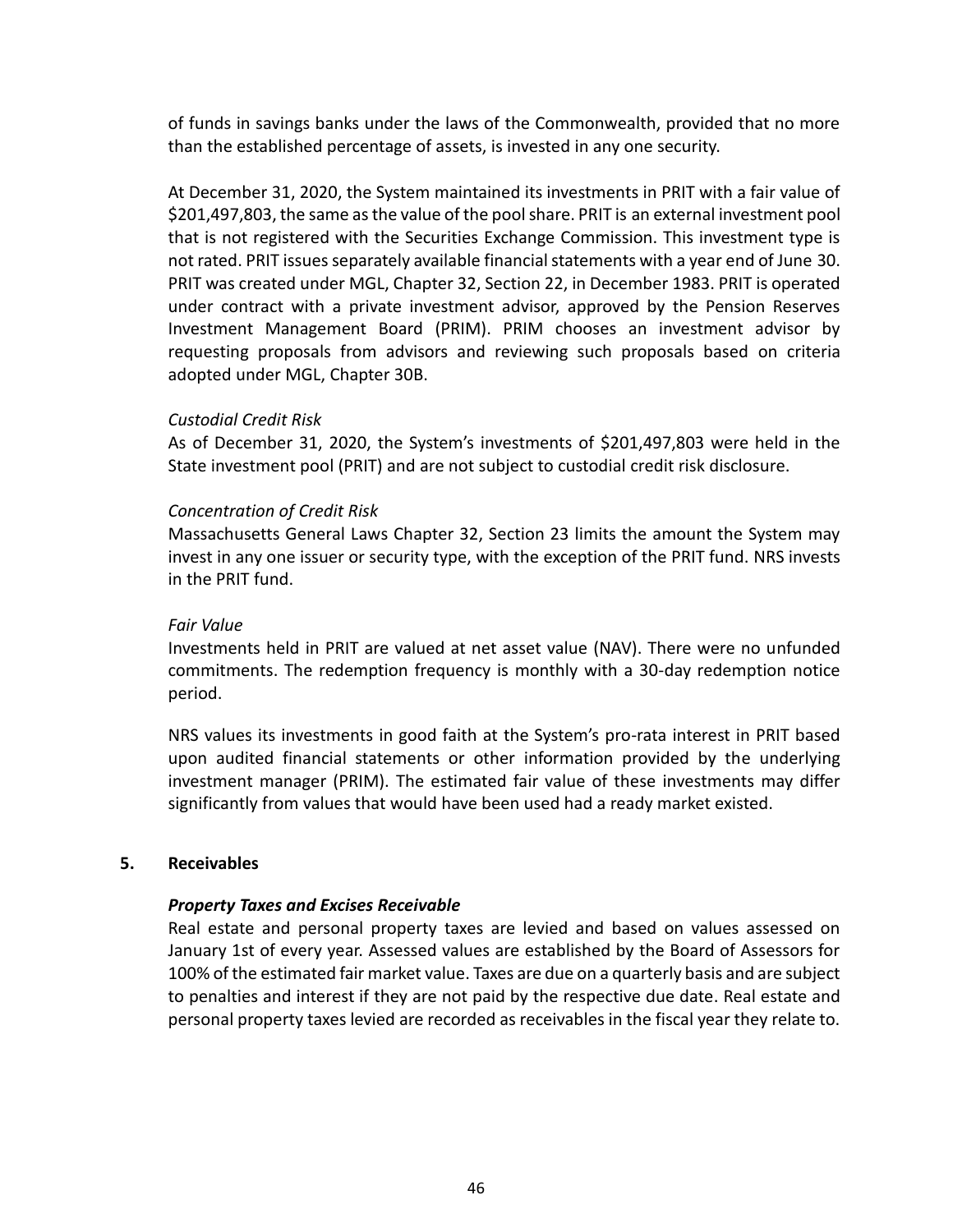Fourteen days after the due date for the final tax bill for real estate taxes (May 1), a demand notice may be sent to the delinquent taxpayer. Fourteen days after the demand notice has been sent, the tax collector may proceed to file a lien against the delinquent taxpayers' property. The Town has an ultimate right to foreclose on property for unpaid taxes. Personal property taxes cannot be secured through the lien process.

Motor vehicle excise taxes are assessed annually for every motor vehicle and trailer registered in the Commonwealth of Massachusetts. The Registry of Motor Vehicles annually calculates the value of all registered motor vehicles for the purpose of excise assessment. The amount of motor vehicle excise tax due is calculated using a fixed rate of \$25 per \$1,000 of value.

|                         |    | Gross        |          |                  |    | Allowance for   |  |  |  | <b>Net</b> |
|-------------------------|----|--------------|----------|------------------|----|-----------------|--|--|--|------------|
|                         |    | Amount       | Doubtful |                  |    | Amount          |  |  |  |            |
| Receivables:            |    | (fund basis) |          | <b>Accounts</b>  |    | (accrual basis) |  |  |  |            |
| Real estate taxes       | \$ | 1,361,590    | \$       |                  | \$ | 1,361,590       |  |  |  |            |
| Personal property taxes |    | 873,743      |          | (772,000)        |    | 101,743         |  |  |  |            |
| <b>Tax liens</b>        |    | 1,453,833    |          |                  |    | 1,453,833       |  |  |  |            |
| Deferred taxes          |    | 575,068      |          |                  |    | 575,068         |  |  |  |            |
| <b>CPA</b>              |    | 19,279       |          |                  |    | 19,279          |  |  |  |            |
| Total property taxes    |    | 4,283,513    |          | (772,000)        |    | 3,511,513       |  |  |  |            |
| <b>Excises</b>          |    | 605,661      |          | (267,000)        |    | 338,661         |  |  |  |            |
| Grand total             | \$ | 4,889,174    | S        | $(1,039,000)$ \$ |    | 3,850,174       |  |  |  |            |

Taxes receivable at June 30, 2021 consist of the following:

The allowance amount is estimated using varying percentages that the Town believes are not collectible based on year of levy.

## *Departmental*

Departmental receivables are primarily comprised of ambulance and waste removal receivables. Departmental receivables in the accompanying entity-wide financial statements reflect an estimated allowance for doubtful accounts of \$155,000.

#### *Intergovernmental Receivables*

This balance represents reimbursements requested from Federal and State agencies for expenditures incurred in fiscal year 2021 and future reimbursements from the Massachusetts School Board Authority (MSBA).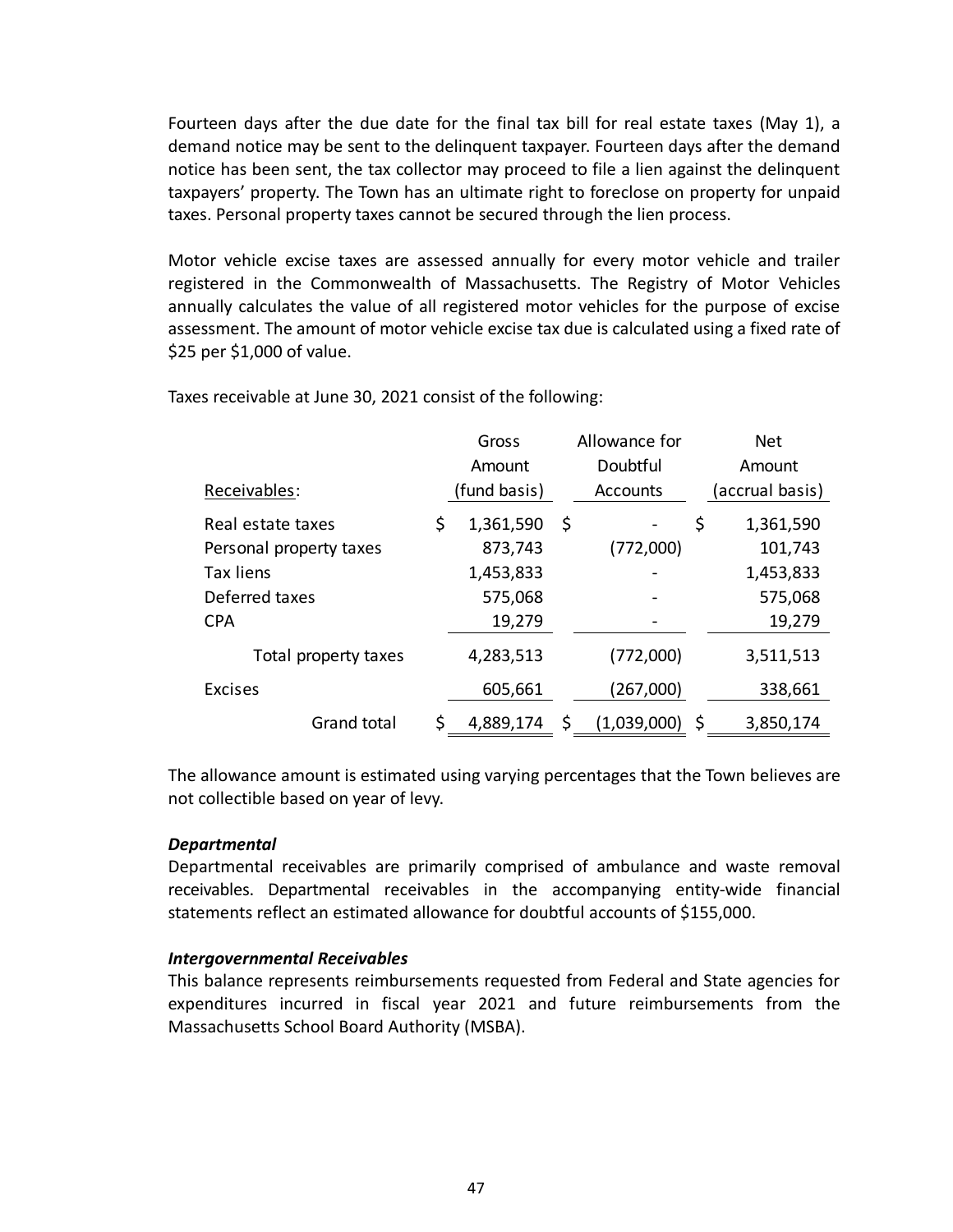### **6. Interfund Transfers**

The Town reports interfund transfers between many of its funds. The sum of all transfers presented in the table below agrees with the sum of interfund transfers presented in the governmental and proprietary fund financial statements.

| <b>Governmental Funds:</b>                                    | Transfers In    |    | Transfers Out          |
|---------------------------------------------------------------|-----------------|----|------------------------|
| <b>General Fund</b><br><b>Community Preservation Fund</b>     | \$<br>3,074,432 | \$ | 7,609,338<br>1,518,734 |
| <b>Public Safety Building Fund</b>                            | 1,600,000       |    |                        |
| Nonmajor Governmental Funds:<br><b>Special Revenue Funds:</b> |                 |    |                        |
| Receipts reserved for appropriation                           |                 |    | 21,390                 |
| <b>Capital Project Funds:</b>                                 |                 |    |                        |
| Sunita L. Williams School                                     | 1,200,000       |    |                        |
| School Replace Equipment - Technology                         | 586,575         |    |                        |
| <b>NPDES Site Improvement</b>                                 | 480,500         |    |                        |
| <b>DPW Boiler Replacement</b>                                 | 460,000         |    |                        |
| Other capital project funds                                   | 2,737,558       |    | 6,021                  |
| Subtotal Nonmajor Governmental Funds                          | 5,464,633       |    | 27,411                 |
| <b>Business-Type Funds:</b>                                   |                 |    |                        |
| Sewer Fund                                                    | 544,698         |    | 465,865                |
| <b>Water Fund</b>                                             |                 |    | 1,062,415              |
| Subtotal Business-Type Funds:                                 | 544,698         |    | 1,528,280              |
| <b>Grand Total</b>                                            | 10,683,763      | S  | 10,683,763             |

The \$1,528,280 from the sewer and water funds were transferred to the general fund to reimburse indirect costs and special articles.

The \$544,698 transfer from the general fund into the enterprise funds represents a subsidy to the sewer fund to cover storm water expenses funded by general revenues. Most of the transfers out of the general fund represent the Town's practice of using *free cash* (available unassigned fund balance as certified by the Massachusetts Department of Revenue) and overlay surplus to the various major and non-major capital project funds.

Transfers out of the general fund represent the Town's practice of funding capital activity with current year revenues as well as paying down some capital projects short-term notes payable with debt service appropriation.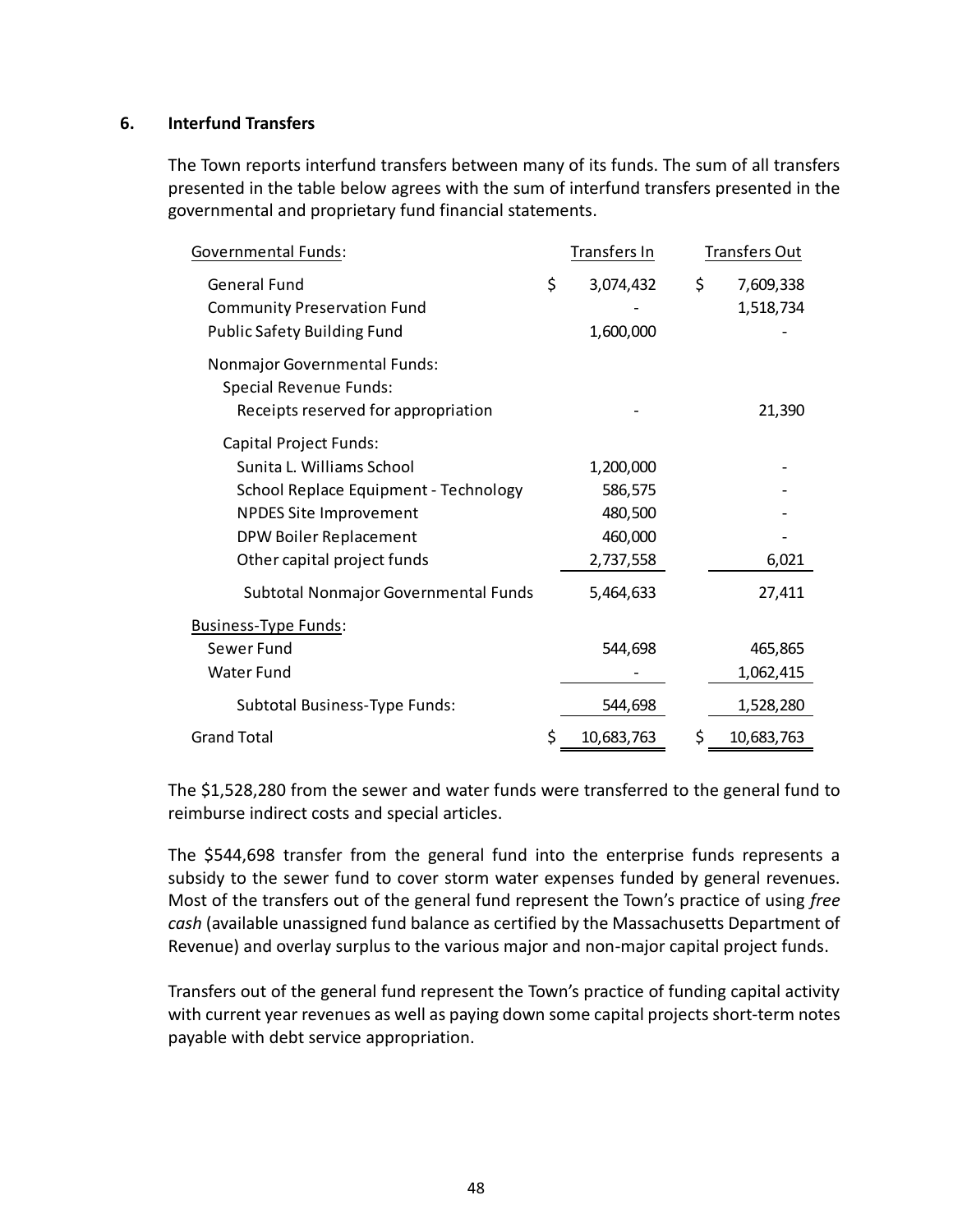Other transfers are used to (1) move revenues from the fund that statute or budget requires to collect them to the fund that statute or budget requires to expend them, (2) use unrestricted revenues collected in the general fund to finance various programs accounted for in other funds in accordance with budgetary authorizations.

### **7. Capital Assets**

Capital asset activity for the year ended June 30, 2021 was as follows (in thousands):

|                                             | Beginning      |              |    |           |    | Ending         |
|---------------------------------------------|----------------|--------------|----|-----------|----|----------------|
|                                             | <b>Balance</b> | Increases    |    | Decreases |    | <b>Balance</b> |
| <b>Governmental Activities:</b>             |                |              |    |           |    |                |
| Capital assets, being depreciated:          |                |              |    |           |    |                |
| Buildings and improvements                  | \$<br>279,594  | \$<br>53,021 | Ŝ. |           | Ś. | 332,615        |
| Machinery, equipment, and furnishings       | 19,113         | 4,556        |    | (1, 912)  |    | 21,757         |
| Vehicles                                    | 8,641          | 646          |    | (241)     |    | 9,046          |
| Infrastructure                              | 48,287         | 596          |    |           |    | 48,883         |
| Total capital assets, being depreciated     | 355,635        | 58,819       |    | (2, 153)  |    | 412,301        |
| Less accumulated depreciation for:          |                |              |    |           |    |                |
| Buildings and improvements                  | (83, 454)      | (8, 721)     |    |           |    | (92, 175)      |
| Machinery, equipment, and furnishings       | (14, 149)      | (2, 243)     |    | 1,878     |    | (14, 514)      |
| Vehicles                                    | (6,923)        | (914)        |    | 241       |    | (7, 596)       |
| Infrastructure                              | (25,348)       | (1,705)      |    |           |    | (27,053)       |
| Total accumulated depreciation              | (129,874)      | (13,582)     |    | 2,119     |    | (141, 338)     |
| Capital assets, being depreciated, net      | 225,761        | 45,236       |    | (34)      |    | 270,963        |
| Capital assets, not being depreciated:      |                |              |    |           |    |                |
| Land                                        | 37,355         |              |    |           |    | 37,355         |
| Works of art                                | 120            |              |    |           |    | 120            |
| Construction in progress                    | 100,883        | 25,003       |    | (58,770)  |    | 67,116         |
| Total capital assets, not being depreciated | 138,358        | 25,003       |    | (58,770)  |    | 104,591        |
| Governmental activities capital assets, net | \$<br>364,119  | \$<br>70,239 | \$ | (58, 805) | Ś  | 375,554        |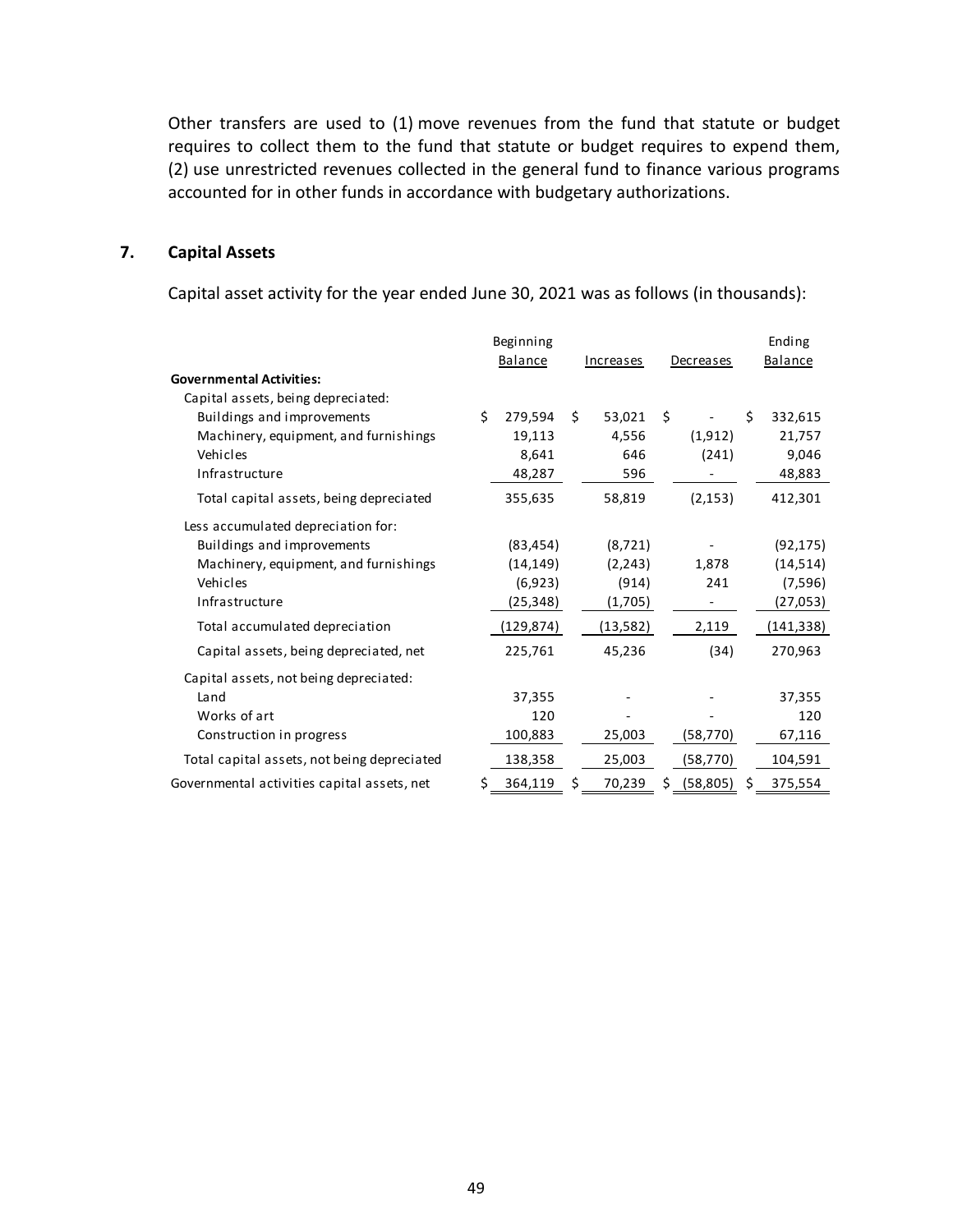|                                              | Beginning    |    |           |             |    | Ending         |
|----------------------------------------------|--------------|----|-----------|-------------|----|----------------|
|                                              | Balance      |    | Increases | Decreases   |    | <b>Balance</b> |
| <b>Business-Type Activities:</b>             |              |    |           |             |    |                |
| Capital assets, being depreciated:           |              |    |           |             |    |                |
| Buildings and improvements                   | \$<br>21,137 | Ś. |           | \$          | Ś  | 21,137         |
| Plant                                        | 6,600        |    |           |             |    | 6,600          |
| Machinery, equipment, and furnishings        | 3,010        |    | 608       | (84)        |    | 3,534          |
| Vehicles                                     | 1,133        |    |           | (153)       |    | 980            |
| Infrastructure                               | 81,160       |    | 507       | (2)         |    | 81,664         |
| Total capital assets, being depreciated      | 113,040      |    | 1,115     | (239)       |    | 113,915        |
| Less accumulated depreciation for:           |              |    |           |             |    |                |
| Buildings and improvements                   | (4,980)      |    | (480)     | (73)        |    | (5, 532)       |
| Plant                                        | (4, 244)     |    | (214)     |             |    | (4, 458)       |
| Machinery, equipment, and furnishings        | (2, 441)     |    | (228)     | 84          |    | (2,585)        |
| Vehicles                                     | (1,056)      |    | (34)      | 153         |    | (937)          |
| Infrastructure                               | (45,139)     |    | (1,443)   | (89)        |    | (46,671)       |
| Total accumulated depreciation               | (57,860)     |    | (2,399)   | 76          |    | (60,184)       |
| Capital assets, being depreciated, net       | 55,180       |    | (1, 285)  | (164)       |    | 53,732         |
| Capital assets, not being depreciated:       |              |    |           |             |    |                |
| Land                                         | 268          |    |           |             |    | 268            |
| Construction in progress                     | 3,791        |    | 569       | (507)       |    | 3,853          |
| Total capital assets, not being depreciated  | 4,059        |    | 569       | (507)       |    | 4,121          |
| Business-type activities capital assets, net | 59,239       | \$ | (715)     | \$<br>(671) | \$ | 57,853         |

Depreciation expense was charged to functions of the Town as follows:

| Governmental Activities:                              |    |            |
|-------------------------------------------------------|----|------------|
| General government                                    | \$ | 1,822,823  |
| Public safety                                         |    | 668,786    |
| Education                                             |    | 7,146,694  |
| Public works                                          |    | 3,188,223  |
| Building design and construction                      |    | 66,732     |
| Health and human services                             |    | 233,523    |
| Culture and recreation                                |    | 455,603    |
| Total depreciation expense - governmental activities  | \$ | 13,582,384 |
|                                                       |    |            |
| <b>Business-Type Activities:</b>                      |    |            |
| Sewer                                                 | \$ | 992,362    |
| Water                                                 |    | 1,407,286  |
| Total depreciation expense - business-type activities | S  | 2,399,648  |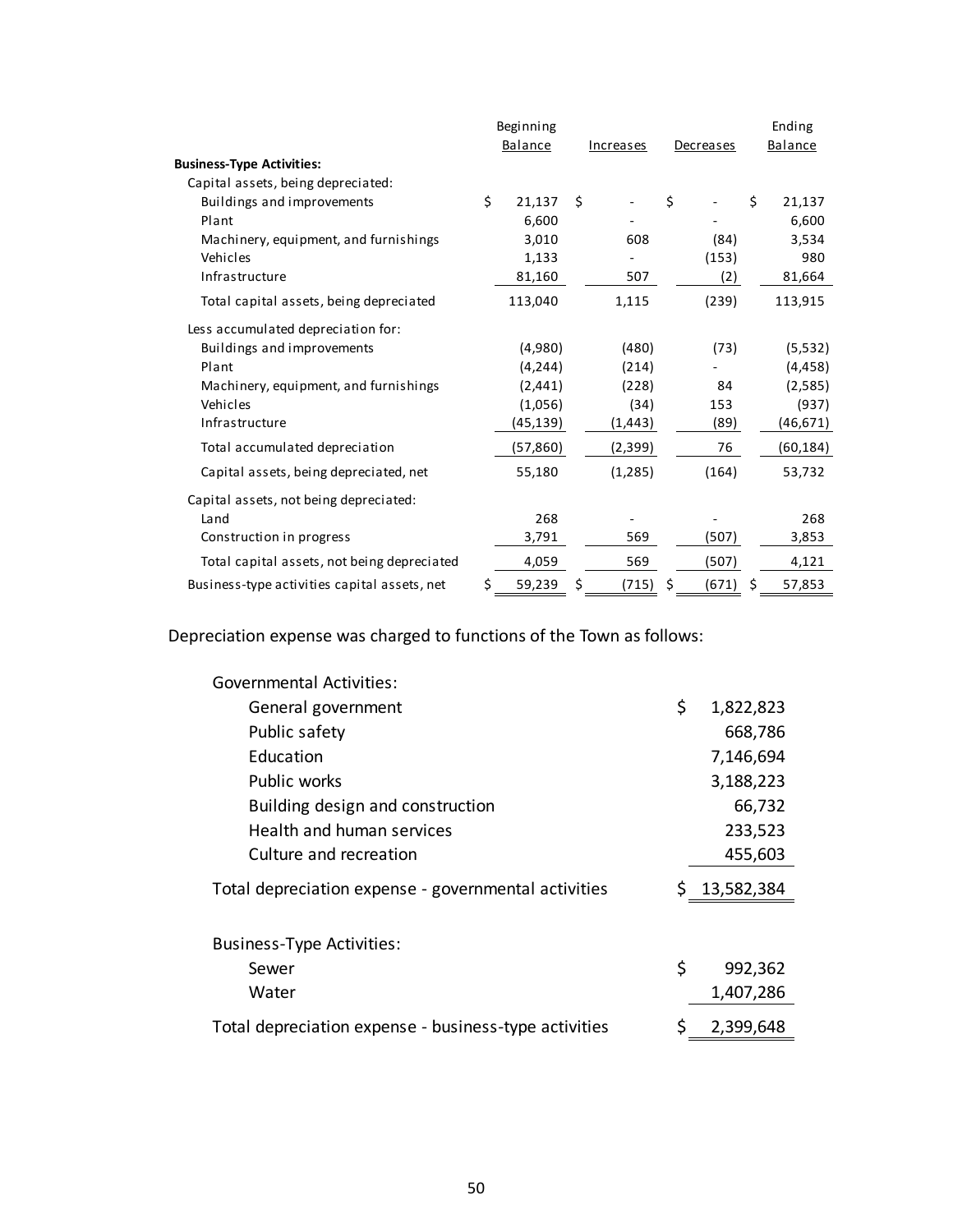#### **8. Deferred Outflows of Resources**

Deferred outflows of resources represent the consumption of net position by the Town that is applicable to future reporting periods. Deferred outflows of resources have a positive effect on net position, similar to assets. Deferred outflows of resources related to pensions and OPEB, in accordance with GASB Statements No. 68 and 75, are more fully discussed in the corresponding pension and OPEB notes.

## **9. Accrued Liabilities**

Accrued liabilities primarily represent accrued payroll and withholdings. In the government-wide Statement of Net Position, accrued liabilities also include accrued interest for bonds and anticipation notes.

Accrued liabilities reported in the Internal Service Fund represent an estimate of incurred but not reported workers' compensation claims.

### **10. Refunds Payable**

This balance consists of an estimate of refunds due to property taxpayers for potential abatements. These cases are currently pending with the state Appellate Tax Board.

#### **11. Notes Payable**

At year-end, the Town had no general obligation bond anticipation notes outstanding.

The following summarizes activity in notes payable during fiscal year 2021:

|                                            |    | <b>Balance</b> |    |            |   |                  | <b>Balance</b> |
|--------------------------------------------|----|----------------|----|------------|---|------------------|----------------|
|                                            |    | Beginning      |    | <b>New</b> |   |                  | End of         |
| Purpose                                    |    | of Year        |    | Issues     |   | Maturities       | Year           |
| Central Ave. Elementary School             | Ś. | 1,200,000      | \$ |            | Ś | $(1,200,000)$ \$ |                |
| Central Ave. Elementary School             |    |                |    | 1,200,000  |   | (1,200,000)      |                |
| Public Safety Building and Fire Station #2 |    |                |    | 1,600,000  |   | (1,600,000)      |                |
| <b>Rosemary Recreational Complex</b>       |    |                |    | 20,000     |   | (20,000)         |                |
| High School Expansion Design               |    |                |    | 9,500      |   | (9,500)          |                |
| High School Expansion Construction         |    |                |    | 84,000     |   | (84,000)         |                |
| <b>Memorial Park Building Construction</b> |    |                |    | 90,000     |   | (90,000)         |                |
| Public Works Infrastructure Program        |    |                |    | 5,000      |   | (5,000)          |                |
| Public Works Storage Facility              |    |                |    | 50,000     |   | (50,000)         |                |
| Mitchell School Restroom Upgrades          |    |                |    | 16,700     |   | (16,700)         |                |
| Wastewater System Rehab                    |    |                |    | 7,550      |   | (7,550)          |                |
| Water System Rehabilitation Program        |    |                |    | 12,000     |   | (12,000)         |                |
| Water Distribution System Improvements     |    |                |    | 35,735     |   | (35,735)         |                |
| Water Distribution System Improvements     |    |                |    | 350,000    |   | (350,000)        |                |
| RTS Property Improvements                  |    |                |    | 50,000     |   | 50,000)          |                |
| Total                                      | \$ | 1,200,000      | Ś  | 3,530,485  | s | (4,730,485)      | \$             |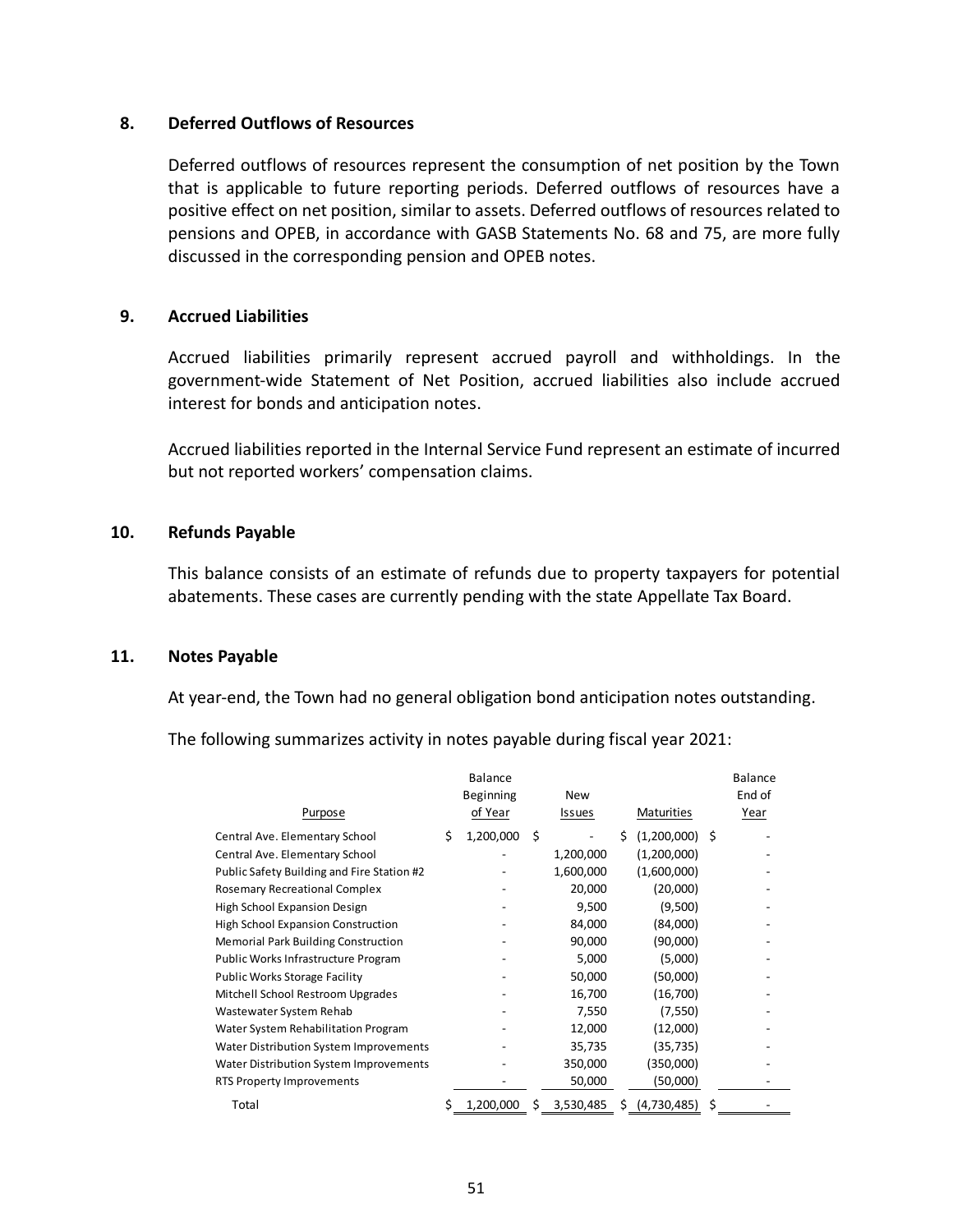# **12. Long-Term Debt**

#### *General Obligation Bonds and Direct Borrowings*

The Town issues general obligation bonds to provide funds for the acquisition and construction of major capital facilities. General obligation bonds have been issued for both governmental and business-type activities. General obligation bonds and direct borrowings (issuances through the MA Water Resources Authority) currently outstanding are as follows:

|                                            |    |            |                |          |          |    | Amount      |
|--------------------------------------------|----|------------|----------------|----------|----------|----|-------------|
|                                            |    |            |                |          |          |    | Outstanding |
|                                            |    | Original   | Interest       | Date of  | Date of  |    | as of       |
| Governmental Activities                    |    | Amount     | Rate(s) $%$    | Issue    | Maturity |    | 6/30/21     |
| Public offering bonds:                     |    |            |                |          |          |    |             |
| Town Hall, Parking and Bridge              | Ś. | 2,460,000  | $2.00 - 3.125$ | 10/05/11 | 08/01/26 | Ś. | 705,000     |
| GOB - Refunding FY2012                     |    | 10,995,000 | $2.00 - 4.00$  | 06/06/12 | 11/01/23 |    | 1,915,000   |
| Municipal Purpose FY 2013                  |    | 12,244,000 | $2.00 - 4.00$  | 10/03/12 | 07/15/32 |    | 6,100,000   |
| Municipal Purpose FY 2013                  |    | 5,945,000  | $2.00 - 4.00$  | 06/18/13 | 11/01/32 |    | 3,410,000   |
| Municipal Purpose FY 2014                  |    | 6,085,000  | $3.00 - 4.00$  | 12/02/13 | 07/15/33 |    | 3,335,000   |
| Municipal Purpose FY 2014                  |    | 5,032,000  | $2.00 - 2.50$  | 06/02/14 | 05/15/34 |    | 905,000     |
| Municipal Purpose FY 2015                  |    | 13,425,000 | $2.00 - 4.00$  | 04/01/15 | 11/15/33 |    | 4,175,000   |
| High School, High Rock and Pollard Schools |    | 6,645,000  | $2.00 - 4.00$  | 06/16/16 | 08/01/27 |    | 4,635,000   |
| Municipal Purpose FY 2017                  |    | 10,945,000 | $3.00 - 4.00$  | 01/05/17 | 01/15/42 |    | 7,390,000   |
| Municipal Purpose FY 2018                  |    | 31,000,000 | $3.00 - 4.00$  | 07/17/18 | 07/15/38 |    | 26,465,000  |
| Municipal Purpose FY 2020                  |    | 27,500,000 | $2.625 - 5.00$ | 10/01/19 | 08/01/44 |    | 24,275,000  |
| Municipal Purpose FY 2020                  |    | 25,185,000 | $2.00 - 5.00$  | 06/25/20 | 02/01/40 |    | 23,139,000  |
| Municipal Purpose FY 2021                  |    | 4,668,000  | $2.00 - 5.00$  | 04/14/21 | 06/30/41 |    | 4,668,000   |
| Municipal Purpose FY 2021                  |    | 19,407,000 | $2.00 - 5.00$  | 04/14/21 | 06/30/41 |    | 19,407,000  |
| <b>Total Governmental Activities</b>       |    |            |                |          |          | \$ | 130,524,000 |

|                                       |                 |               |          |               | Amount      |
|---------------------------------------|-----------------|---------------|----------|---------------|-------------|
|                                       |                 |               |          |               | Outstanding |
|                                       | Original        | Interest      | Date of  | Date of       | as of       |
| <b>Business-Type Activities</b>       | Amount          | Rate(s) $%$   | Issue    | Maturity      | 6/30/21     |
| Public offering bonds:                |                 |               |          |               |             |
| Municipal Purpose FY 2014             | \$<br>5,032,000 | $2.00 - 2.50$ | 06/02/14 | $05/15/34$ \$ | 1,295,000   |
| Municipal Purpose FY 2015             | 13,425,000      | $2.00 - 4.00$ | 04/01/15 | 11/15/33      | 1,695,000   |
| Municipal Purpose FY 2020             | 25,185,000      | $2.00 - 5.00$ | 06/25/20 | 02/01/28      | 56,000      |
| Total public offering bonds           |                 |               |          |               | 3,046,000   |
| Direct borrowings:                    |                 |               |          |               |             |
| MA Water Resources Authority          | 765,335         | 2.00          | 06/01/12 | 07/15/30      | 438,660     |
| MA Water Resources Authority          | 9,055,822       | 2.00          | 05/22/13 | 01/15/33      | 3,926,369   |
| MA Water Resources Authority          | 2,310,813       | $3.00 - 4.00$ | 05/11/17 | 01/15/28      | 1,563,705   |
| MA Water Resources Authority          | 440,000         | 0.00          | 11/26/19 | 11/15/24      | 352,000     |
| Total direct borrowings               |                 |               |          |               | 6,280,734   |
| <b>Total Business-Type Activities</b> |                 |               |          | \$            | 9,326,734   |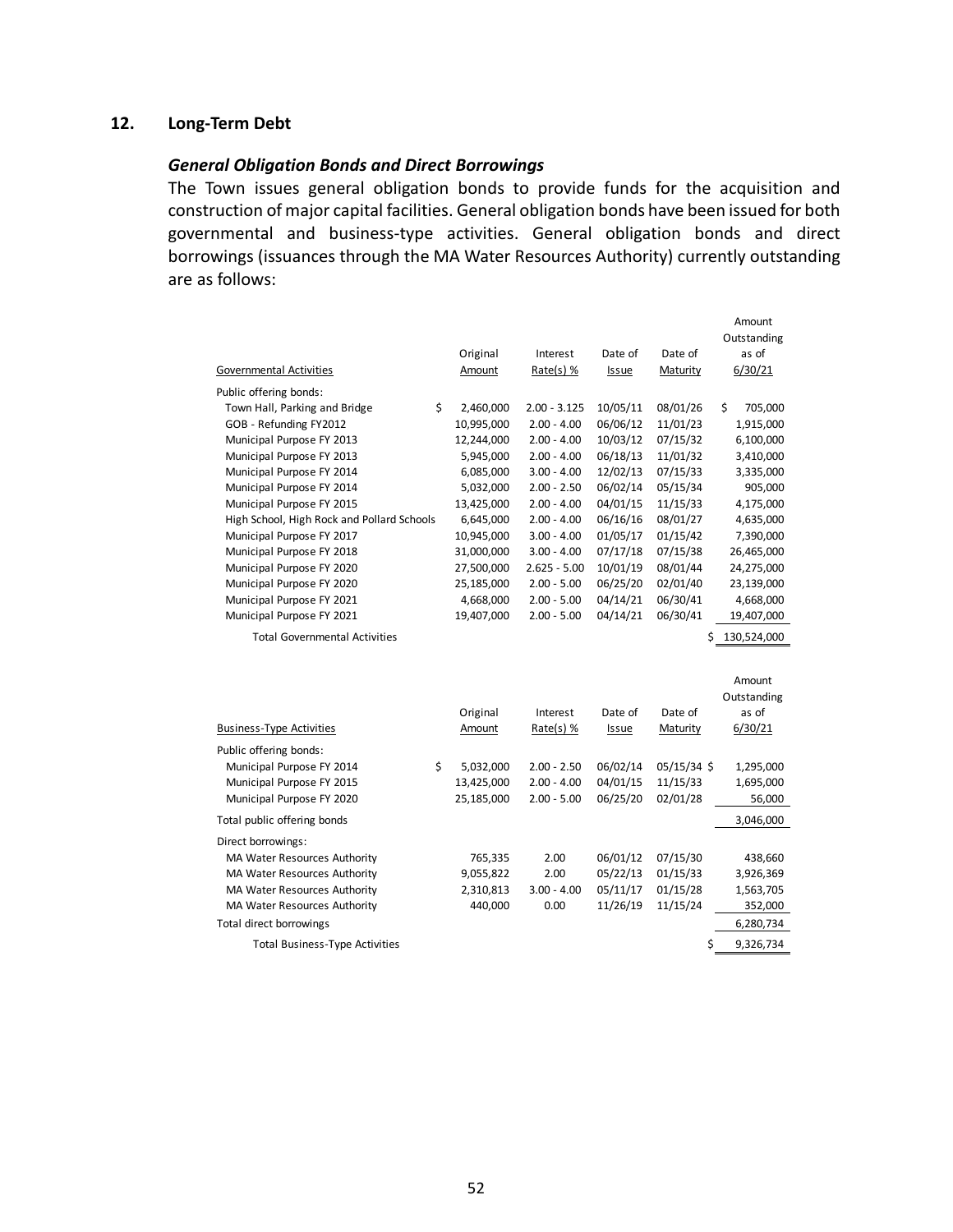# *Future Debt Service*

The annual payments to retire all general obligation and direct borrowing long-term debt outstanding as of June 30, 2021 are as follows:

|                      |     |             | <b>General Obligation Bonds</b> |    |             |
|----------------------|-----|-------------|---------------------------------|----|-------------|
| Governmental         |     | Principal   | Interest                        |    | Total       |
| 2022                 | \$  | 13,654,000  | \$<br>4,609,471                 | \$ | 18,263,471  |
| 2023                 |     | 10,300,000  | 4,284,950                       |    | 14,584,950  |
| 2024                 |     | 10,200,000  | 3,807,981                       |    | 14,007,981  |
| 2025                 |     | 9,260,000   | 3,351,138                       |    | 12,611,138  |
| 2026                 |     | 8,260,000   | 2,939,456                       |    | 11,199,456  |
| 2027 - 2031          |     | 32,755,000  | 9,795,535                       |    | 42,550,535  |
| 2032 - 2036          |     | 24,185,000  | 4,642,025                       |    | 28,827,025  |
| 2037 - 2041          |     | 17,370,000  | 1,892,313                       |    | 19,262,313  |
| 2042 - 2046          |     | 4,540,000   | 238,150                         |    | 4,778,150   |
| Total                | \$. | 130,524,000 | \$35,561,018                    | \$ | 166,085,018 |
|                      |     |             |                                 |    |             |
|                      |     |             | <b>General Obligation Bonds</b> |    |             |
| <b>Business-Type</b> |     | Principal   | Interest                        |    | Total       |
| 2022                 | \$  | 446,000     | \$<br>94,175                    | \$ | 540,175     |
| 2023                 |     | 420,000     | 78,175                          |    | 498,175     |
| 2024                 |     | 235,000     | 67,025                          |    | 302,025     |
| 2025                 |     | 235,000     | 59,075                          |    | 294,075     |
| 2026                 |     | 195,000     | 51,925                          |    | 246,925     |
| 2027 - 2031          |     | 960,000     | 172,150                         |    | 1,132,150   |
| 2032 - 2036          |     | 555,000     | 32,025                          |    | 587,025     |
| Total                | \$  | 3,046,000   | \$<br>554,550                   | Ś  | 3,600,550   |
|                      |     |             |                                 |    |             |
|                      |     |             | <b>MWRA Direct Borrowings</b>   |    |             |
| <b>Business-Type</b> |     | Principal   | Interest                        |    | Total       |
| 2022                 | \$  | 666,985     | \$<br>86,900                    | \$ | 753,885     |
| 2023                 |     | 674,091     | 80,293                          |    | 754,384     |
| 2024                 |     | 645,439     | 73,544                          |    | 718,983     |
| 2025                 |     | 652,855     | 66,649                          |    | 719,504     |
| 2026                 |     | 572,430     | 59,606                          |    | 632,036     |

2027 - 2031 2,342,231 186,960 2,529,191 2032 - 2036 726,703 21,879 748,582 Total \$ 6,280,734 \$ 575,831 \$ 6,856,565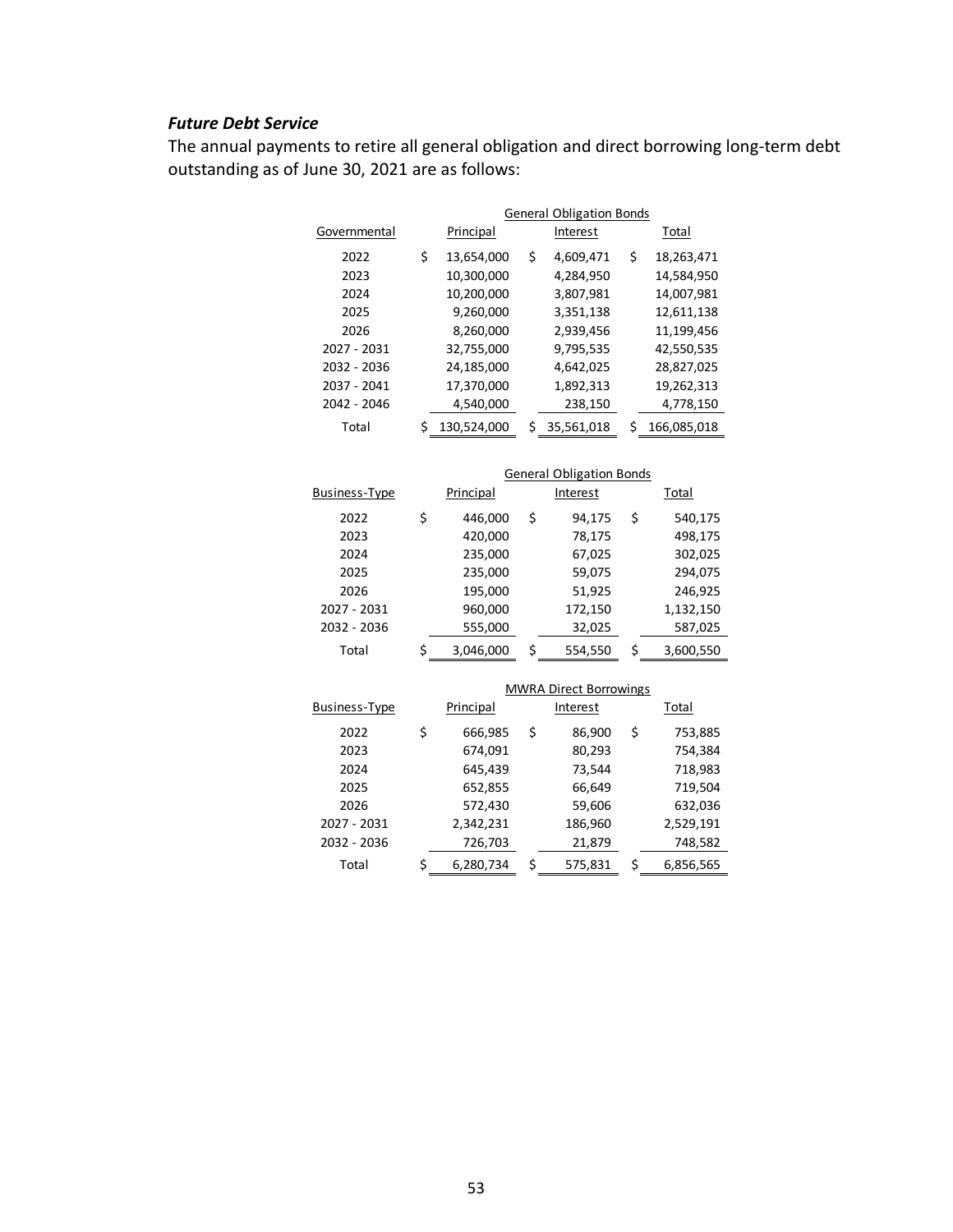#### *Bond Authorizations*

Long-term debt authorizations which have not been issued or rescinded as of June 30, 2021 are as follows:

| Date Authorized | Purpose                                  | Amount        |
|-----------------|------------------------------------------|---------------|
| October 2016    | Hillside School Construction             | \$<br>226,633 |
| May 2017        | <b>Rosemary Recreation Complex</b>       | 87,500        |
| May 2018        | <b>RTS Property Repairs</b>              | 535,000       |
| May 2018        | <b>Memorial Park Building</b>            | 38,000        |
| May 2018        | Public Works Storage Facility            | 2,353,000     |
| October 2018    | Public Safety Building & Fire Station #2 | 11,902,000    |
| May 2019        | <b>Water Distribution Improvements</b>   | 4,150,000     |
| June 2020       | Mitchell School Restroom Upgrades        | 660,000       |
|                 | Total                                    | 19,952,133    |

#### *Changes in Long-term Liabilities*

During the year ended June 30, 2021, the following changes occurred in long-term liabilities (in thousands):

|                                     |    |         |    |           |    |             |    |           |    |             |    | Equals    |
|-------------------------------------|----|---------|----|-----------|----|-------------|----|-----------|----|-------------|----|-----------|
|                                     |    | Total   |    |           |    |             |    | Total     |    | Les s       |    | Long-Term |
|                                     |    | Balance |    |           |    |             |    | Balance   |    | Current     |    | Portion   |
|                                     |    | 7/1/20  |    | Additions |    | Reductions  |    | 6/30/21   |    | Portion     |    | 6/30/21   |
| Governmental Activities             |    |         |    |           |    |             |    |           |    |             |    |           |
| Bonds payable - public offerings \$ |    | 125,179 | Ś. | 24,075    | Ś. | (18, 729)   | Ś  | 130,525   | Ś. | (13, 654)   | Ś  | 116,871   |
| Unamortized bond premium            |    | 8,970   |    | 2,280     |    | (791)       |    | 10,459    |    | (905)       |    | 9,554     |
| Subtotal bonds payable              |    | 134,149 |    | 26,355    |    | (19,520)    |    | 140,984   |    | (14, 559)   |    | 126,425   |
| Net pension liability               |    | 81,001  |    |           |    | (10,050)    |    | 70,951    |    |             |    | 70,951    |
| Net OPEB liability                  |    | 74,720  |    | ٠         |    | (6, 560)    |    | 68,160    |    |             |    | 68,160    |
| Accrued employee benefits           |    | 6,652   |    | 368       |    | (53)        |    | 6,967     |    | (1,742)     |    | 5,225     |
| Landfill closure                    |    | 507     |    |           |    | (56)        |    | 451       |    | (56)        |    | 395       |
| Totals                              | Ś  | 297,029 | Ś  | 26,723    |    | \$ (36,239) |    | \$287,513 |    | \$ (16,357) |    | \$271,156 |
| Business-Type Activities            |    |         |    |           |    |             |    |           |    |             |    |           |
| Bonds payable - public offerings \$ |    | 3,662   | Ś  |           | Ś  | (616)       | Ś. | 3,046     | Ś  | (446)       | Ś. | 2,600     |
| Bonds payable - direct offerings    |    | 6,941   |    |           |    | (660)       |    | 6,281     |    | (667)       |    | 5,614     |
| Subtotal bonds payable              |    | 10,603  |    |           |    | (1,276)     |    | 9,327     |    | (1, 113)    |    | 8,214     |
| Net pension liability               |    | 3,370   |    |           |    | (626)       |    | 2,744     |    |             |    | 2,744     |
| Net OPEB liability                  |    | 1,702   |    |           |    | (842)       |    | 860       |    |             |    | 860       |
| Accrued employee benefits           |    | 347     |    |           |    | (40)        |    | 307       |    | (307)       |    | ٠         |
| Totals                              | \$ | 16,022  |    |           | \$ | (2,784)     | Ŝ  | 13,238    | Ś. | (1,420)     | Ŝ  | 11,818    |

#### *Current Year Refundings*

On April 14, 2021 the Town issued general obligation bonds in the amount of \$4,668,000 with a variable interest rate ranging from 2.0 - 5.0% to refund \$5,455,000 of term bonds with an interest rate ranging from 2.625% - 4.0%. The net proceeds on this refunding were \$5,500,615. As a result of the refunding, the Town reduced its total debt service requirement by \$720,714 with a net present value savings of \$529,967 (economic gain).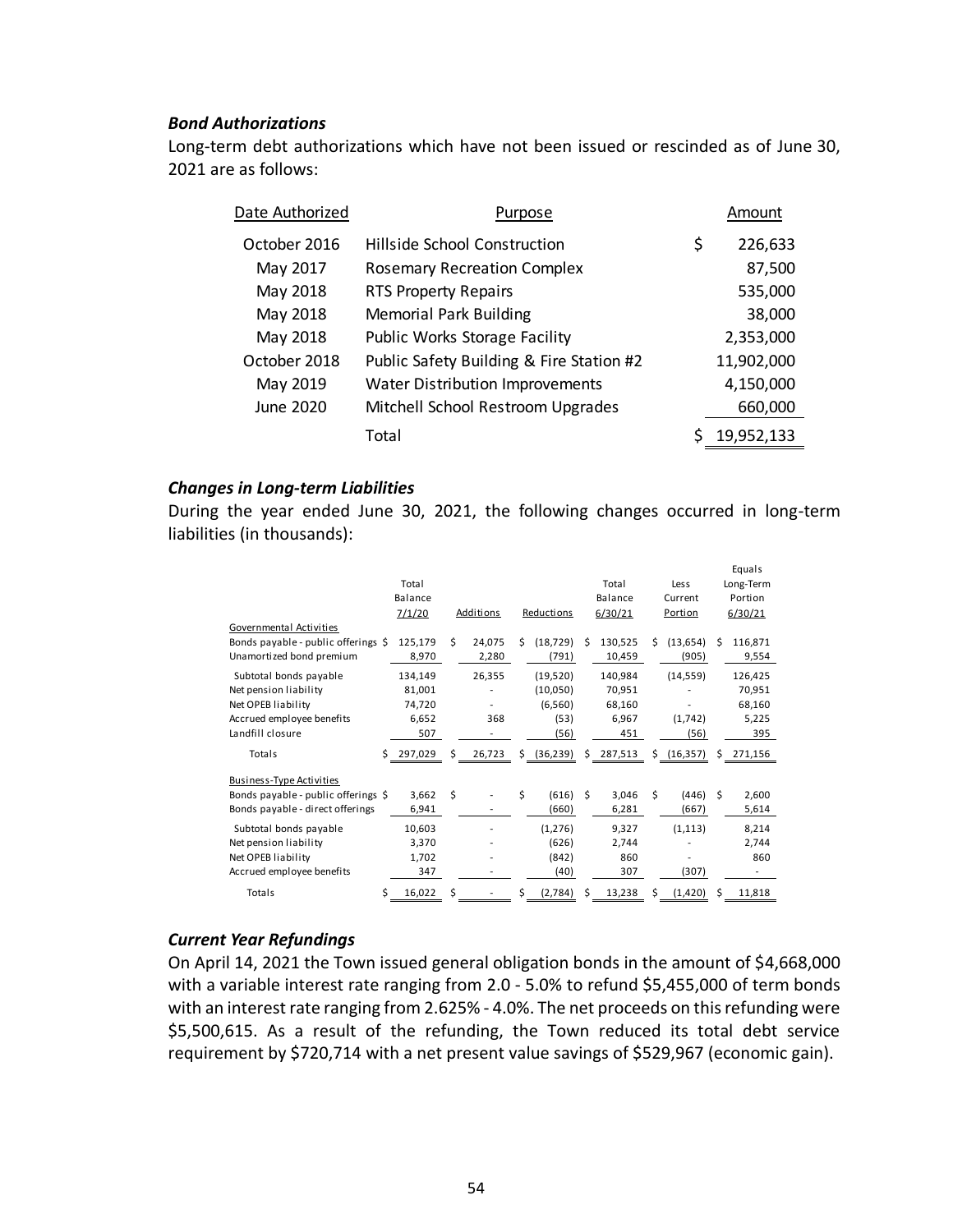## *Prior Year Refundings*

In prior years, the Town has defeased various bond issues by creating separate irrevocable trust funds. The proceeds from the new issuance of the general obligation bonds were used to purchase U.S. government securities, and those securities were deposited in an irrevocable trust with an escrow agent to provide debt service payments until the refunded bonds mature in 2019. For financial reporting purposes, the debt has been considered defeased and therefore removed as a liability from the Town's balance sheet. As of June 30, 2021, the amount of defeased debt outstanding but removed from the governmental activities and business-type activities was \$12,435,000.

### **13. Landfill Postclosure Care Costs**

State and Federal laws and regulations require the Town to perform certain maintenance and monitoring functions at the site for thirty years after closure.

The \$451,323 reported as postclosure care liability at June 30, 2021 represents the estimated costs to maintain and monitor the site for the remainder of the thirty years. These amounts are based on what it would cost to perform all postclosure care in 2021. Actual cost may be higher due to inflation, changes in technology, or changes in regulations.

## **14. Deferred Inflows of Resources**

Deferred inflows of resources are the acquisitions of net assets by the Town that are applicable to future reporting periods. Deferred inflows of resources have a negative effect on net position, similar to liabilities. The Town reports three items as deferred inflows of resources: one which is attributable to changes in the net pension liability, changes in OPEB liability, and the other one which arises from the current financial resources measurement focus and the modified accrual basis of accounting in governmental funds. Deferred inflows of resources related to pension and OPEB will be recognized as expense in future years and are more fully described in the corresponding pension and OPEB notes.

The balance of the General Fund *unavailable revenues* account is equal to the total of all June 30, 2021 receivable balances, except real and personal property taxes that are accrued for subsequent 60-day collections.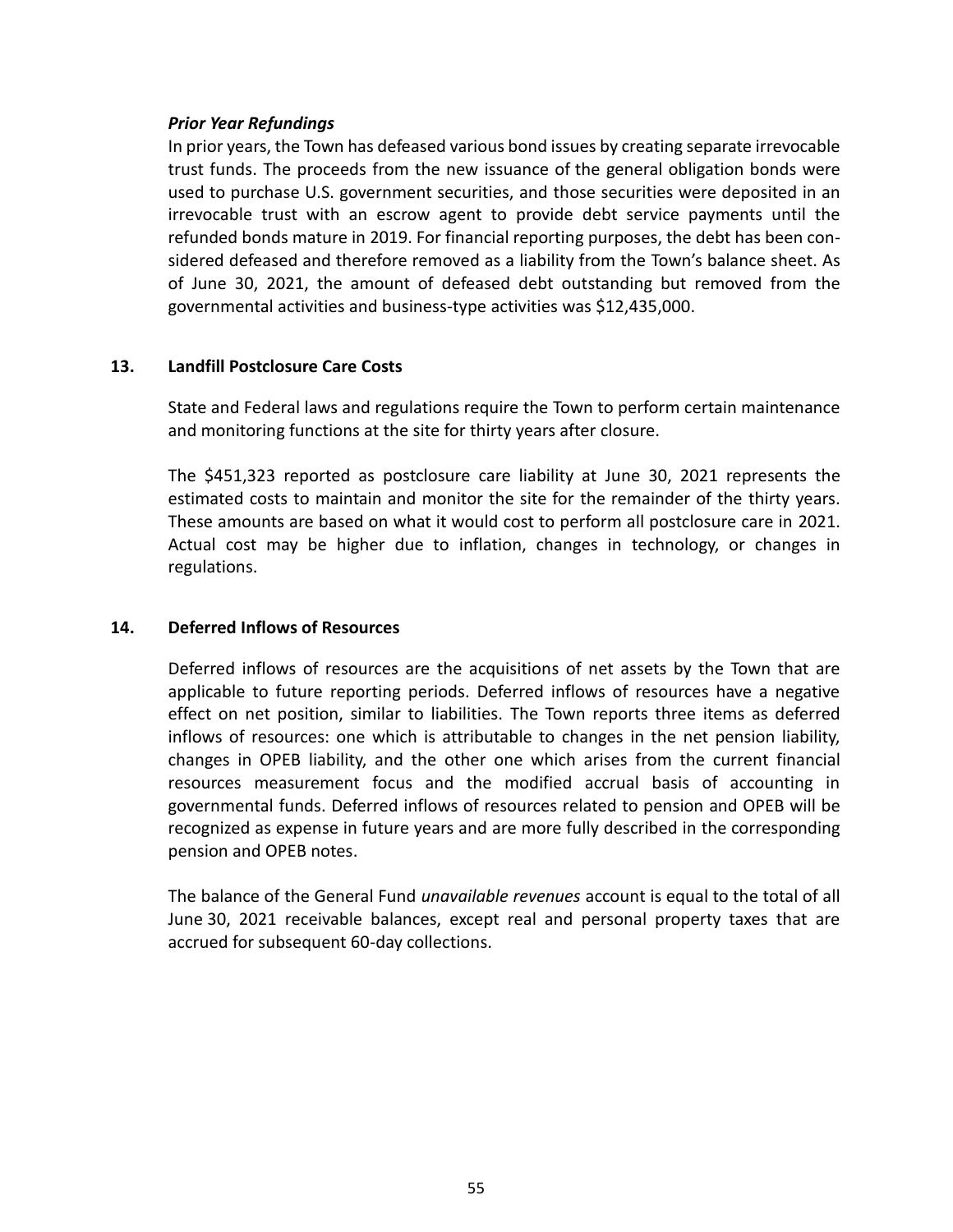### **15. Governmental Funds - Balances**

Fund balances are segregated to account for resources that are either not available for expenditure in the future or are legally set aside for a specific future use.

The following types of fund balances are reported at June 30, 2021:

## *Nonspendable*

This fund balance classification represents nonmajor governmental fund reserves for the principal portion of permanent trust funds.

## *Restricted*

This fund balance classification includes general fund encumbrances funded by bond issuances, community preservation funds, various special revenue funds, and the income portion of permanent trust funds.

## *Committed*

This fund balance classification includes general fund encumbrances for non-lapsing, special article appropriations approved at Town Meeting, and capital project funds funded by cash capital.

### *Assigned*

This fund balance classification includes general fund encumbrances that have been established by various Town departments for the expenditure of current year budgetary financial resources upon vendor performance in the subsequent budgetary period.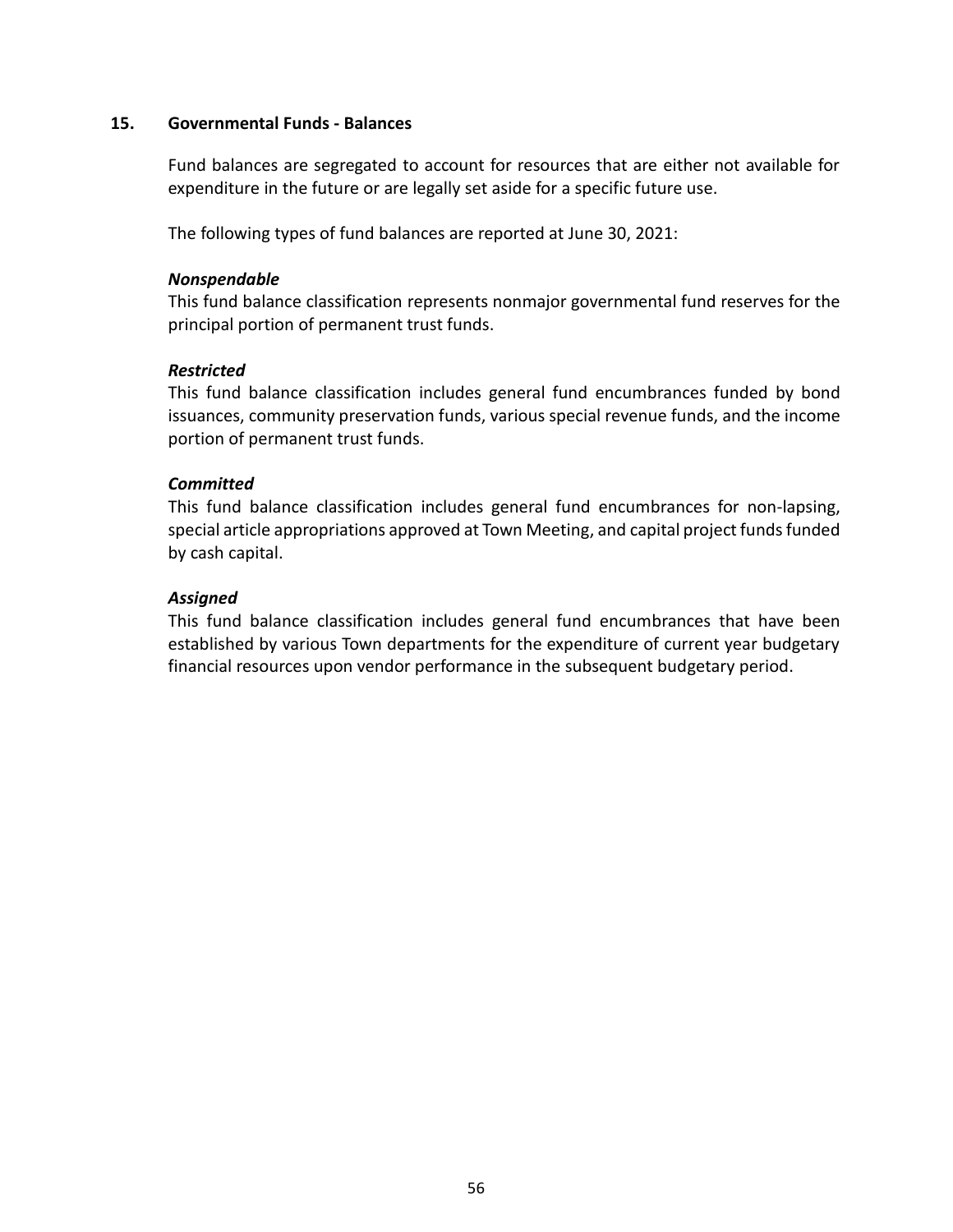#### Following is a breakdown of the Town's fund balances at June 30, 2021:

|                                    | General<br>Fund  |    | Community<br>Preservation<br>Fund | Public<br>Safety<br><b>Building Fund</b> |    | Nonmajor<br>Governmental<br><b>Funds</b> |     | Total<br>Governmental<br><b>Funds</b> |
|------------------------------------|------------------|----|-----------------------------------|------------------------------------------|----|------------------------------------------|-----|---------------------------------------|
| Nonspendable                       |                  |    |                                   |                                          |    |                                          |     |                                       |
| Permanent funds                    | \$               | \$ |                                   | \$                                       | \$ | 188,478                                  | \$. | 188,478                               |
| <b>Total Nonspendable</b>          |                  |    |                                   |                                          |    | 188,478                                  |     | 188,478                               |
| Restricted                         |                  |    |                                   |                                          |    |                                          |     |                                       |
| Debt service                       | 733.044          |    |                                   |                                          |    |                                          | Ś   | 733,044                               |
| Community preservation             |                  |    | 9,191,623                         |                                          |    |                                          |     | 9,191,623                             |
| Bonded projects                    |                  |    |                                   | 3,494,739                                |    | 108,579                                  |     | 3,603,318                             |
| Special revenue funds:             |                  |    |                                   |                                          |    |                                          |     |                                       |
| Expendable trust funds             |                  |    |                                   |                                          |    | 3,244,678                                |     | 3,244,678                             |
| Circuit Breaker                    |                  |    |                                   |                                          |    | 1,715,210                                |     | 1,715,210                             |
| School lunch                       |                  |    |                                   |                                          |    | 127,648                                  |     | 127,648                               |
| RRFA - parking meter fund          |                  |    |                                   |                                          |    | 379,224                                  |     | 379,224                               |
| RRFA - bond premiums               |                  |    |                                   |                                          |    | 730,798                                  |     | 730,798                               |
| Insurance loss replacement         |                  |    |                                   |                                          |    | 217,582                                  |     | 217,582                               |
| Facility activity use              |                  |    |                                   |                                          |    | 357,394                                  |     | 357,394                               |
| Pupil transportation               |                  |    |                                   |                                          |    | 225,612                                  |     | 225,612                               |
| Parks and recreation revolving     |                  |    |                                   |                                          |    | 267,696                                  |     | 267,696                               |
| Other special revenue funds        |                  |    |                                   |                                          |    | 2,628,690                                |     | 2,628,690                             |
| <b>Total Restricted</b>            | 733,044          |    | 9,191,623                         | 3,494,739                                |    | 10,003,111                               |     | 23,422,517                            |
| Committed                          |                  |    |                                   |                                          |    |                                          |     |                                       |
| Continuing appropriations articles | 3,483,861        |    |                                   |                                          |    |                                          |     | 3,483,861                             |
| Compensated absences               | 337,791          |    |                                   |                                          |    |                                          |     | 337,791                               |
| Capital improvement stabilization  | 1,097,070        |    |                                   |                                          |    |                                          |     | 1,097,070                             |
| Capital facility stabilization     | 1,921,686        |    |                                   |                                          |    |                                          |     | 1,921,686                             |
| Athletic facility stabilization    | 270,204          |    |                                   |                                          |    |                                          |     | 270,204                               |
| Debt service stabilization         | 2,154,083        |    |                                   |                                          |    |                                          |     | 2,154,083                             |
| Capital projects                   |                  |    |                                   |                                          |    | 7,947,152                                |     | 7,947,152                             |
| <b>Total Committed</b>             | 9,264,695        |    |                                   |                                          |    | 7,947,152                                |     | 17,211,847                            |
| Assigned                           |                  |    |                                   |                                          |    |                                          |     |                                       |
| Encumbrances                       | 3,627,289        |    |                                   |                                          |    |                                          |     | 3,627,289                             |
| For next year's expenditures:      |                  |    |                                   |                                          |    |                                          |     |                                       |
| Primarily for capital              | 10,688,723       |    |                                   |                                          |    |                                          |     | 10,688,723                            |
| <b>Total Assigned</b>              | 14,316,012       |    |                                   |                                          |    |                                          |     | 14,316,012                            |
| Unassigned                         |                  |    |                                   |                                          |    |                                          |     |                                       |
| General fund                       | 23,570,661       |    |                                   |                                          |    |                                          |     | 23,570,661                            |
| Stabilization fund                 | 4,492,393        |    |                                   |                                          |    |                                          |     | 4,492,393                             |
| Police and fire details            |                  |    |                                   |                                          |    | (491, 904)                               |     | (491, 904)                            |
| Capital projects                   |                  |    |                                   |                                          |    | (415,056)                                |     | (415,056)                             |
| <b>Total Unassigned</b>            | 28,063,054       |    |                                   |                                          |    | (906, 960)                               |     | 27,156,094                            |
| <b>Total Fund Balance</b>          | \$<br>52,376,805 | Ś  | 9.191.623                         | \$<br>3,494,739                          | Ś  | 17,231,781                               | Ś.  | 82,294,948                            |

#### *Stabilization Fund Arrangements*

In accordance with Massachusetts General Laws, Section 5B of Chapter 40, as amended by Section 22 of Chapter 218 of the Acts of 2016, the Town maintains five stabilization funds. Per Chapter 218, balances in the stabilization funds can be expended only upon appropriation at Town Meeting. Additionally, transfers to the stabilization funds are required to be approved at Town Meeting. The Town maintains the following stabilization funds:

- General stabilization established around 1970, for general purposes.
- Capital improvement stabilization established in May 2004, to reserve funds for the acquisition of new equipment, and/or the replacement of existing equipment (in both cases relating to equipment for which the Town may borrow for 5 years,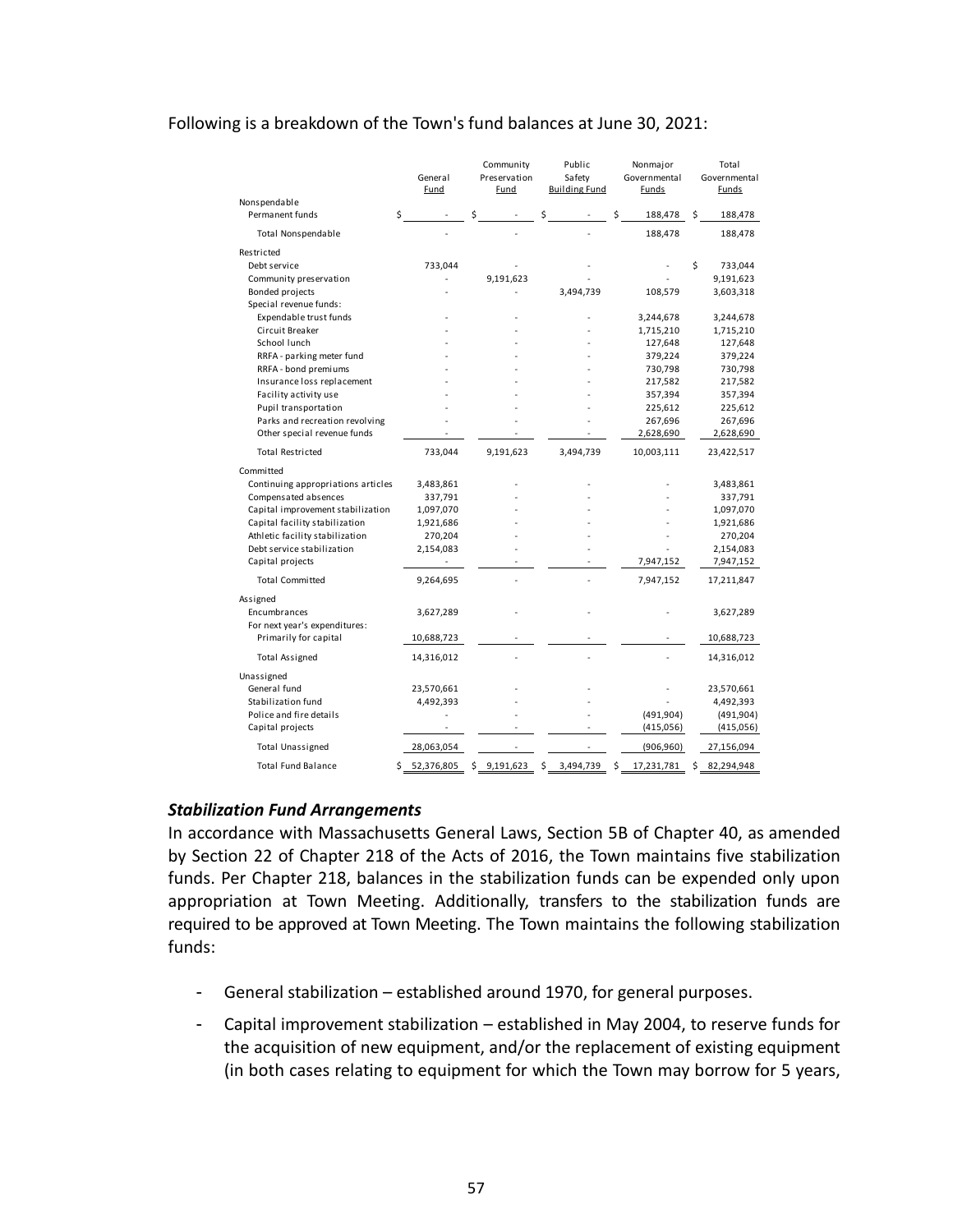or more), and/or for building/facility improvements with a cost of less than \$250,000.

- Capital facility stabilization established in May 2007, to reserve funds for design, maintenance, renovation or reconstruction relating to the structural integrity of the capital facilities.
- Athletic facility stabilization established in May 2012, to reserve funds for the renovation and reconstruction of the Town's athletic facilities.
- Debt service stabilization established in November 2015, to reserve funds to pay certain debt obligations, when necessary. The fund is intended to be part of the Town's overall planning strategy for addressing capital facility needs.

## **16. General Fund Unassigned Fund Balance**

The unassigned general fund balance reported on the balance sheet is stated in accordance with generally accepted accounting principles (GAAP), which differs in certain respects from the Massachusetts Uniform Municipal Accounting System (UMAS). Major differences include an estimate for future potential tax refunds included in these financial statements, which is not recognized under UMAS.

#### **17. Retirement System**

The Town follows the provisions of GASB Statement No. 68*, Accounting and Financial Reporting for Pensions – an amendment of GASB Statement No. 27,* with respect to the employees' retirement funds.

#### *Plan Description*

Employees of the Town (except teachers and administrators under contract employed by the School Department) who meet the membership eligibility requirements of Chapter 32 of the Massachusetts General Laws are members of the Needham Contributory Retirement System (the System), a cost-sharing, multiple-employer public employee defined benefit retirement system (PERS). Eligibility includes employees working over twenty hours per week and excludes part-time and seasonal employees. Eligible employees must participate in the System. The pension plan provides pension benefits, deferred allowances, and death and disability benefits. Chapter 32 of the Massachusetts General Laws establishes the authority of the System, contribution percentages and benefits paid. The System Retirement Board does not have the authority to amend benefit provisions. Additional information is disclosed in the System's annual financial reports publicly available from the System located at 1471 Highland Avenue, Needham, Massachusetts 02492.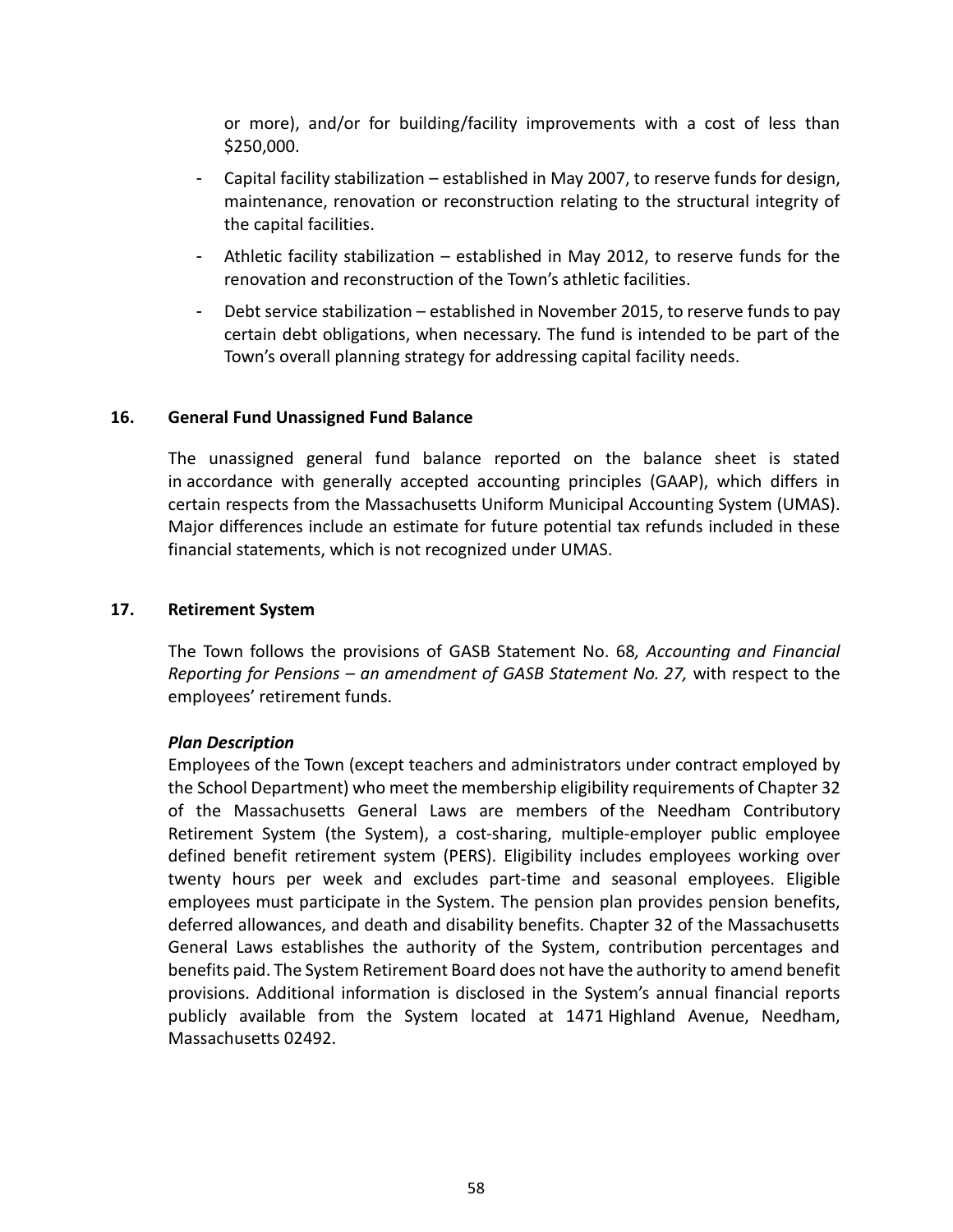### *Participant Retirement Benefits*

The System provides for retirement allowance benefits up to a maximum of 80% of a member's highest 3-year average annual rate of regular compensation for those hired prior to April 2, 2012 and the highest five-year average annual rate of regular compensation for those first becoming members of the Massachusetts System on or after that date. However, per Chapter 176 of the Acts of 2011, for members who retire on or after April 2, 2012, if in the 5 years of creditable service immediately preceding retirement, the difference in the annual rate of regular compensation between any 2 consecutive years exceeds 100 percent, the normal yearly amount of the retirement allowance shall be based on the average annual rate of regular compensation received by the member during the period of 5 consecutive years preceding retirement. Benefit payments are based upon a member's age, length of creditable service, level of compensation and group classification.

If a participant was a member prior to February 2012, a retirement allowance may be received at any age, upon attaining 20 years of service. The plan also provides for retirement at age 55 if the participant was a member prior to January 1, 1978, with no minimum vesting requirements. If the participant was a member on or after January 1, 1978 and a member of Groups 1 or 2, then a retirement allowance may be received if the participant (1) has at least 10 years of creditable service, (2) is age 55, (3) voluntarily left Town employment on or after that date, and (4) left accumulated annuity deductions in the fund. Members of Group 4 have no minimum vesting requirements, however, must be at least age 55. Groups 2 and 4 require that participants perform the duties of the Group position for at least 12 months immediately prior to retirement.

A participant who became a member on or after April 2, 2012 is eligible for a retirement allowance upon 10 years creditable service and reaching ages 60 or 55 for Groups 1 and 2, respectively. Participants in Group 4 must be at least age 55. Groups 2 and 4 require that participants perform the duties of the Group position for at least 12 months immediately prior to retirement.

A retirement allowance consists of two parts: an annuity and a pension. A member's accumulated total deductions and a portion of the interest they generate constitute the annuity. The difference between the total retirement allowance and the annuity is the pension. The average retirement benefit is approximately 80-85% pension and 15-20% annuity.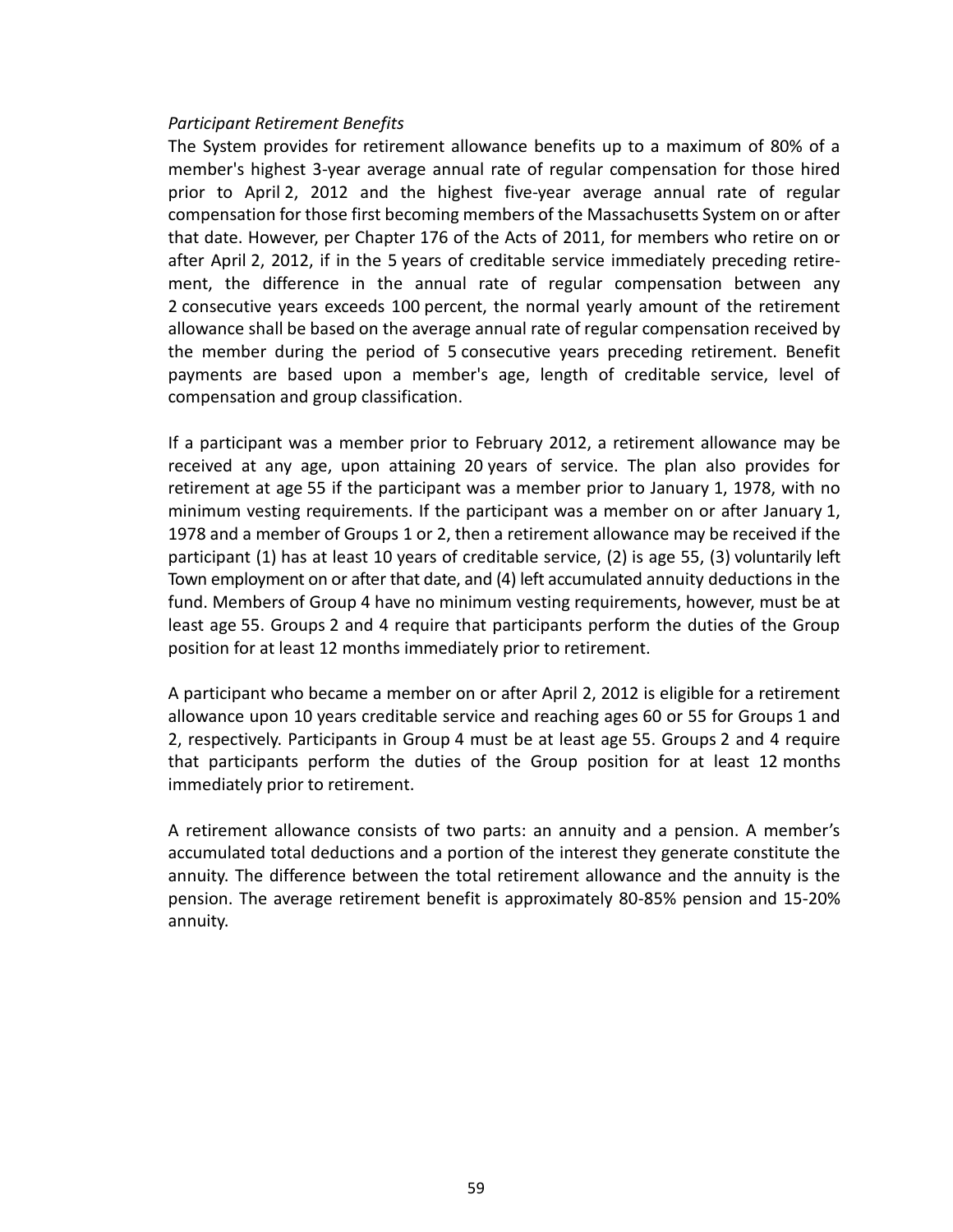#### *Participant Refunds*

Employees who resign from service and who are not eligible to receive a retirement allowance are entitled to request a refund of their accumulated total deductions. Members voluntarily withdrawing with at least 10 years of service or involuntarily withdrawing, receive 100% of the regular interest that has accrued on those accumulated total deductions. Members voluntarily withdrawing with less than 10 years of service get credited interest each year at a rate of 3%.

### *Participants' Contributions*

Participants contribute a set percentage of their gross regular compensation annually. Employee contribution percentages are specified in Chapter 32 of the Massachusetts General Laws. The employee's individual contribution percentage is determined by their date of entry into the system. In addition, all employees hired on or after January 1, 1979 contribute an additional 2% on all gross regular compensation over the rate of \$30,000 per year. The percentages are as follows:

| Before January 1, 1975              | .5% |
|-------------------------------------|-----|
| January 1, 1975 - December 31, 1983 | 7%  |
| January 1, 1984 - June 30, 1996     | 8%  |
| Beginning July 1, 1996              | 9%  |

For those members entering a Massachusetts System on or after April 2, 2012 in Group 1, the contribution rate will be reduced to 6% when at least 30 years of creditable service has been attained.

#### *Employer Contributions*

Employers are required to contribute at actuarially determined rates as accepted by the Public Employee Retirement Administration Commission (PERAC).

The Town's contribution to the System for the year ended June 30, 2021 was \$9,368,084, which was equal to its annual required contribution.

## *Summary of Significant Accounting Policies*

For purposes of measuring the net pension liability, deferred outflows of resources and deferred inflows of resources related to pensions, and pension expense, information about the fiduciary net position of the System and additions to/deductions from System's fiduciary net position have been determined on the same basis as they are reported by System. For this purpose, benefit payments (including refunds of employee contributions) are recognized when due and payable in accordance with benefit terms. Investments are reported at fair value.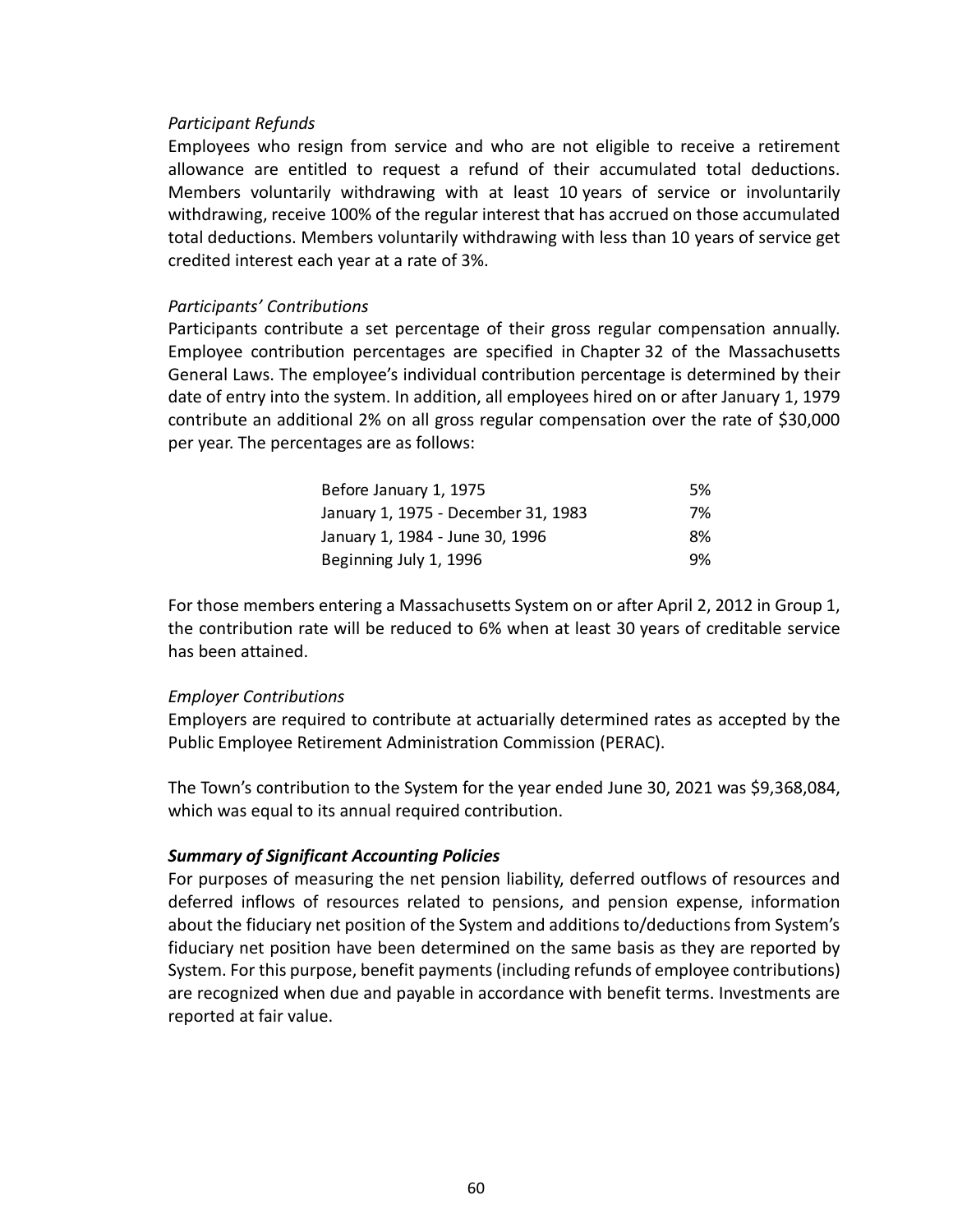# *Pension Liabilities, Pension Expense, and Deferred Outflows of Resources and Deferred (Inflows) of Resources Related to Pensions*

At June 30, 2021, the Town reported a liability of \$73,694,482 for its proportionate share of the net pension liability. The net pension liability was measured as of December 31, 2020, and the total pension liability used to calculate the net pension liability was determined by an actuarial valuation as of January 1, 2020. The Town's proportion of the net pension liability was based on a projection of the Town's long-term share of contributions to the pension plan relative to the projected contributions of all participating employers, actuarially determined. At December 31, 2020, the Town's proportion was 98.47% percent.

For the year ended June 30, 2021, the Town recognized pension expense of \$11,037,864. In addition, the Town reported deferred outflows of resources and deferred inflows of resources related to pensions from the following sources:

|                                                                      | Deferred<br>Outflows of<br>Resources | Deferred<br>(Inflows) of<br>Resources |
|----------------------------------------------------------------------|--------------------------------------|---------------------------------------|
| Differences between expected and actual<br>experience                | \$<br>168,778                        | \$<br>(1,070,327)                     |
| Changes of assumptions                                               | 14,272,745                           |                                       |
| Changes in proportion<br>Net difference between projected and actual | 124,006                              | (156, 557)                            |
| earnings on pension plan investments                                 |                                      | (12,317,596)                          |
| Total                                                                | 14,565,529                           | (13,544,480)                          |

Amounts reported as deferred outflows of resources and deferred (inflows) of resources related to pensions will be recognized in pension expense as follows:

|                     | Deferred<br>Outflows<br>(Inflows) of |
|---------------------|--------------------------------------|
| Year ended June 30: | Resources                            |
| 2022                | S<br>1,472,398                       |
| 2023                | 2,301,683                            |
| 2024                | (758, 836)                           |
| 2025                | (1,994,196)                          |
| Total               | 1,021,049                            |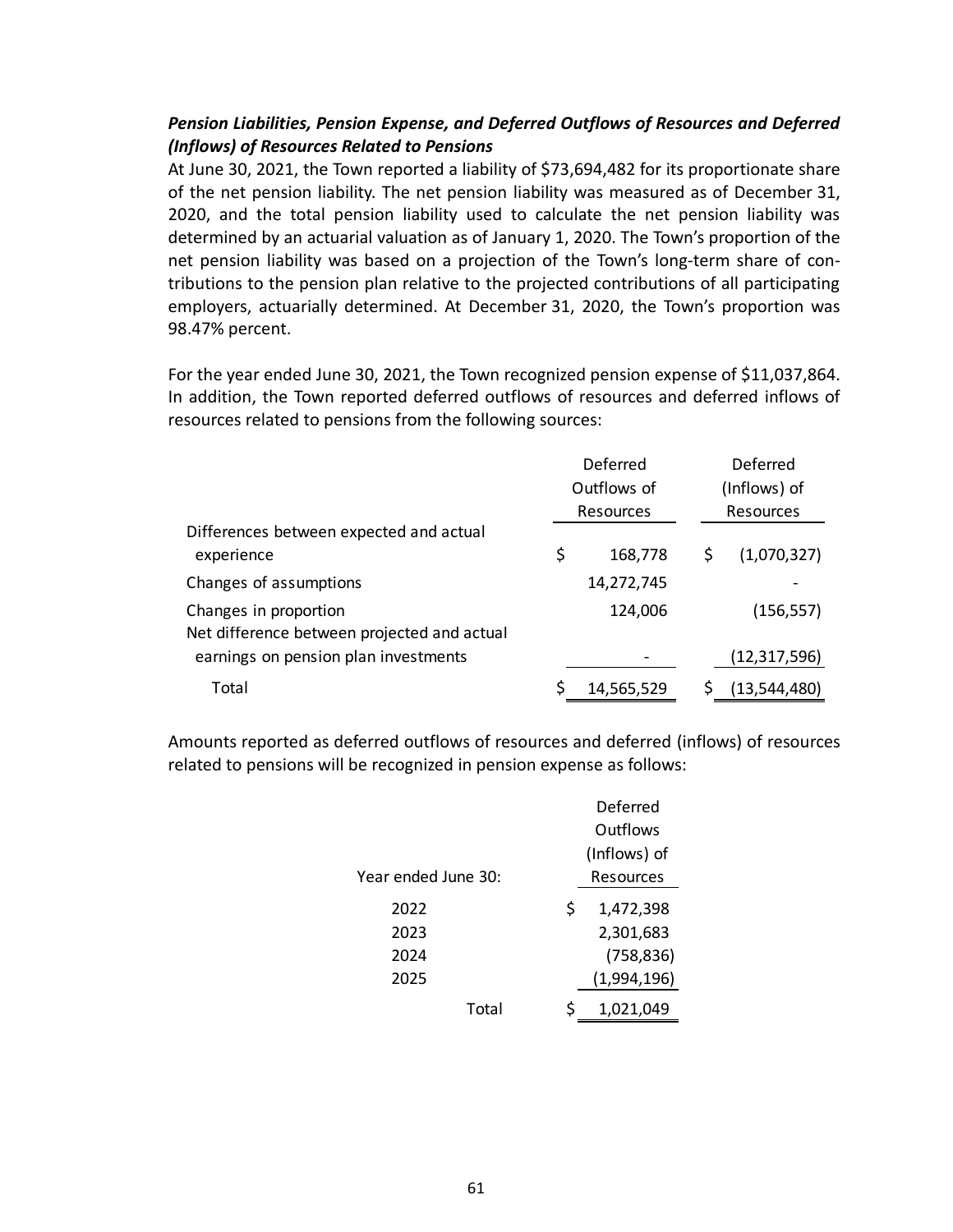### *Actuarial Assumptions*

A summary of the actuarial assumptions as of the latest actuarial valuation is shown below:

| Valuation date                                                     | 1/1/2020                        |
|--------------------------------------------------------------------|---------------------------------|
| Actuarial cost methods                                             | Entry Age Normal                |
| Actuarial assumptions:                                             |                                 |
| Investment rate of return                                          | 6.50%                           |
| Projected salary increases                                         | Ranging from 6.00%              |
|                                                                    | decreasing to 3.75% for Group 1 |
|                                                                    | Ranging from 6.00%              |
|                                                                    | decreasing to 4.00% for Group 2 |
|                                                                    | Ranging from 7.00%              |
|                                                                    | decreasing to 4.25% for Group 3 |
| Inflation rate                                                     | 3.00%                           |
| Post-retirement cost-of-living adjustment 3% of the first \$14,000 |                                 |

Actuarial valuation of the ongoing Systems involves estimates of the reported amounts and assumptions about probability of occurrence of events far into the future. Examples include assumptions about future employment mortality and future salary increases. Amounts determined regarding the net pension liability are subject to continual revision as actual results are compared with past expectations and new estimates are made about the future.

Mortality rates were based on:

- Pre-Retirement: RP-2014 Blue Collar Employee Mortality Table projected generationally using Scale MP-2016
- Healthy: RP-2014 Blue Collar Employee and Heathy Annuitant Mortality Tables projected generationally using Scale MP-2016
- Disabled: RP-2000 Healthy Annuitant Mortality Table projected generationally from 2015 with Scale BB2D

## *Target Allocations*

The long-term expected rate of return on pension plan investments was determined using a building-block method in which best-estimates ranges of expected future real rates of return (expected returns, net of pension plan investment expense and inflation) are developed for each major asset class. These ranges are combined to produce the longterm expected rate of return by weighting the expected future real rates of return by the target asset allocation percentage and by adding expected inflation. Best estimates of arithmetic real rates of return for each major asset class included in the System's targeted asset allocation as of June 30, 2021, are summarized in the following table.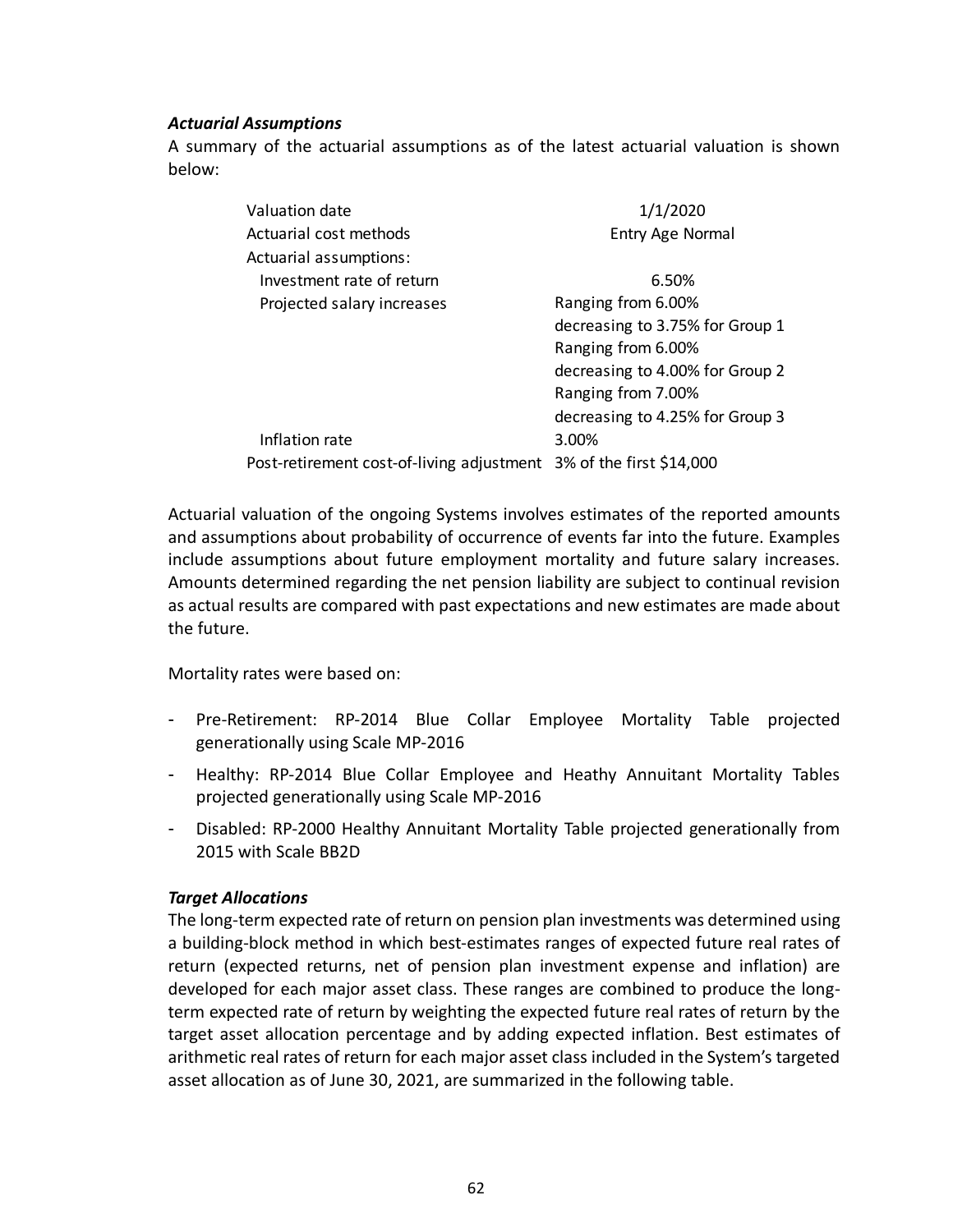|                                        |            | Long-term |
|----------------------------------------|------------|-----------|
|                                        | Target     | Expected  |
|                                        | Asset      | Real Rate |
| <b>Asset Class</b>                     | Allocation | of Return |
| Domestic equity                        | 22.00%     | 6.28%     |
| International developed markets equity | 12.00%     | 7.00%     |
| International emerging markets equity  | 5.00%      | 8.82%     |
| Core fixed income                      | 15.00%     | 0.38%     |
| High-yield fixed income                | 8.00%      | 2.97%     |
| Real estate                            | 10.00%     | 3.50%     |
| Timber                                 | 4.00%      | 3.45%     |
| Hedge fund, GTAA, risk parity          | 10.00%     | 2.35%     |
| Private equity                         | 14.00%     | 10.11%    |
| Total                                  | 100.00%    |           |

### *Discount Rate*

The discount rate used to measure the total pension liability was 6.50%. The projection of cash flows used to determine the discount rate assumed that the plan member contributions will be made at the current contribution rate and that employer contributions will be made at contractually required rates, actuarially determined. Based on those assumptions, the pension plan's fiduciary net position was projected to be available to make all projected future benefit payments to current active and inactive plan members. Therefore, the long-term expected rate of return on pension plan investments was applied to all periods of projected benefit payments to determine the total pension liability.

# *Sensitivity of the Proportionate Share of the Net Pension Liability to Changes in the Discount Rate*

The following presents the Town's proportionate share of the net pension liability calculated using the discount rate of 6.50%, as well as what the Town's proportionate share of the net pension liability would be if it were calculated using a discount rate that is one percentage-point lower or one percentage-point higher than the current rate:

| 1%            | Current       |    | 1%         |
|---------------|---------------|----|------------|
| Decrease      | Discount Rate |    | Increase   |
| (5.50%)       | $(6.50\%)$    |    | $(7.50\%)$ |
| \$107,468,369 | 73.694.482    | S. | 47,477,527 |

## *Pension Plan Fiduciary Net Position*

Detailed information about the pension plan's fiduciary net position is available in the separately issued System financial report.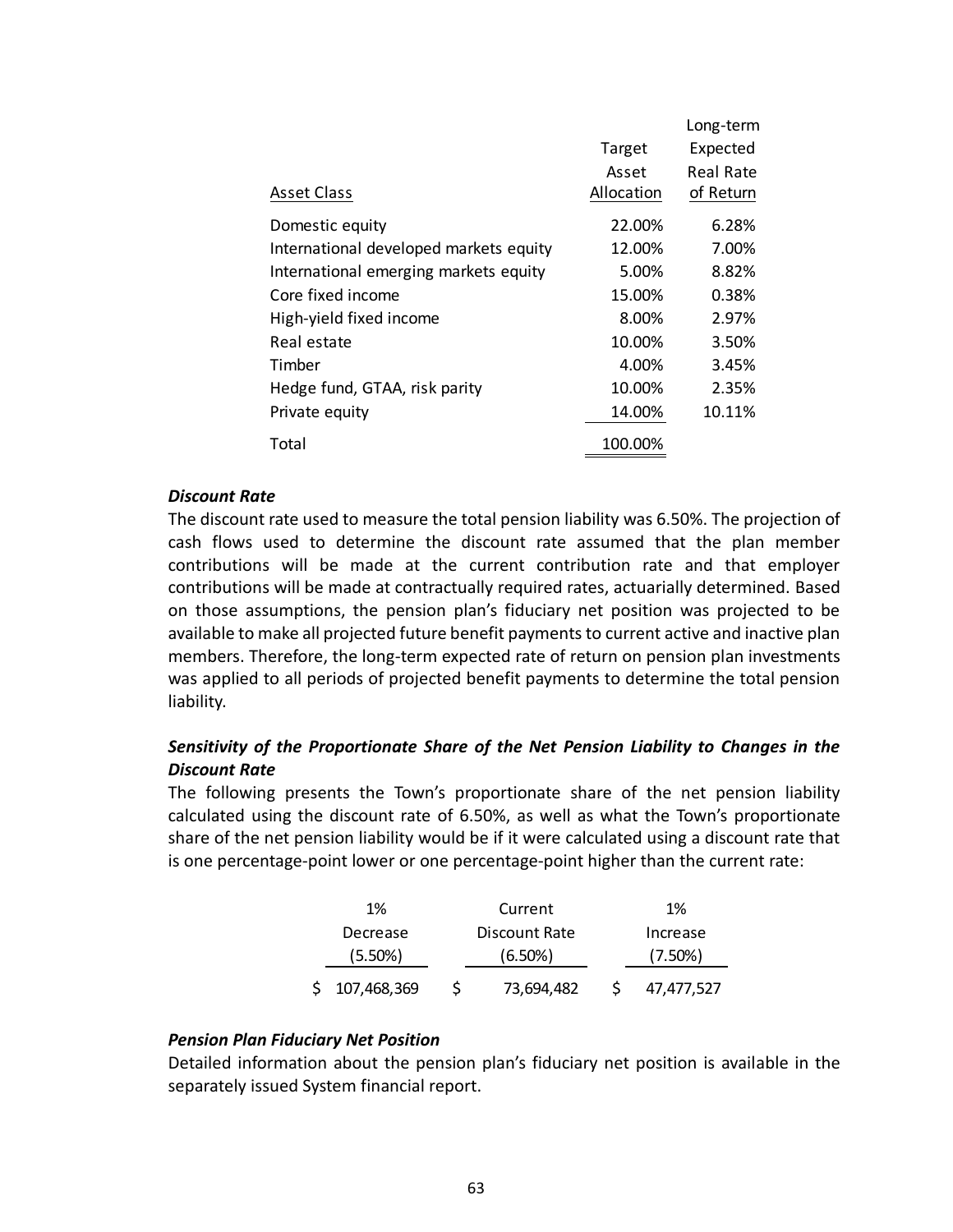### **18. Massachusetts Teachers' Retirement System (MTRS)**

### *Plan Description*

The Massachusetts Teachers' Retirement System (MTRS) is a public employee retirement system (PERS) that administers a cost-sharing multi-employer defined benefit plan, as defined in Governmental Accounting Standards Board (GASB) Statement No. 67*, Financial Reporting for Pension Plans*. MTRS is managed by the Commonwealth on behalf of municipal teachers and municipal teacher retirees. The Commonwealth is a nonemployer contributor and is responsible for all contributions and future benefit requirements of the MTRS. The MTRS covers certified teachers in cities (except Boston), towns, regional school districts, charter schools, educational collaboratives, and Quincy College. The MTRS is part of the Commonwealth's reporting entity and does not issue a stand-alone audited financial report.

Management of MTRS is vested in the Massachusetts Teachers' Retirement Board (MTRB), which consists of seven members—two elected by the MTRS members, one who is chosen by the six other MTRB members, the State Treasurer (or their designee), the State Auditor (or their designee), a member appointed by the Governor, and the Commissioner of Education (or their designee), who serves ex-officio as the Chairman of the MTRB.

## *Benefits Provided*

MTRS provides retirement, disability, survivor, and death benefits to members and their beneficiaries. Massachusetts General Laws (MGL) establishes uniform benefit and contribution requirements for all contributory PERS. These requirements provide for superannuation retirement allowance benefits up to a maximum of 80% of a member's highest three-year average annual rate of regular compensation. For employees hired after April 1, 2012, retirement allowances are calculated on the basis of the last five years or any five consecutive years, whichever is greater in terms of compensation. Benefit payments are based upon a member's age, length of creditable service, and group creditable service, and group classification. The authority for amending these provisions rests with the Legislature.

Members become vested after ten years of creditable service. A superannuation retirement allowance may be received upon the completion of twenty years of creditable service or upon reaching the age of 55 with ten years of service. Normal retirement for most employees occurs at age 65. Most employees who joined the system after April 1, 2012 cannot retire prior to age 60.

The MTRS' funding policies have been established by Chapter 32 of the MGL. The Legislature has the authority to amend these policies. The annuity portion of the MTRS retirement allowance is funded by employees, who contribute a percentage of their regular compensation. Costs of administering the plan are funded out of plan assets.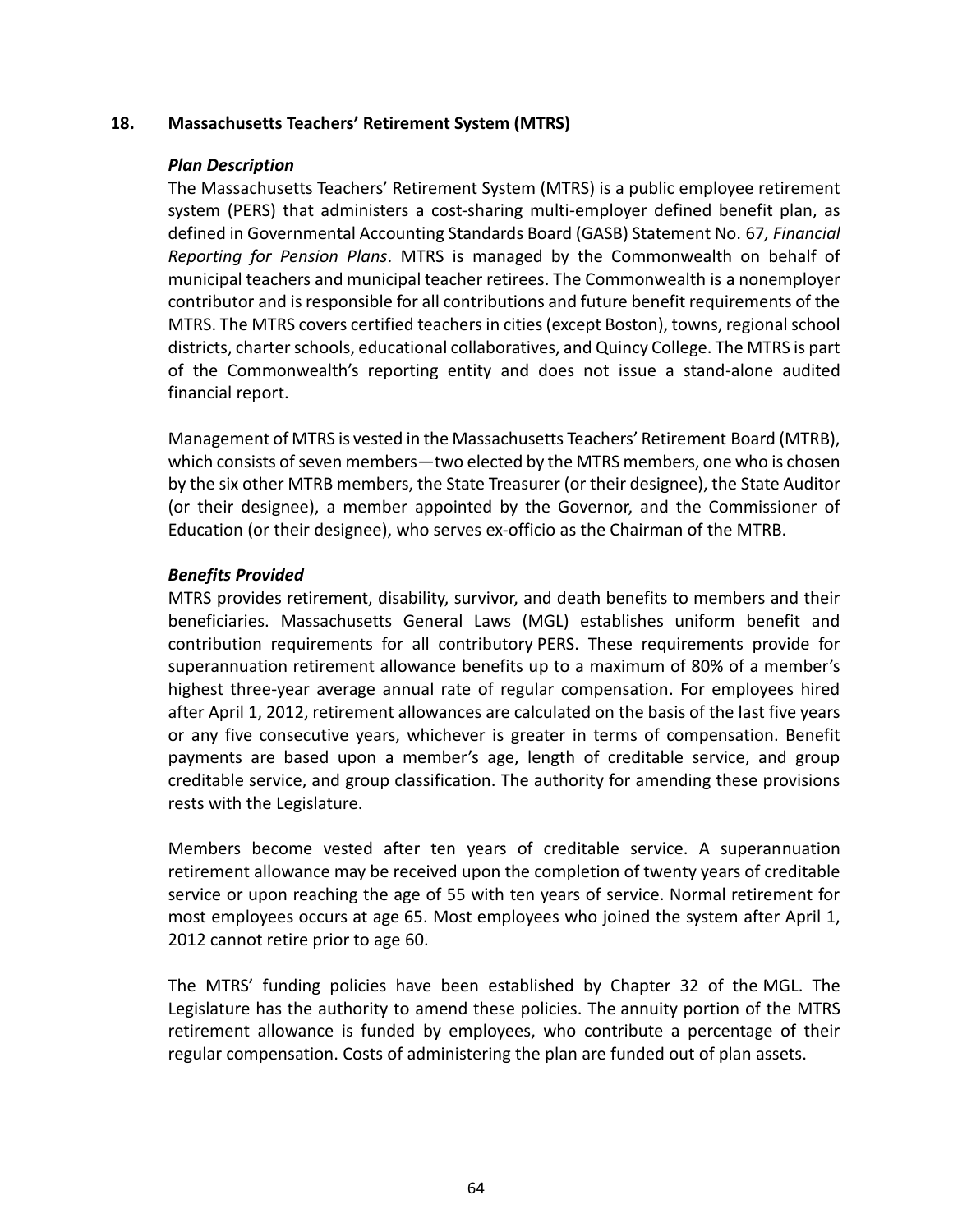## *Contributions*

Member contributions for MTRS vary depending on the most recent date of membership:

| <b>Membership Date</b> | % of Compensation                                                                                                                     |
|------------------------|---------------------------------------------------------------------------------------------------------------------------------------|
| Prior to 1975          | 5% of regular compensation                                                                                                            |
| 1975 to 1983           | 7% of regular compensation                                                                                                            |
| 1984 to 6/30/1996      | 8% of regular compensation                                                                                                            |
| $7/1/1996$ to present  | 9% of regular compensation                                                                                                            |
| $7/1/2001$ to present  | 11% of regular compensation (for teachers hired<br>after 7/1/01 and those accepting provisions of<br>Chapter 114 of the Acts of 2000) |
| 1979 to present        | An additional 2% of regular compensation in<br>excess of \$30,000                                                                     |

#### *Actuarial Assumptions*

The total pension liability for the June 30, 2020 measurement date was determined by an actuarial valuation as of January 1, 2020 rolled forward to June 30, 2020. This valuation used the following assumptions:

- (a) 7.15% (changed from 7.25%) investment rate of return, (b) 3.50% interest rate credited to the annuity savings fund and (c) 3.00% cost of living increase on the first \$13,000 per year.
- Salary increases are based on analyses of past experience but range from 4.00% to 7.50% depending on length of service.
- Experience study is dated July 21, 2014 and encompasses the period January 1, 2006 to December 31, 2011, updated to reflect post-retirement mortality through January 1, 2017.
- Mortality rates were as follows:
	- − Pre-retirement reflects Pub-2010 Teachers Employees mortality table (headcount weighted) projected generationally with Scale MP-2018 (gender distinct).
	- − Post-retirement reflects Pub-2010 Teachers Retirees mortality table (headcount weighted) projected generationally with Scale MP-2018 (gender distinct).
	- − Disability assumed to be in accordance with the Pub-2010 Teachers Retirees Mortality Table (headcount weighted) projected generationally with Scale MP-2018 (gender distinct).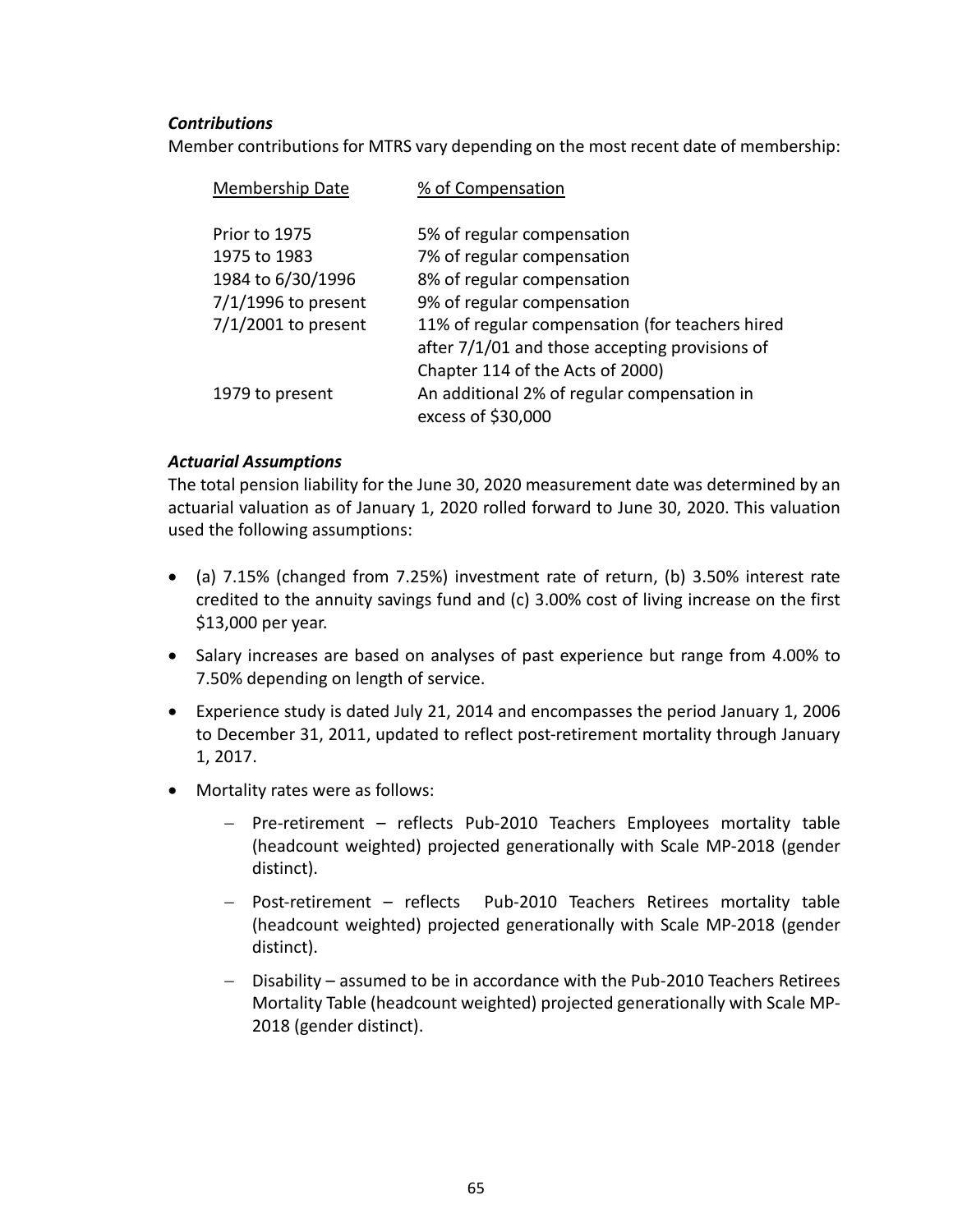#### *Target Allocation*

Investment assets of the MTRS are with the Pension Reserves Investment Trust (PRIT) Fund. The long-term expected rate of return on pension plan investments was determined using a building-block method in which best-estimate ranges of expected future rates of return are developed for each major asset class. These ranges are combined to produce the long-term expected rate of return by weighting the expected future rates of return by the target asset allocation percentage. Best estimates of geometric rates of return for each major asset class included in the PRIT Fund's target asset allocation as of June 30, 2020 are summarized in the following table:

|                                 | Target     | Long-Term Expected  |
|---------------------------------|------------|---------------------|
| <b>Asset Class</b>              | Allocation | Real Rate of Return |
| Global equity                   | 39.00%     | 4.80%               |
| Core fixed income               | 15.00%     | 0.70%               |
| Private equity                  | 13.00%     | 8.20%               |
| Portfolio completion strategies | 11.00%     | 3.20%               |
| Real estate                     | 10.00%     | 3.50%               |
| Value added fixed income        | 8.00%      | 4.20%               |
| Timber/natural resources        | 4.00%      | 4.10%               |
| Total                           | 100.00%    |                     |

#### *Discount Rate*

The discount rate used to measure the total pension liability was 7.15%. The projection of cash flows used to determine the discount rate assumed that plan member contributions will be made at the current contribution rates and the Commonwealth's contributions will be made at rates equal to the difference between actuarially determined contribution rates and the member rates. Based on those assumptions, the net position was projected to be available to make all projected future benefit payments of current plan members. Therefore, the long-term expected rate of return on pension plan investments was applied to all periods of projected benefit payments to determine the total pension liability.

#### *Sensitivity Analysis*

The following illustrates the sensitivity of the collective net pension liability to changes in the discount rate. In particular, the table presents the MTRS collective net pension liability assuming it was calculated using a single discount rate that is one-percentage-point lower or one-percentage-point higher than the current discount rate (amounts in thousands):

| 1% Decrease  | <b>Current Discount</b> | 1% Increase  |
|--------------|-------------------------|--------------|
| to 6.15%     | Rate 7.15%              | to 8.15%     |
| \$35,411,955 | \$28,544,844            | \$22,908,510 |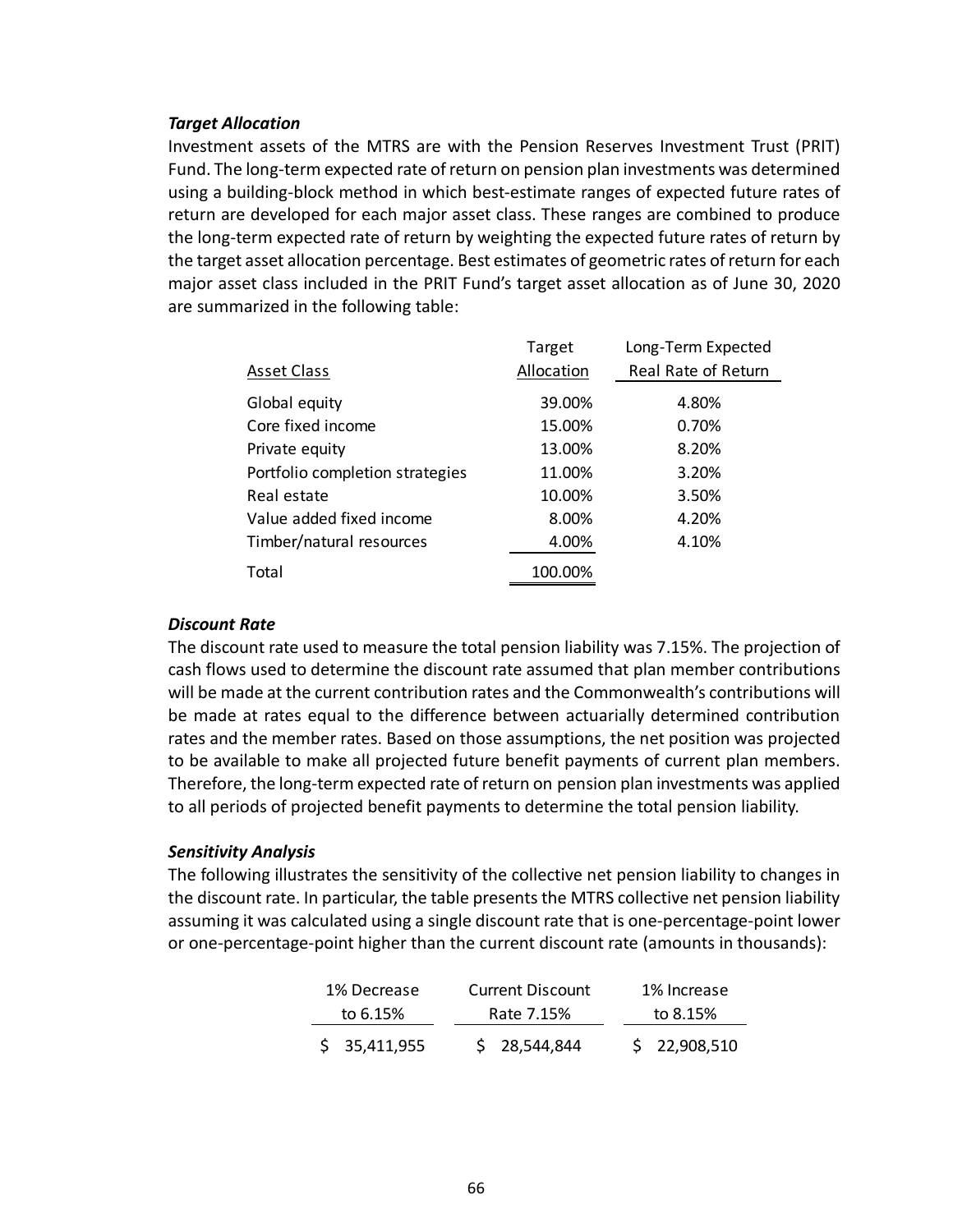## *Special Funding Situation*

The Commonwealth is a nonemployer contributor and is required by statute to make all actuarial determined employer contributions on behalf of the member employers. Therefore, these employers are considered to be in a special funding situation as defined by GASB Statement No. 68*, Accounting and Financial Reporting for Pensions* (GASB 68) and the Commonwealth is a nonemployer contributing entity in MTRS. Since the employers do not contribute directly to MTRS, there is no net pension liability to recognize for each employer.

## *Town Proportions*

In fiscal year 2020 (the most recent measurement period), the Town's proportionate share of the MTRS' collective net pension liability was \$202,510,698 based on a proportionate share of 0.709448%. As required by GASB 68, the Town has recognized its portion of the Commonwealth's contribution as of \$11,020,792 as both a revenue and expenditure in the general fund, and its portion of the collective pension expense of \$25,012,972 as both a revenue and expense in the governmental activities.

# **19. Other Post-Employment Benefits (GASB 74 and 75)**

GASB Statement No. 74, *Financial Reporting for Postemployment Benefit Plans Other Than Pension Plans (OPEB)*, replaces the requirements of Statement No. 43, *Financial Reporting for Postemployment Benefit Plans Other Than Pension Plans*. This applies if a trust fund has been established to fund future OPEB costs. In prior years the Town established a single employer defined benefit OPEB Trust Fund to provide funding for future employee health care costs. The OPEB Trust Fund does not issue a stand-alone financial report.

GASB Statement No. 75*, Accounting and Financial Reporting for Postemployment Benefits Other Than Pensions*, replaces the requirements of Statement No. 45*, Accounting and Financial Reporting by Employers for Postemployment Benefits Other Than Pensions*. The Statement establishes standards for recognizing and measuring liabilities, deferred outflows of resources, deferred inflows of resources, and expense/expenditures. This Statement identifies the methods and assumptions that are required to be used to project benefit payments, discounted projected benefit payments to their actuarial present value, and attribute that present value to periods of employee service.

All the following OPEB disclosures are based on a measurement date of June 30, 2021.

## *General Information about the OPEB Plan*

## *Plan Description*

The Town provides post-employment healthcare benefits for retired employees through the Town's plan. The Town provides health insurance coverage through a variety of health plans through the West Suburban Health Group, a municipal joint purchase group organized under Massachusetts General Laws Chapter 32B §12. The benefits, benefit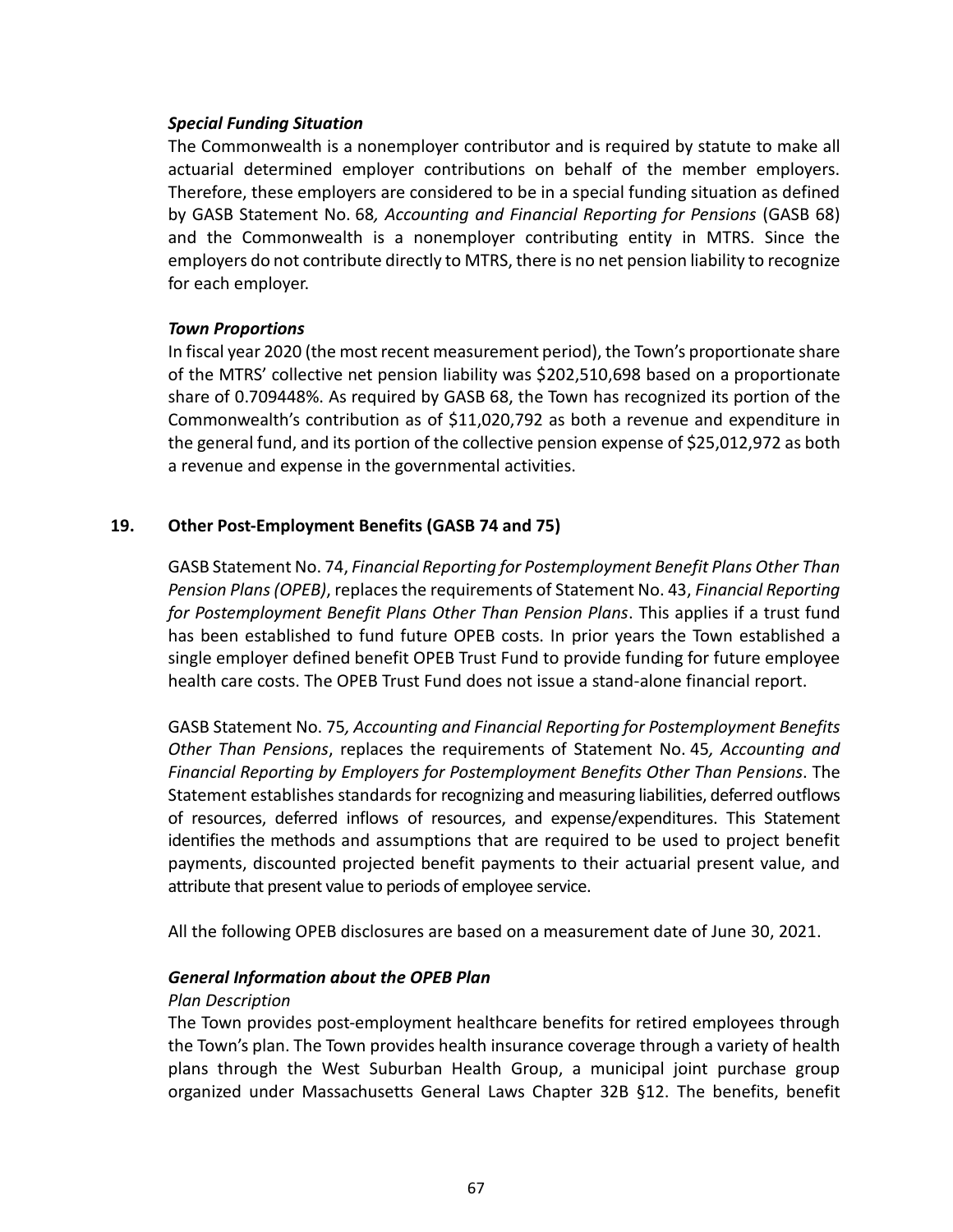levels, employee contributions, and employer contributions are governed by Chapter 32 of the Massachusetts General Laws.

### *Benefits Provided*

The Town provides medical and prescription drug insurance to retirees and their covered dependents. All active employees who retire from the Town and meet the eligibility criteria will receive these benefits.

### *Funding Policy*

The Town's funding policy includes funding the OPEB fund on a pay-as-you-go basis and making additional contributions based on actuarially determined amounts or annual budget limitations/authorizations.

### *Plan Membership*

At June 30, 2020, the following employees were covered by the benefit terms:

| Retirees/Disabled | 933   |
|-------------------|-------|
| Active employees  | 1,342 |
| Total             | 2,275 |

### *Investments*

The OPEB trust fund assets are invested with the Commonwealth's State Retirees Benefit Trust Fund.

## *Rate of Return*

For the year ended June 30, 2021, the annual money-weighted rate of return on investments, net of investment expense, was 28.97 percent. The money-weighted rate of return expresses investment performance, net of investment expense, adjusted for the changing amounts actually invested.

## *Actuarial Assumptions and Other Inputs*

The net OPEB liability was determined by an actuarial valuation as of June 30, 2020, using the following actuarial assumptions, applied to all periods included in the measurement, unless otherwise specified:

| Inflation                                | 2.50%                                    |
|------------------------------------------|------------------------------------------|
| Salary increases                         | 3.00%                                    |
| Investment rate of return                | 6.41%                                    |
| Discount rate                            | 6.50%                                    |
| Healthcare cost trend rates              | 4.50% for 2021, based on the SOA Getzen  |
|                                          | Model of Long-Run Medical Cost Trends    |
| Participation rate                       | 80% of eligible employees                |
| Retirees' share of benefit-related costs | 26%-50%, depending on the retiree's plan |
|                                          |                                          |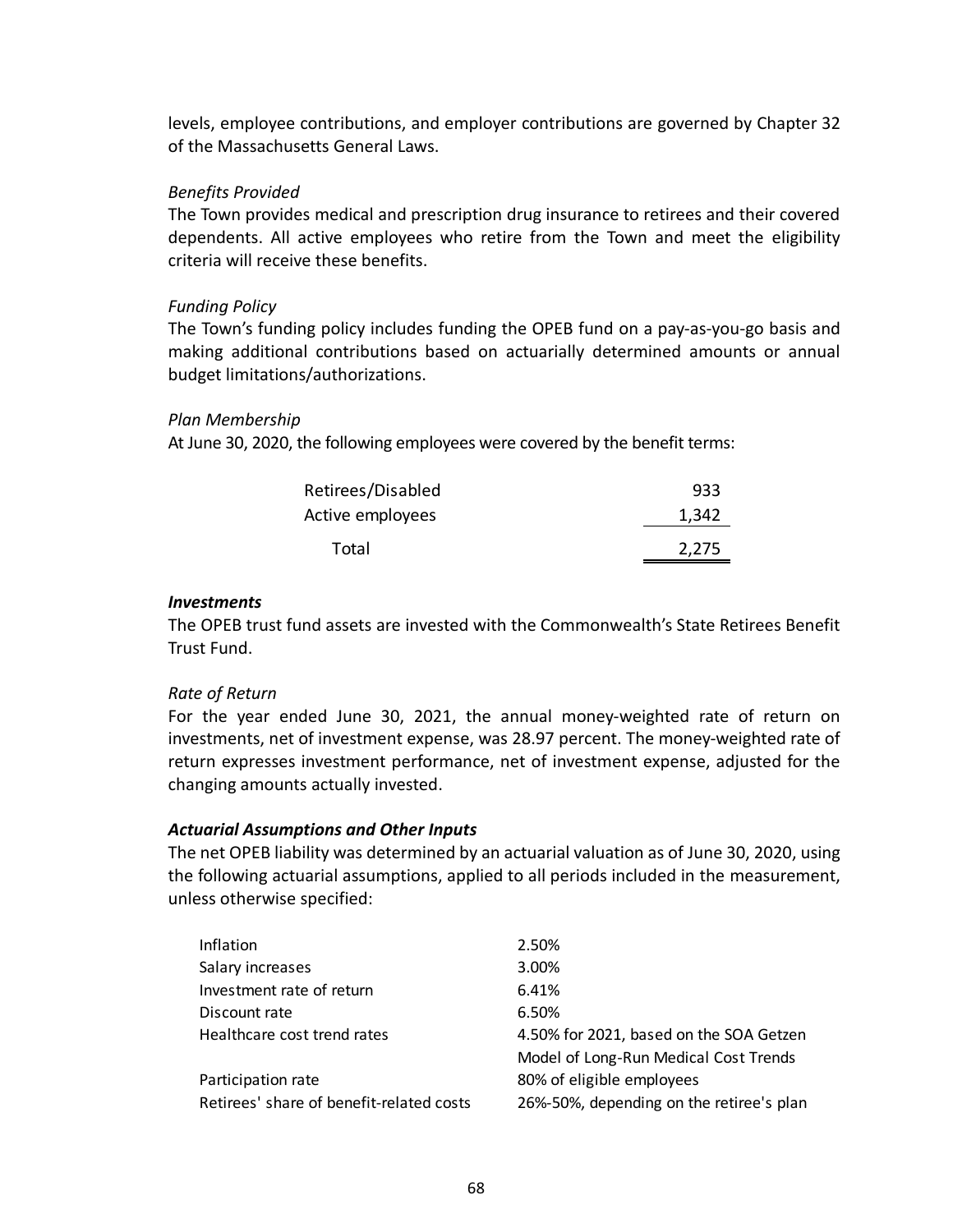Mortality rates were based on:

- RP-2014 Employees Mortality Table projected generationally with scale MP-2016 for males and females, set forward 1 year for females
- RP-2014 Healthy Annuitant Mortality Table projected generationally with scale MP-2016 for males and females, set forward 1 year for females
- RP-2014 Healthy Annuitant Mortality Table projected generationally with scale MP-2016 for males and females, set forward 1 year

The actuarial assumptions used in the valuation primarily reflect the latest experience studies of the Massachusetts PERAC issued in 2014 and their most recent analysis of retiree mortality during 2015 and 2016.

## *Target Allocations*

The long-term expected rate of return on OPEB plan investments was determined using a building-block method in which best-estimate ranges of expected future real rates of return (expected returns, net of investment expense and inflation) are developed for each major asset class. These ranges are combined to produce the long-term expected rate of return by weighting the expected future real rates of return by the target asset allocation percentage and by adding expected inflation. Best estimates of arithmetic real rates of return for each major asset class included in the target asset allocation as of June 30, 2020 are summarized in the following table.

|                                        | Target     | Long-term            |
|----------------------------------------|------------|----------------------|
|                                        | Asset      | <b>Expected Real</b> |
| <b>Asset Class</b>                     | Allocation | Rate of Return       |
| Domestic equity - Large Cap            | 14.50%     | 4.42%                |
| Domestic equity - Small/Mid Cap        | 3.50%      | 4.81%                |
| International developed markets equity | 16.00%     | 4.91%                |
| International emerging markets equity  | 6.00%      | 5.58%                |
| Domestic Fixed Income                  | 20.00%     | 1.00%                |
| International Fixed Income             | 3.00%      | 1.04%                |
| Alternatives                           | 23.00%     | 5.98%                |
| Real Estate                            | 14.00%     | 6.25%                |
| Total                                  | 100.00%    |                      |

## *Contributions*

The Town's policy is to contribute the ADC.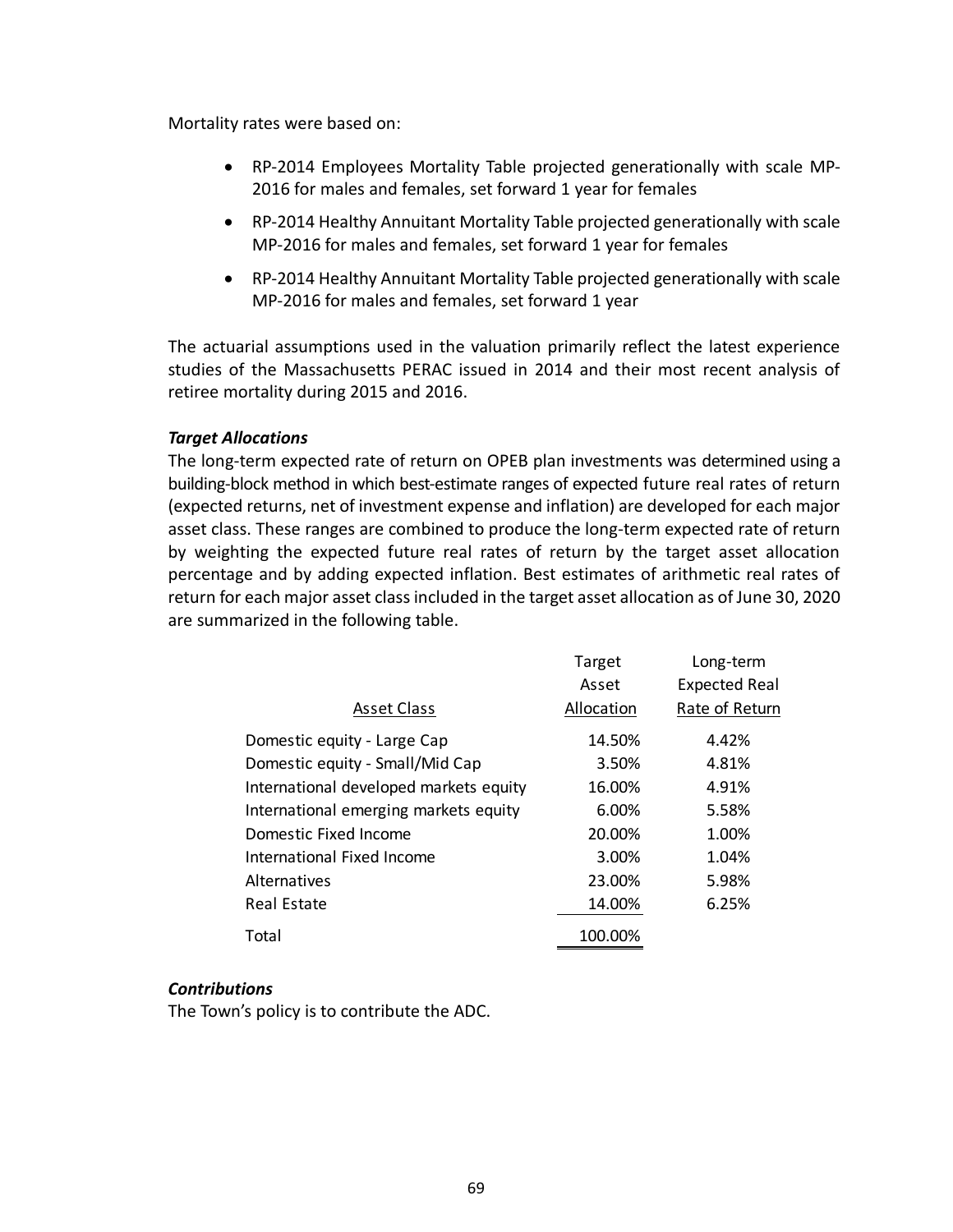## *Discount Rate*

The discount rate used to measure the net OPEB liability was 6.5%. The projection of cash flows used to determine the discount rate assumed that contributions from plan members will be made at the current contribution rate.

Based on those assumptions, the OPEB plan fiduciary net position was projected to be available to make all projected future benefit payments of current plan members.

### *Net OPEB Liability*

The components of the net OPEB liability, measured as of June 30, 2021, were as follows:

| <b>Total OPEB liability</b> | \$129,196,503 |
|-----------------------------|---------------|
| Plan fiduciary net position | 60,176,478    |
| Net OPEB liability          | 69,020,025    |

The fiduciary net position has been determined on the same basis used by the OPEB Plan. For this purpose, the Plan recognizes benefit payments when due and payable.

## *Changes in the Net OPEB Liability*

|                              | Increase (Decrease)                   |    |                                                 |    |                                           |  |  |  |
|------------------------------|---------------------------------------|----|-------------------------------------------------|----|-------------------------------------------|--|--|--|
|                              | <b>Total OPEB</b><br>Liability<br>(a) |    | Plan<br>Fiduciary<br>Net Position<br><u>(b)</u> |    | Net OPEB<br>Liability<br><u>(a) - (b)</u> |  |  |  |
| Balances, beginning of year  | \$<br>119,161,758                     | \$ | 42,740,645                                      | \$ | 76,421,113                                |  |  |  |
| Changes for the year:        |                                       |    |                                                 |    |                                           |  |  |  |
| Service cost                 | 3,085,625                             |    |                                                 |    | 3,085,625                                 |  |  |  |
| Interest                     | 8,384,081                             |    |                                                 |    | 8,384,081                                 |  |  |  |
| Contributions - employer     |                                       |    | 8,650,376                                       |    | (8,650,376)                               |  |  |  |
| Net investment income        |                                       |    | 13,820,192                                      |    | (13,820,192)                              |  |  |  |
| Differences between expected |                                       |    |                                                 |    |                                           |  |  |  |
| and actual experience        | (293, 339)                            |    |                                                 |    | (293, 339)                                |  |  |  |
| Changes in assumptions       |                                       |    |                                                 |    |                                           |  |  |  |
| or other inputs              | 3,893,113                             |    |                                                 |    | 3,893,113                                 |  |  |  |
| Benefit payments             | (5,034,735)                           |    | (5,034,735)                                     |    |                                           |  |  |  |
| <b>Net Changes</b>           | 10,034,745                            |    | 17,435,833                                      |    | (7,401,088)                               |  |  |  |
| Balances, end of year        | \$<br>129,196,503                     | \$ | 60,176,478                                      | \$ | 69,020,025                                |  |  |  |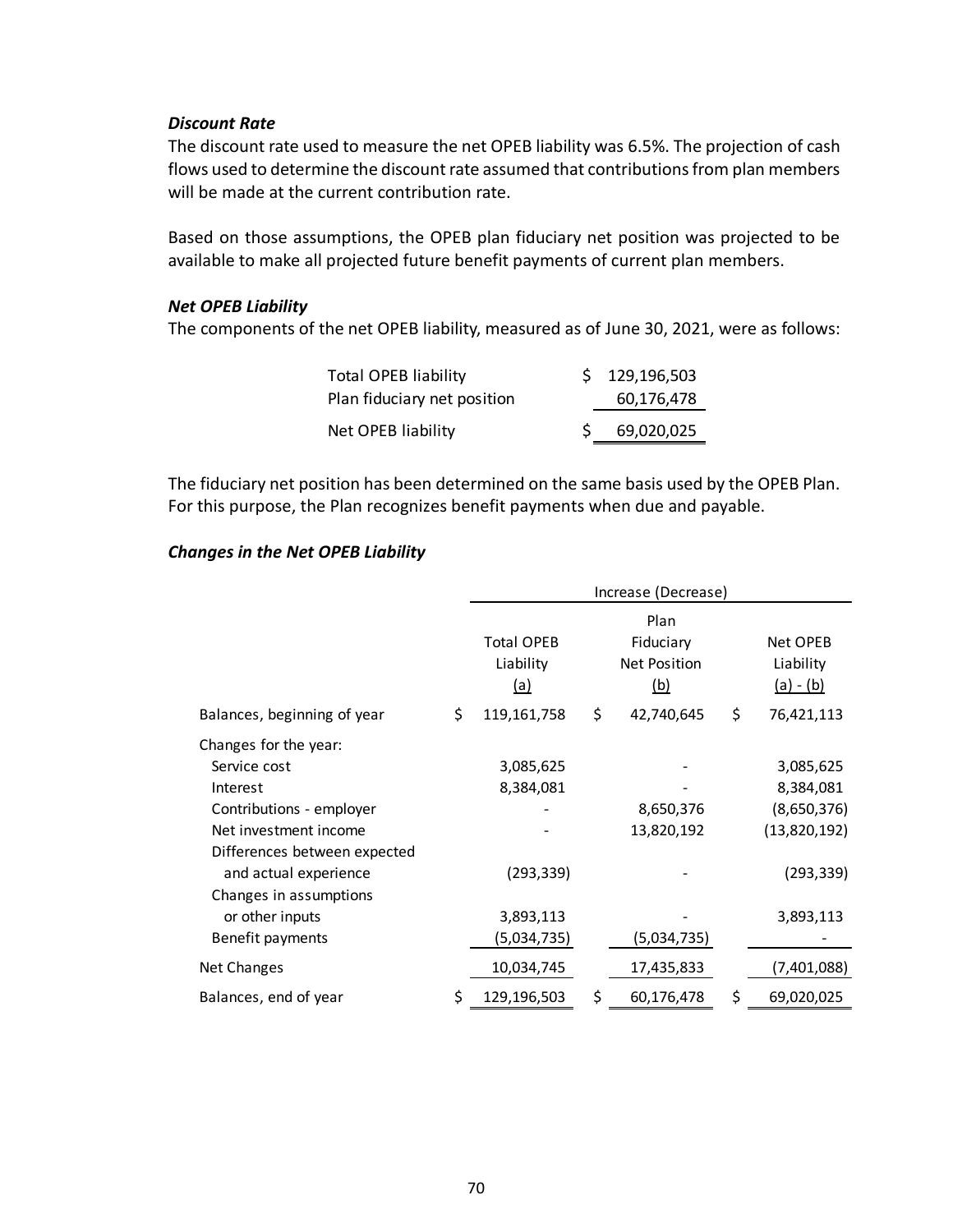## *Sensitivity of the Net OPEB Liability to Changes in the Discount Rate*

The following presents the net OPEB liability, as well as what the net OPEB liability would be if it were calculated using a discount rate that is one percentage-point lower or one percentage-point higher than the current discount rate:

|            | Current         |            |
|------------|-----------------|------------|
| 1%         | <b>Discount</b> | 1%         |
| Decrease   | Rate            | Increase   |
| 86,496,704 | 69,020,025      | 54,679,230 |

## *Sensitivity of the Net OPEB Liability to Changes in the Healthcare Cost Trend Rates*

The following presents the net OPEB liability, as well as what the net OPEB liability would be if it were calculated using healthcare cost trend rates that are one percentage-point lower or one percentage-point higher than the current healthcare cost trend rates:

|            |    | Current         |            |
|------------|----|-----------------|------------|
|            |    | Healthcare      |            |
| 1%         |    | Cost Trend      | 1%         |
| Decrease   |    | Rates           | Increase   |
| 52,965,338 | -S | $69,020,025$ \$ | 88,836,970 |

# *OPEB Expense and Deferred Outflows of Resources and Deferred Inflows of Resources Related to OPEB*

For the year ended June 30, 2021, the Town recognized an OPEB expense of \$8,272,920. At June 30, 2021, the Town reported deferred outflows and inflows of resources related to OPEB from the following sources:

|                                      | Deferred         | Deferred          |
|--------------------------------------|------------------|-------------------|
|                                      | Outflows of      | (Inflows) of      |
|                                      | Resources        | Resources         |
| Difference between expected and      |                  |                   |
| actual experience                    | \$<br>293,654    | \$<br>(5,321,315) |
| Change in assumptions                | 17,090,309       | (1, 178, 714)     |
| Net difference between projected and |                  |                   |
| actual OPEB investment earnings      | 436,457          | (10, 815, 555)    |
| Total                                | \$<br>17,820,420 | (17, 315, 584)    |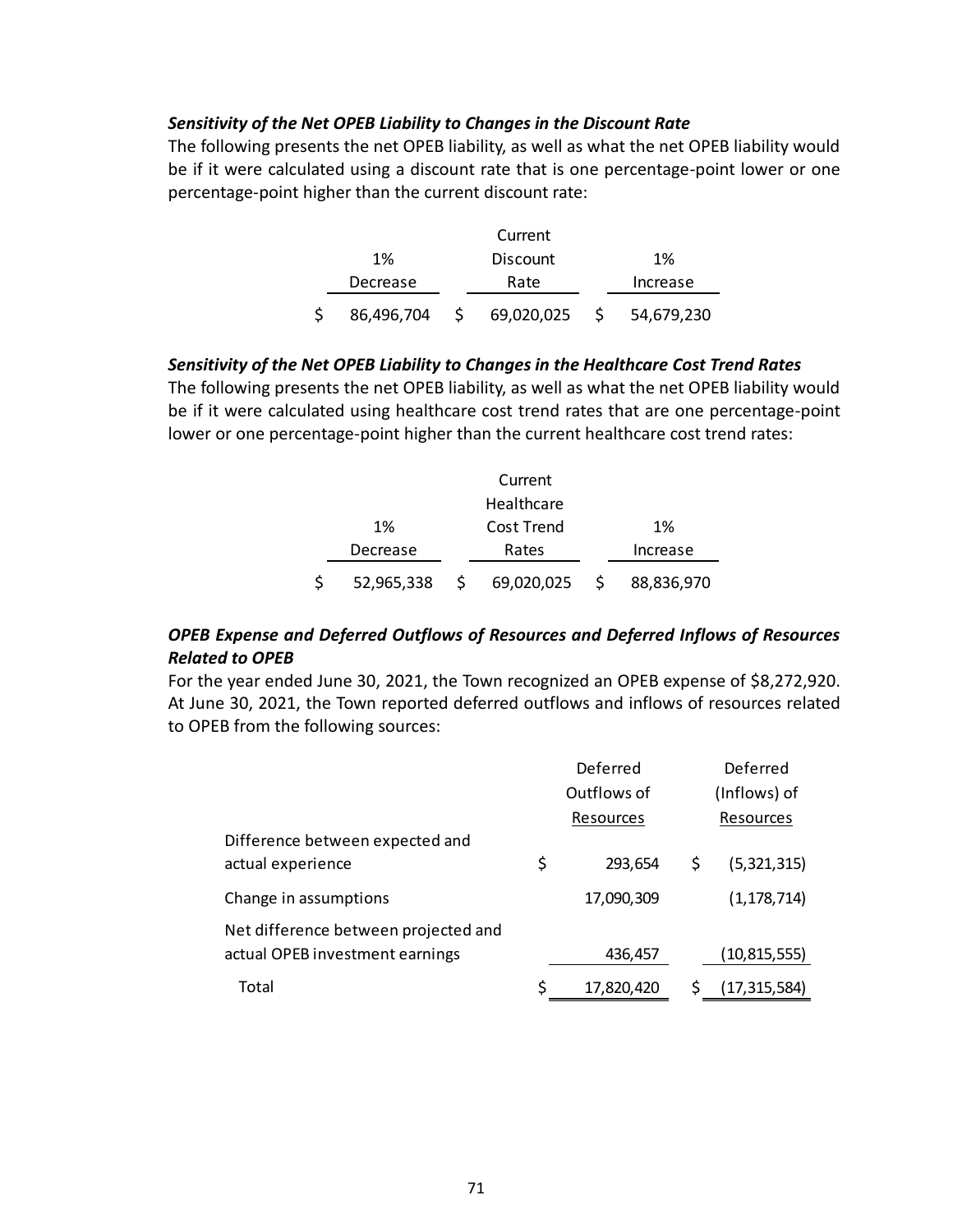Amounts reported as deferred outflows and inflows of resources related to OPEB will be recognized in OPEB expense as follows:

| Year Ended June 30: |                  |
|---------------------|------------------|
| 2022                | \$<br>(547, 718) |
| 2023                | 606,120          |
| 2024                | 810,895          |
| 2025                | (1,232,995)      |
| 2026                | 546,248          |
| Thereafter          | 322,286          |
| Total               | \$<br>504,836    |

## **20. Self-Insurance**

# *Workers' Compensation*

The Town's personnel Department administers a self-insured workers' compensation program. In addition to in-house administration, the Town utilizes a third-party administrator, FutureComp, to process claims, produce workers' compensation vouchers, and conduct follow-up medical case management on individuals receiving workers compensation benefits.

As of June 30, 2021, the Town's workers' compensation fund had a balance of \$580,042 in net position (a component of Total Net Position). This amount is generated from the remainder of the workers compensation budget voted each year by Town Meeting, less accrual for outstanding claims. The Town appropriated \$746,833 for workers' compensation line item in fiscal year 2021. These funds are used to pay workers' compensation related expenses throughout the year, with the unexpended balance rolling into the trust fund noted above. The Town also purchases stop-loss reinsurance as part of its workers compensation program from Midwest Employers Casualty Company. Under the terms of its excess workers compensation coverage, the Town is liable for up to \$450,000 per accident per employee to an aggregate limit of \$1,000,000 per accident. The Town's maximum aggregate liability for all claims paid within one year is \$4,000,000. The Town has no excess liability coverage for public safety employees and no reasonable estimate of claims liability has been determined.

A liability for unpaid claims at June 30, 2021 has been recorded in the Internal Service Fund. This represents the Town's estimate of future payments based on historical information on active cases.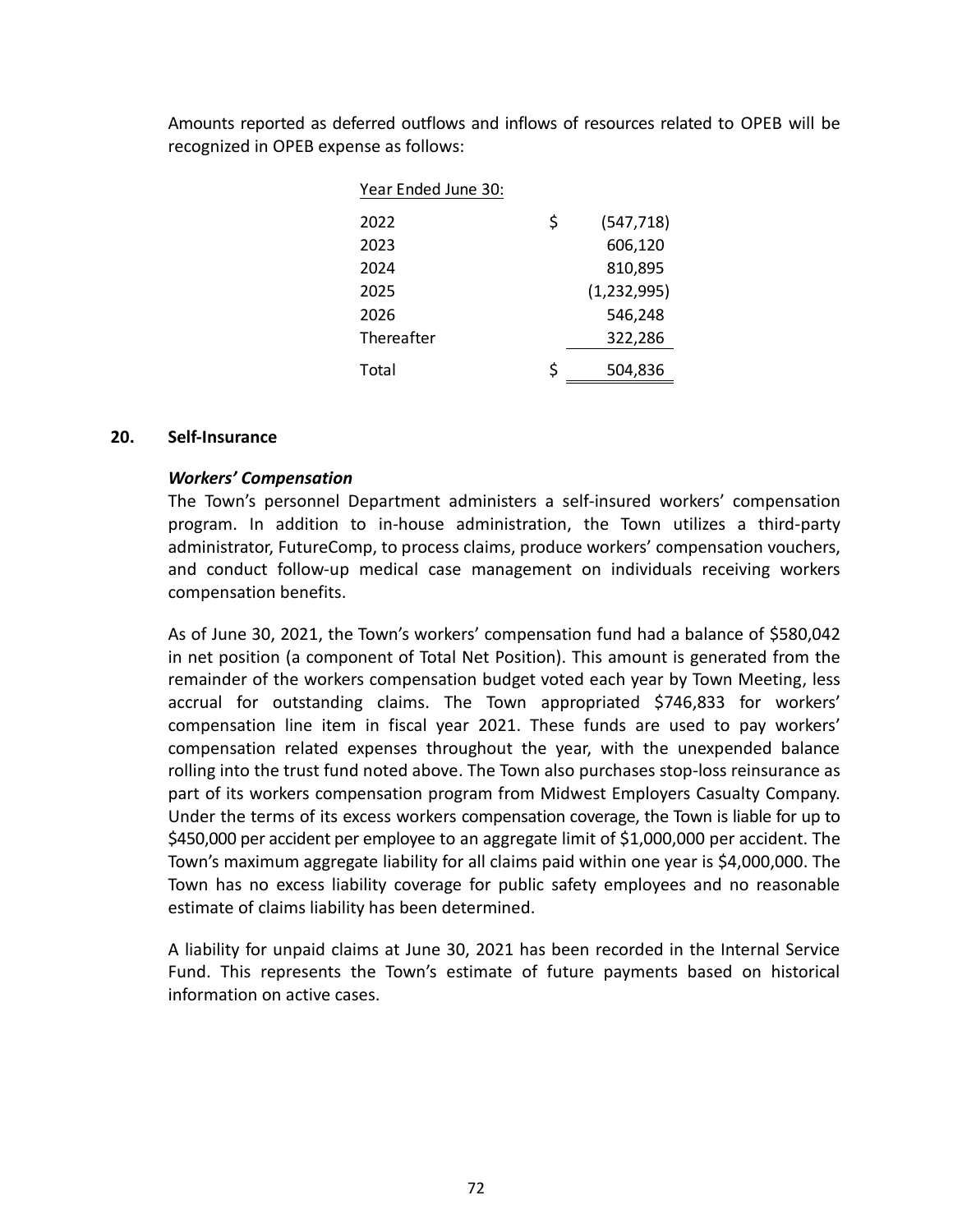Changes in the aggregate liability for claims for the year ended June 30, 2021 are as follows:

|                                                   | Workers      |            |  |
|---------------------------------------------------|--------------|------------|--|
|                                                   | Compensation |            |  |
| Claims liability, beginning of year               | S.           | 1,219,913  |  |
| Claims incurred/recognized<br>in fiscal year 2021 |              | 25,885     |  |
| Claims paid in fiscal year 2021                   |              | (313, 349) |  |
| Claims liability, end of year                     |              | 932,449    |  |

# **21. Change in Accounting Principle**

During the fiscal year 2021, the Town adopted Governmental Accounting Standards Board (GASB) Statement No. 84, *Fiduciary Activities*. This required moving certain items previously recorded as fiduciary funds to the general fund and nonmajor governmental funds, as well as establishing new custodial funds that report additions and deductions.

## **22. Commitments and Contingencies**

## *Outstanding Legal Issues*

There are several pending legal issues in which the Town is involved. The Town's management is of the opinion that the potential future settlement of such claims would not materially affect its financial statements taken as a whole.

## *Grants*

Amounts received or receivable from grantor agencies are subject to audit and adjustment by grantor agencies, principally the federal government. Any disallowed claims, including amounts already collected, may constitute a liability of the applicable funds. The amount of expenditures which may be disallowed by the grantor cannot be determined at this time, although the Town expects such amounts, if any, to be immaterial.

## *Abatements*

There are several cases pending before the Appellate Tax Board in regard to alleged discrepancies in property assessments. According to the Town's counsel, the probable outcome of these cases at the present time is indeterminable, although the Town expects such amounts, if any, to be immaterial.

## *Encumbrances*

At year-end, the Town's general fund has \$3,627,289 of encumbrances that will be honored in the next fiscal year.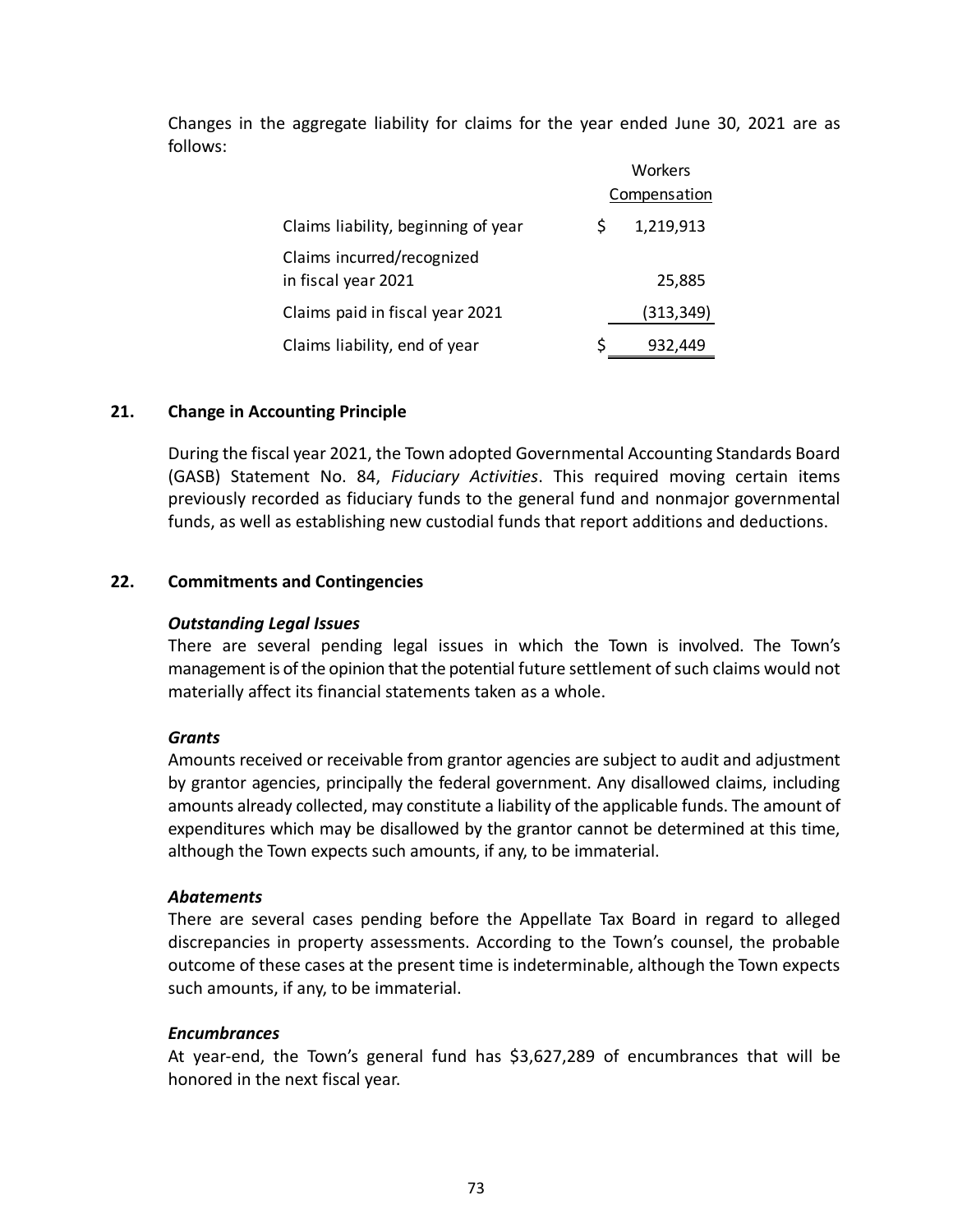## **23. Beginning Balance Restatement**

The beginning, July 1, 2020, fund balance of the Town has been restated for the new GASB statement and to align OPEB measurement date with the reporting year. The restatements are as follows:

| Governmental Funds:                                                      |                                                       |    |                         |  |           |  | Nonmajor                 |  |  |  |
|--------------------------------------------------------------------------|-------------------------------------------------------|----|-------------------------|--|-----------|--|--------------------------|--|--|--|
|                                                                          |                                                       |    | General<br>Fund         |  |           |  | Governmental<br>Funds    |  |  |  |
| As previously reported, June 30, 2020<br>Implementation of GASB 84       |                                                       | \$ | 48,669,479<br>(19, 279) |  | \$.       |  | 15,014,524<br>(485, 440) |  |  |  |
| As restated, July 1, 2020                                                |                                                       | \$ | 48,650,200              |  |           |  | \$14,529,084             |  |  |  |
| Government-Wide Financial Statements:<br><b>Business-Type Activities</b> |                                                       |    |                         |  |           |  |                          |  |  |  |
|                                                                          | Governmental                                          |    | Sewer                   |  |           |  |                          |  |  |  |
|                                                                          | Activities                                            |    | Fund                    |  | Fund      |  | Total                    |  |  |  |
| As previously reported, June 30, 2020 $\oint$                            | 178,302,167 \$ 25,859,070 \$ 33,829,544 \$ 59,688,614 |    |                         |  |           |  |                          |  |  |  |
| Implementation of GASB 84                                                | (504, 719)                                            |    |                         |  |           |  |                          |  |  |  |
| <b>OPEB</b> restatement                                                  | (5,154,154)                                           |    | (60, 348)               |  | (57, 019) |  | (117,367)                |  |  |  |

# **24. Subsequent Events**

Management has evaluated subsequent events though March 17, 2022, which is the date the financial statements were available to be issued.

As restated, July 1, 2020 \$ 172,643,294 \$ 25,798,722 \$ 33,772,525 \$ 59,571,247

## **25. New Pronouncements**

The Governmental Accounting Standards Board (GASB) has issued Statement No. 87, *Leases*, effective for the Town beginning with its fiscal year ending June 30, 2022. This statement establishes new reporting and disclosure requirements, including the recording of various operating leases in the financial statements. Management is currently evaluating the impact of implementing this GASB pronouncement.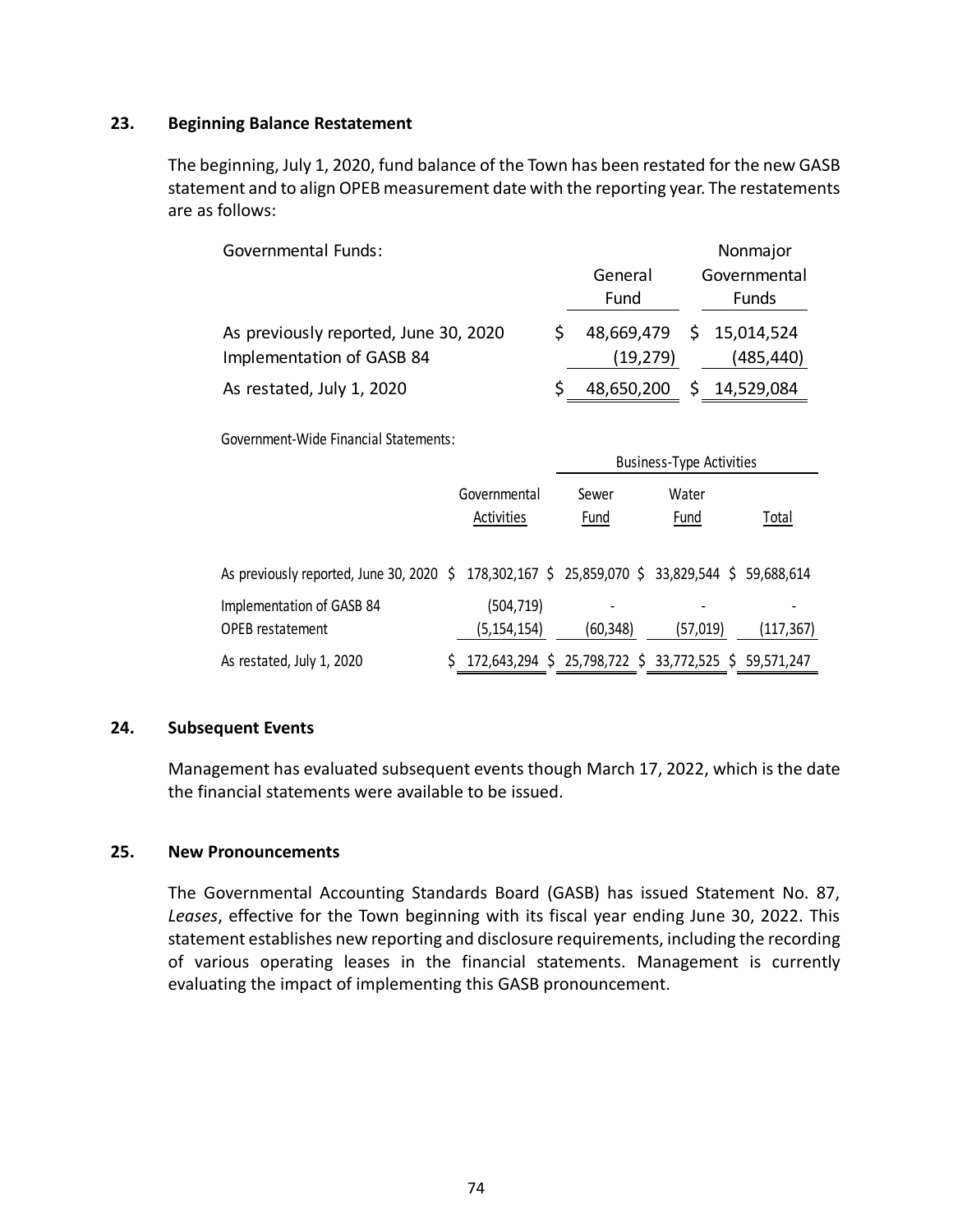REQUIRED SUPPLEMENTARY INFORMATION

#### GENERAL FUND

#### SCHEDULE OF REVENUES, EXPENDITURES, AND OTHER SOURCES AND USES - BUDGET AND ACTUAL

#### FOR THE YEAR ENDED JUNE 30, 2021

|                                             | <b>Budgeted Amounts</b> |                   |                   |                     |  |  |  |
|---------------------------------------------|-------------------------|-------------------|-------------------|---------------------|--|--|--|
|                                             | Original                | Final             | Actual            | Variance with       |  |  |  |
|                                             | <b>Budget</b>           | <b>Budget</b>     | <b>Amounts</b>    | <b>Final Budget</b> |  |  |  |
| Revenues:                                   |                         |                   |                   |                     |  |  |  |
| \$<br>Property taxes                        | 161,031,536             | \$<br>161,031,536 | 161,661,687<br>\$ | \$<br>630,151       |  |  |  |
| Excise taxes                                | 5,000,000               | 5,000,000         | 5,129,306         | 129,306             |  |  |  |
| Penalties, interest, and other taxes        | 740,000                 | 740,000           | 1,282,028         | 542,028             |  |  |  |
| Charges for services                        | 2,845,000               | 2,845,000         | 4,080,388         | 1,235,388           |  |  |  |
| Departmental                                | 610,000                 | 610,000           | 1,141,220         | 531,220             |  |  |  |
| Licenses and permits                        | 1,800,000               | 1,800,000         | 2,068,299         | 268,299             |  |  |  |
| Intergovernmental                           | 13,646,717              | 13,646,717        | 13,602,229        | (44, 488)           |  |  |  |
| Investment income                           | 264,710                 | 264,710           | 228,969           | (35, 741)           |  |  |  |
| Fines and forfeitures                       | 50,000                  | 50,000            | 60,974            | 10,974              |  |  |  |
| Other revenue                               | 600                     | 600               | 596,279           | 595,679             |  |  |  |
| <b>Total Revenues</b>                       | 185,988,563             | 185,988,563       | 189,851,379       | 3,862,816           |  |  |  |
| <b>Expenditures</b>                         |                         |                   |                   |                     |  |  |  |
| General government                          | 5,400,737               | 5,452,557         | 5,293,332         | 159,225             |  |  |  |
| Land use                                    | 616,651                 | 622,945           | 572,738           | 50,207              |  |  |  |
| Public safety                               | 17,048,542              | 17,563,880        | 16,438,609        | 1,125,271           |  |  |  |
| Education                                   | 81,835,024              | 81,847,638        | 80,762,778        | 1,084,860           |  |  |  |
| Public works                                | 20,859,732              | 21,293,181        | 20,729,428        | 563,753             |  |  |  |
| Building design and construction            | 544,659                 | 557,616           | 472,986           | 84,630              |  |  |  |
| Community services                          | 5,246,694               | 5,301,936         | 4,781,012         | 520,924             |  |  |  |
| Debt service                                | 21,111,388              | 21,111,388        | 21,091,658        | 19,730              |  |  |  |
| Employee benefits                           | 33,586,497              | 33,586,497        | 33,237,762        | 348,735             |  |  |  |
| Other appropriated expenses                 | 3,997,886               | 2,910,172         | 667,584           | 2,242,588           |  |  |  |
| Intergovernmental                           | 1,485,423               | 1,485,423         | 1,521,825         | (36, 402)           |  |  |  |
| Other amounts provided                      | 12,500                  | 12,500            |                   | 12,500              |  |  |  |
| <b>Total Expenditures</b>                   | 191,745,733             | 191,745,733       | 185,569,712       | 6,176,021           |  |  |  |
| Excess (deficiency) of revenues over        |                         |                   |                   |                     |  |  |  |
| expenditures                                | (5,757,170)             | (5,757,170)       | 4,281,667         | 10,038,837          |  |  |  |
| <b>Other Financing Sources (Uses)</b>       |                         |                   |                   |                     |  |  |  |
| Transfers in                                | 2,755,058               | 2,755,058         | 3,153,458         | 398,400             |  |  |  |
| Use of free cash primarily for capital      | 7,856,186               | 8,856,593         |                   | (8,856,593)         |  |  |  |
| Use of bond premium                         | 96,057                  | 96,057            |                   | (96,057)            |  |  |  |
| Use of overlay surplus for operating budget | 1,350,000               | 1,350,000         |                   | (1,350,000)         |  |  |  |
| Transfers out                               | (6,300,131)             | (7,300,538)       | (7,300,546)       | (8)                 |  |  |  |
| Total Other Financing Sources (Uses)        | 5,757,170               | 5,757,170         | (4, 147, 088)     | (9,904,258)         |  |  |  |
| Excess of revenues and other sources        |                         |                   |                   |                     |  |  |  |
| \$<br>over expenditures and other uses      |                         | \$                | \$<br>134,579     | \$<br>134,579       |  |  |  |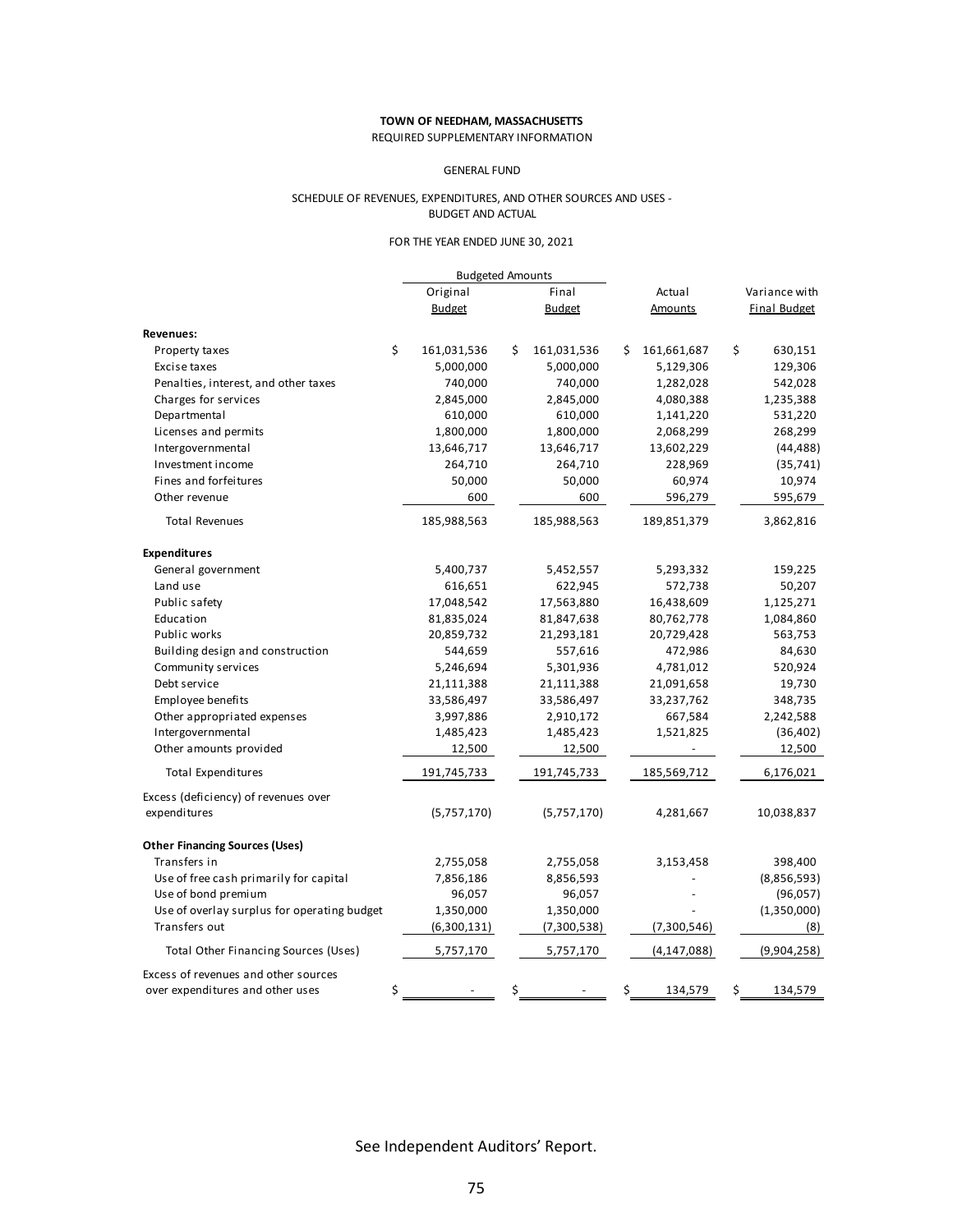# **Notes to Required Supplementary Information for General Fund Budget**

# **Budgetary Basis**

The general fund final appropriation appearing on the previous page represents the final amended budget after all reserve fund transfers and supplemental appropriations.

# **Budget/GAAP Reconciliation**

The budgetary data for the general and proprietary funds is based upon accounting principles that differ from generally accepted accounting principles (GAAP). Therefore, in addition to the GAAP basis financial statements, the results of operations of the general fund are presented in accordance with budgetary accounting principles to provide a meaningful comparison to budgetary data.

The following is a summary of adjustments made to the actual revenues and other sources, and expenditures and other uses, to conform to the budgetary basis of accounting.

|                                                                            | Revenues<br>and Other    |    | Expenditures<br>and Other |
|----------------------------------------------------------------------------|--------------------------|----|---------------------------|
| General Fund                                                               | <b>Financing Sources</b> |    | <b>Financing Uses</b>     |
| Revenues/Expenditures<br>(GAAP Basis)                                      | \$<br>201,009,746        | \$ | 192,748,235               |
| Other financing sources/uses<br>(GAAP Basis)                               | 3,074,432                |    | 7,609,338                 |
| Subtotal (GAAP Basis)                                                      | 204,084,178              |    | 200,357,573               |
| Reverse beginning of year appropriation<br>carryforwards from expenditures |                          |    | (2,879,279)               |
| Add end-of-year appropriation<br>carryforwards from expenditures           |                          |    | 3,628,612                 |
| To reverse gross up for refunding activity                                 |                          |    | (33, 101)                 |
| To reverse gross up for MTRS<br>on behalf payment                          | (11,020,792)             |    | (11,020,792)              |
| Less nonbudgeted funds                                                     | (58, 549)                |    | 2,817,245                 |
| <b>Budgetary Basis</b>                                                     | \$<br>193,004,837        | Ś  | 192,870,258               |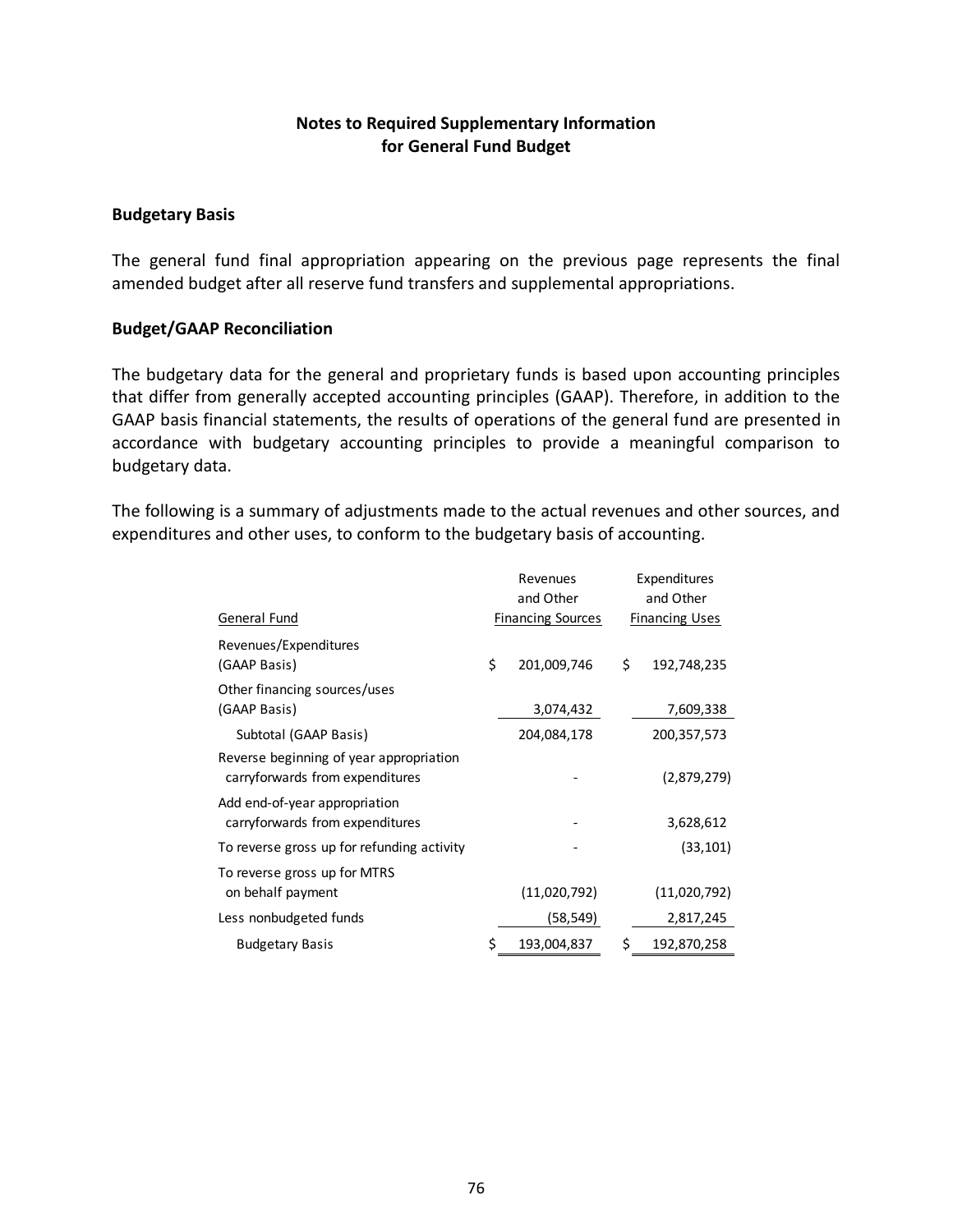#### **TOWN OF NEEDHAM, MASSACHUSETTS** REQUIRED SUPPLEMENTARY INFORMATION

#### SCHEDULE OF PROPORTIONATE SHARE OF THE NET PENSION LIABILITY (Unaudited)

#### Needham Contributory Retirement System

|               |                   | Proportion  | Proportionate |                 |                               |                             |
|---------------|-------------------|-------------|---------------|-----------------|-------------------------------|-----------------------------|
|               |                   | of the      | Share of the  |                 | Proportionate Share of the    | Plan Fiduciary Net Position |
| Fiscal        | Measurement       | Net Pension | Net Pension   |                 | Net Pension Liability as a    | Percentage of the Total     |
| Year          | Date              | Liability   | Liability     | Covered Payroll | Percentage of Covered Payroll | Pension Liability           |
| June 30, 2021 | December 31, 2020 | 98.47%      | \$73,694,482  | 43.397.457      | 169.81%                       | 73.09%                      |
| June 30, 2020 | December 31, 2019 | 98.72%      | \$84,371,092  | 41,193,710      | 204.82%                       | 68.07%                      |
| June 30, 2019 | December 31, 2018 | 98.43%      | \$78,768,106  | 43.859.715      | 179.59%                       | 66.48%                      |
| June 30, 2018 | December 31, 2017 | 98.48%      | \$64,280,887  | 44,684,936      | 143.85%                       | 71.58%                      |
| June 30, 2017 | December 31, 2016 | 98.41%      | \$68,675,930  | 38,860,207      | 176.73%                       | 67.10%                      |
| June 30, 2016 | December 31, 2015 | 98.20%      | \$63,877,775  | 39,406,655      | 162.10%                       | 67.43%                      |
| June 30, 2015 | December 31, 2014 | 98.27%      | \$54,445,695  | 35,772,213      | 152.20%                       | 71.09%                      |

#### Massachusetts Teachers' Retirement System

|               |               | Proportion<br>of the |    | Proportionate<br>Share of the |   | Commonwealth of<br>Massachusetts' Total<br>Proportionate Share<br>of the Net Pension |    | <b>Total Net</b><br>Pension<br>Liability<br>Associated |                        | Proportionate<br>Share of the<br>Net Pension<br>Liability as a | Plan Fiduciary<br>Net Position<br>Percentage of |
|---------------|---------------|----------------------|----|-------------------------------|---|--------------------------------------------------------------------------------------|----|--------------------------------------------------------|------------------------|----------------------------------------------------------------|-------------------------------------------------|
| Fiscal        | Measurement   | Net Pension          |    | Net Pension                   |   | Liability Associated                                                                 |    | with the                                               |                        | Percentage of                                                  | the Total                                       |
| Year          | Date          | Liability            |    | Liability                     |   | with the Town                                                                        |    | Town                                                   | <b>Covered Payroll</b> | <b>Covered Pavroll</b>                                         | Pension Liability                               |
| June 30, 2021 | June 30, 2020 | 0.71%                | Ś  | $\overline{\phantom{a}}$      | Ś | 202,510,698                                                                          | S. | 202.510.698                                            | \$48.375.608           | 0.00%                                                          | 50.67%                                          |
| June 30, 2020 | June 30, 2019 | 0.70%                | Ś. | $\overline{\phantom{a}}$      | Ś | 175.678.243                                                                          | Ś. | 175.678.243                                            | 50.620.405<br>S.       | 0.00%                                                          | 53.95%                                          |
| June 30, 2019 | June 30, 2018 | 0.69%                | Ś  | $\sim$                        |   | 163.330.397                                                                          | Ś. | 163,330,397                                            | \$44.888.988           | 0.00%                                                          | 54.84%                                          |
| June 30, 2018 | June 30, 2017 | 0.68%                | Ś. | $\sim$                        |   | 156.266.130                                                                          | Ś. | 156,266,130                                            | 46.022.868<br>S        | 0.00%                                                          | 54.25%                                          |
| June 30, 2017 | June 30, 2016 | 0.67%                | Ś  | $\overline{\phantom{a}}$      |   | 148.771.539                                                                          |    | 148.771.539                                            | 44.621.329<br>s        | 0.00%                                                          | 52.73%                                          |
| June 30, 2016 | June 30, 2015 | 0.66%                | Ś  | $\overline{\phantom{a}}$      |   | 135,373,423                                                                          |    | 135,373,423                                            | 39,867,330             | 0.00%                                                          | 55.38%                                          |
| June 30, 2015 | June 30, 2014 | 0.63%                |    | ٠                             |   | 100,708,775                                                                          |    | 100.708.775                                            | N/A                    | 0.00%                                                          | 61.64%                                          |

*Schedules are intended to show information for 10 years. Additional years will be displayed as they become available.*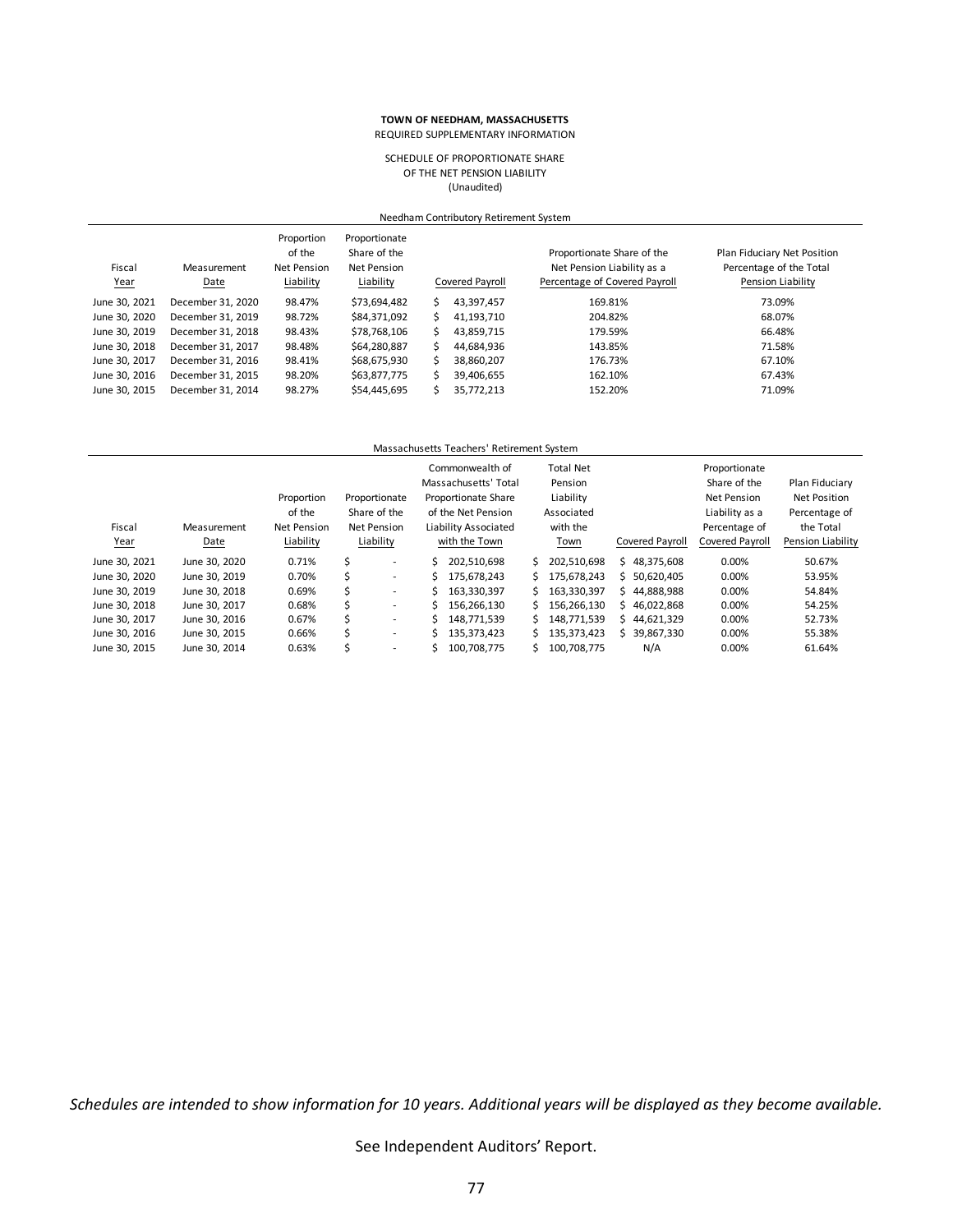REQUIRED SUPPLEMENTARY INFORMATION

### SCHEDULE OF PENSION CONTRIBUTIONS

(Unaudited)

## Needham Contributory Retirement System

|               |              |             |    | Contributions in<br>Relation to the |    |                              |    |            |                  |
|---------------|--------------|-------------|----|-------------------------------------|----|------------------------------|----|------------|------------------|
|               |              | Actuarially |    | Actuarially                         |    | Contribution                 |    |            | Contributions as |
| Fiscal        | Determined   |             |    | Determined                          |    | Deficiency                   |    | Covered    | a Percentage of  |
| Year          | Contribution |             |    | Contribution                        |    | (Excess)                     |    | Payroll    | Covered Payroll  |
| June 30, 2021 | S.           | 9,368,084   | S. | 9,368,084                           | \$ | -                            | \$ | 43,397,457 | 21.59%           |
| June 30, 2020 | S.           | 8,577,048   | Ś. | 8,577,048                           | \$ | $\qquad \qquad \blacksquare$ | \$ | 41,193,710 | 20.82%           |
| June 30, 2019 | \$.          | 7,809,911   | Ś. | 7,809,911                           | \$ | -                            | \$ | 43,859,715 | 17.81%           |
| June 30, 2018 | Ś.           | 7,203,059   | Ś. | 7,203,059                           | \$ | -                            | \$ | 44,684,936 | 16.12%           |
| June 30, 2017 | Ś.           | 6,600,162   | \$ | 6,600,162                           | \$ | -                            | \$ | 38,860,207 | 16.98%           |
| June 30, 2016 | Ś.           | 6,039,115   | Ś. | 6,039,115                           | \$ | -                            | \$ | 39,406,655 | 15.33%           |
| June 30, 2015 |              | 5,524,150   | Ś  | 5,524,150                           | \$ | -                            | \$ | 35,772,213 | 15.44%           |

### Massachusetts Teachers' Retirement System

|               | Actuarially     | Contributions in |                                |     |            |                  |
|---------------|-----------------|------------------|--------------------------------|-----|------------|------------------|
|               | Determined      | Relation to the  |                                |     |            |                  |
|               | Contribution    | Actuarially      | Contribution                   |     |            | Contributions as |
| Fiscal        | Provided by     | Determined       | Deficiency                     |     | Covered    | a Percentage of  |
| Year          | Commonwealth    | Contribution     | (Excess)                       |     | Payroll    | Covered Payroll  |
| June 30, 2021 | \$11,020,792    | \$11,020,792     | \$<br>$\overline{\phantom{a}}$ | Ś.  | 55,875,071 | 19.72%           |
| June 30, 2020 | \$10,059,024    | \$10,059,024     | \$<br>$\overline{\phantom{a}}$ | \$  | 48,375,608 | 20.79%           |
| June 30, 2019 | 9,056,616<br>S  | 9,056,616<br>S.  | \$<br>$\overline{\phantom{a}}$ | Ś.  | 50,620,405 | 17.89%           |
| June 30, 2018 | 8,436,349<br>S  | 8,436,349<br>S.  | \$<br>$\overline{\phantom{a}}$ | Ŝ.  | 44,888,988 | 18.79%           |
| June 30, 2017 | 7,483,070<br>S. | 7,483,070<br>S.  | \$<br>$\overline{\phantom{a}}$ | Ŝ.  | 46,022,868 | 16.26%           |
| June 30, 2016 | 6,751,809<br>S  | 6,751,809<br>S   | \$<br>$\overline{\phantom{a}}$ | \$. | 44,621,329 | 15.13%           |
| June 30, 2015 | 5,938,614       | Ś<br>5,938,614   | \$<br>$\overline{\phantom{a}}$ | \$  | 39,867,330 | 14.90%           |

*Schedules are intended to show information for 10 years. Additional years will be displayed as they become available.*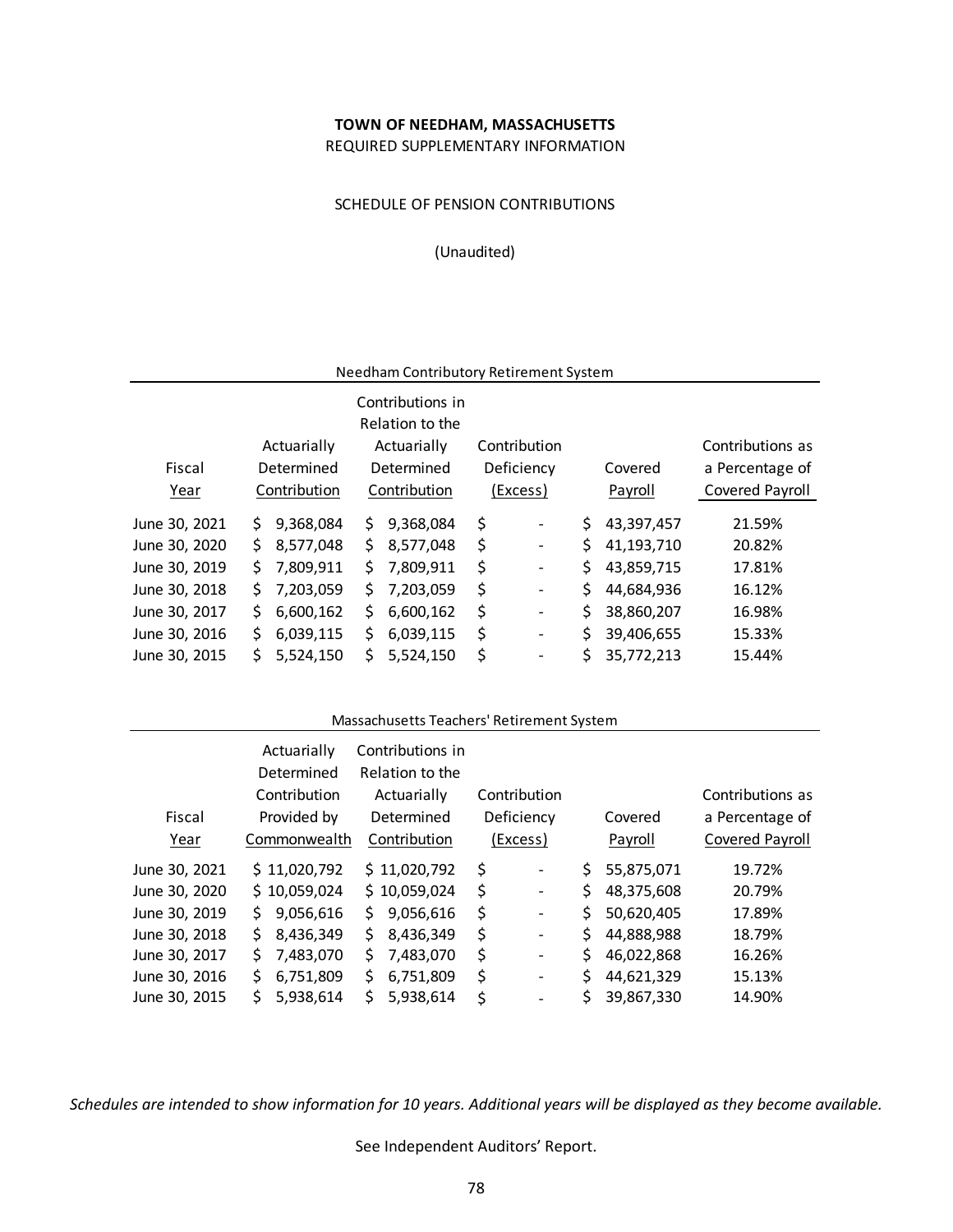OTHER POST-EMPLOYMENT BENEFITS (OPEB) REQUIRED SUPPLEMENTARY INFORMATION

#### Schedule of Changes in the Net OPEB Liability

(Unaudited)

|                                                                         | 2021            | 2020            | 2019            | 2018            | 2017            |
|-------------------------------------------------------------------------|-----------------|-----------------|-----------------|-----------------|-----------------|
| <b>Total OPEB liability</b>                                             |                 |                 |                 |                 |                 |
| Service cost                                                            | \$<br>3,085,625 | \$<br>2,915,612 | \$<br>2,797,907 | 2,573,887<br>\$ | Ś.<br>2,486,847 |
| Interest                                                                | 8,384,081       | 7,382,923       | 6,347,733       | 6,913,177       | 6,544,745       |
| Plan amendments                                                         |                 |                 |                 | (4,090,587)     |                 |
| Differences between expected and actual experience                      | (293, 339)      | 159,645         | (21, 193, 711)  | 1,798,808       |                 |
| Changes of assumptions                                                  | 3,893,113       | 8,438,164       | 31,054,380      | (4,589,355)     |                 |
| Benefit payments                                                        | (5,034,735)     | (4,502,453)     | (4, 174, 262)   | (4,463,145)     | (3,958,395)     |
| Net change in total OPEB liability                                      | 10,034,745      | 14,393,891      | 14,832,047      | (1,857,215)     | 5,073,197       |
| Total OPEB liability - beginning                                        | 119,161,758     | 104,767,867     | 89,935,820      | 91,793,035      | 86,719,838      |
| Total OPEB liability - ending (a)                                       | 129,196,503     | 119,161,758     | 104,767,867     | 89,935,820      | 91,793,035      |
| Plan fiduciary net position                                             |                 |                 |                 |                 |                 |
| Contributions - employer                                                | 8,650,376       | 8,032,252       | 7,800,967       | 7,389,578       | 6,317,042       |
| Net investment income                                                   | 13,820,192      | 873,725         | 1,831,609       | 3,117,203       | 3,020,230       |
| Benefit payments, including refunds of member contributions             | (5,034,735)     | (4,502,453)     | (4, 174, 262)   | (4,463,145)     | (3,958,395)     |
| Other                                                                   |                 |                 |                 |                 | 257,093         |
| Net change in plan fiduciary net position                               | 17,435,833      | 4,403,524       | 5,458,314       | 6,043,636       | 5,635,970       |
| Plan fiduciary net position - beginning                                 | 42,740,645      | 38,337,121      | 32,878,807      | 26,835,171      | 21,199,201      |
| Plan fiduciary net position - ending (b)                                | 60,176,478      | 42,740,645      | 38,337,121      | 32,878,807      | 26,835,171      |
| Net OPEB liability - ending (a-b)                                       | 69,020,025      | 76,421,113      | 66,430,746      | \$7,057,013     | 64,957,864      |
| Plan fiduciary net position as a percentage of the total OPEB liability | 46.58%          | 35.87%          | 36.59%          | 36.56%          | 29.23%          |
| Covered employee payroll                                                | 102,654,973     | 99,665,022      | 93,645,807      | 94,042,382      | 94,042,382      |
| Net OPEB liability as a percentage of covered employee payroll          | 67.23%          | 76.68%          | 70.94%          | 60.67%          | 69.07%          |

*Schedules are intended to show information for 10 years. Additional years will be displayed as they become available.*

See notes to the Town's financial statements for summary of significant actuarial methods and assumptions.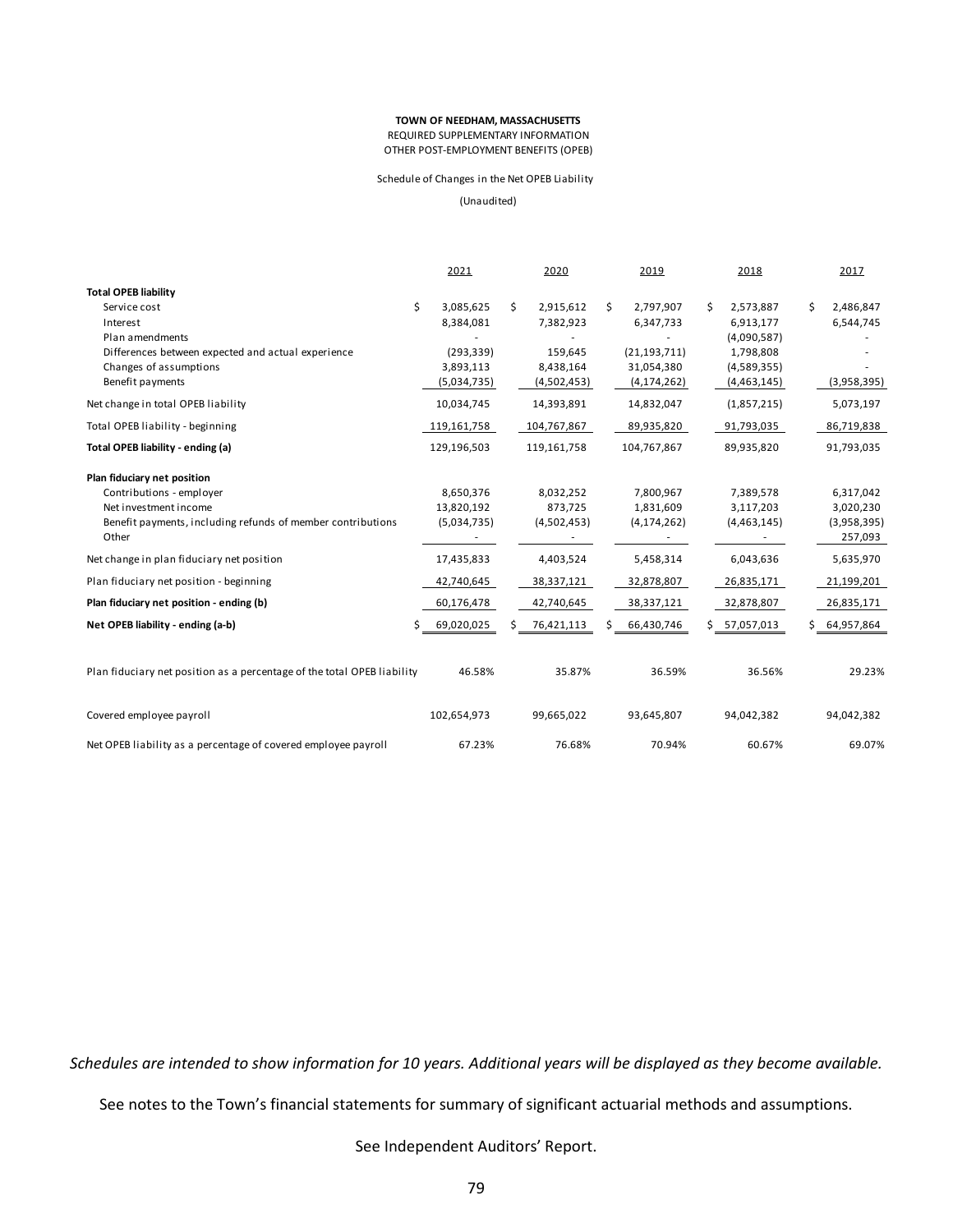OTHER POST-EMPLOYMENT BENEFITS (OPEB) REQUIRED SUPPLEMENTARY INFORMATION

#### Schedules of OPEB Contributions and Investment Returns

(Unaudited)

#### **Schedule of Contributions**

|                                                                                     | 2021            | 2020            | 2019            |    | 2018       | 2017            |
|-------------------------------------------------------------------------------------|-----------------|-----------------|-----------------|----|------------|-----------------|
| Actuarially determined contribution<br>Contributions in relation to the actuarially | \$<br>7,197,713 | \$<br>6,906,705 | \$<br>6,906,705 | \$ | 6,072,283  | \$<br>5,568,923 |
| determined contribution                                                             | 7,197,713       | 6,906,705       | 6,906,705       |    | 6,115,455  | 5,568,923       |
| Contribution deficiency (excess)                                                    |                 |                 |                 | Ś  | (43, 172)  |                 |
| Covered employee payroll                                                            | 102,654,973     | 99,665,022      | 93,645,807      |    | 94,042,382 | 94,042,382      |
| Contributions as a percentage of covered<br>employee payroll                        | 7.01%           | 6.93%           | 7.38%           |    | 6.50%      | 5.92%           |
| <b>Schedule of Investment Returns</b>                                               | 2021            | 2020            | 2019            |    | 2018       | 2018            |
| Annual money weighted rate of return, net of                                        |                 |                 |                 |    |            |                 |
| investment expenses                                                                 | 28.97%          | 4.65%           | 4.93%           |    | 11.62%     | 14.25%          |

*Schedules are intended to show information for 10 years. Additional years will be displayed as they become available.*

See notes to the Town's financial statements for summary of significant actuarial methods and assumptions.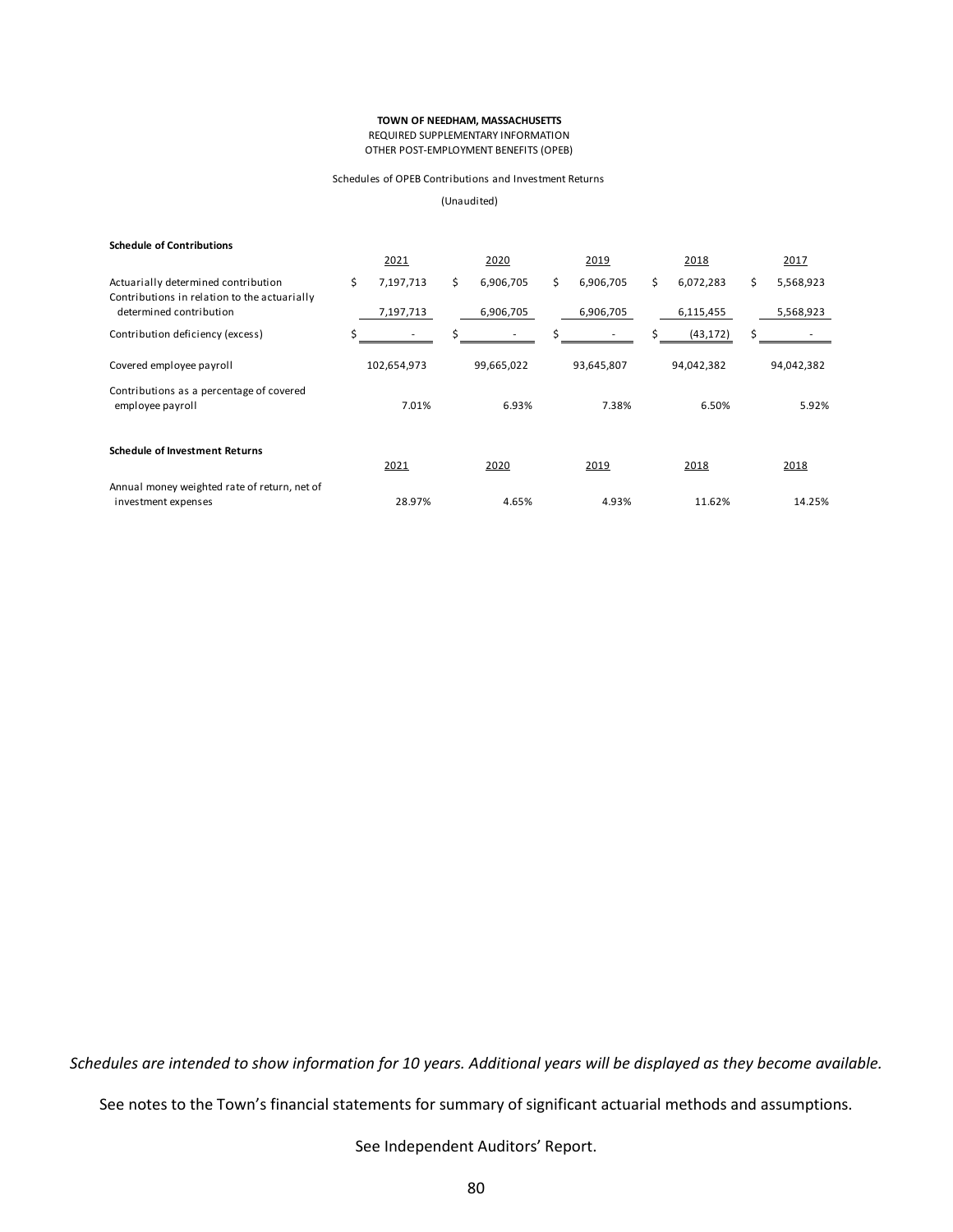## Schedule of Revenues and Other Sources, and Expenditures and Other Uses - Sewer Enterprise Fund Budget vs. Actual Comparison

### For the Year Ended June 30, 2021

## (Unaudited)

|                                        | <b>Budget</b>   | Adjusted<br>Actual     |    | Variance<br>Positive<br>(Negative) |
|----------------------------------------|-----------------|------------------------|----|------------------------------------|
| Revenues:                              |                 |                        |    |                                    |
| Current service charges                | \$<br>8,373,447 | \$<br>9,514,050<br>496 | Ś. | 1,140,603                          |
| Intergovernmental<br>Interest income   | 15,000          | 7,289                  |    | 496<br>(7, 711)                    |
|                                        |                 |                        |    |                                    |
| <b>Total Revenues</b>                  | 8,388,447       | 9,521,835              |    | 1,133,388                          |
| Expenditures:                          |                 |                        |    |                                    |
| Sewer expenditures                     | 1,562,385       | 1,345,134              |    | 217,251                            |
| Intergovernmental                      | 6,399,895       | 6,399,895              |    |                                    |
| Debt service                           | 900,000         | 645,377                |    | 254,623                            |
| <b>Total Expenditures</b>              | 8,862,280       | 8,390,406              |    | 471,874                            |
| Excess of revenues over expenditures   | (473, 833)      | 1,131,429              |    | 1,605,262                          |
| Other Financing Sources and Uses:      |                 |                        |    |                                    |
| Transfers in                           | 544,698         | 544,698                |    |                                    |
| Use of retained earnings               | 918,088         |                        |    | (918,088)                          |
| Transfers out                          | (988,953)       | (953, 953)             |    | 35,000                             |
| Total Other Financing Sources and Uses | 473,833         | (409, 255)             |    | (883,088)                          |
| Excess of revenues and other sources   |                 |                        |    |                                    |
| over expenditures and other uses       |                 | 722,174                | \$ | 722,174                            |